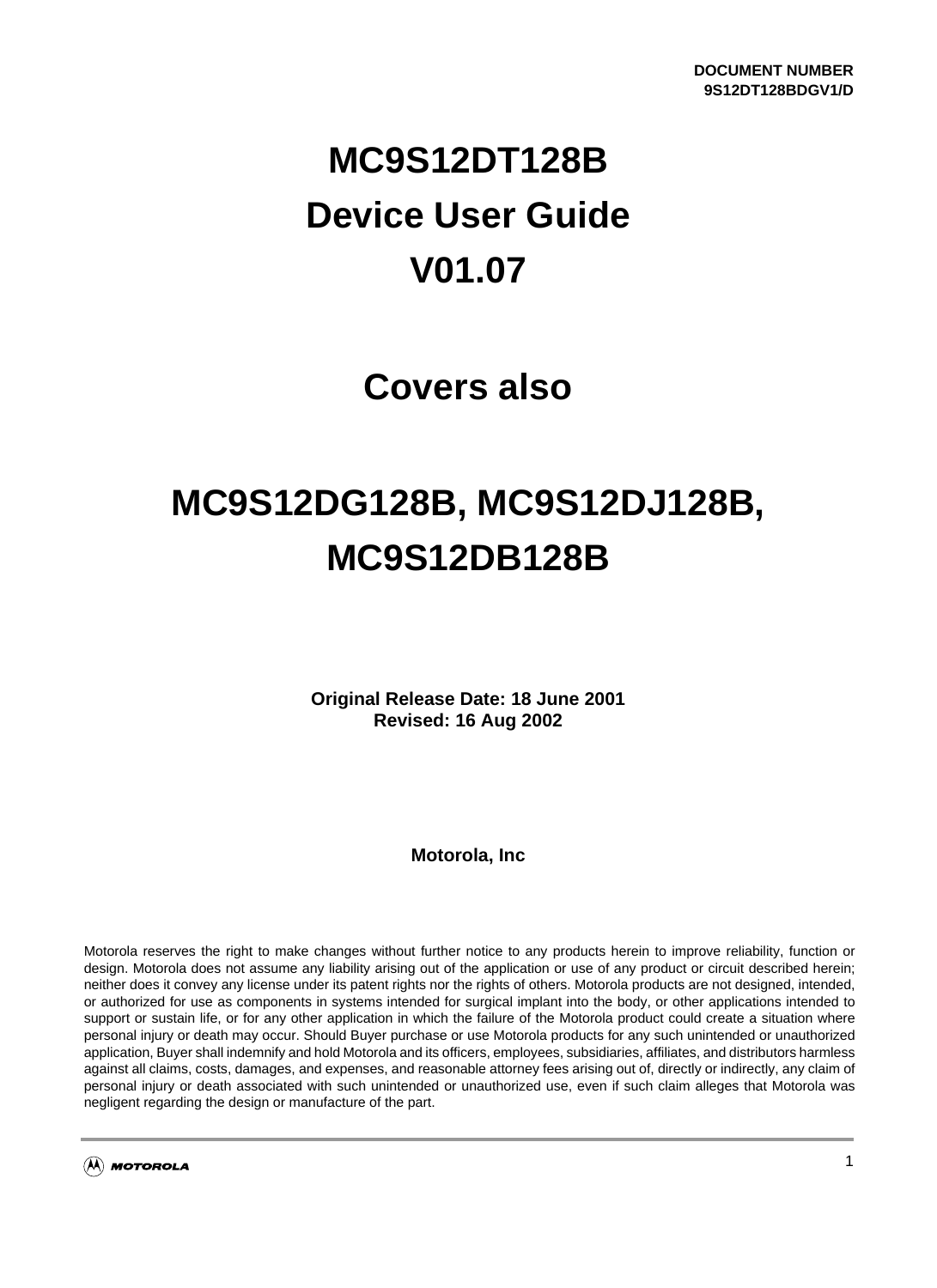# **Revision History**

| <b>Version</b><br><b>Number</b> | <b>Revision</b><br><b>Date</b> | <b>Effective</b><br><b>Date</b> | <b>Author</b>                                                                                                                            | <b>Description of Changes</b>                                                                                                                                                                                                                                                                                                                                                                                                                                                                           |  |
|---------------------------------|--------------------------------|---------------------------------|------------------------------------------------------------------------------------------------------------------------------------------|---------------------------------------------------------------------------------------------------------------------------------------------------------------------------------------------------------------------------------------------------------------------------------------------------------------------------------------------------------------------------------------------------------------------------------------------------------------------------------------------------------|--|
| V01.00                          | 18 Jun<br>2001                 | 18 June<br>2001                 |                                                                                                                                          | Initial version (parent doc v2.03 dug for dp256).                                                                                                                                                                                                                                                                                                                                                                                                                                                       |  |
| V <sub>01.01</sub>              | 23 July<br>2001                | 23 July<br>2001                 |                                                                                                                                          | Updated version after review                                                                                                                                                                                                                                                                                                                                                                                                                                                                            |  |
| V <sub>01.02</sub>              | 23 Sep<br>2001                 | 23 Sep<br>2001                  |                                                                                                                                          | Changed Partname, added pierce mode, updated electrical<br>characteristics<br>some minor corrections                                                                                                                                                                                                                                                                                                                                                                                                    |  |
| V <sub>01.03</sub>              | 12 Oct<br>2001                 | 12 Oct<br>2001                  |                                                                                                                                          | Replaced Star12 by HCS12                                                                                                                                                                                                                                                                                                                                                                                                                                                                                |  |
| V01.04                          | 27 Feb<br>2002                 | 27 Feb<br>2002                  | Updated electrical spec after MC-Qualification (IOL/IOH), Data for<br>Pierce, NVM reliability<br>New document numbering. Corrected Typos |                                                                                                                                                                                                                                                                                                                                                                                                                                                                                                         |  |
| V01.05                          | 4 Mar<br>2002                  | 4 Mar<br>2002                   | Increased VDD to 2.35V, removed min. oscillator startup<br>Removed Document order number except from Cover Sheet                         |                                                                                                                                                                                                                                                                                                                                                                                                                                                                                                         |  |
| V <sub>01.06</sub>              | 8 July<br>2002                 | 22 July<br>2002                 |                                                                                                                                          | Added:<br>Pull-up columns to signal table,<br>example for PLL Filter calculation,<br>Thermal values for junction to board and package,<br>BGND pin pull-up<br>Part Order Information<br>Global Register Table<br><b>Chip Configuration Summary</b><br>Modified:<br>Reduced Wait and Run IDD values<br>Mode of Operation chapter<br>changed leakage current for ADC inputs down to +-1uA<br>Corrected:<br>Interrupt vector table enable register inconsistencies<br>PCB layout for 80QFP VREGEN position |  |
| V01.07                          | 16 Aug<br>2002                 | 16 Aug<br>2002                  |                                                                                                                                          | Minor corrections in table 1-1 & section 1.5.1                                                                                                                                                                                                                                                                                                                                                                                                                                                          |  |

Motorola reserves the right to make changes without further notice to any products herein to improve reliability, function or design. Motorola does not assume any liability arising out of the application or use of any product or circuit described herein; neither does it convey any license under its patent rights nor the rights of others. Motorola products are not designed, intended, or authorized for use as components in systems intended for surgical implant into the body, or other applications intended to support or sustain life, or for any other application in which the failure of the Motorola product could create a situation where personal injury or death may occur. Should Buyer purchase or use Motorola products for any such unintended or unauthorized application, Buyer shall indemnify and hold Motorola and its officers, employees, subsidiaries, affiliates, and distributors harmless against all claims, costs, damages, and expenses, and reasonable attorney fees arising out of, directly or indirectly, any claim of personal injury or death associated with such unintended or unauthorized use, even if such claim alleges that Motorola was negligent regarding the design or manufacture of the part.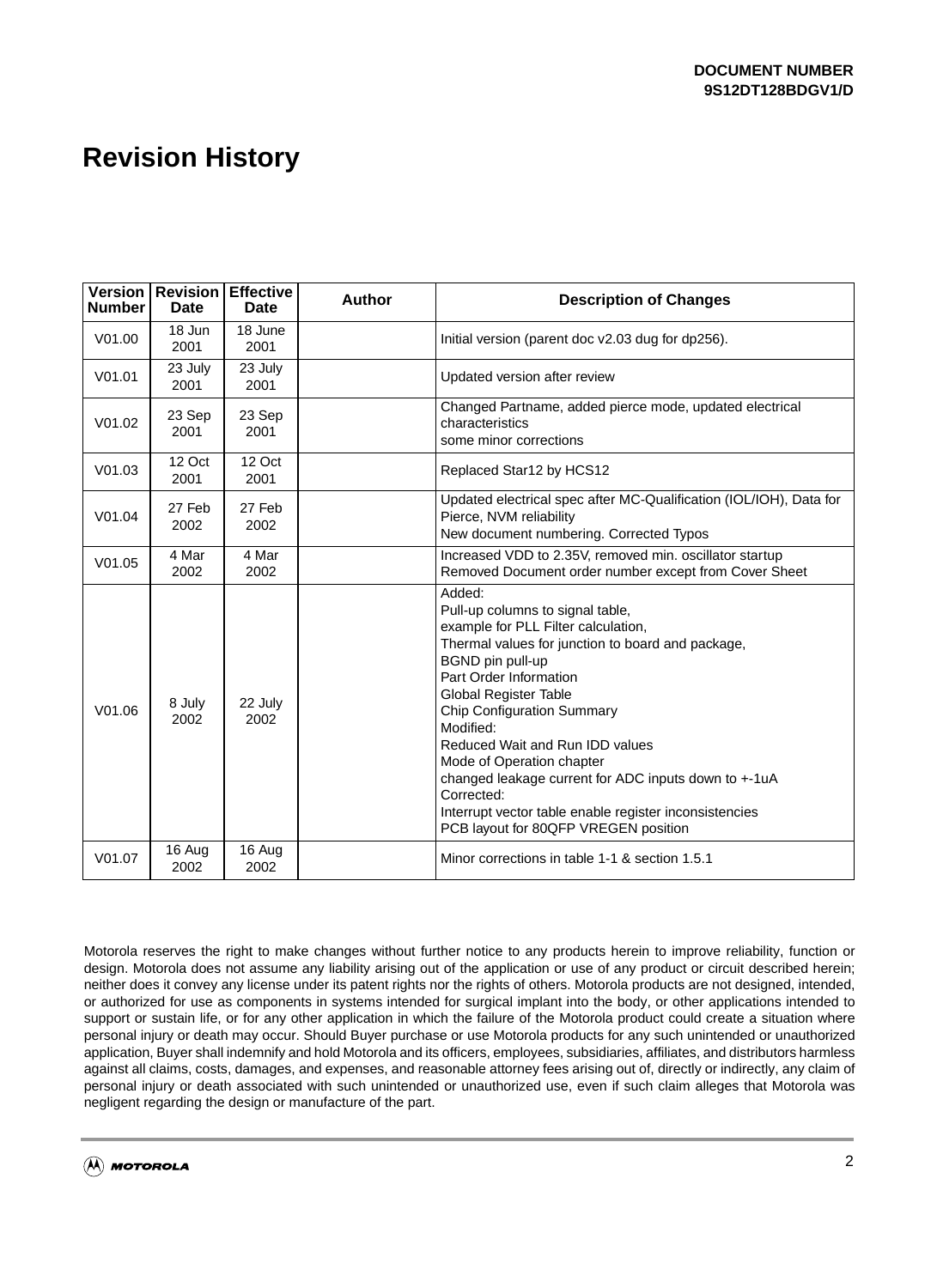# **Table of Contents**

| 1.1    |                                                                   |  |
|--------|-------------------------------------------------------------------|--|
| 1.2    |                                                                   |  |
| 1.3    |                                                                   |  |
| 1.4    |                                                                   |  |
| 1.5    |                                                                   |  |
| 1.5.1  |                                                                   |  |
| 1.6    |                                                                   |  |
|        |                                                                   |  |
| 2.1    |                                                                   |  |
| 2.2    |                                                                   |  |
| 2.3    |                                                                   |  |
| 2.3.1  |                                                                   |  |
| 2.3.2  |                                                                   |  |
| 2.3.3  |                                                                   |  |
| 2.3.4  |                                                                   |  |
| 2.3.5  | BKGD / TAGHI / MODC - Background Debug, Tag High, and Mode Pin 53 |  |
| 2.3.6  |                                                                   |  |
| 2.3.7  |                                                                   |  |
| 2.3.8  |                                                                   |  |
| 2.3.9  |                                                                   |  |
| 2.3.10 |                                                                   |  |
| 2.3.11 | PB[7:0] / ADDR[7:0] / DATA[7:0] — Port B I/O Pins 54              |  |
| 2.3.12 |                                                                   |  |
| 2.3.13 |                                                                   |  |
| 2.3.14 |                                                                   |  |
| 2.3.15 |                                                                   |  |
| 2.3.16 |                                                                   |  |
| 2.3.17 |                                                                   |  |
| 2.3.18 |                                                                   |  |
| 2.3.19 |                                                                   |  |
| 2.3.20 |                                                                   |  |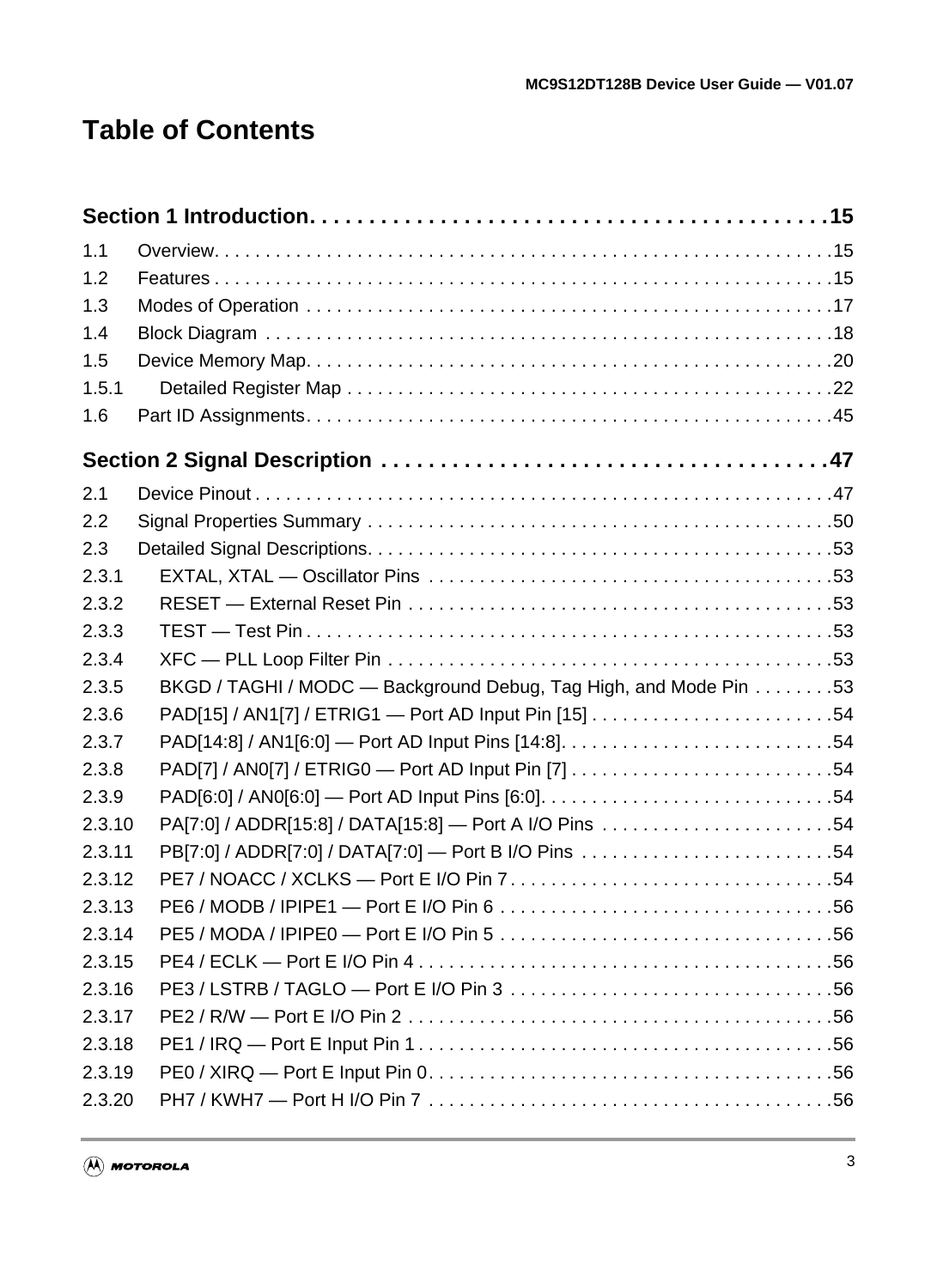| 2.3.21 |                                                               |  |
|--------|---------------------------------------------------------------|--|
| 2.3.22 |                                                               |  |
| 2.3.23 |                                                               |  |
| 2.3.24 |                                                               |  |
| 2.3.25 |                                                               |  |
| 2.3.26 |                                                               |  |
| 2.3.27 |                                                               |  |
| 2.3.28 |                                                               |  |
| 2.3.29 |                                                               |  |
| 2.3.30 |                                                               |  |
| 2.3.31 |                                                               |  |
| 2.3.32 |                                                               |  |
| 2.3.33 |                                                               |  |
| 2.3.34 |                                                               |  |
| 2.3.35 | PM5 / BF PROK / TXCAN0 / TXCAN4 / SCK0 - Port M I/O Pin 5 58  |  |
| 2.3.36 | PM4 / BF PSYN / RXCAN0 / RXCAN4/ MOSI0 - Port M I/O Pin 4. 59 |  |
| 2.3.37 | PM3 / TX_BF / TXCAN1 / TXCAN0 / SS0 - Port M I/O Pin 3 59     |  |
| 2.3.38 | PM2 / RX BF / RXCAN1 / RXCAN0 / MISO0 - Port M I/O Pin 2. 59  |  |
| 2.3.39 |                                                               |  |
| 2.3.40 |                                                               |  |
| 2.3.41 |                                                               |  |
| 2.3.42 |                                                               |  |
| 2.3.43 |                                                               |  |
| 2.3.44 |                                                               |  |
| 2.3.45 |                                                               |  |
| 2.3.46 |                                                               |  |
| 2.3.47 |                                                               |  |
| 2.3.48 |                                                               |  |
| 2.3.49 |                                                               |  |
| 2.3.50 |                                                               |  |
| 2.3.51 |                                                               |  |
| 2.3.52 |                                                               |  |
| 2.3.53 |                                                               |  |
| 2.3.54 |                                                               |  |
| 2.3.55 |                                                               |  |
| 2.3.56 |                                                               |  |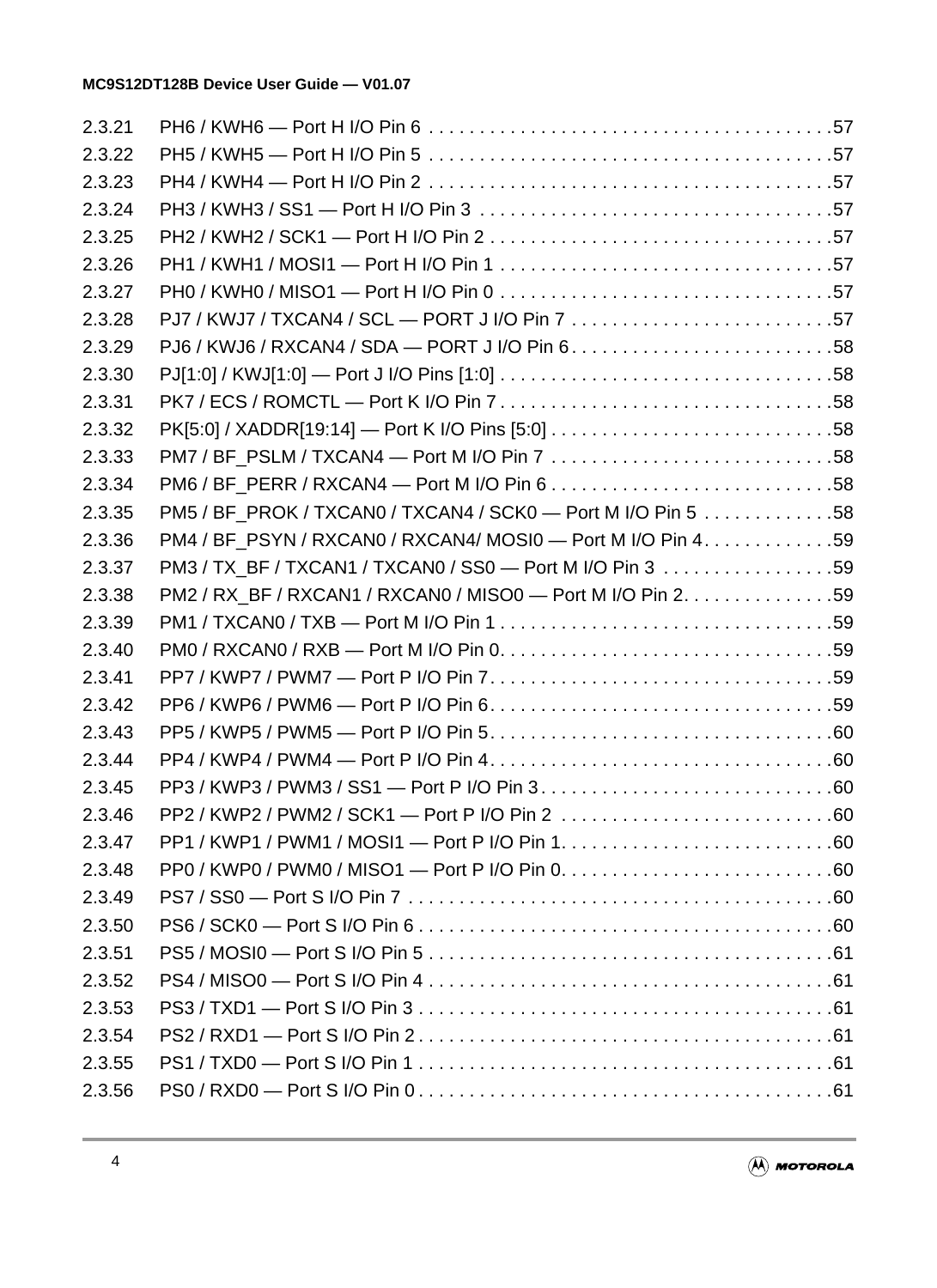| 5.3.2          |                                                                                   |
|----------------|-----------------------------------------------------------------------------------|
| 5.3.1          |                                                                                   |
| 5.3            |                                                                                   |
| 5.2.1          |                                                                                   |
| 5.2            |                                                                                   |
| 5.1            |                                                                                   |
|                |                                                                                   |
|                |                                                                                   |
| 4.4.4          |                                                                                   |
| 4.4.3          |                                                                                   |
| 4.4.2          |                                                                                   |
| 4.4.1          |                                                                                   |
| 4.4            |                                                                                   |
| 4.3.2<br>4.3.3 |                                                                                   |
| 4.3.1          |                                                                                   |
| 4.3            |                                                                                   |
| 4.2            |                                                                                   |
| 4.1            |                                                                                   |
|                |                                                                                   |
|                |                                                                                   |
| 3.1            |                                                                                   |
|                |                                                                                   |
| 2.4.7          |                                                                                   |
| 2.4.6          |                                                                                   |
| 2.4.5          |                                                                                   |
| 2.4.4          | VDDA, VSSA - Power Supply Pins for ATD and VREG 63                                |
| 2.4.3          |                                                                                   |
| 2.4.2<br>62    | VDDR, VSSR - Power & Ground Pins for I/O Drivers & for Internal Voltage Regulator |
| 2.4.1          | VDDX, VSSX - Power & Ground Pins for I/O Drivers62                                |
| 2.4            |                                                                                   |
| 2.3.57         |                                                                                   |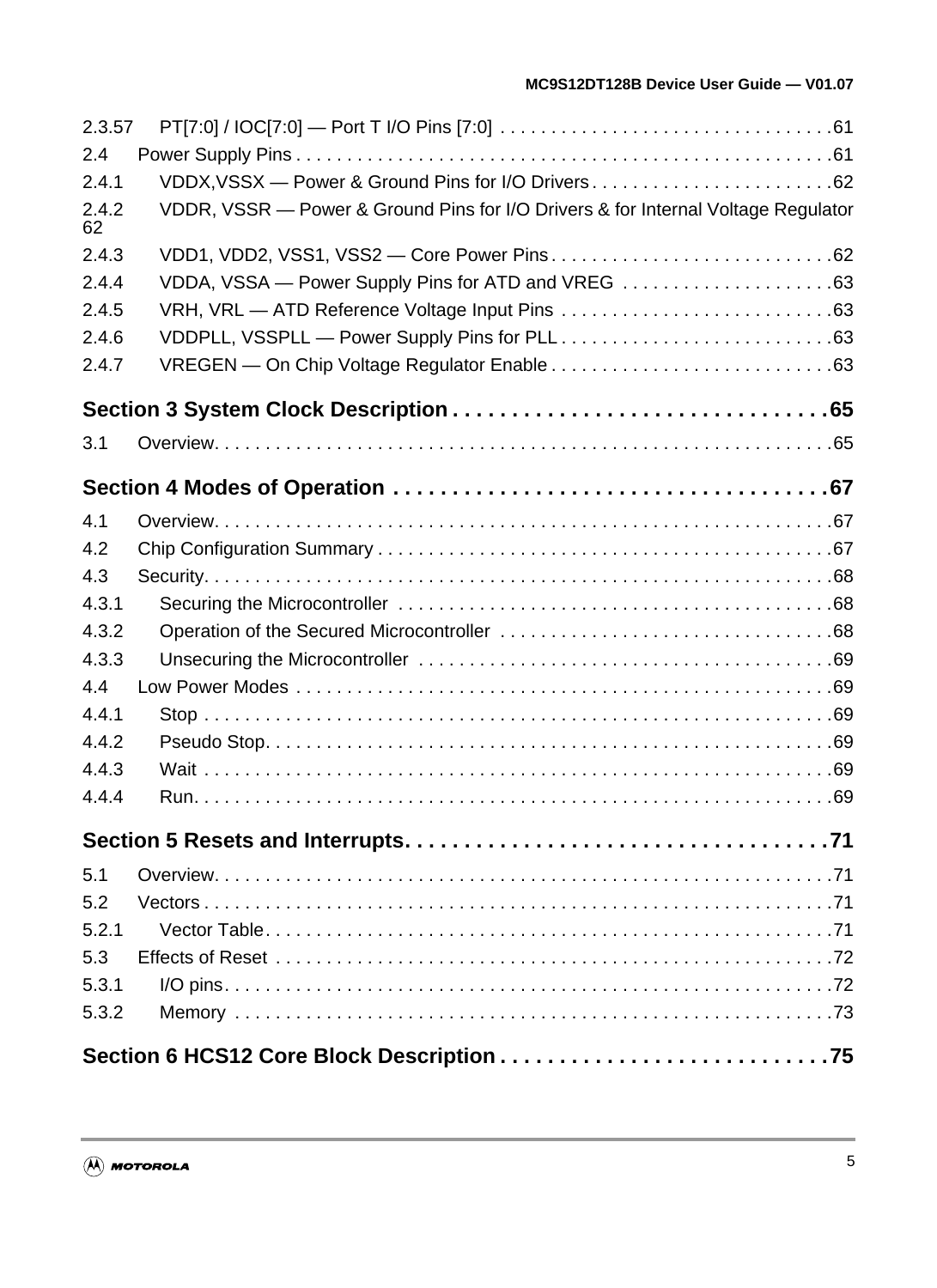| Section 7 Clock and Reset Generator (CRG) Block Description 75         |
|------------------------------------------------------------------------|
| 7.1<br>7.1.1                                                           |
| Section 8 Enhanced Capture Timer (ECT) Block Description75             |
| Section 9 Analog to Digital Converter (ATD) Block Description75        |
| Section 10 Inter-IC Bus (IIC) Block Description 75                     |
| Section 11 Serial Communications Interface (SCI) Block Description. 75 |
| Section 12 Serial Peripheral Interface (SPI) Block Description 76      |
|                                                                        |
|                                                                        |
| Section 15 Pulse Width Modulator (PWM) Block Description76             |
| Section 16 Flash EEPROM 128K Block Description 76                      |
|                                                                        |
|                                                                        |
|                                                                        |
| Section 20 Port Integration Module (PIM) Block Description 77          |
| Section 21 Voltage Regulator (VREG) Block Description 77               |
| Section 22 Printed Circuit Board Layout Proposal 78                    |
| <b>Appendix A Electrical Characteristics</b>                           |
| A.1                                                                    |
| A.1.1                                                                  |
| A.1.2                                                                  |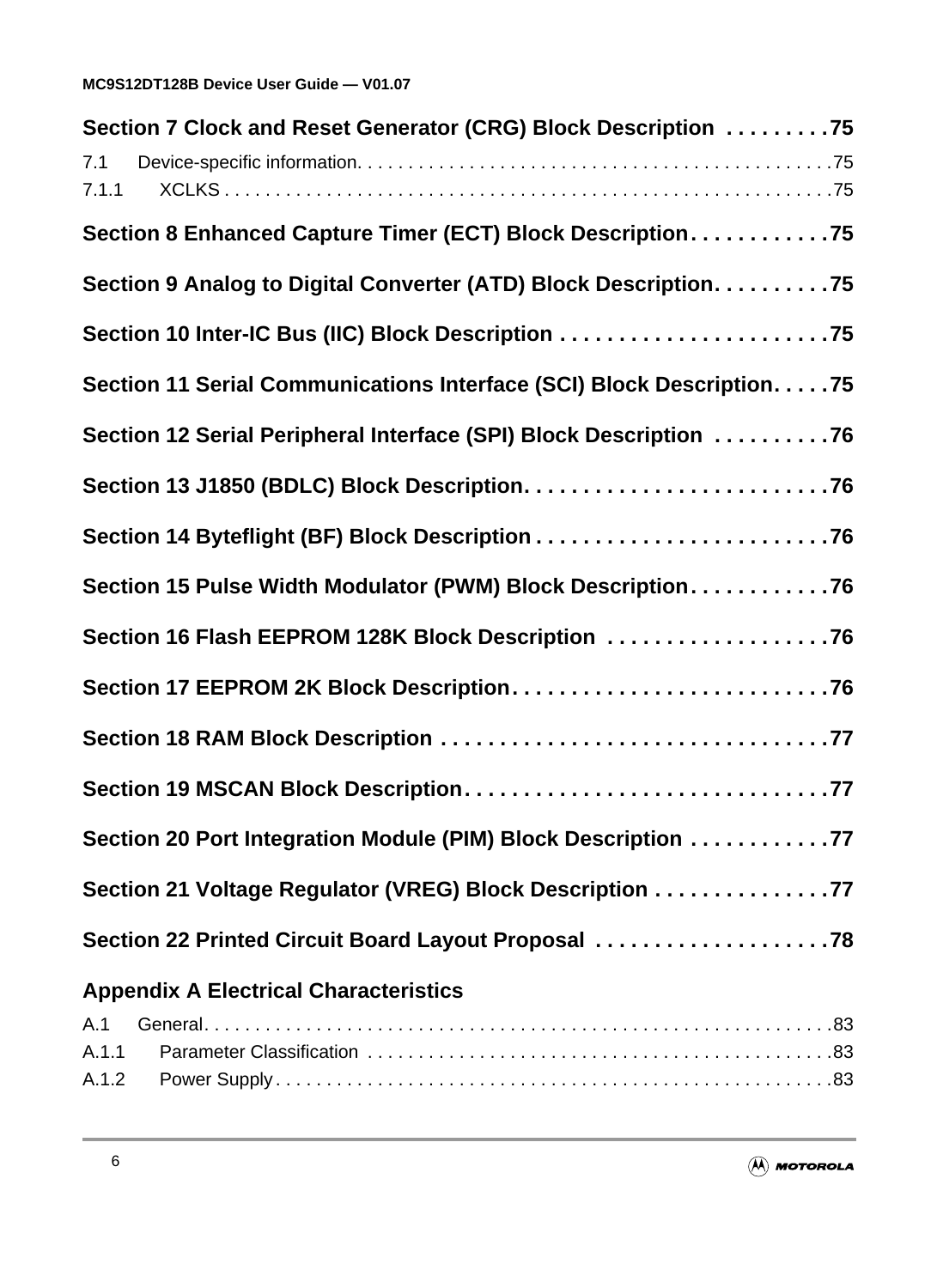| A.1.3  |                                                  |
|--------|--------------------------------------------------|
| A.1.4  |                                                  |
| A.1.5  |                                                  |
| A.1.6  |                                                  |
| A.1.7  |                                                  |
| A.1.8  | Power Dissipation and Thermal Characteristics 87 |
| A.1.9  |                                                  |
| A.1.10 |                                                  |
| A.2    |                                                  |
| A.2.1  |                                                  |
| A.2.2  |                                                  |
| A.2.3  |                                                  |
| A.3    |                                                  |
| A.3.1  |                                                  |
| A.3.2  |                                                  |
| A.4    |                                                  |
| A.5    |                                                  |
| A.5.1  |                                                  |
| A.5.2  |                                                  |
| A.5.3  |                                                  |
| A.6    |                                                  |
| A.7    |                                                  |
| A.7.1  |                                                  |
| A.7.2  |                                                  |
| A.8    |                                                  |
| A.8.1  |                                                  |
|        |                                                  |

# **[Appendix B Package Information](#page-118-0)**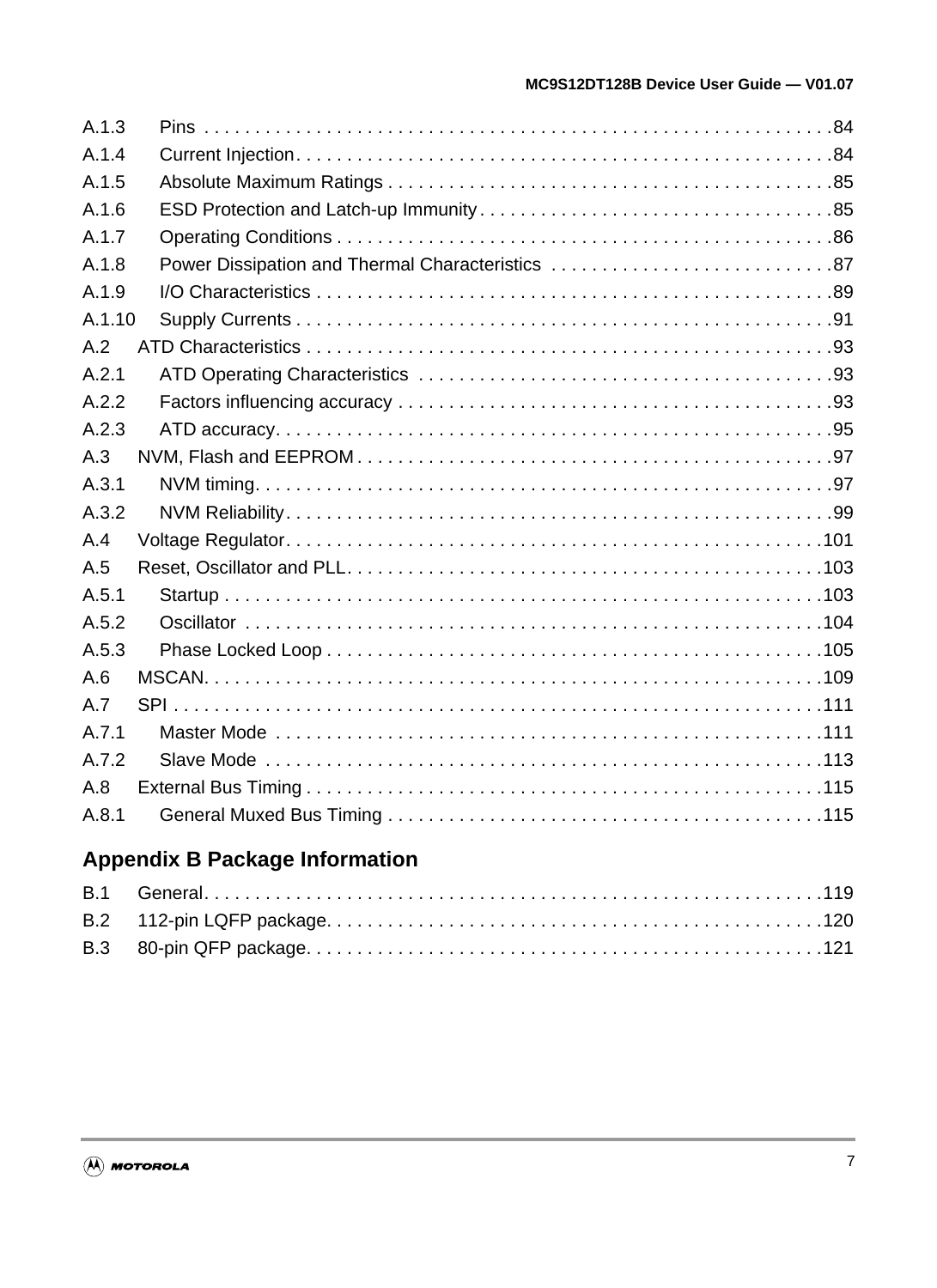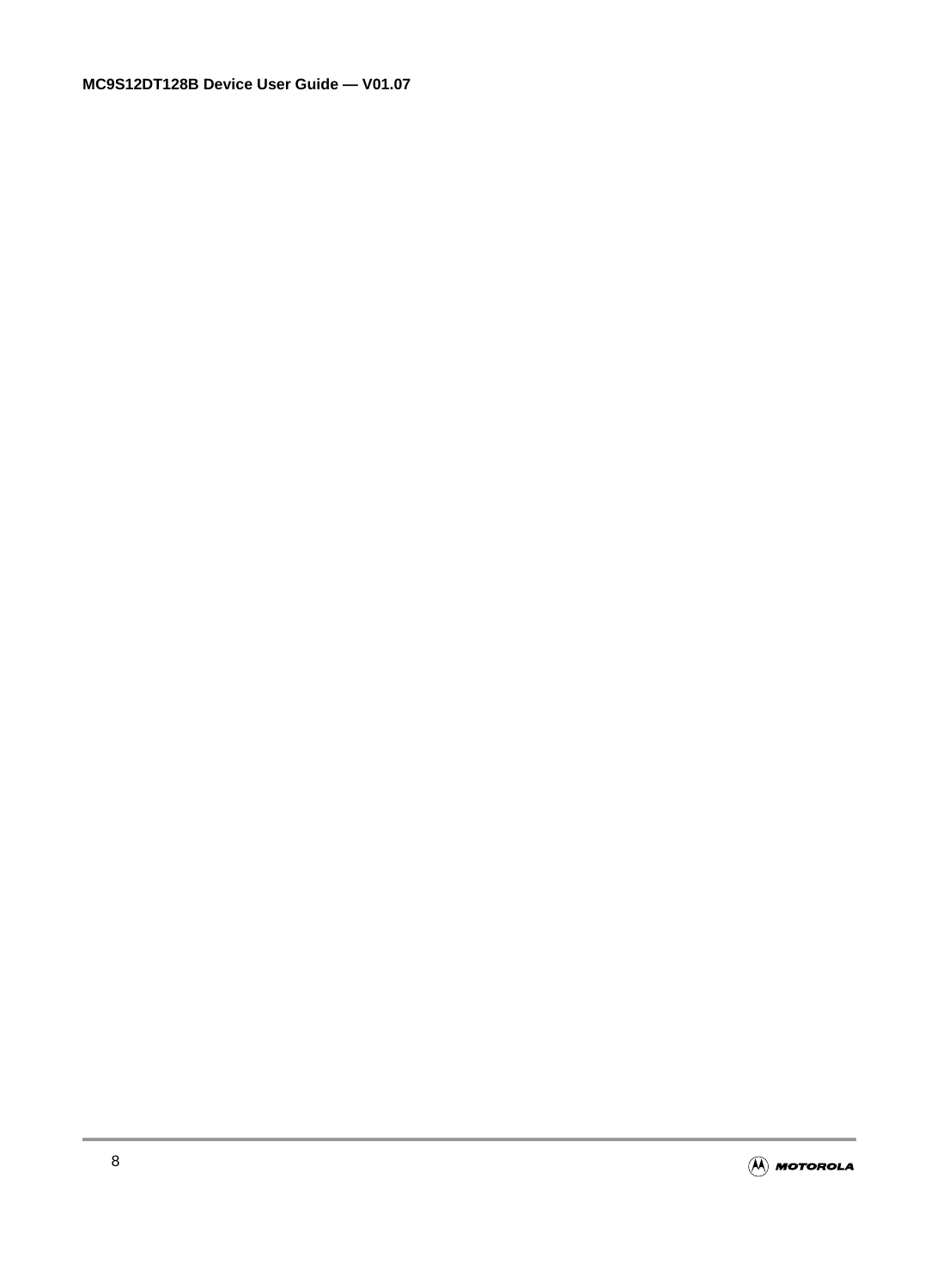# **List of Figures**

| Figure 0-1  |                                                                                          |
|-------------|------------------------------------------------------------------------------------------|
| Figure 1-1  |                                                                                          |
| Figure 1-2  |                                                                                          |
| Figure 2-1  | Pin assignments 112 LQFP for MC9S12DT128B, MC9S12DG128B,<br>MČ9S12DJ128B, MC9S12DB128B48 |
| Figure 2-2  | Pin Assignments in 80 QFP for MC9S12DG128B, MC9S12DJ128B Bondout 49                      |
| Figure 2-3  |                                                                                          |
| Figure 2-4  |                                                                                          |
| Figure 2-5  |                                                                                          |
| Figure 2-6  |                                                                                          |
| Figure 3-1  |                                                                                          |
| Figure 22-1 | Recommended PCB Layout for 112LQFP Colpitts Oscillator 79                                |
| Figure 22-2 | Recommended PCB Layout for 80QFP Colpitts Oscillator 80                                  |
| Figure 22-3 | Recommended PCB Layout for 112LQFP Pierce Oscillator 81                                  |
| Figure 22-4 | Recommended PCB Layout for 80QFP Pierce Oscillator 82                                    |
| Figure A-1  |                                                                                          |
| Figure A-2  |                                                                                          |
| Figure A-3  |                                                                                          |
| Figure A-4  |                                                                                          |
| Figure A-5  |                                                                                          |
| Figure A-6  |                                                                                          |
| Figure A-7  |                                                                                          |
| Figure A-8  |                                                                                          |
| Figure A-9  |                                                                                          |
| Figure 22-5 | 112-pin LQFP mechanical dimensions (case no. 987) 120                                    |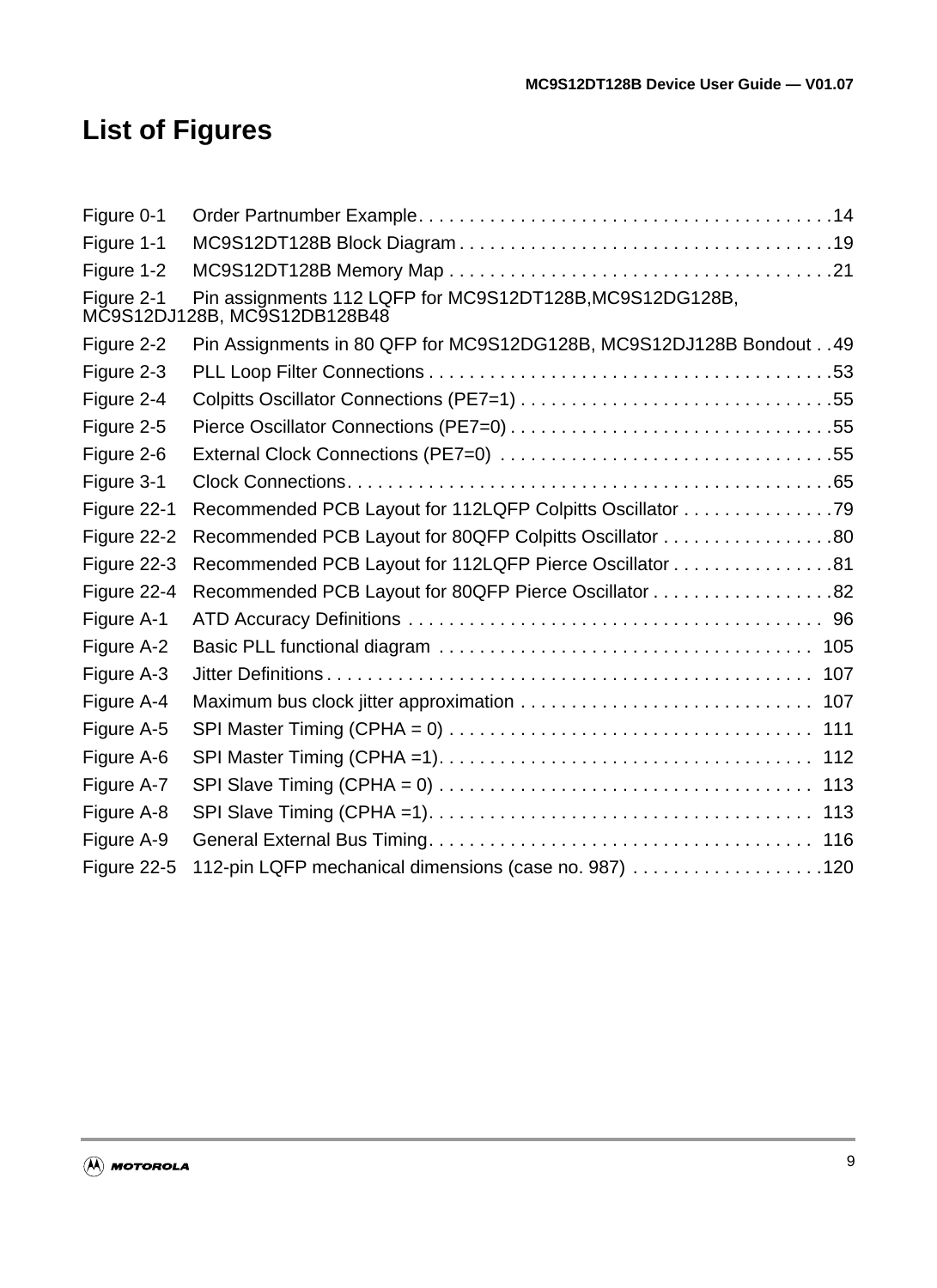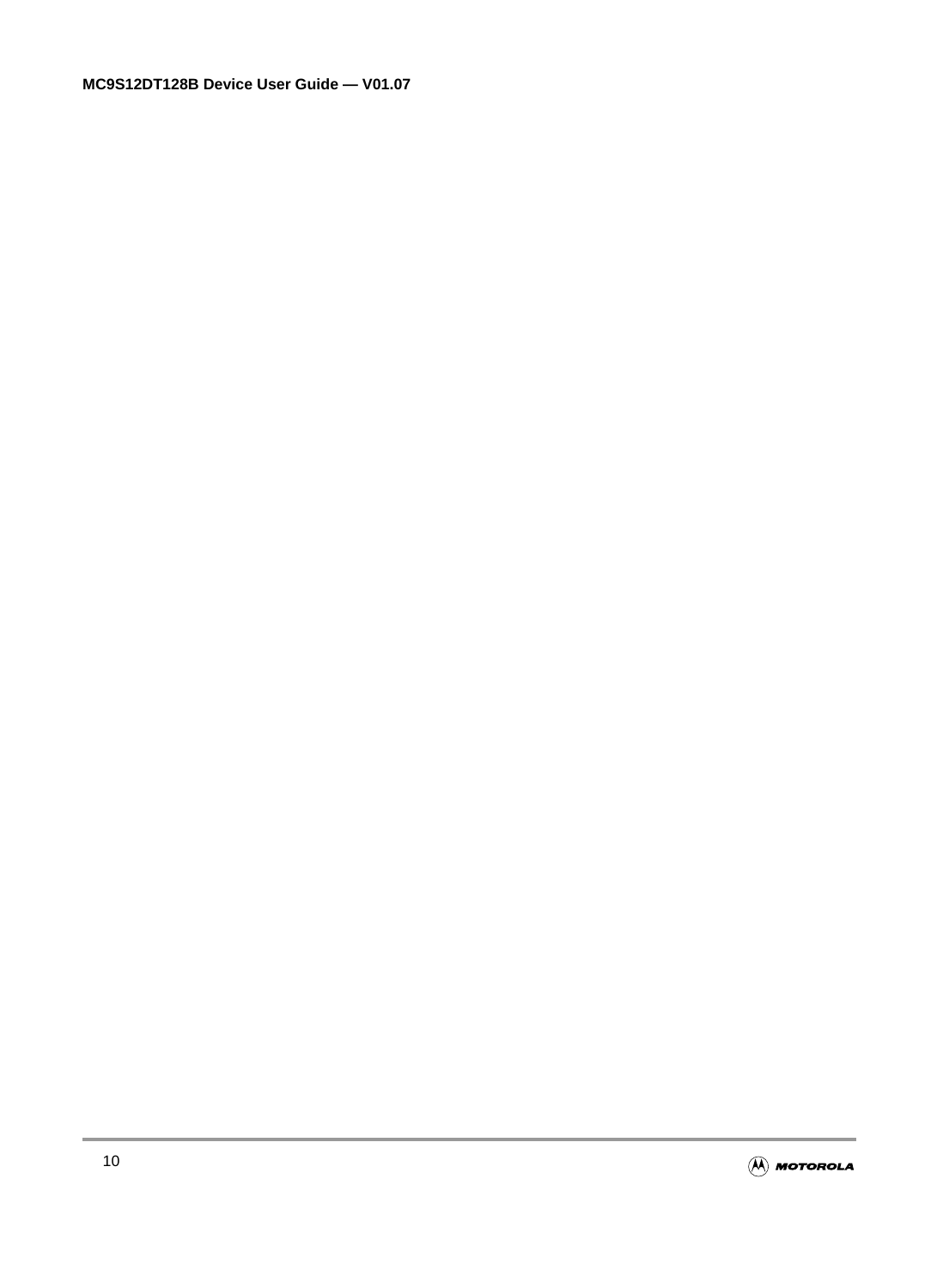# **List of Tables**

| Table 0-1       |                                                                  |  |
|-----------------|------------------------------------------------------------------|--|
| Table 0-2       |                                                                  |  |
| Table 1-1       |                                                                  |  |
| \$0000 - \$000F |                                                                  |  |
| $$0010 - $0014$ |                                                                  |  |
| $$0015 - $0016$ |                                                                  |  |
| $$0017 - $0017$ |                                                                  |  |
| $$0018 - $001B$ | Miscellaneous Peripherals (Device User Guide, Table 1-3) 23      |  |
| $$001C - $001D$ | MMC map 3 of 4 (Core and Device User Guide, Table 1-4) 23        |  |
| \$001E - \$001E |                                                                  |  |
| \$001F - \$001F |                                                                  |  |
| $$0020 - $0027$ |                                                                  |  |
| \$0028 - \$002F |                                                                  |  |
| $$0030 - $0031$ |                                                                  |  |
| $$0032 - $0033$ |                                                                  |  |
| \$0034 - \$003F |                                                                  |  |
| \$0040 - \$007F | ECT (Enhanced Capture Timer 16 Bit 8 Channels) 25                |  |
| \$0080 - \$009F |                                                                  |  |
|                 |                                                                  |  |
|                 |                                                                  |  |
|                 |                                                                  |  |
|                 |                                                                  |  |
|                 |                                                                  |  |
|                 |                                                                  |  |
|                 |                                                                  |  |
| \$00F8 - \$00FF |                                                                  |  |
| \$0100 - \$010F |                                                                  |  |
| $$0110 - $011B$ |                                                                  |  |
| $$011C - $011F$ |                                                                  |  |
| \$0120 - \$013F | ATD1 (Analog to Digital Converter 10 Bit 8 Channel) 35           |  |
| \$0140 - \$017F |                                                                  |  |
| Table 1-2       | Detailed MSCAN Foreground Receive and Transmit Buffer Layout. 37 |  |
|                 |                                                                  |  |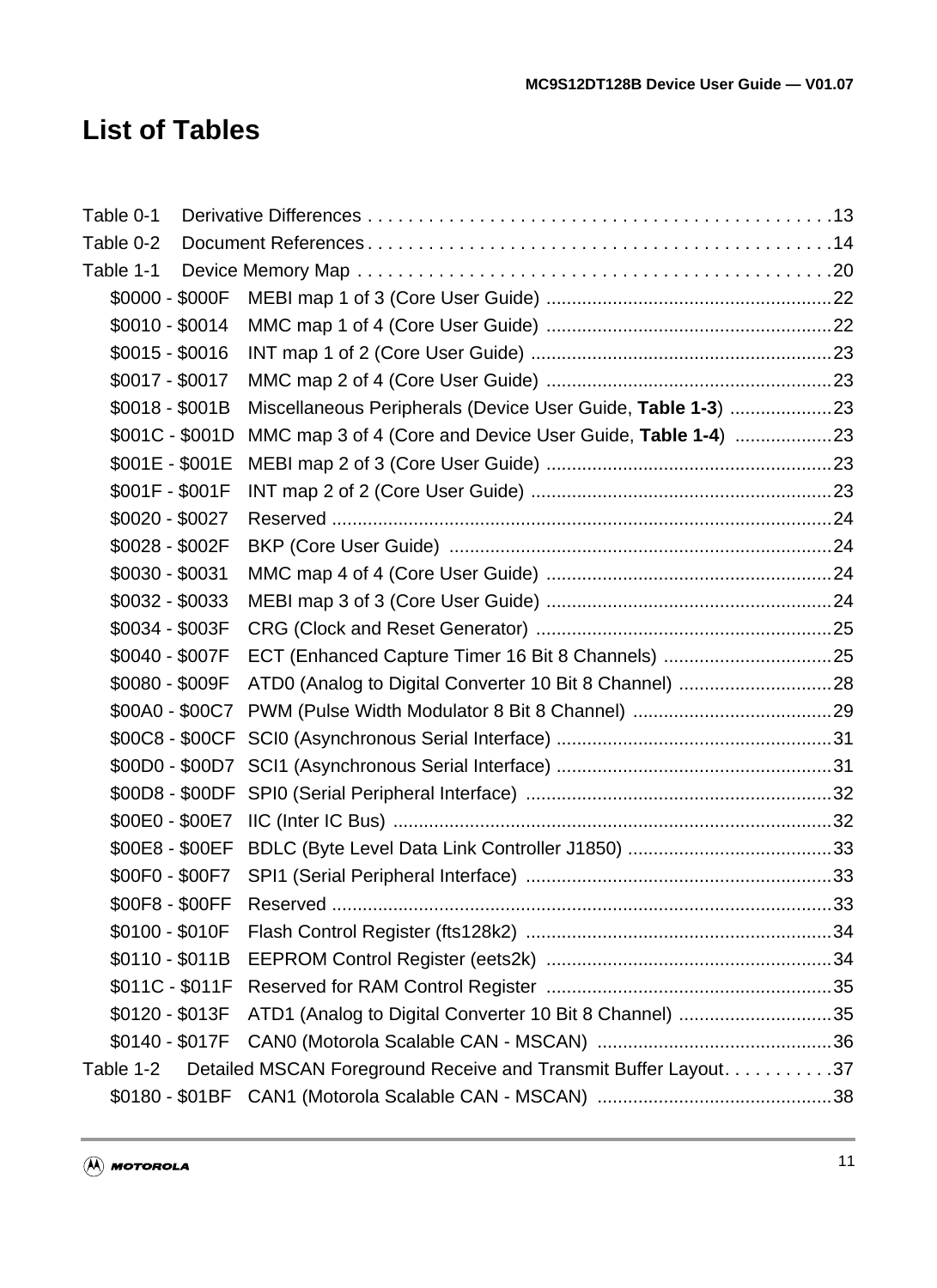| \$01C0 - \$01FF |  |                                                               |  |
|-----------------|--|---------------------------------------------------------------|--|
| \$0200 - \$023F |  |                                                               |  |
| \$0240 - \$027F |  |                                                               |  |
| \$0280 - \$02BF |  |                                                               |  |
| \$02C0 - \$02FF |  |                                                               |  |
| \$0300 - \$035F |  |                                                               |  |
| \$0360 - \$03FF |  |                                                               |  |
| Table 1-3       |  |                                                               |  |
| Table 1-4       |  |                                                               |  |
| Table 2-1       |  |                                                               |  |
| Table 2-2       |  | MC9S12DT128B Power and Ground Connection Summary61            |  |
| Table 4-1       |  |                                                               |  |
| Table 4-2       |  |                                                               |  |
| Table 4-3       |  |                                                               |  |
| Table 5-1       |  |                                                               |  |
| Table 22-1      |  |                                                               |  |
| Table A-1       |  |                                                               |  |
| Table A-2       |  |                                                               |  |
| Table A-3       |  |                                                               |  |
| Table A-4       |  |                                                               |  |
| Table A-5       |  |                                                               |  |
| Table A-6       |  |                                                               |  |
| Table A-7       |  |                                                               |  |
| Table A-8       |  |                                                               |  |
| Table A-9       |  |                                                               |  |
|                 |  |                                                               |  |
|                 |  |                                                               |  |
|                 |  |                                                               |  |
|                 |  | Table A-13 Voltage Regulator Recommended Load Capacitances101 |  |
|                 |  |                                                               |  |
|                 |  |                                                               |  |
|                 |  |                                                               |  |
|                 |  |                                                               |  |
|                 |  |                                                               |  |
|                 |  |                                                               |  |
|                 |  | Table A-20 Expanded Bus Timing Characteristics 117            |  |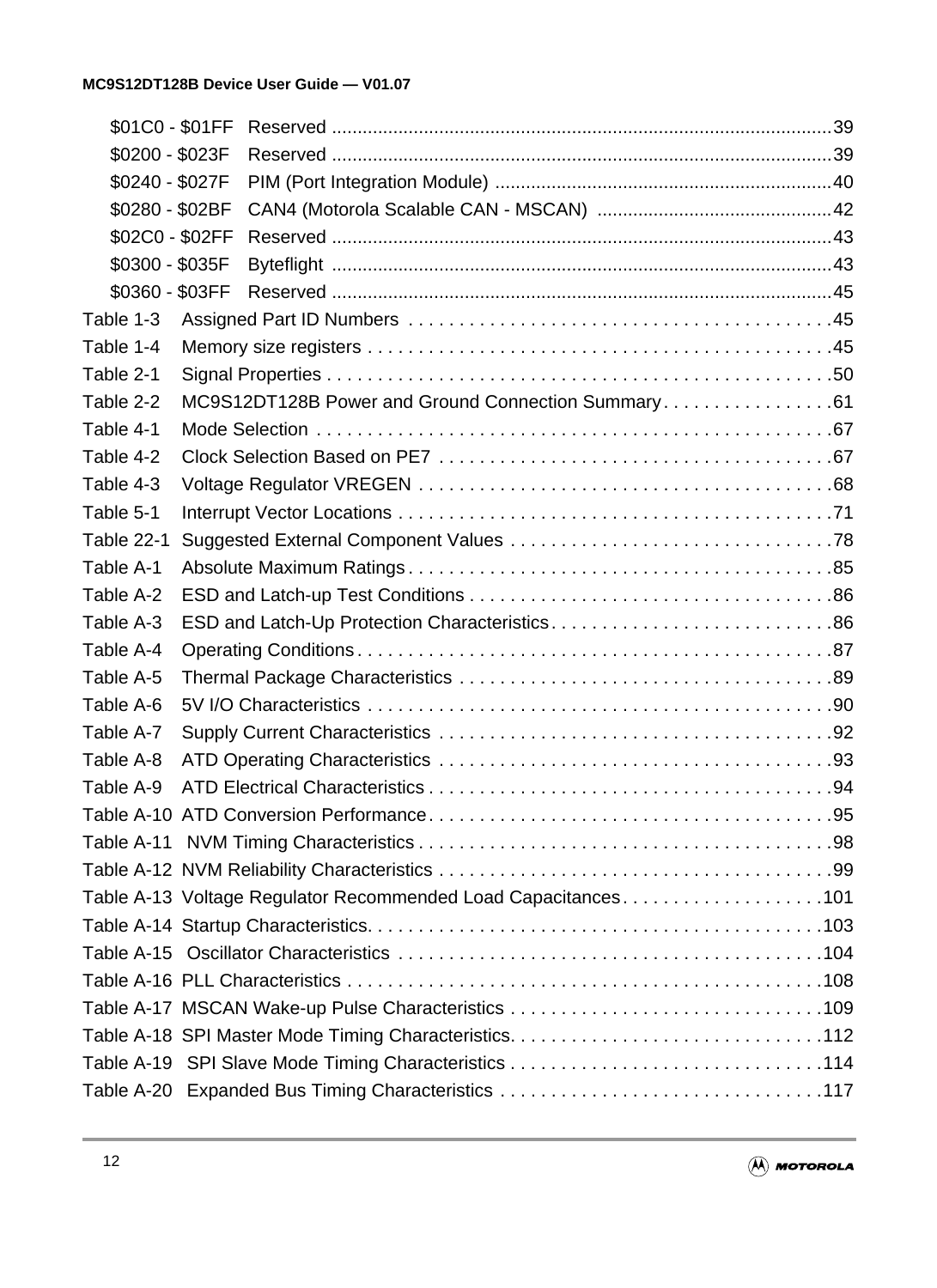# **Preface**

The Device User Guide provides information about the MC9S12DT128B device made up of standard HCS12 blocks and the HCS12 processor core.

This document is part of the customer documentation. A complete set of device manuals also includes the HCS12 Core User Guide and all the individual Block User Guides of the implemented modules. In a effort to reduce redundancy all module specific information is located only in the respective Block User Guide. If applicable, special implementation details of the module are given in the block description sections of this document.

This document also covers the MC9S12DG128B, MC9S12DJ128B and MC9S12DB128B.

<span id="page-12-0"></span>**[Table 0-1](#page-12-0)** shows the availability of peripheral modules on the various derivatives. For details about the compatibility within the MC9S12D-Family refer also to engineering bulletin EB386.

| <b>Modules</b>               | <b>MC9S12DT128B</b>                         | <b>MC9S12DG128B</b>                         | <b>MC9S12DJ128B</b>                         | <b>MC9S12DB128B</b>                         |
|------------------------------|---------------------------------------------|---------------------------------------------|---------------------------------------------|---------------------------------------------|
| # of CANs                    | 3                                           | 2                                           | 2                                           | 2                                           |
| CAN4                         | ✓                                           | ✓                                           | ✓                                           | ✓                                           |
| CAN <sub>1</sub>             |                                             | $\boldsymbol{\mathsf{x}}$                   | X                                           | X                                           |
| CAN <sub>0</sub>             | ✓                                           | ✓                                           | ✓                                           | ✓                                           |
| J1850/BDLC                   | $\boldsymbol{\mathsf{x}}$                   | $\boldsymbol{\times}$                       | ✓                                           | $\boldsymbol{\mathsf{x}}$                   |
| <b>IIC</b>                   | ✓                                           | √                                           |                                             | x                                           |
| <b>Byteflight</b>            | $\times$                                    | $\boldsymbol{\times}$                       | X                                           | ✓                                           |
| Package                      | 112 LQFP                                    | 112 LQFP/80 QFP                             | 112 LQFP/80 QFP                             | <b>112 LQFP</b>                             |
| Package<br><b>PV</b><br>Code |                                             | PV/FU                                       | PV/FU                                       | <b>PV</b>                                   |
| Mask set                     | L85D                                        | L85D                                        | L85D                                        | <b>L85D</b>                                 |
| <b>Temp Options</b>          | M, V, C                                     | M, V, C                                     | M, V, C                                     | M, V, C                                     |
| <b>Notes</b>                 | An errata exists<br>contact Sales<br>Office | An errata exists<br>contact Sales<br>Office | An errata exists<br>contact Sales<br>Office | An errata exists<br>contact Sales<br>Office |

|  | Table 0-1 Derivative Differences <sup>1</sup> |
|--|-----------------------------------------------|
|  |                                               |

NOTES:

1. ✓: Available for this device, ✕: Not available for this device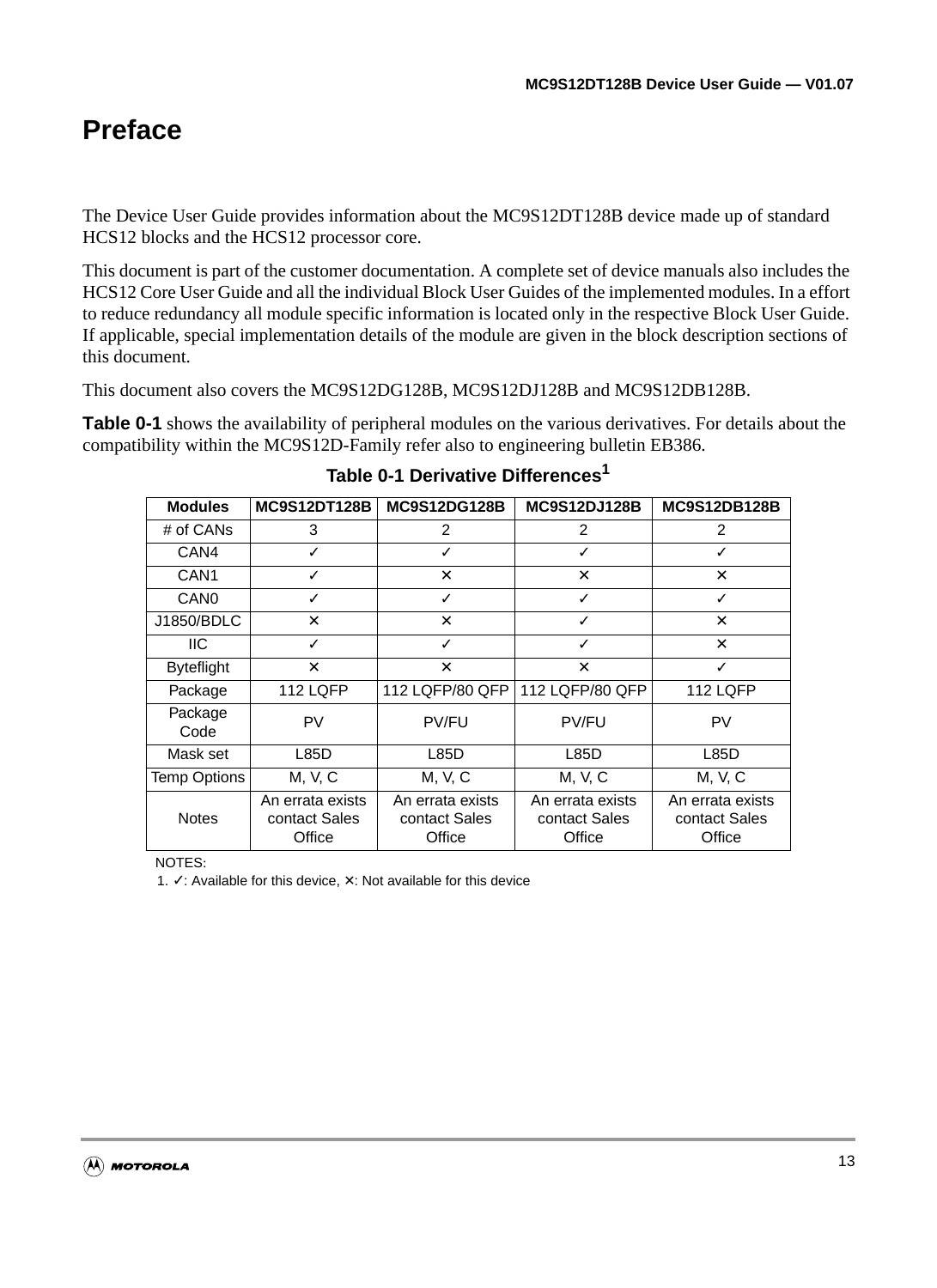The following figure provides an ordering number example for the MC9S12D128B devices.



### **Figure 0-1 Order Partnumber Example**

<span id="page-13-0"></span>See **[Table 0-2](#page-13-1)** for names and versions of the referenced documents throughout the Device User Guide.

<span id="page-13-1"></span>

| User Guide                                                                | <b>Version</b>   | Document Order Number |
|---------------------------------------------------------------------------|------------------|-----------------------|
| HCS12 V1.5 Core User Guide                                                | 1.2              | HCS12COREUG           |
| Clock and Reset Generator (CRG) Block User Guide                          | V <sub>03</sub>  | S12CRGV3/D            |
| Enhanced Capture Timer 16 Bit 8 Channel (ECT_16B8C) Block User Guide      | V <sub>0</sub> 1 | S12ECT16B8CV1/D       |
| Analog to Digital Converter 10 Bit 8 Channel (ATD_10B8C) Block User Guide | V <sub>02</sub>  | S12ATD10B8CV2/D       |
| Inter IC Bus (IIC) Block User Guide                                       | V <sub>02</sub>  | S12IICV2/D            |
| Asynchronous Serial Interface (SCI) Block User Guide                      | V <sub>02</sub>  | S12SCIV2/D            |
| Serial Peripheral Interface (SPI) Block User Guide                        | V <sub>02</sub>  | S12SPIV2/D            |
| Pulse Width Modulator 8 Bit 8 Channel (PWM_8B8C) Block User Guide         | V <sub>0</sub> 1 | S12PWM8B8CV1/D        |
| 128K Byte Flash (FTS128K) Block User Guide                                | V <sub>01</sub>  | S12FTS128KV1/D        |
| 2K Byte EEPROM (EETS2K) Block User Guide                                  | V <sub>01</sub>  | S12EETS2KV1/D         |
| Byte Level Data Link Controller -J1850 (BDLC) Block User Guide            | V <sub>01</sub>  | S12BDLCV1/D           |
| Motorola Scalable CAN (MSCAN) Block User Guide                            | V <sub>02</sub>  | S12MSCANV2/D          |
| Voltage Regulator (VREG) Block User Guide                                 | V <sub>01</sub>  | S12VREGV1/D           |
| Port Integration Module (PIM_9DT128) Block User Guide                     | V <sub>01</sub>  | S12PIMDT128V1/D       |
| Byteflight (BF) Block User Guide                                          | V <sub>0</sub> 1 | S12BFV1/D             |

### **Table 0-2 Document References**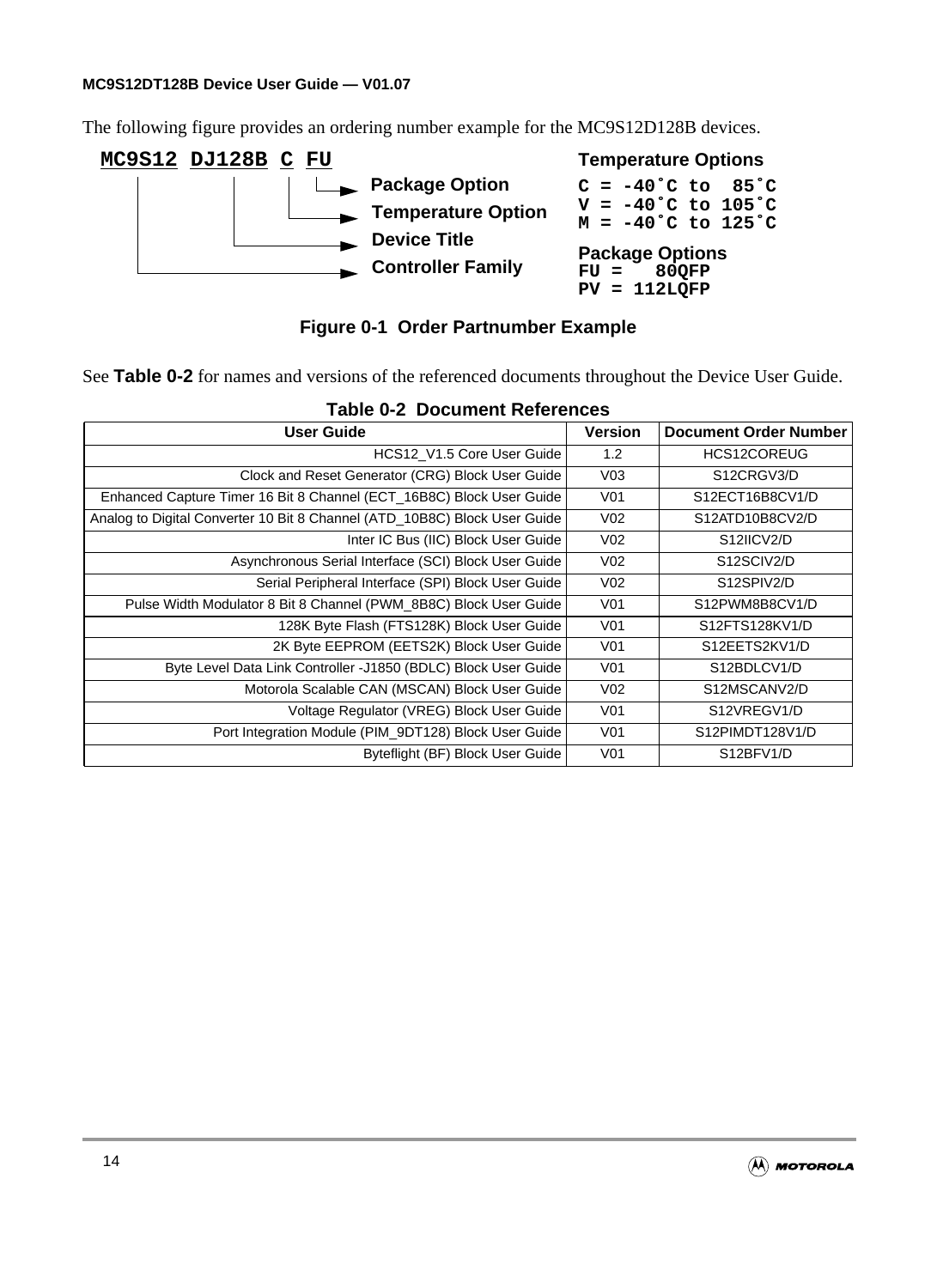# <span id="page-14-0"></span>**Section 1 Introduction**

# <span id="page-14-1"></span>**1.1 Overview**

The MC9S12DT128B microcontroller unit (MCU) is a 16-bit device composed of standard on-chip peripherals including a 16-bit central processing unit (HCS12 CPU), 128K bytes of Flash EEPROM, 8K bytes of RAM, 2K bytes of EEPROM, two asynchronous serial communications interfaces (SCI), two serial peripheral interfaces (SPI), an 8-channel IC/OC enhanced capture timer, two 8-channel, 10-bit analog-to-digital converters (ADC), an 8-channel pulse-width modulator (PWM), a digital Byte Data Link Controller (BDLC), 29 discrete digital I/O channels (Port A, Port B, Port K and Port E), 20 discrete digital I/O lines with interrupt and wakeup capability, three CAN 2.0 A, B software compatible modules (MSCAN12), a Byteflight module and an Inter-IC Bus. The MC9S12DT128B has full 16-bit data paths throughout. However, the external bus can operate in an 8-bit narrow mode so single 8-bit wide memory can be interfaced for lower cost systems. The inclusion of a PLL circuit allows power consumption and performance to be adjusted to suit operational requirements.

# <span id="page-14-2"></span>**1.2 Features**

- HCS12 Core
	- 16-bit HCS12 CPU
		- i. Upward compatible with M68HC11 instruction set
		- ii. Interrupt stacking and programmer's model identical to M68HC11
		- iii.20-bit ALU
		- iv. Instruction queue
		- v. Enhanced indexed addressing
	- MEBI (Multiplexed External Bus Interface)
	- MMC (Module Mapping Control)
	- INT (Interrupt control)
	- BKP (Breakpoints)
	- BDM (Background Debug Mode)
- CRG (Clock and Reset Generator)
	- Choice of low current Colpitts oscillator or standard Pierce Oscillator
	- PLL
	- COP watchdog
	- real time interrupt
	- clock monitor
- 8-bit and 4-bit ports with interrupt functionality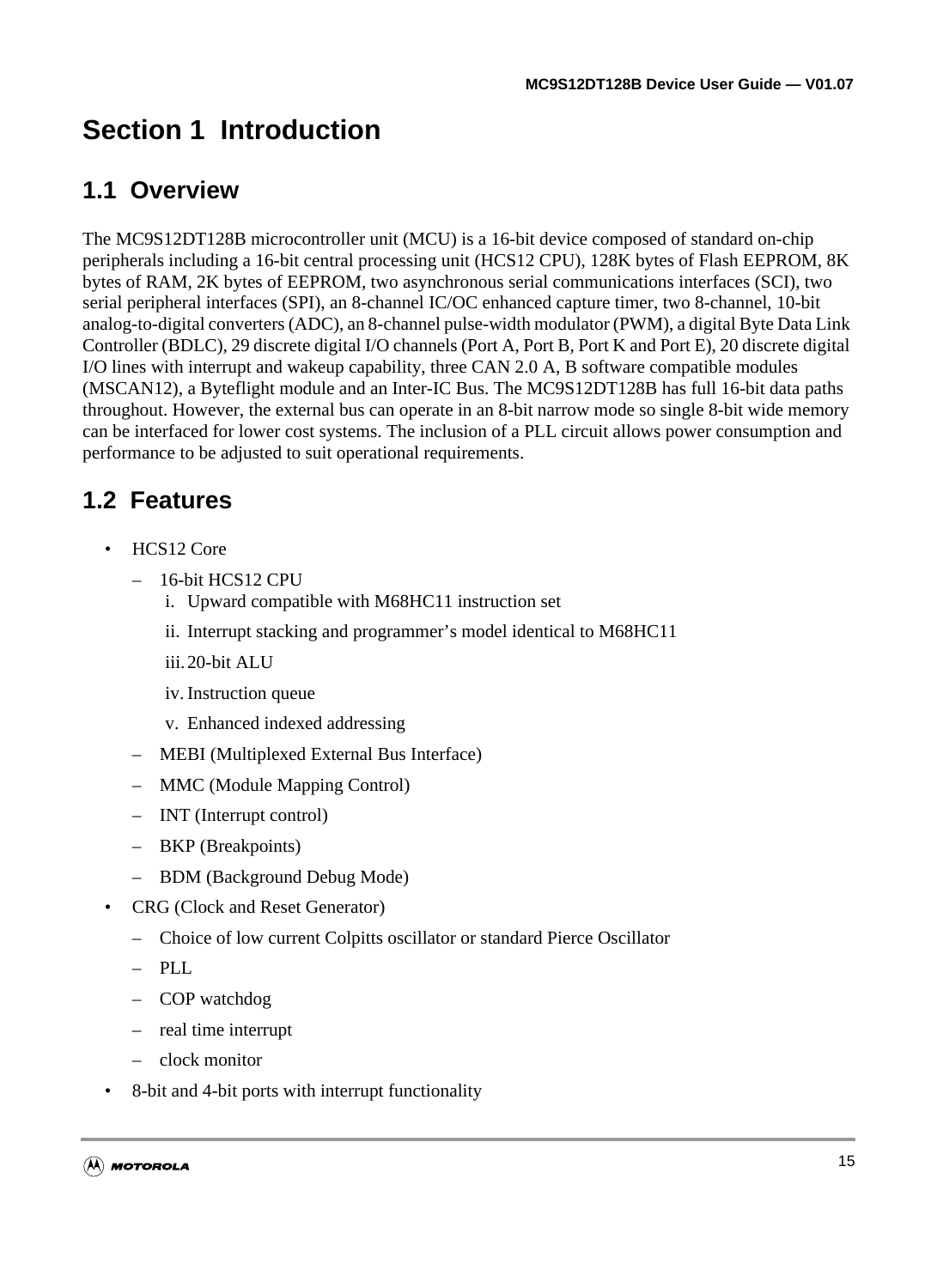### **MC9S12DT128B Device User Guide — V01.07**

- Digital filtering
- Programmable rising or falling edge trigger
- **Memory** 
	- 128K Flash EEPROM
	- 2K byte EEPROM
	- 8K byte RAM
- Two 8-channel Analog-to-Digital Converters
	- 10-bit resolution
	- External conversion trigger capability
- Three 1M bit per second, CAN 2.0 A, B software compatible modules
	- Five receive and three transmit buffers
	- Flexible identifier filter programmable as 2 x 32 bit, 4 x 16 bit or 8 x 8 bit
	- Four separate interrupt channels for Rx, Tx, error and wake-up
	- Low-pass filter wake-up function
	- Loop-back for self test operation
- Enhanced Capture Timer
	- 16-bit main counter with 7-bit prescaler
	- 8 programmable input capture or output compare channels
	- Two 8-bit or one 16-bit pulse accumulators
- 8 PWM channels
	- Programmable period and duty cycle
	- 8-bit 8-channel or 16-bit 4-channel
	- Separate control for each pulse width and duty cycle
	- Center-aligned or left-aligned outputs
	- Programmable clock select logic with a wide range of frequencies
	- Fast emergency shutdown input
	- Usable as interrupt inputs
- Serial interfaces
	- Two asynchronous Serial Communications Interfaces (SCI)
	- Two Synchronous Serial Peripheral Interface (SPI)
	- Byteflight
- Byte Data Link Controller (BDLC)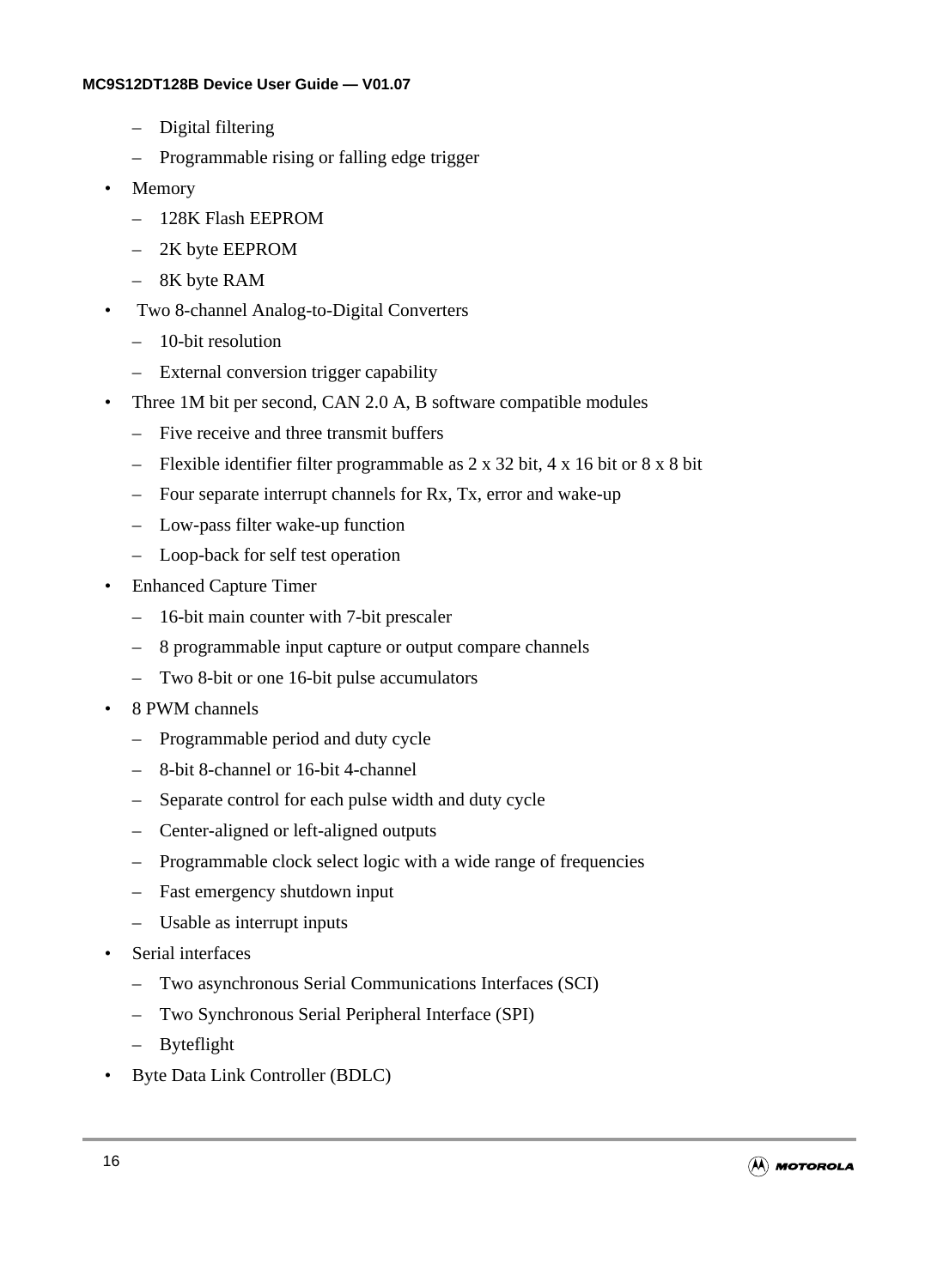- SAE J1850 Class B Data Communications Network Interface
	- Compatible and ISO Compatible for Low-Speed (<125 Kbps) Serial Data Communications in Automotive Applications
- Inter-IC Bus (IIC)
	- Compatible with I2C Bus standard
	- Multi-master operation
	- Software programmable for one of 256 different serial clock frequencies
- 112-Pin LQFP and 80-Pin QFP package options
	- I/O lines with 5V input and drive capability
	- 5V A/D converter inputs
	- Operation at 50MHz equivalent to 25MHz Bus Speed
	- Development support
	- Single-wire background debug<sup>TM</sup> mode (BDM)
	- On-chip hardware breakpoints

# <span id="page-16-0"></span>**1.3 Modes of Operation**

User modes

- Normal and Emulation Operating Modes
	- Normal Single-Chip Mode
	- Normal Expanded Wide Mode
	- Normal Expanded Narrow Mode
	- Emulation Expanded Wide Mode
	- Emulation Expanded Narrow Mode
- Special Operating Modes
	- Special Single-Chip Mode with active Background Debug Mode
	- Special Test Mode (**Motorola use only**)
	- Special Peripheral Mode (**Motorola use only**)

Low power modes

- Stop Mode
- Pseudo Stop Mode
- Wait Mode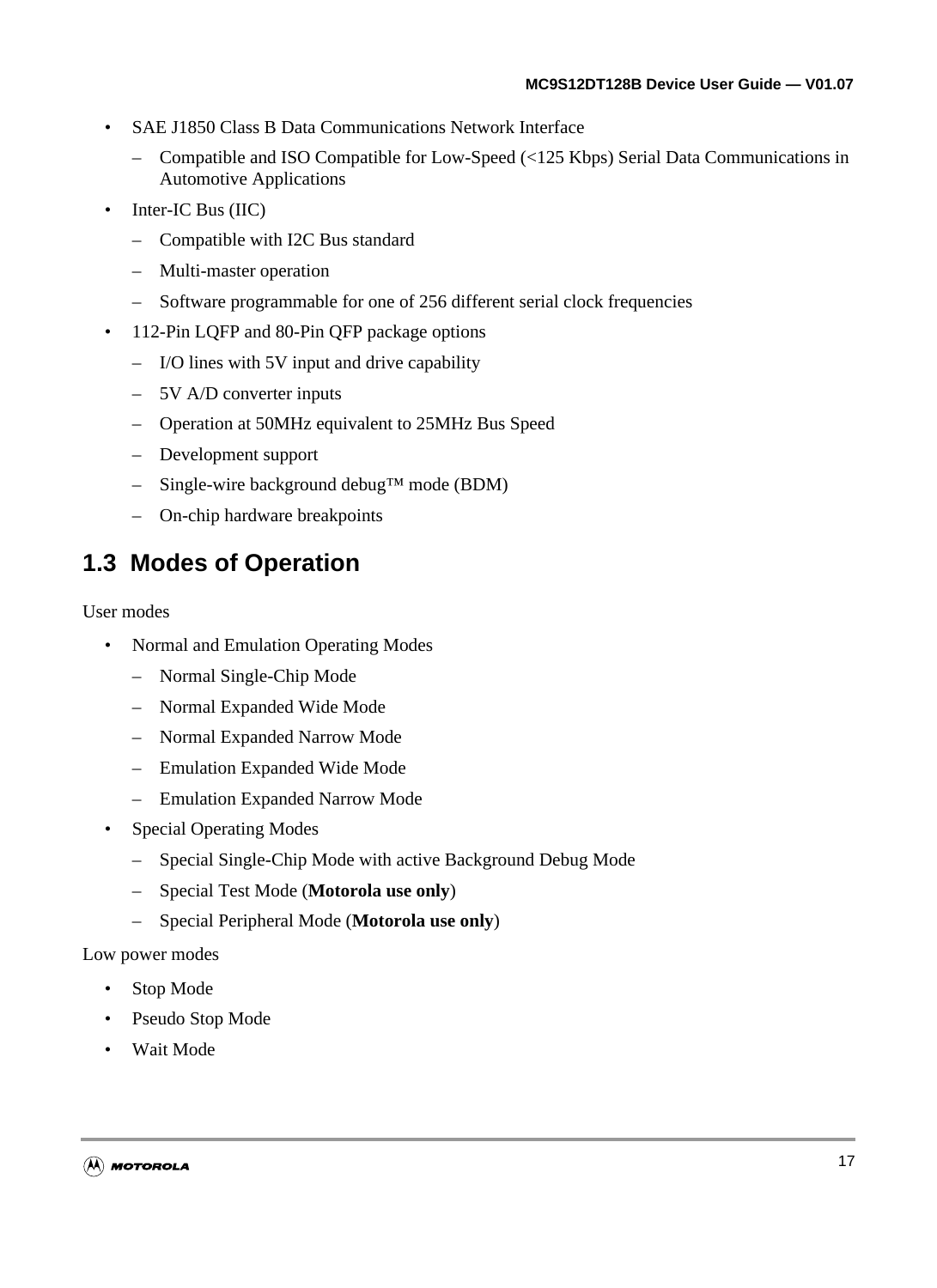**MC9S12DT128B Device User Guide — V01.07**

# <span id="page-17-0"></span>**1.4 Block Diagram**

**[Figure 1-1](#page-18-0)** shows a block diagram of the MC9S12DT128B device.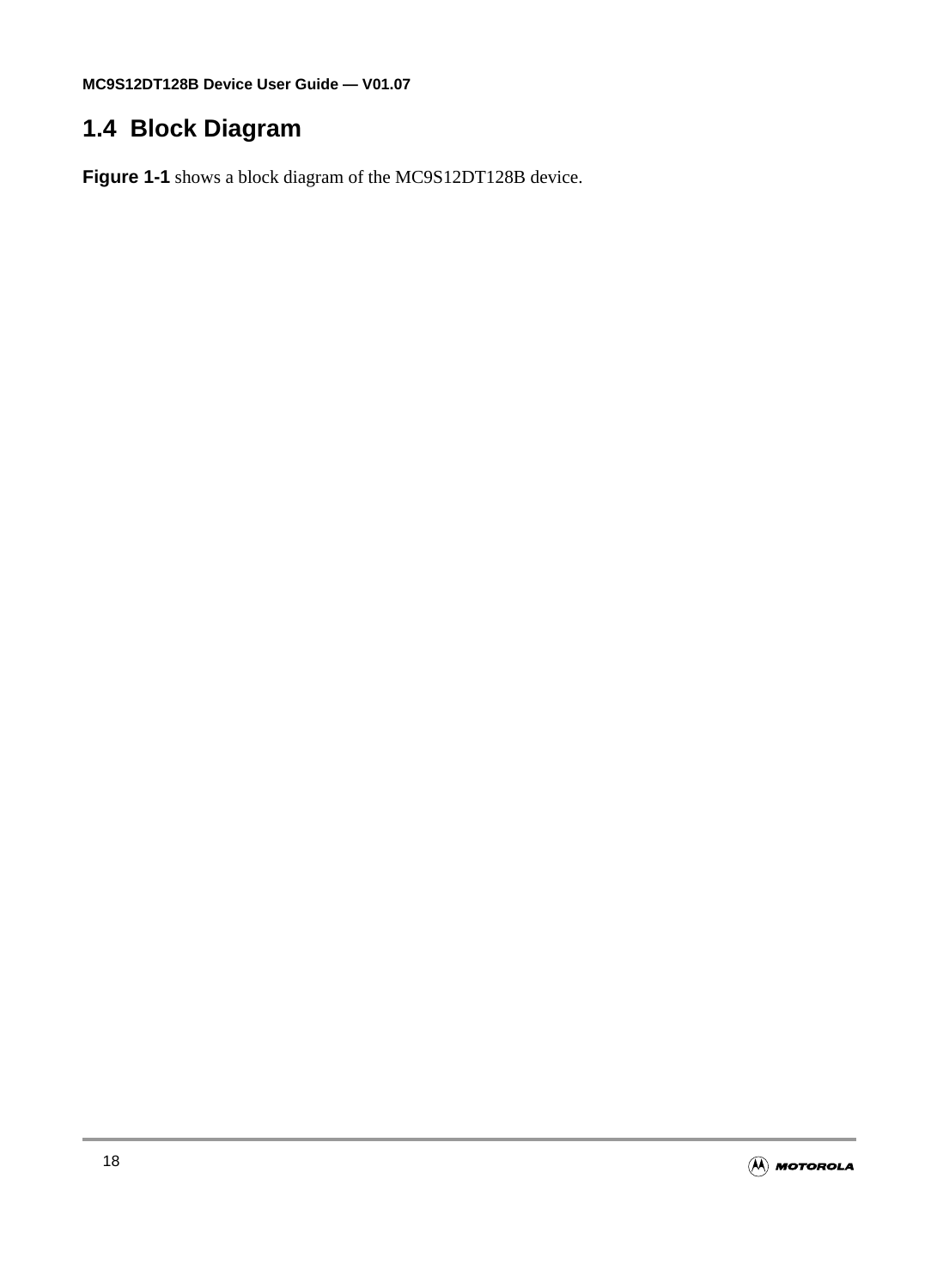<span id="page-18-0"></span>

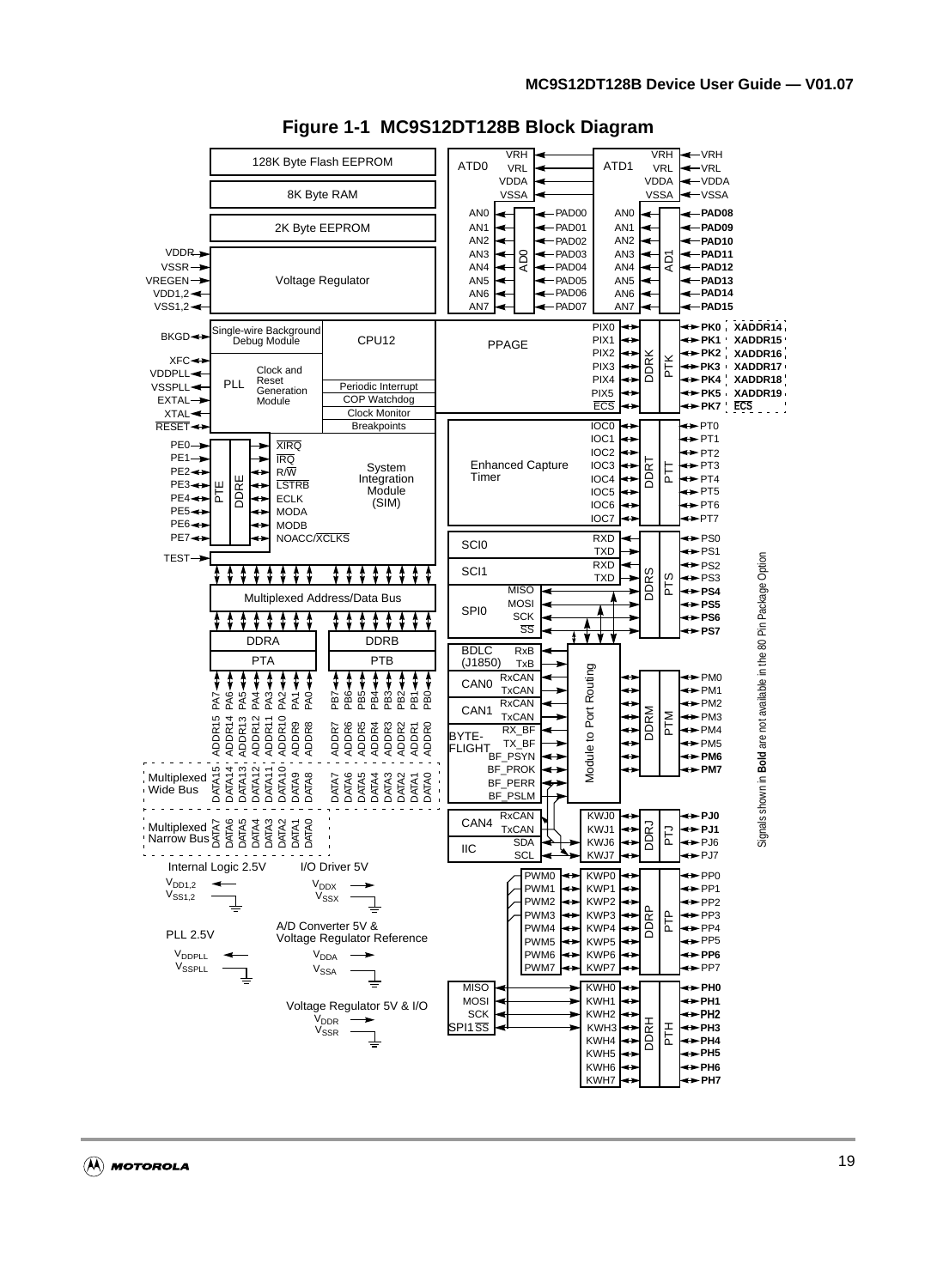# <span id="page-19-0"></span>**1.5 Device Memory Map**

<span id="page-19-1"></span>**[Table 1-1](#page-19-1)** and **[Figure 1-2](#page-20-0)** show the device memory map of the MC9S12DT128B after reset. Note that after reset the EEPROM (\$0000 – \$07FF) is hidden by the register space (\$0000 - \$03FF) and the RAM (\$0000 - \$1FFF). The bottom 1K Bytes of RAM (\$0000 - \$03FF) are hidden by the register space.

| <b>Address</b>   | <b>Module</b>                                                                  | <b>Size</b><br>(Bytes) |
|------------------|--------------------------------------------------------------------------------|------------------------|
| $$0000 - $0017$  | CORE (Ports A, B, E, Modes, Inits, Test)                                       | 24                     |
| $$0018 - $0019$  | Reserved                                                                       | $\overline{2}$         |
| $$001A - $001B$  | Device ID register (PARTID)                                                    | 2                      |
| $$001C - $001F$  | CORE (MEMSIZ, IRQ, HPRIO)                                                      | $\overline{4}$         |
| $$0020 - $0027$  | Reserved                                                                       | 8                      |
| $$0028 - $002F$  | CORE (Background Debug Mode)                                                   | 8                      |
| $$0030 - $0033$  | CORE (PPAGE, Port K)                                                           | $\overline{4}$         |
| $$0034 - $003F$  | Clock and Reset Generator (PLL, RTI, COP)                                      | 12                     |
| $$0040 - $007F$  | Enhanced Capture Timer 16-bit 8 channels                                       | 64                     |
| $$0080 - $009F$  | Analog to Digital Converter 10-bit 8 channels (ATD0)                           | 32                     |
| $$00A0 - $00C7$  | Pulse Width Modulator 8-bit 8 channels (PWM)                                   | 40                     |
| $$00C8 - $00CF$  | Serial Communications Interface (SCI0)                                         | 8                      |
| $$00D0 - $00D7$  | Serial Communications Interface (SCI1)                                         | 8                      |
| $$00D8 - $00DF$  | Serial Peripheral Interface (SPI0)                                             | 8                      |
| $$00E0 - $00E7$  | Inter IC Bus                                                                   | 8                      |
| $$00E8 - $00EF$  | Byte Level Data Link Controller (BDLC)                                         | 8                      |
| $$00F0 - $00F7$  | Serial Peripheral Interface (SPI1)                                             | 8                      |
| $$00F8 - $00FF$  | Reserved                                                                       | 8                      |
| $$0100 - $010F$  | <b>Flash Control Register</b>                                                  | 16                     |
| $$0110 - $011B$  | <b>EEPROM Control Register</b>                                                 | 12                     |
| $$011C - $011F$  | Reserved                                                                       | $\overline{4}$         |
| $$0120 - $013F$  | Analog to Digital Converter 10-bit 8 channels (ATD1)                           | 32                     |
| $$0140 - $017F$  | Motorola Scalable CAN (CAN0)                                                   | 64                     |
| $$0180 - $01BF$  | Motorola Scalable CAN (CAN1)                                                   | 64                     |
| $$01C0 - $01FF$  | Reserved                                                                       | 64                     |
| $$0200 - $023F$  | Reserved                                                                       | 64                     |
| $$0240 - $027F$  | Port Integration Module (PIM)                                                  | 64                     |
| $$0280 - $02BF$  | Motorola Scalable CAN (CAN4)                                                   | 64                     |
| $$02C0 - $02FF$  | Reserved                                                                       | 64                     |
| $$0300 - $035F$  | Byteflight (BF)                                                                | 96                     |
| $$0360 - $03FF$  | Reserved                                                                       | 160                    |
| $$0000 - $07FF$  | <b>EEPROM</b> array                                                            | 2048                   |
| $$0000 - $1$ FFF | RAM array                                                                      | 8192                   |
| $$4000 - $7$ FFF | Fixed Flash EEPROM array<br>incl. 0.5K, 1K, 2K or 4K Protected Sector at start | 16384                  |
| $$8000 - $BFFF$  | Flash EEPROM Page Window                                                       | 16384                  |

**Table 1-1 Device Memory Map**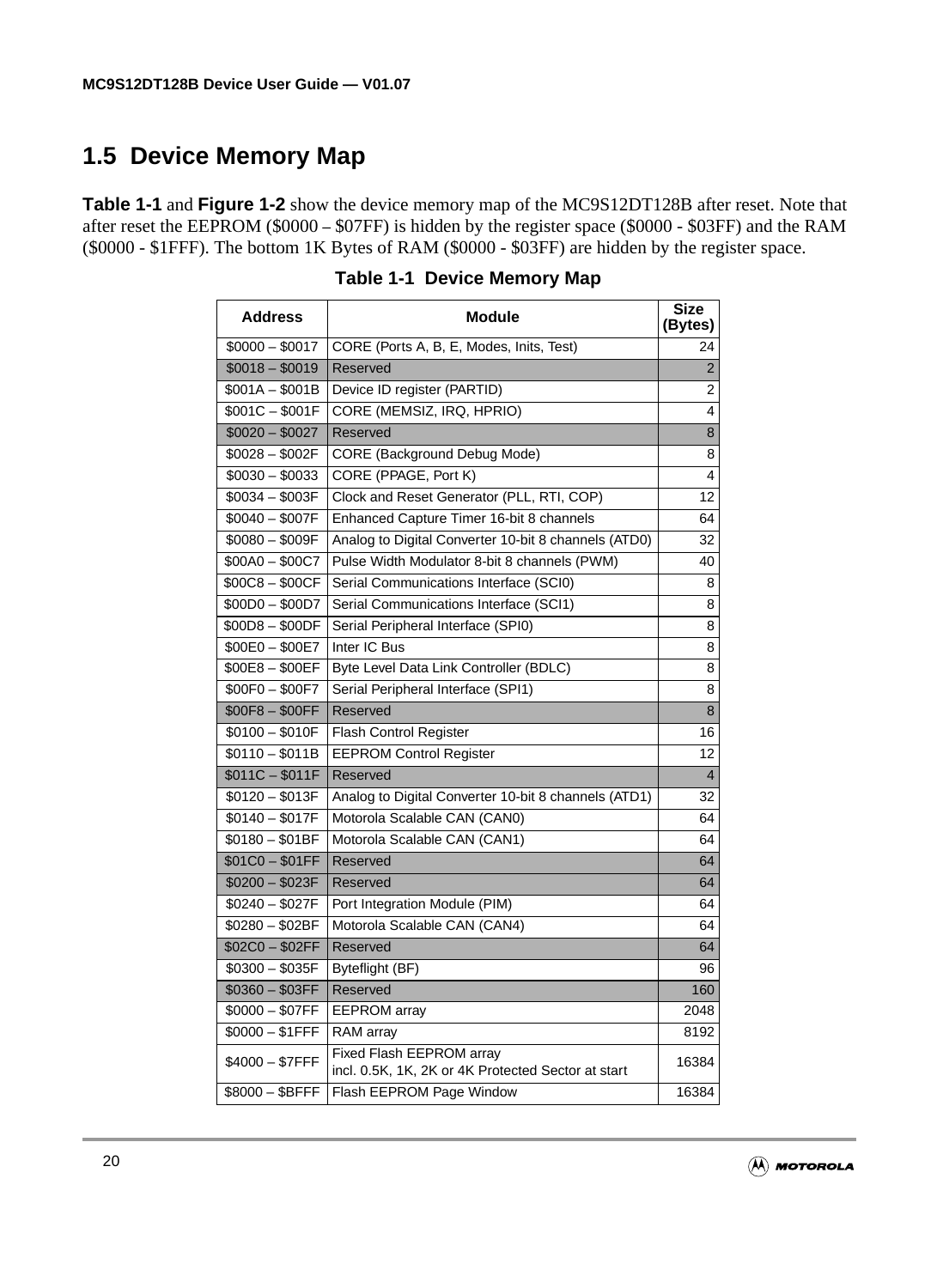| <b>Address</b> | <b>Module</b>                                                                                                                                             | <b>Size</b><br>(Bytes) |
|----------------|-----------------------------------------------------------------------------------------------------------------------------------------------------------|------------------------|
|                | <b>Fixed Flash EEPROM array</b><br>\$C000 - \$FFFF   incl. 0.5K, 1K, 2K or 4K Protected Sector at end<br>and 256 bytes of Vector Space at \$FF80 - \$FFFF | 16384                  |

**Table 1-1 Device Memory Map**



<span id="page-20-0"></span>

The address does not show the map after reset, but a useful map. After reset the map is:<br>\$0000 – \$03FF: Register Space<br>\$0000 – \$1FFF: 8K RAM<br>\$0000 – \$07FF: 2K EEPROM (not visible)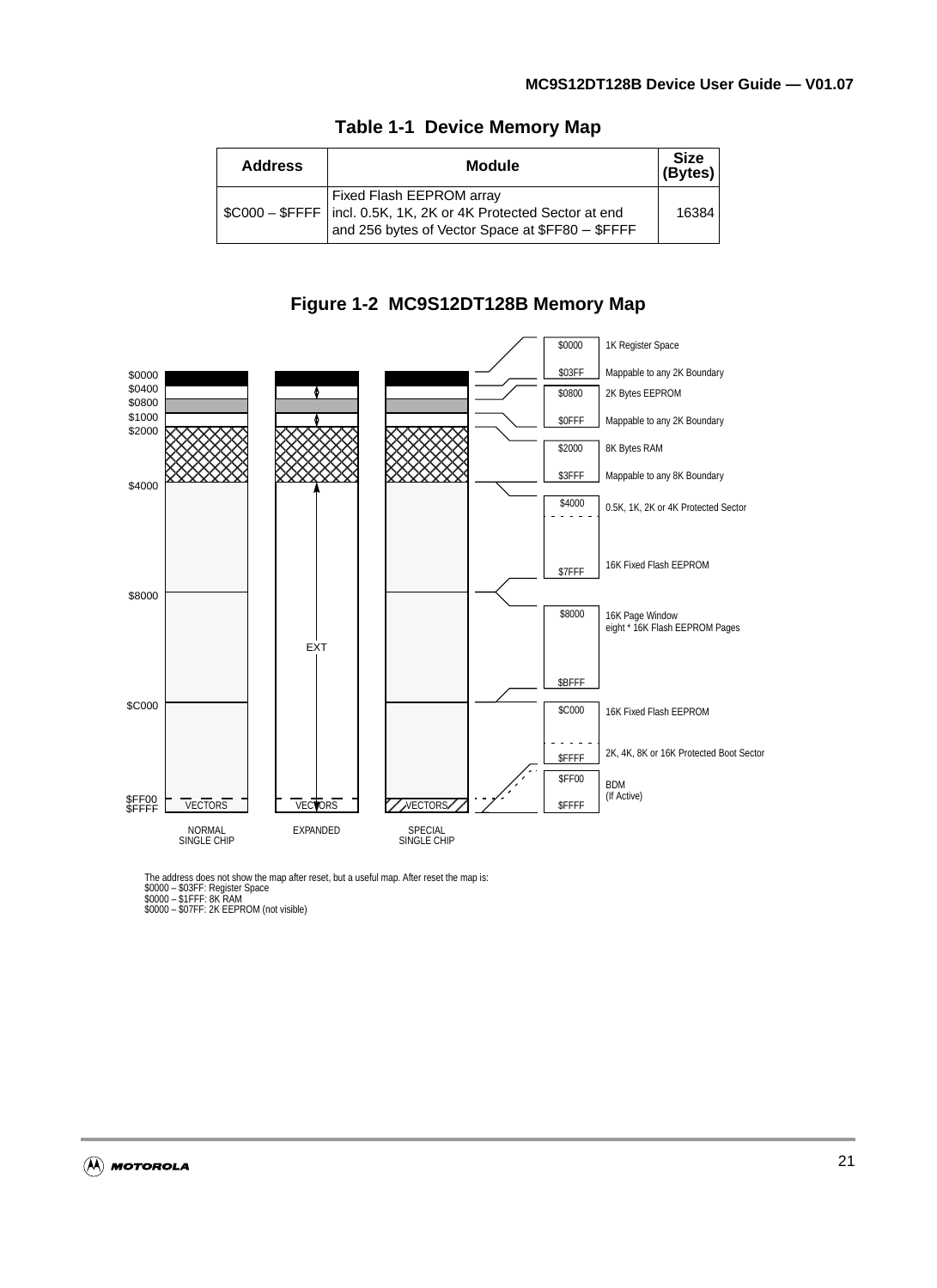# <span id="page-21-0"></span>**1.5.1 Detailed Register Map**

# <span id="page-21-1"></span>**\$0000 - \$000F MEBI map 1 of 3 (Core User Guide)**

| Address | Name          |                 | Bit 7         | Bit 6       | Bit 5        | Bit 4                   | Bit 3        | Bit 2          | Bit 1        | Bit 0        |
|---------|---------------|-----------------|---------------|-------------|--------------|-------------------------|--------------|----------------|--------------|--------------|
|         |               | Read:           |               |             |              |                         |              |                |              |              |
| \$0000  | <b>PORTA</b>  | Write:          | Bit 7         | 6           | 5            | 4                       | 3            | $\overline{2}$ | 1            | Bit 0        |
| \$0001  | <b>PORTB</b>  | Read:<br>Write: | Bit 7         | 6           | $\sqrt{5}$   | $\overline{4}$          | 3            | $\overline{c}$ | 1            | Bit 0        |
| \$0002  | <b>DDRA</b>   | Read:<br>Write: | Bit 7         | 6           | $\sqrt{5}$   | 4                       | 3            | $\overline{c}$ | 1            | Bit 0        |
| \$0003  | <b>DDRB</b>   | Read:<br>Write: | Bit 7         | 6           | 5            | $\overline{\mathbf{4}}$ | 3            | $\overline{2}$ | 1            | Bit 0        |
| \$0004  | Reserved      | Read:           | $\Omega$      | 0           | $\mathbf 0$  | $\mathbf 0$             | $\mathbf 0$  | 0              | $\mathbf 0$  | $\mathbf 0$  |
|         |               | Write:          |               |             |              |                         |              |                |              |              |
| \$0005  | Reserved      | Read:           | $\mathbf 0$   | $\mathbf 0$ | $\mathbf 0$  | $\mathbf 0$             | $\mathbf 0$  | 0              | $\mathbf 0$  | $\mathbf 0$  |
|         |               | Write:          |               |             |              |                         |              |                |              |              |
| \$0006  | Reserved      | Read:           | 0             | 0           | $\mathbf 0$  | 0                       | 0            | 0              | 0            | $\mathbf 0$  |
|         |               | Write:          |               |             |              |                         |              |                |              |              |
| \$0007  | Reserved      | Read:           | $\mathbf 0$   | 0           | $\mathbf 0$  | $\mathbf 0$             | 0            | $\pmb{0}$      | $\mathbf 0$  | $\mathbf 0$  |
|         |               | Write:          |               |             |              |                         |              |                |              |              |
| \$0008  | <b>PORTE</b>  | Read:<br>Write: | Bit 7         | 6           | 5            | $\overline{\mathbf{4}}$ | 3            | $\mathbf{2}$   | Bit 1        | Bit 0        |
| \$0009  | <b>DDRE</b>   | Read:<br>Write: | Bit 7         | 6           | 5            | 4                       | 3            | Bit 2          | $\mathbf 0$  | $\mathbf 0$  |
| \$000A  | <b>PEAR</b>   | Read:<br>Write: | <b>NOACCE</b> | 0           | <b>PIPOE</b> | <b>NECLK</b>            | <b>LSTRE</b> | <b>RDWE</b>    | $\mathbf 0$  | 0            |
| \$000B  | <b>MODE</b>   | Read:<br>Write: | <b>MODC</b>   | <b>MODB</b> | <b>MODA</b>  | 0                       | <b>IVIS</b>  | 0              | <b>EMK</b>   | <b>EME</b>   |
| \$000C  | <b>PUCR</b>   | Read:<br>Write: | <b>PUPKE</b>  | $\pmb{0}$   | $\pmb{0}$    | <b>PUPEE</b>            | $\mathbf 0$  | 0              | <b>PUPBE</b> | <b>PUPAE</b> |
| \$000D  | <b>RDRIV</b>  | Read:<br>Write: | <b>RDPK</b>   | 0           | 0            | <b>RDPE</b>             | 0            | 0              | <b>RDPB</b>  | <b>RDPA</b>  |
|         |               | Read:           | $\mathbf 0$   | 0           | $\mathbf 0$  | $\mathbf 0$             | $\mathbf 0$  | $\mathbf 0$    | $\mathbf 0$  |              |
| \$000E  | <b>EBICTL</b> | Write:          |               |             |              |                         |              |                |              | <b>ESTR</b>  |
|         |               | Read:           | $\mathbf 0$   | 0           | 0            | 0                       | 0            | 0              | 0            | $\mathbf 0$  |
| \$000F  | Reserved      | Write:          |               |             |              |                         |              |                |              |              |

# <span id="page-21-2"></span>**\$0010 - \$0014 MMC map 1 of 4 (Core User Guide)**

| Name      |                                                                | Bit 7 | Bit 6                       | Bit 5                         | Bit 4                                          | Bit 3                      | Bit 2                           | Bit 1  | Bit 0         |
|-----------|----------------------------------------------------------------|-------|-----------------------------|-------------------------------|------------------------------------------------|----------------------------|---------------------------------|--------|---------------|
|           | Read:                                                          |       |                             |                               |                                                |                            | 0                               | 0      | <b>RAMHAL</b> |
|           | Write:                                                         |       |                             |                               |                                                |                            |                                 |        |               |
|           | Read:                                                          | 0     |                             |                               |                                                |                            | 0                               | 0      | 0             |
|           | Write:                                                         |       |                             |                               |                                                |                            |                                 |        |               |
|           | Read:                                                          |       |                             |                               | 0<br><b>EE12</b>                               |                            | 0                               | 0      | <b>EEON</b>   |
|           | Write:                                                         |       |                             |                               |                                                |                            |                                 |        |               |
|           | Read:                                                          | 0     | 0                           | $\Omega$                      | 0                                              |                            |                                 |        | <b>ROMON</b>  |
|           | Write:                                                         |       |                             |                               |                                                |                            |                                 |        |               |
| MTST0     | Read:                                                          | Bit 7 | 6                           | 5                             | 4                                              | 3                          | 2                               |        | Bit 0         |
| Test Only | Write:                                                         |       |                             |                               |                                                |                            |                                 |        |               |
|           | <b>INITRM</b><br><b>INITRG</b><br><b>INITEE</b><br><b>MISC</b> |       | <b>RAM15</b><br><b>EE15</b> | RAM14<br>REG14<br><b>EE14</b> | RAM <sub>13</sub><br>REG <sub>13</sub><br>EE13 | RAM <sub>12</sub><br>REG12 | <b>RAM11</b><br>REG11<br>EXSTR1 | EXSTR0 | <b>ROMHM</b>  |

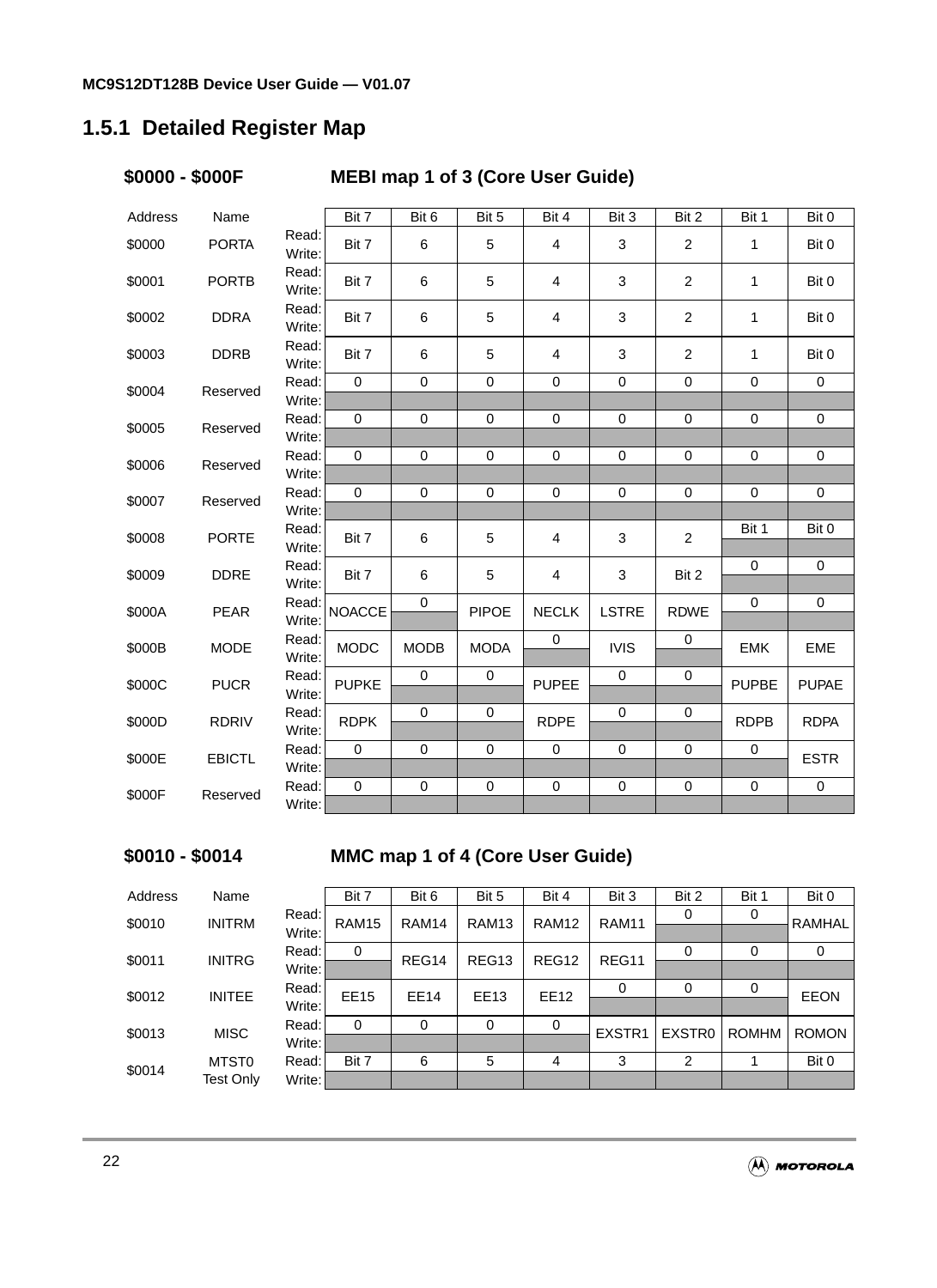### <span id="page-22-0"></span>**\$0015 - \$0016 INT map 1 of 2 (Core User Guide)**

| Address | Name       |                 | Bit 7       | Bit 6       | Bit 5       | Bit 4            | Bit 3            | Bit 2            | Bit 1            | Bit 0            |
|---------|------------|-----------------|-------------|-------------|-------------|------------------|------------------|------------------|------------------|------------------|
| \$0015  | <b>TCR</b> | Read:           |             |             |             | <b>WRINT</b>     | ADR3             | ADR <sub>2</sub> | ADR1             | ADR0             |
|         |            | Write:          |             |             |             |                  |                  |                  |                  |                  |
| \$0016  | ITEST      | Read:<br>Write: | <b>INTE</b> | <b>INTC</b> | <b>INTA</b> | INT <sub>8</sub> | INT <sub>6</sub> | INT <sub>4</sub> | INT <sub>2</sub> | INT <sub>0</sub> |

### <span id="page-22-1"></span>**\$0017 - \$0017 MMC map 2 of 4 (Core User Guide)**

| Address | Name              |        | Bit 7 | Bit 6 | Bit 5 | Bit 4 | Bit 3 | Bit 2 | Bit 1 | Bit 0 |
|---------|-------------------|--------|-------|-------|-------|-------|-------|-------|-------|-------|
| \$0017  | MTST <sub>1</sub> | Read:  | Bit 7 |       |       |       |       | -     |       | Bit 0 |
|         | <b>Test Only</b>  | Write: |       |       |       |       |       |       |       |       |

### <span id="page-22-2"></span>**\$0018 - \$001B Miscellaneous Peripherals (Device User Guide, [Table 1-3](#page-44-2))**

| Address | Name           |        | Bit 7       | Bit 6           | Bit 5            | Bit 4           | Bit 3           | Bit 2           | Bit 1           | Bit 0           |
|---------|----------------|--------|-------------|-----------------|------------------|-----------------|-----------------|-----------------|-----------------|-----------------|
| \$0018  | Reserved       | Read:  | 0           | 0               | 0                | 0               | 0               | 0               | 0               | 0               |
|         |                | Write: |             |                 |                  |                 |                 |                 |                 |                 |
| \$0019  |                | Read:  | 0           | 0               |                  | 0               | 0               | 0               | 0               | 0               |
|         | Reserved       | Write: |             |                 |                  |                 |                 |                 |                 |                 |
|         | <b>PARTIDH</b> | Read:  | <b>ID15</b> | ID14            | ID <sub>13</sub> | <b>ID12</b>     | <b>ID11</b>     | <b>ID10</b>     | ID <sub>9</sub> | ID <sub>8</sub> |
| \$001A  |                | Write: |             |                 |                  |                 |                 |                 |                 |                 |
| \$001B  | <b>PARTIDL</b> | Read:  | ID7         | ID <sub>6</sub> | ID <sub>5</sub>  | ID <sub>4</sub> | ID <sub>3</sub> | ID <sub>2</sub> | ID <sub>1</sub> | ID <sub>0</sub> |
|         |                | Write: |             |                 |                  |                 |                 |                 |                 |                 |

## <span id="page-22-3"></span>**\$001C - \$001D MMC map 3 of 4 (Core and Device User Guide, [Table 1-4\)](#page-44-3)**

| Address | Name    |        | Bit 7   | Bit 6   | Bit 5   | Bit 4   | Bit 3 | Bit 2     | Bit 1   | Bit 0   |
|---------|---------|--------|---------|---------|---------|---------|-------|-----------|---------|---------|
| \$001C  | MEMSIZ0 | Read:  | reg_sw0 |         | eep sw1 | eep sw0 |       | ram sw2 l | ram sw1 | ram sw0 |
|         |         | Write: |         |         |         |         |       |           |         |         |
| \$001D  | MEMSIZ1 | Read:  | rom sw1 | rom sw0 |         |         |       |           | pag_sw1 | pag_sw0 |
|         |         | Write: |         |         |         |         |       |           |         |         |

### <span id="page-22-4"></span>**\$001E - \$001E MEBI map 2 of 3 (Core User Guide)**

| Address | Name         |        | Bit 7       | Bit 6        | Bit 5 | Bit 4 | Bit 3 | Bit 2 | Bit 1 | Bit 0 |
|---------|--------------|--------|-------------|--------------|-------|-------|-------|-------|-------|-------|
| \$001E  | <b>INTCR</b> | Read:  | <b>IRQE</b> | <b>IRQEN</b> |       |       |       |       |       |       |
|         |              | Write: |             |              |       |       |       |       |       |       |

### <span id="page-22-5"></span>**\$001F - \$001F INT map 2 of 2 (Core User Guide)**

| Address | Name         |        | Bit 7 | Bit 6 | Bit 5 | Bit 4 | Bit 3             | Bit 2             | Bit 1 | Bit 0 |
|---------|--------------|--------|-------|-------|-------|-------|-------------------|-------------------|-------|-------|
| \$001F  | <b>HPRIC</b> | Read:  | PSEL7 | PSEL6 | PSEL5 | PSEL4 | PSEL <sub>3</sub> | PSEL <sub>2</sub> | PSEL1 |       |
|         |              | Write: |       |       |       |       |                   |                   |       |       |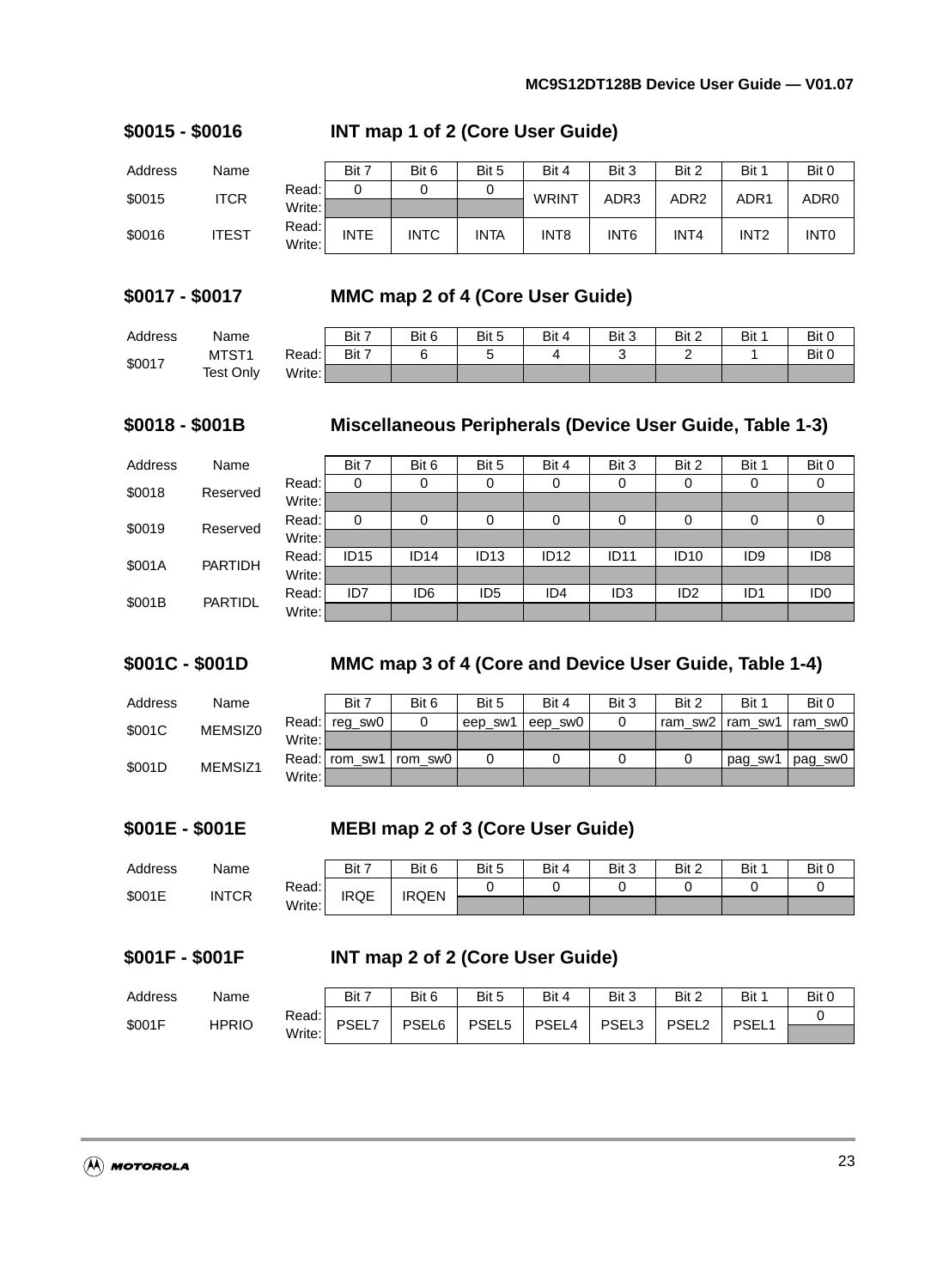<span id="page-23-0"></span>**\$0020 - \$0027 Reserved**

| Address  | Name     |        | Bit 7 | Bit 6 | Bit 5 | Bit 4 | Bit 3 | Bit 2 | Bit 1 | Bit 0 |
|----------|----------|--------|-------|-------|-------|-------|-------|-------|-------|-------|
| \$0020 - | Reserved | Read:  |       |       |       |       |       |       |       |       |
| \$0027   |          | Write: |       |       |       |       |       |       |       |       |

# <span id="page-23-1"></span>**\$0028 - \$002F BKP (Core User Guide)**

| Address | Name          |        | Bit 7         | Bit 6         | Bit 5        | Bit 4        | Bit 3                          | Bit 2                          | Bit 1             | Bit 0        |
|---------|---------------|--------|---------------|---------------|--------------|--------------|--------------------------------|--------------------------------|-------------------|--------------|
| \$0028  | <b>BKPCT0</b> | Read:  | <b>BKEN</b>   | <b>BKFULL</b> | <b>BKBDM</b> | <b>BKTAG</b> | $\Omega$                       | 0                              | 0                 | 0            |
|         |               | Write: |               |               |              |              |                                |                                |                   |              |
| \$0029  | BKPCT1        | Read:  | <b>BK0MBH</b> | <b>BK0MBL</b> | BK1MBH       | BK1MBL       | <b>BK0RWE</b>                  | <b>BK0RW</b>                   | BK1RWE            | BK1RW        |
|         |               | Write: |               |               |              |              |                                |                                |                   |              |
| \$002A  | <b>BKP0X</b>  | Read:  | $\Omega$      | 0             | BK0V5        | BK0V4        | BK0V3                          | BK0V2                          | BK0V1             | <b>BK0V0</b> |
|         |               | Write: |               |               |              |              |                                |                                |                   |              |
| \$002B  | <b>BKP0H</b>  | Read:  | <b>Bit 15</b> | 14            | 13           | 12           | 11                             | 10                             | 9                 | Bit 8        |
|         |               | Write: |               |               |              |              |                                |                                |                   |              |
| \$002C  | <b>BKP0L</b>  | Read:  | Bit 7         | 6             | 5            | 4            | 3                              | 2                              | 1                 | Bit 0        |
|         |               | Write: |               |               |              |              |                                |                                |                   |              |
| \$002D  | BKP1X         | Read:  | 0             | 0             | BK1V5        | BK1V4        | BK <sub>1</sub> V <sub>3</sub> | BK <sub>1</sub> V <sub>2</sub> | BK <sub>1V1</sub> | BK1V0        |
|         |               | Write: |               |               |              |              |                                |                                |                   |              |
|         | BKP1H         | Read:  |               | 14            | 13           | 12           | 11                             |                                |                   | Bit 8        |
| \$002E  |               | Write: | <b>Bit 15</b> |               |              |              |                                | 10                             | 9                 |              |
|         |               | Read:  |               |               |              |              | 3                              |                                |                   |              |
| \$002F  | BKP1L         | Write: | Bit 7         | 6             | 5            | 4            |                                | $\overline{c}$                 | 1                 | Bit 0        |

### <span id="page-23-2"></span>**\$0030 - \$0031 MMC map 4 of 4 (Core User Guide)**

| Address | Name         |        | Bit 7 | Bit 6 | Bit 5            | Bit 4 | Bit 3            | Bit 2            | Bit 1            | Bit 0            |
|---------|--------------|--------|-------|-------|------------------|-------|------------------|------------------|------------------|------------------|
| \$0030  | <b>PPAGE</b> | Read:  |       |       | PIX <sub>5</sub> | PIX4  | PIX <sub>3</sub> | PIX <sub>2</sub> | PIX <sub>1</sub> | PIX <sub>0</sub> |
|         |              | Write: |       |       |                  |       |                  |                  |                  |                  |
| \$0031  |              | Read:  |       |       |                  |       |                  |                  |                  |                  |
|         | Reserved     | Write: |       |       |                  |       |                  |                  |                  |                  |

### <span id="page-23-3"></span>**\$0032 - \$0033 MEBI map 3 of 3 (Core User Guide)**

| Address | Name         |                 | Bit 7 | Bit 6 | Bit 5 | Bit 4 | Bit 3 | Bit 2 | Bit 1 | Bit 0 |
|---------|--------------|-----------------|-------|-------|-------|-------|-------|-------|-------|-------|
| \$0032  | <b>PORTK</b> | Read:<br>Write: | Bit 7 | c     |       |       |       |       |       | Bit 0 |
| \$0033  | <b>DDRK</b>  | Read:<br>Write: | Bit 7 | b     | э     |       |       |       |       | Bit 0 |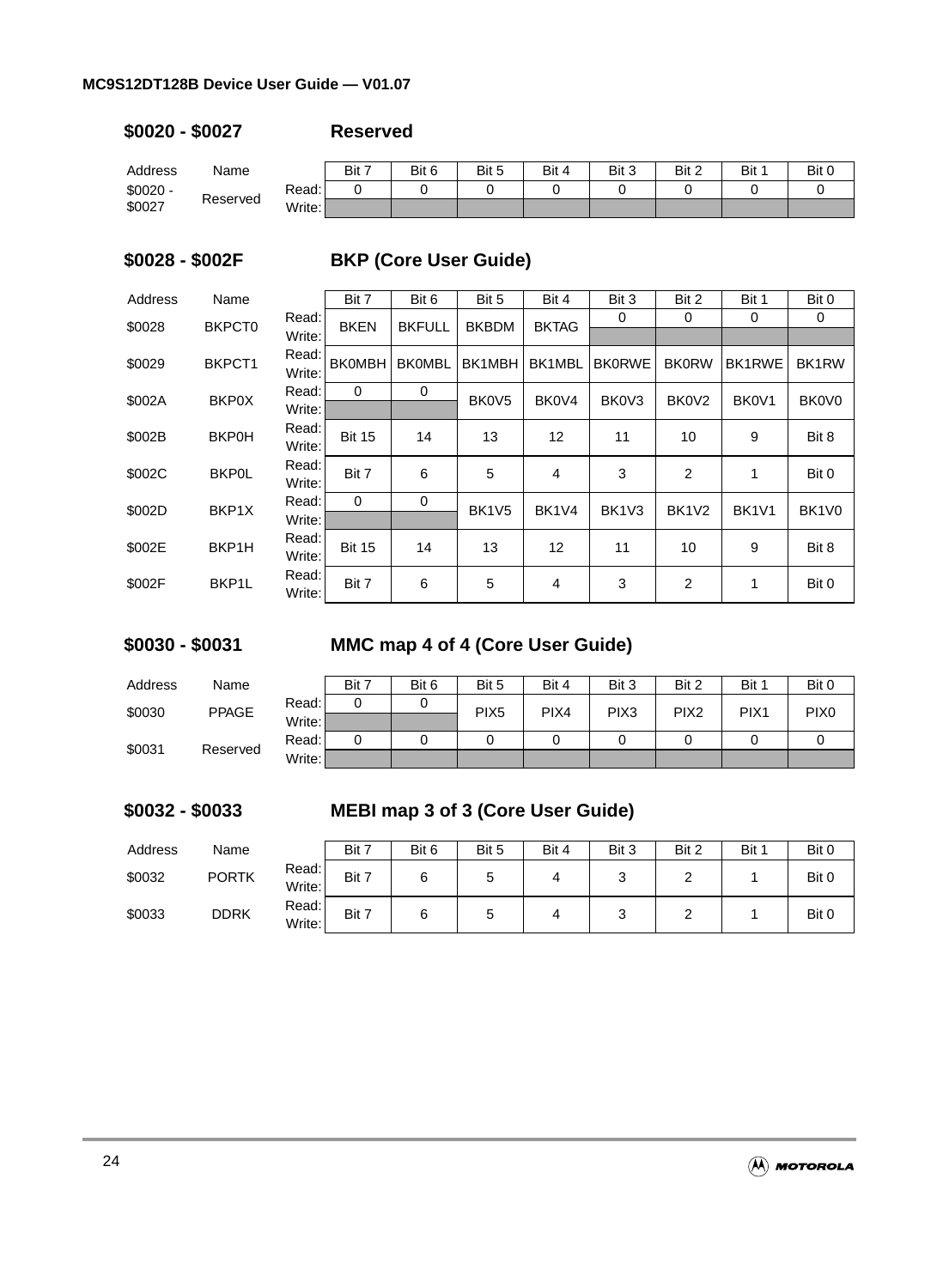# <span id="page-24-0"></span>**\$0034 - \$003F CRG (Clock and Reset Generator)**

| Address | Name             |        | Bit 7         | Bit 6            | Bit 5            | Bit 4         | Bit 3            | Bit 2            | Bit 1            | Bit 0            |
|---------|------------------|--------|---------------|------------------|------------------|---------------|------------------|------------------|------------------|------------------|
| \$0034  | <b>SYNR</b>      | Read:  | $\Omega$      | 0                | SYN <sub>5</sub> | SYN4          | SYN <sub>3</sub> | SYN <sub>2</sub> | SYN <sub>1</sub> | SYN <sub>0</sub> |
|         |                  | Write: |               |                  |                  |               |                  |                  |                  |                  |
| \$0035  | <b>REFDV</b>     | Read:  | $\Omega$      | $\mathbf 0$      | $\mathbf 0$      | 0             | REFDV3           | REFDV2           | REFDV1           | REFDV0           |
|         |                  | Write: |               |                  |                  |               |                  |                  |                  |                  |
| \$0036  | <b>CTFLG</b>     | Read:  | $\mathbf 0$   | $\mathbf 0$      | 0                | 0             | $\mathbf 0$      | $\mathbf 0$      | $\mathbf 0$      | $\mathbf 0$      |
|         | <b>TEST ONLY</b> | Write: |               |                  |                  |               |                  |                  |                  |                  |
| \$0037  | <b>CRGFLG</b>    | Read:  | <b>RTIF</b>   | <b>PORF</b>      | 0                | <b>LOCKIF</b> | <b>LOCK</b>      | <b>TRACK</b>     | <b>SCMIF</b>     | <b>SCM</b>       |
|         |                  | Write: |               |                  |                  |               |                  |                  |                  |                  |
| \$0038  | <b>CRGINT</b>    | Read:  | <b>RTIE</b>   | 0                | 0                | <b>LOCKIE</b> | 0                | 0                | <b>SCMIE</b>     | 0                |
|         |                  | Write: |               |                  |                  |               |                  |                  |                  |                  |
| \$0039  | <b>CLKSEL</b>    | Read:  | <b>PLLSEL</b> | <b>PSTP</b>      | <b>SYSWAI</b>    | <b>ROAWAI</b> | <b>PLLWAI</b>    | <b>CWAI</b>      | <b>RTIWAI</b>    | <b>COPWAI</b>    |
|         |                  | Write: |               |                  |                  |               |                  |                  |                  |                  |
| \$003A  | <b>PLLCTL</b>    | Read:  | CME           | <b>PLLON</b>     | <b>AUTO</b>      | <b>ACQ</b>    | 0                | <b>PRE</b>       | <b>PCE</b>       | <b>SCME</b>      |
|         |                  | Write: |               |                  |                  |               |                  |                  |                  |                  |
| \$003B  | <b>RTICTL</b>    | Read:  | $\Omega$      | RTR <sub>6</sub> | RTR <sub>5</sub> | RTR4          | RTR <sub>3</sub> | RTR <sub>2</sub> | RTR <sub>1</sub> | RTR <sub>0</sub> |
|         |                  | Write: |               |                  |                  |               |                  |                  |                  |                  |
| \$003C  | <b>COPCTL</b>    | Read:  | <b>WCOP</b>   | <b>RSBCK</b>     | $\mathbf 0$      | 0             | 0                | CR <sub>2</sub>  | CR <sub>1</sub>  | CR <sub>0</sub>  |
|         |                  | Write: |               |                  |                  |               |                  |                  |                  |                  |
| \$003D  | <b>FORBYP</b>    | Read:  | $\mathbf 0$   | $\mathbf 0$      | $\mathbf 0$      | 0             | $\mathbf 0$      | $\mathbf 0$      | $\mathbf 0$      | $\mathbf 0$      |
|         | <b>TEST ONLY</b> | Write: |               |                  |                  |               |                  |                  |                  |                  |
| \$003E  | <b>CTCTL</b>     | Read:  | $\Omega$      | $\mathbf 0$      | $\mathbf 0$      | 0             | $\Omega$         | 0                | $\mathbf 0$      | $\mathbf 0$      |
|         | <b>TEST ONLY</b> | Write: |               |                  |                  |               |                  |                  |                  |                  |
| \$003F  | <b>ARMCOP</b>    | Read:  | $\Omega$      | $\mathbf 0$      | 0                | 0             | 0                | 0                | 0                | $\mathbf 0$      |
|         |                  | Write: | Bit 7         | 6                | 5                | 4             | 3                | $\overline{c}$   | $\mathbf 1$      | Bit 0            |
|         |                  |        |               |                  |                  |               |                  |                  |                  |                  |

# <span id="page-24-1"></span>**\$0040 - \$007F ECT (Enhanced Capture Timer 16 Bit 8 Channels)**

| Address | Name              |                 | Bit 7           | Bit 6            | Bit 5             | Bit 4            | Bit 3            | Bit 2             | Bit 1            | Bit 0             |
|---------|-------------------|-----------------|-----------------|------------------|-------------------|------------------|------------------|-------------------|------------------|-------------------|
| \$0040  | <b>TIOS</b>       | Read:<br>Write: | IOS7            | IOS6             | IOS5              | IOS4             | IOS3             | IOS <sub>2</sub>  | IOS <sub>1</sub> | IOS <sub>0</sub>  |
| \$0041  | <b>CFORC</b>      | Read:           | $\Omega$        | $\mathbf{0}$     | $\Omega$          | $\Omega$         | $\Omega$         | $\Omega$          | $\Omega$         | $\Omega$          |
|         |                   | Write:          | FOC7            | FOC <sub>6</sub> | FOC <sub>5</sub>  | FOC4             | FOC <sub>3</sub> | FOC <sub>2</sub>  | FOC <sub>1</sub> | FOC <sub>0</sub>  |
| \$0042  | OC7M              | Read:<br>Write: | OC7M7           | OC7M6            | OC7M5             | OC7M4            | OC7M3            | OC7M2             | OC7M1            | OC7M0             |
| \$0043  | OC7D              | Read:<br>Write: | OC7D7           | OC7D6            | OC7D <sub>5</sub> | OC7D4            | OC7D3            | OC7D <sub>2</sub> | OC7D1            | OC7D <sub>0</sub> |
| \$0044  | TCNT (hi)         | Read:           | <b>Bit 15</b>   | 14               | 13                | 12               | 11               | 10                | 9                | Bit 8             |
|         |                   | Write:          |                 |                  |                   |                  |                  |                   |                  |                   |
| \$0045  | TCNT (lo)         | Read:           | Bit 7           | 6                | 5                 | 4                | 3                | $\overline{c}$    | 1                | Bit 0             |
|         |                   | Write:          |                 |                  |                   |                  |                  |                   |                  |                   |
| \$0046  | TSCR1             | Read:           | <b>TEN</b>      | <b>TSWAI</b>     | <b>TSFRZ</b>      | <b>TFFCA</b>     | 0                | 0                 | $\mathbf 0$      | 0                 |
|         |                   | Write:          |                 |                  |                   |                  |                  |                   |                  |                   |
| \$0047  | <b>TTOV</b>       | Read:<br>Write: | TOV7            | TOV <sub>6</sub> | TOV <sub>5</sub>  | TOV <sub>4</sub> | TOV <sub>3</sub> | TOV <sub>2</sub>  | TOV <sub>1</sub> | TOV <sub>0</sub>  |
| \$0048  | TCTL1             | Read:<br>Write: | OM <sub>7</sub> | OL7              | OM <sub>6</sub>   | OL6              | OM <sub>5</sub>  | OL <sub>5</sub>   | OM <sub>4</sub>  | OL <sub>4</sub>   |
| \$0049  | TCTL <sub>2</sub> | Read:<br>Write: | OM <sub>3</sub> | OL <sub>3</sub>  | OM <sub>2</sub>   | OL <sub>2</sub>  | OM <sub>1</sub>  | OL <sub>1</sub>   | OM <sub>0</sub>  | OL0               |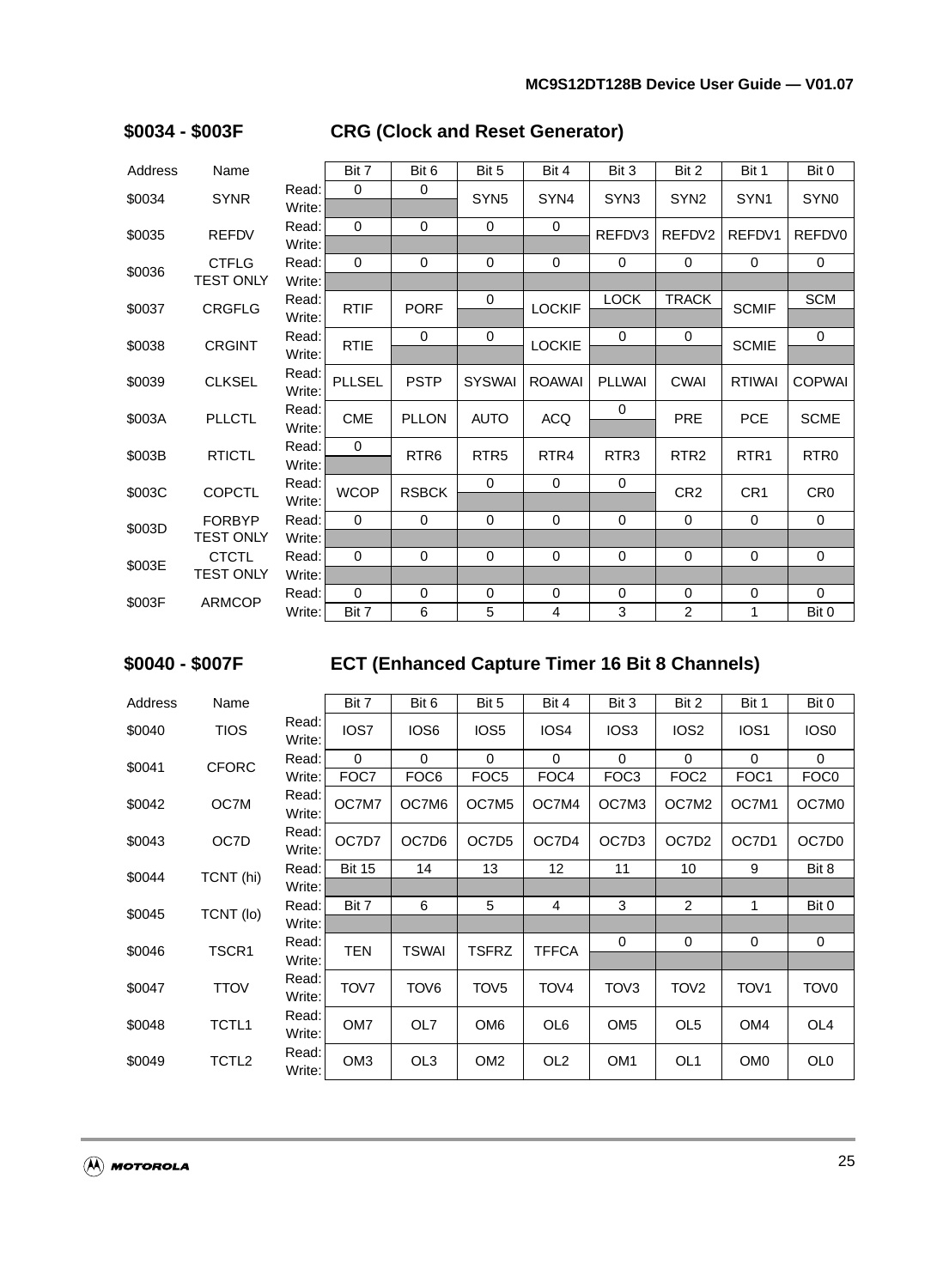# **\$0040 - \$007F ECT (Enhanced Capture Timer 16 Bit 8 Channels)**

| Address | Name              |                 | Bit 7         | Bit 6       | Bit 5            | Bit 4            | Bit 3            | Bit 2            | Bit 1            | Bit 0           |
|---------|-------------------|-----------------|---------------|-------------|------------------|------------------|------------------|------------------|------------------|-----------------|
| \$004A  | TCTL3             | Read:<br>Write: | EDG7B         | EDG7A       | EDG6B            | EDG6A            | EDG5B            | EDG5A            | EDG4B            | EDG4A           |
| \$004B  | TCTL4             | Read:<br>Write: | EDG3B         | EDG3A       | EDG2B            | EDG2A            | EDG1B            | EDG1A            | EDG0B            | EDG0A           |
| \$004C  | <b>TIE</b>        | Read:<br>Write: | C7I           | C6I         | C <sub>5</sub> I | C <sub>4</sub> I | C <sub>3</sub> I | C <sub>2</sub> I | C11              | <b>COI</b>      |
| \$004D  | TSCR <sub>2</sub> | Read:<br>Write: | TOI           | $\mathbf 0$ | $\pmb{0}$        | $\pmb{0}$        | <b>TCRE</b>      | PR <sub>2</sub>  | PR <sub>1</sub>  | PR <sub>0</sub> |
| \$004E  | TFLG1             | Read:<br>Write: | C7F           | C6F         | C5F              | C4F              | C <sub>3</sub> F | C <sub>2</sub> F | C <sub>1</sub> F | <b>COF</b>      |
| \$004F  | TFLG2             | Read:<br>Write: | <b>TOF</b>    | 0           | $\pmb{0}$        | $\pmb{0}$        | 0                | 0                | 0                | 0               |
| \$0050  | TC0 (hi)          | Read:<br>Write: | <b>Bit 15</b> | 14          | 13               | 12               | 11               | 10               | 9                | Bit 8           |
| \$0051  | TC0 (lo)          | Read:<br>Write: | Bit 7         | 6           | 5                | 4                | 3                | $\overline{2}$   | $\mathbf{1}$     | Bit 0           |
| \$0052  | TC1 (hi)          | Read:<br>Write: | <b>Bit 15</b> | 14          | 13               | 12               | 11               | 10               | 9                | Bit 8           |
| \$0053  | <b>TC1</b> (lo)   | Read:<br>Write: | Bit 7         | 6           | 5                | 4                | 3                | $\overline{c}$   | $\mathbf{1}$     | Bit 0           |
| \$0054  | $TC2$ (hi)        | Read:<br>Write: | <b>Bit 15</b> | 14          | 13               | 12               | 11               | 10               | 9                | Bit 8           |
| \$0055  | $TC2$ (lo)        | Read:<br>Write: | Bit 7         | 6           | 5                | 4                | 3                | $\overline{c}$   | $\mathbf{1}$     | Bit 0           |
| \$0056  | TC3(hi)           | Read:<br>Write: | <b>Bit 15</b> | 14          | 13               | 12               | 11               | 10               | 9                | Bit 8           |
| \$0057  | $TC3$ (lo)        | Read:<br>Write: | Bit 7         | 6           | 5                | 4                | 3                | $\overline{c}$   | $\mathbf{1}$     | Bit 0           |
| \$0058  | $TC4$ (hi)        | Read:<br>Write: | <b>Bit 15</b> | 14          | 13               | 12               | 11               | 10               | 9                | Bit 8           |
| \$0059  | $TC4$ (lo)        | Read:<br>Write: | Bit 7         | 6           | 5                | 4                | 3                | $\overline{c}$   | $\mathbf{1}$     | Bit 0           |
| \$005A  | $TC5$ (hi)        | Read:<br>Write: | <b>Bit 15</b> | 14          | 13               | 12               | 11               | 10               | 9                | Bit 8           |
| \$005B  | $TC5$ (lo)        | Read:<br>Write: | Bit 7         | 6           | 5                | 4                | 3                | $\overline{c}$   | $\mathbf{1}$     | Bit 0           |
| \$005C  | TC6 (hi)          | Read:<br>Write: | <b>Bit 15</b> | 14          | 13               | 12               | 11               | $10$             | 9                | Bit 8           |
| \$005D  | TC6 (lo)          | Read:<br>Write: | Bit 7         | 6           | 5                | 4                | 3                | $\overline{c}$   | $\mathbf{1}$     | Bit 0           |
| \$005E  | TC7 (hi)          | Read:<br>Write: | <b>Bit 15</b> | 14          | 13               | 12               | 11               | 10               | 9                | Bit 8           |
| \$005F  | TC7 (lo)          | Read:<br>Write: | Bit 7         | 6           | 5                | 4                | 3                | $\overline{c}$   | $\mathbf{1}$     | Bit 0           |
| \$0060  | <b>PACTL</b>      | Read:<br>Write: | 0             | <b>PAEN</b> | <b>PAMOD</b>     | PEDGE            | CLK1             | CLK0             | <b>PAOVI</b>     | PAI             |
| \$0061  | <b>PAFLG</b>      | Read:<br>Write: | 0             | 0           | $\,0\,$          | $\pmb{0}$        | $\pmb{0}$        | 0                | <b>PAOVF</b>     | PAIF            |
| \$0062  | PACN3 (hi)        | Read:<br>Write: | Bit 7         | 6           | 5                | $\overline{4}$   | 3                | $\overline{c}$   | $\mathbf{1}$     | Bit 0           |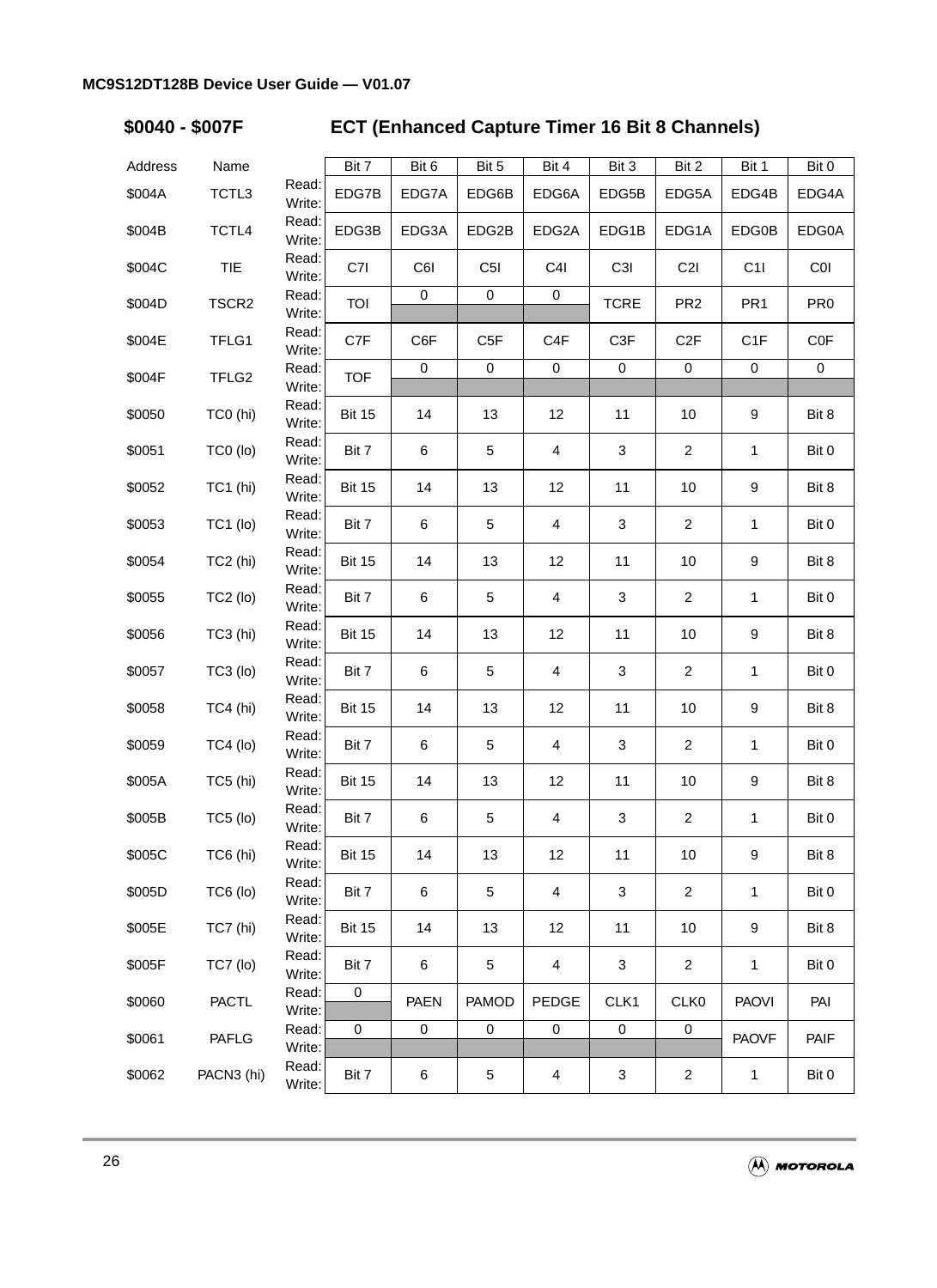# **\$0040 - \$007F ECT (Enhanced Capture Timer 16 Bit 8 Channels)**

| Address | Name                              |                 | Bit 7         | Bit 6        | Bit 5             | Bit 4             | Bit 3            | Bit 2             | Bit 1        | Bit 0             |
|---------|-----------------------------------|-----------------|---------------|--------------|-------------------|-------------------|------------------|-------------------|--------------|-------------------|
| \$0063  | PACN2 (lo)                        | Read:<br>Write: | Bit 7         | 6            | 5                 | 4                 | 3                | $\overline{c}$    | 1            | Bit 0             |
| \$0064  | PACN1 (hi)                        | Read:<br>Write: | Bit 7         | 6            | 5                 | 4                 | 3                | $\overline{c}$    | 1            | Bit 0             |
| \$0065  | PACNO (lo)                        | Read:<br>Write: | Bit 7         | $\,6\,$      | 5                 | 4                 | 3                | $\overline{c}$    | 1            | Bit 0             |
| \$0066  | <b>MCCTL</b>                      | Read:<br>Write: | <b>MCZI</b>   | <b>MODMC</b> | <b>RDMCL</b>      | 0<br><b>ICLAT</b> | 0<br><b>FLMC</b> | <b>MCEN</b>       | MCPR1        | MCPR <sub>0</sub> |
| \$0067  | <b>MCFLG</b>                      | Read:<br>Write: | <b>MCZF</b>   | 0            | $\mathbf 0$       | 0                 | POLF3            | POLF <sub>2</sub> | POLF1        | POLF <sub>0</sub> |
| \$0068  | <b>ICPAR</b>                      | Read:<br>Write: | 0             | 0            | 0                 | 0                 | PA3EN            | PA2EN             | PA1EN        | <b>PA0EN</b>      |
| \$0069  | <b>DLYCT</b>                      | Read:<br>Write: | 0             | 0            | 0                 | 0                 | $\boldsymbol{0}$ | $\pmb{0}$         | DLY1         | DLY0              |
| \$006A  | <b>ICOVW</b>                      | Read:<br>Write: | NOVW7         | NOVW6        | NOVW <sub>5</sub> | NOVW4             | NOVW3            | NOVW <sub>2</sub> | NOVW1        | NOVW0             |
| \$006B  | <b>ICSYS</b>                      | Read:<br>Write: | <b>SH37</b>   | <b>SH26</b>  | <b>SH15</b>       | <b>SH04</b>       | <b>TFMOD</b>     | <b>PACMX</b>      | <b>BUFEN</b> | <b>LATQ</b>       |
| \$006C  | Reserved                          | Read:<br>Write: |               |              |                   |                   |                  |                   |              |                   |
| \$006D  | <b>TIMTST</b><br><b>Test Only</b> | Read:<br>Write: | 0             | 0            | 0                 | 0                 | 0                | 0                 | <b>TCBYP</b> | 0                 |
| \$006E  | Reserved                          | Read:<br>Write: |               |              |                   |                   |                  |                   |              |                   |
| \$006F  | Reserved                          | Read:<br>Write: |               |              |                   |                   |                  |                   |              |                   |
| \$0070  | <b>PBCTL</b>                      | Read:<br>Write: | 0             | <b>PBEN</b>  | 0                 | 0                 | 0                | 0                 | <b>PBOVI</b> | 0                 |
| \$0071  | <b>PBFLG</b>                      | Read:<br>Write: | 0             | $\mathbf 0$  | 0                 | 0                 | 0                | 0                 | <b>PBOVF</b> | 0                 |
| \$0072  | PA3H                              | Read:<br>Write: | Bit 7         | 6            | 5                 | 4                 | 3                | $\overline{c}$    | 1            | Bit 0             |
| \$0073  | PA <sub>2</sub> H                 | Read:<br>Write: | Bit 7         | 6            | 5                 | 4                 | 3                | $\overline{c}$    | 1            | Bit 0             |
| \$0074  | PA1H                              | Read:<br>Write: | Bit 7         | 6            | 5                 | 4                 | 3                | $\overline{c}$    | 1            | Bit 0             |
| \$0075  | PA0H                              | Read:<br>Write: | Bit 7         | 6            | 5                 | 4                 | 3                | $\overline{c}$    | 1            | Bit 0             |
| \$0076  | MCCNT (hi)                        | Read:<br>Write: | <b>Bit 15</b> | 14           | 13                | 12                | 11               | 10                | 9            | Bit 8             |
| \$0077  | MCCNT (lo)                        | Read:<br>Write: | Bit 7         | 6            | 5                 | 4                 | 3                | $\overline{2}$    | 1            | Bit 0             |
| \$0078  | TC0H (hi)                         | Read:<br>Write: | <b>Bit 15</b> | 14           | 13                | 12                | 11               | 10                | 9            | Bit 8             |
| \$0079  | TC0H (lo)                         | Read:<br>Write: | Bit 7         | 6            | 5                 | 4                 | 3                | $\overline{c}$    | 1            | Bit 0             |
| \$007A  | TC1H (hi)                         | Read:<br>Write: | <b>Bit 15</b> | 14           | 13                | 12                | 11               | 10                | 9            | Bit 8             |
| \$007B  | TC1H (lo)                         | Read:<br>Write: | Bit 7         | 6            | 5                 | 4                 | 3                | $\overline{c}$    | 1            | Bit 0             |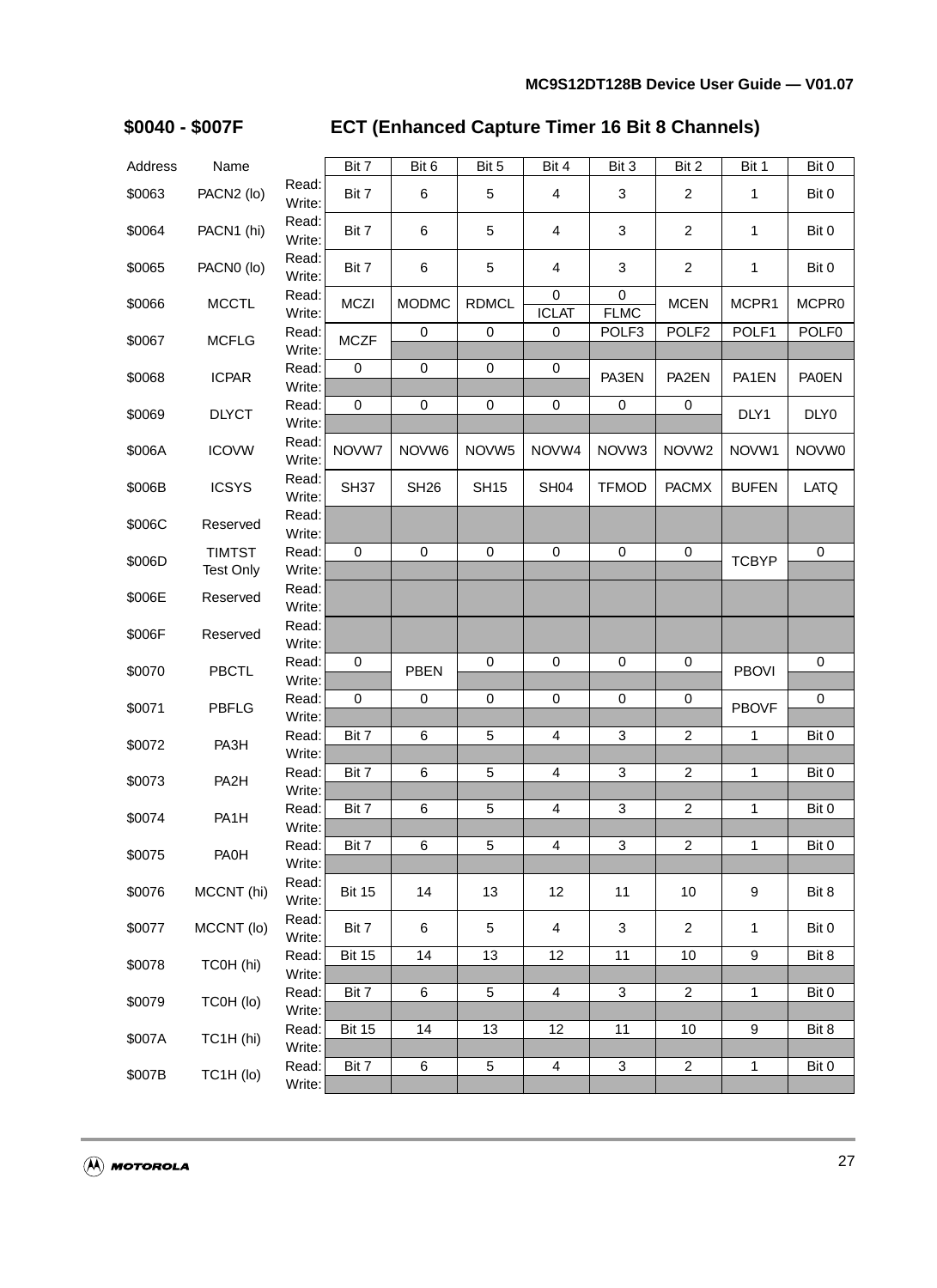# **\$0040 - \$007F ECT (Enhanced Capture Timer 16 Bit 8 Channels)**

| Address | Name      |        | Bit 7         | Bit 6 | Bit 5 | Bit 4 | Bit 3 | Bit 2 | Bit 1 | Bit 0 |
|---------|-----------|--------|---------------|-------|-------|-------|-------|-------|-------|-------|
| \$007C  | TC2H (hi) | Read:  | <b>Bit 15</b> | 14    | 13    | 12    | 11    | 10    | 9     | Bit 8 |
|         |           | Write: |               |       |       |       |       |       |       |       |
| \$007D  | TC2H (lo) | Read:  | Bit 7         | 6     | 5     | 4     | 3     | 2     |       | Bit 0 |
|         |           | Write: |               |       |       |       |       |       |       |       |
| \$007E  | TC3H (hi) | Read:  | <b>Bit 15</b> | 14    | 13    | 12    | 11    | 10    | 9     | Bit 8 |
|         |           | Write: |               |       |       |       |       |       |       |       |
| \$007F  | TC3H (lo) | Read:  | Bit 7         | 6     | 5     | 4     | 3     | 2     |       | Bit 0 |
|         |           | Write: |               |       |       |       |       |       |       |       |
|         |           |        |               |       |       |       |       |       |       |       |

### <span id="page-27-0"></span>**\$0080 - \$009F ATD0 (Analog to Digital Converter 10 Bit 8 Channel)**

| Address | Name            |                 | Bit 7       | Bit 6            | Bit 5            | Bit 4            | Bit 3            | Bit 2            | Bit 1           | Bit 0            |
|---------|-----------------|-----------------|-------------|------------------|------------------|------------------|------------------|------------------|-----------------|------------------|
| \$0080  | ATD0CTL0        | Read:           | $\mathbf 0$ | $\mathbf 0$      | 0                | 0                | 0                | 0                | $\mathbf 0$     | $\pmb{0}$        |
|         |                 | Write:          |             |                  |                  |                  |                  |                  |                 |                  |
| \$0081  | ATD0CTL1        | Read:           | 0           | 0                | 0                | 0                | 0                | 0                | 0               | $\pmb{0}$        |
|         |                 | Write:          |             |                  |                  |                  |                  |                  |                 |                  |
| \$0082  | ATD0CTL2        | Read:<br>Write: | <b>ADPU</b> | <b>AFFC</b>      | AWAI             | <b>ETRIGLE</b>   | <b>ETRIGP</b>    | <b>ETRIG</b>     | <b>ASCIE</b>    | <b>ASCIF</b>     |
| \$0083  | ATD0CTL3        | Read:<br>Write: | 0           | S8C              | S <sub>4</sub> C | S <sub>2</sub> C | S <sub>1</sub> C | <b>FIFO</b>      | FRZ1            | FRZ0             |
| \$0084  | ATD0CTL4        | Read:<br>Write: | SRES8       | SMP1             | SMP <sub>0</sub> | PRS4             | PRS3             | PRS <sub>2</sub> | PRS1            | PR <sub>S0</sub> |
| \$0085  | ATD0CTL5        | Read:<br>Write: | <b>DJM</b>  | <b>DSGN</b>      | <b>SCAN</b>      | <b>MULT</b>      | 0                | CC               | CB              | CA               |
| \$0086  | ATD0STAT0       | Read:           | <b>SCF</b>  | $\mathbf 0$      | <b>ETORF</b>     | <b>FIFOR</b>     | 0                | CC <sub>2</sub>  | CC <sub>1</sub> | CC <sub>0</sub>  |
|         |                 | Write:          |             |                  |                  |                  |                  |                  |                 |                  |
| \$0087  | Reserved        | Read:           | 0           | 0                | 0                | 0                | 0                | 0                | 0               | $\pmb{0}$        |
|         |                 | Write:          |             |                  |                  |                  |                  |                  |                 |                  |
| \$0088  | ATD0TEST0       | Read:           | 0           | $\pmb{0}$        | 0                | 0                | 0                | 0                | 0               | $\mathbf 0$      |
|         |                 | Write:<br>Read: | 0           |                  | 0                |                  | 0                |                  |                 |                  |
| \$0089  | ATD0TEST1       | Write:          |             | 0                |                  | 0                |                  | 0                | 0               | SC               |
|         |                 | Read:           | 0           | $\pmb{0}$        | 0                | 0                | 0                | $\mathbf 0$      | 0               | $\mathsf 0$      |
| \$008A  | Reserved        | Write:          |             |                  |                  |                  |                  |                  |                 |                  |
|         |                 | Read:           | CCF7        | CCF <sub>6</sub> | CCF <sub>5</sub> | CCF4             | CCF <sub>3</sub> | CCF <sub>2</sub> | CCF1            | CCF <sub>0</sub> |
| \$008B  | ATD0STAT1       | Write:          |             |                  |                  |                  |                  |                  |                 |                  |
|         |                 | Read:           | 0           | $\pmb{0}$        | $\mathbf 0$      | 0                | 0                | 0                | 0               | $\mathbf 0$      |
| \$008C  | Reserved        | Write:          |             |                  |                  |                  |                  |                  |                 |                  |
| \$008D  | <b>ATDODIEN</b> | Read:<br>Write: | Bit 7       | 6                | 5                | 4                | 3                | 2                | 1               | Bit 0            |
| \$008E  | Reserved        | Read:           | $\pmb{0}$   | $\pmb{0}$        | 0                | 0                | $\pmb{0}$        | $\pmb{0}$        | $\pmb{0}$       | $\pmb{0}$        |
|         |                 | Write:          |             |                  |                  |                  |                  |                  |                 |                  |
| \$008F  | PORTAD0         | Read:           | Bit7        | 6                | 5                | 4                | 3                | $\overline{c}$   | 1               | BIT <sub>0</sub> |
|         |                 | Write:          |             |                  |                  |                  |                  |                  |                 |                  |
| \$0090  | ATD0DR0H        | Read:           | Bit15       | 14               | 13               | 12               | 11               | 10               | 9               | Bit8             |
|         |                 | Write:          |             |                  |                  |                  |                  |                  |                 |                  |
| \$0091  | ATD0DR0L        | Read:           | Bit7        | Bit <sub>6</sub> | 0                | 0                | 0                | 0                | 0               | $\mathbf 0$      |
|         |                 | Write:          |             |                  |                  |                  |                  |                  |                 |                  |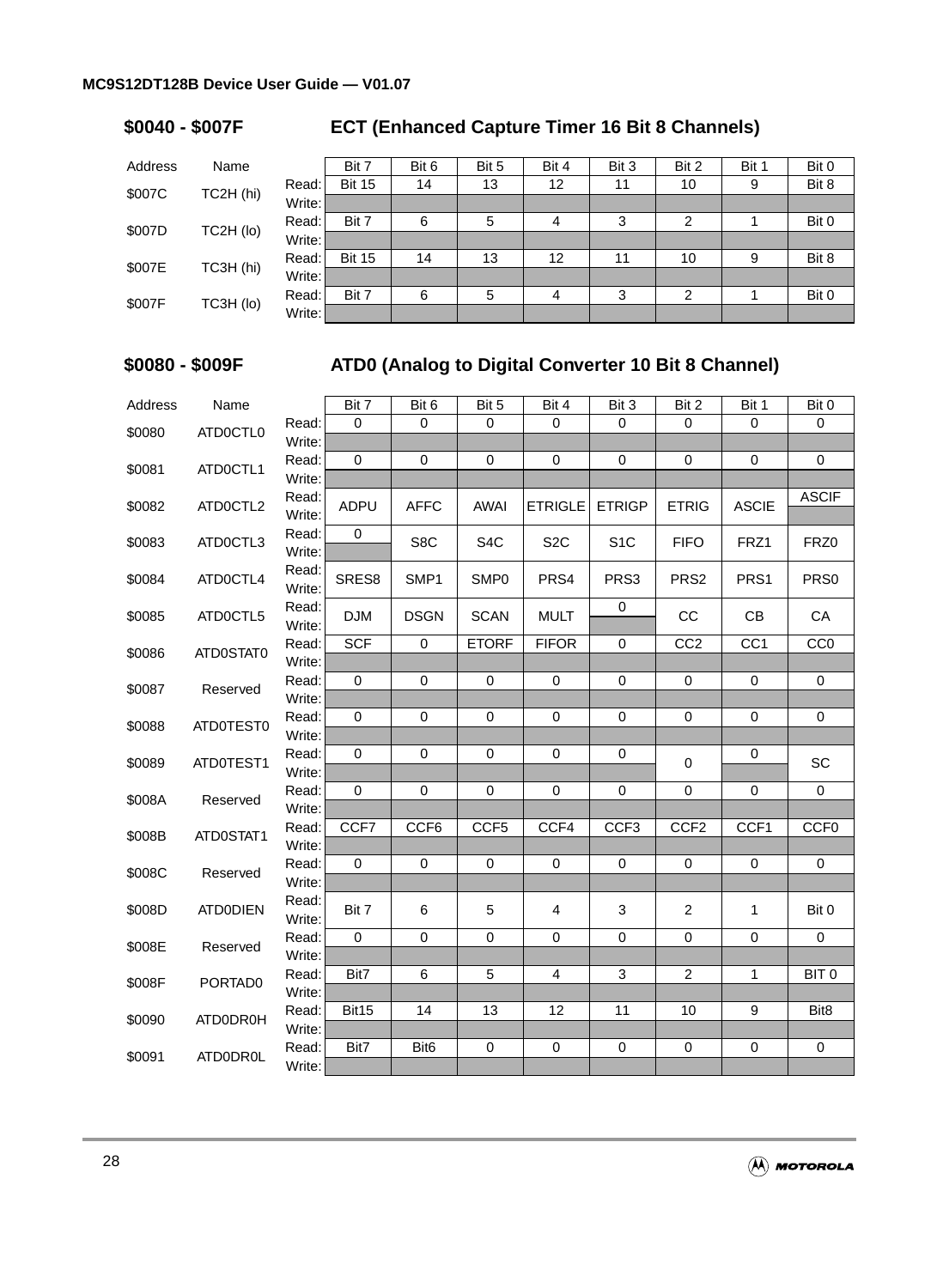# **\$0080 - \$009F ATD0 (Analog to Digital Converter 10 Bit 8 Channel)**

| Address | Name     |        | Bit 7 | Bit 6            | Bit 5       | Bit 4       | Bit 3       | Bit 2       | Bit 1       | Bit 0            |
|---------|----------|--------|-------|------------------|-------------|-------------|-------------|-------------|-------------|------------------|
| \$0092  | ATD0DR1H | Read:  | Bit15 | 14               | 13          | 12          | 11          | 10          | 9           | Bit <sub>8</sub> |
|         |          | Write: |       |                  |             |             |             |             |             |                  |
| \$0093  | ATD0DR1L | Read:  | Bit7  | Bit <sub>6</sub> | $\mathbf 0$ | 0           | 0           | $\mathbf 0$ | $\mathbf 0$ | $\mathbf 0$      |
|         |          | Write: |       |                  |             |             |             |             |             |                  |
| \$0094  | ATD0DR2H | Read:  | Bit15 | 14               | 13          | 12          | 11          | 10          | 9           | Bit <sub>8</sub> |
|         |          | Write: |       |                  |             |             |             |             |             |                  |
| \$0095  | ATD0DR2L | Read:  | Bit7  | Bit <sub>6</sub> | $\mathbf 0$ | $\mathbf 0$ | $\mathbf 0$ | $\mathbf 0$ | $\mathbf 0$ | $\mathbf 0$      |
|         |          | Write: |       |                  |             |             |             |             |             |                  |
| \$0096  | ATD0DR3H | Read:  | Bit15 | 14               | 13          | 12          | 11          | 10          | 9           | Bit8             |
|         |          | Write: |       |                  |             |             |             |             |             |                  |
| \$0097  | ATD0DR3L | Read:  | Bit7  | Bit <sub>6</sub> | $\mathbf 0$ | 0           | 0           | $\mathbf 0$ | $\mathbf 0$ | $\mathbf 0$      |
|         |          | Write: |       |                  |             |             |             |             |             |                  |
| \$0098  | ATD0DR4H | Read:  | Bit15 | 14               | 13          | 12          | 11          | 10          | 9           | Bit <sub>8</sub> |
|         |          | Write: |       |                  |             |             |             |             |             |                  |
| \$0099  | ATD0DR4L | Read:  | Bit7  | Bit <sub>6</sub> | $\mathbf 0$ | $\mathbf 0$ | $\mathbf 0$ | $\mathbf 0$ | $\mathbf 0$ | $\mathbf 0$      |
|         |          | Write: |       |                  |             |             |             |             |             |                  |
| \$009A  | ATD0DR5H | Read:  | Bit15 | 14               | 13          | 12          | 11          | 10          | 9           | Bit <sub>8</sub> |
|         |          | Write: |       |                  |             |             |             |             |             |                  |
| \$009B  | ATD0DR5L | Read:  | Bit7  | Bit <sub>6</sub> | $\mathbf 0$ | 0           | $\mathbf 0$ | $\mathbf 0$ | $\mathbf 0$ | $\mathbf 0$      |
|         |          | Write: |       |                  |             |             |             |             |             |                  |
| \$009C  | ATD0DR6H | Read:  | Bit15 | 14               | 13          | 12          | 11          | 10          | 9           | Bit <sub>8</sub> |
|         |          | Write: |       |                  |             |             |             |             |             |                  |
| \$009D  | ATD0DR6L | Read:  | Bit7  | Bit <sub>6</sub> | $\mathbf 0$ | $\mathbf 0$ | $\mathbf 0$ | $\mathbf 0$ | $\mathbf 0$ | $\mathbf 0$      |
|         |          | Write: |       |                  |             |             |             |             |             |                  |
| \$009E  | ATD0DR7H | Read:  | Bit15 | 14               | 13          | 12          | 11          | 10          | 9           | Bit <sub>8</sub> |
|         |          | Write: |       |                  |             |             |             |             |             |                  |
| \$009F  | ATD0DR7L | Read:  | Bit7  | Bit <sub>6</sub> | $\mathbf 0$ | 0           | 0           | $\mathbf 0$ | $\mathbf 0$ | $\mathbf 0$      |
|         |          | Write: |       |                  |             |             |             |             |             |                  |

# <span id="page-28-0"></span>**\$00A0 - \$00C7 PWM (Pulse Width Modulator 8 Bit 8 Channel)**

| Address | Name             |                 | Bit 7    | Bit 6             | Bit 5             | Bit 4             | Bit 3        | Bit 2             | Bit 1             | Bit 0             |
|---------|------------------|-----------------|----------|-------------------|-------------------|-------------------|--------------|-------------------|-------------------|-------------------|
| \$00A0  | <b>PWME</b>      | Read:<br>Write: | PWME7    | PWME6             | PWME5             | PWME4             | PWME3        | PWME <sub>2</sub> | PWME1             | PWME0             |
| \$00A1  | <b>PWMPOL</b>    | Read:<br>Write: | PPOL7    | PPOL <sub>6</sub> | PPOL <sub>5</sub> | PPOL <sub>4</sub> | PPOL3        | PPOL <sub>2</sub> | PPOL <sub>1</sub> | PPOL <sub>0</sub> |
| \$00A2  | <b>PWMCLK</b>    | Read:<br>Write: | PCLK7    | PCLK6             | PCLK <sub>5</sub> | PCLK4             | PCLK3        | PCLK <sub>2</sub> | PCLK1             | <b>PCLK0</b>      |
| \$00A3  | <b>PWMPRCLK</b>  | Read:<br>Write: | 0        | PCKB <sub>2</sub> | PCKB1             | PCKB <sub>0</sub> | 0            | PCKA2             | PCKA1             | PCKA0             |
| \$00A4  | <b>PWMCAE</b>    | Read:<br>Write: | CAE7     | CAE6              | CAE <sub>5</sub>  | CAE4              | CAE3         | CAE <sub>2</sub>  | CAE1              | CAE <sub>0</sub>  |
| \$00A5  | <b>PWMCTL</b>    | Read:<br>Write: | CON67    | CON <sub>45</sub> | CON <sub>23</sub> | CON <sub>01</sub> | <b>PSWAI</b> | <b>PFRZ</b>       | $\mathbf 0$       | $\mathbf 0$       |
| \$00A6  | <b>PWMTST</b>    | Read:           | $\Omega$ | 0                 | 0                 | 0                 | 0            | 0                 | 0                 | 0                 |
|         | <b>Test Only</b> | Write:          |          |                   |                   |                   |              |                   |                   |                   |
| \$00A7  | <b>PWMPRSC</b>   | Read:           | 0        | 0                 | $\mathbf 0$       | 0                 | 0            | 0                 | $\mathbf 0$       | $\mathbf 0$       |
|         | <b>Test Only</b> | Write:          |          |                   |                   |                   |              |                   |                   |                   |
| \$00A8  | <b>PWMSCLA</b>   | Read:<br>Write: | Bit 7    | 6                 | 5                 | 4                 | 3            | 2                 | 1                 | Bit 0             |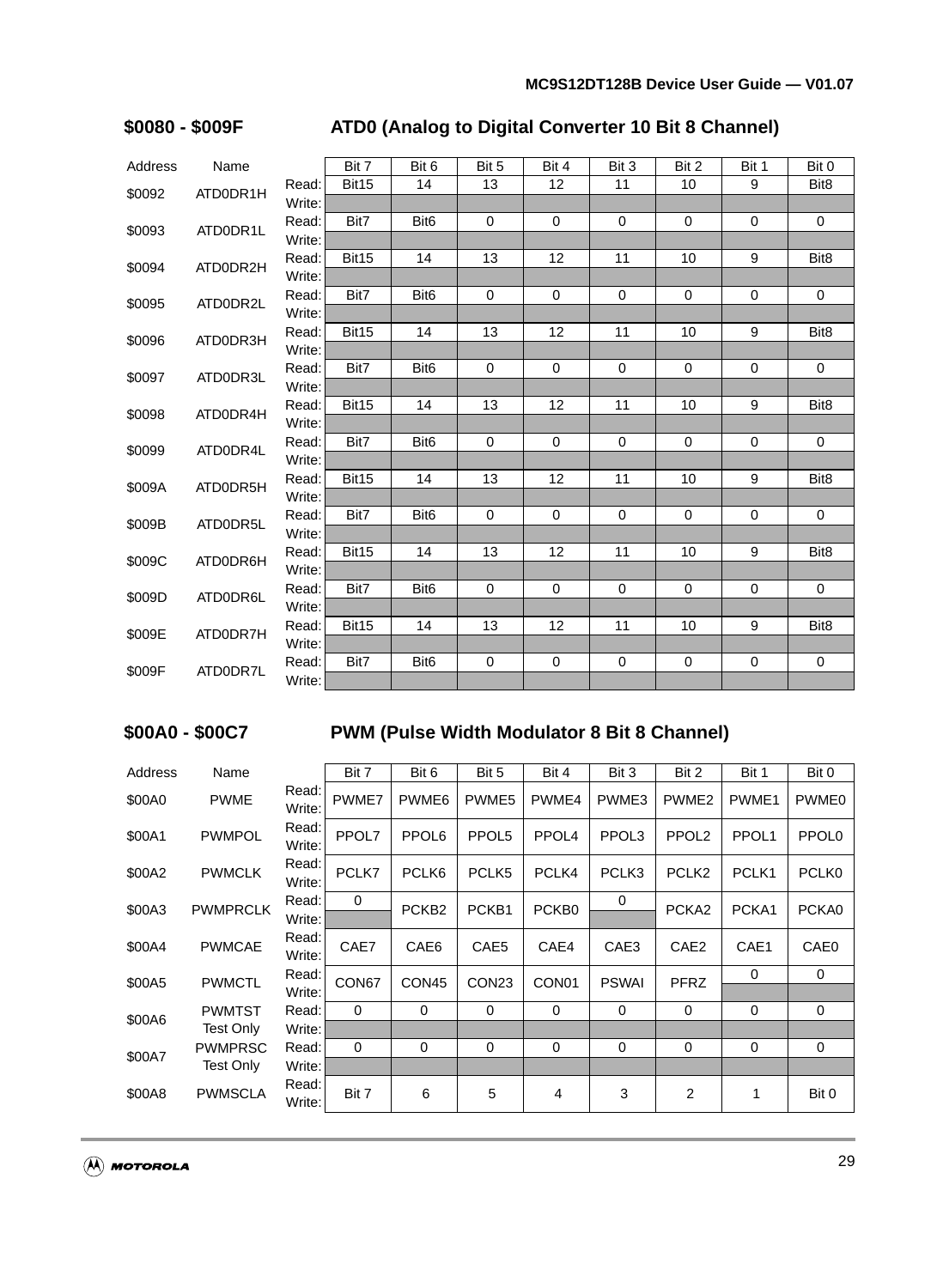# **\$00A0 - \$00C7 PWM (Pulse Width Modulator 8 Bit 8 Channel)**

| Address | Name             |                 | Bit 7      | Bit 6  | Bit 5            | Bit 4  | Bit 3                     | Bit 2                        | Bit 1  | Bit 0      |
|---------|------------------|-----------------|------------|--------|------------------|--------|---------------------------|------------------------------|--------|------------|
| \$00A9  | <b>PWMSCLB</b>   | Read:<br>Write: | Bit 7      | 6      | 5                | 4      | 3                         | $\overline{c}$               | 1      | Bit 0      |
| \$00AA  | <b>PWMSCNTA</b>  | Read:           | 0          | 0      | 0                | 0      | 0                         | 0                            | 0      | 0          |
|         | <b>Test Only</b> | Write:          |            |        |                  |        |                           |                              |        |            |
| \$00AB  | <b>PWMSCNTB</b>  | Read:           | 0          | 0      | 0                | 0      | 0                         | 0                            | 0      | 0          |
|         | <b>Test Only</b> | Write:          |            |        |                  |        |                           |                              |        |            |
| \$00AC  | <b>PWMCNT0</b>   | Read:           | Bit 7      | 6      | 5                | 4      | 3                         | $\overline{c}$               | 1      | Bit 0      |
|         |                  | Write:<br>Read: | 0<br>Bit 7 | 0<br>6 | 0<br>$\,$ 5 $\,$ | 0<br>4 | 0<br>3                    | 0<br>$\overline{\mathbf{c}}$ | 0<br>1 | 0<br>Bit 0 |
| \$00AD  | PWMCNT1          | Write:          | 0          | 0      | 0                | 0      | 0                         | 0                            | 0      | 0          |
|         |                  | Read:           | Bit 7      | 6      | $\,$ 5 $\,$      | 4      | 3                         | $\overline{c}$               | 1      | Bit 0      |
| \$00AE  | PWMCNT2          | Write:          | 0          | 0      | 0                | 0      | 0                         | 0                            | 0      | 0          |
|         |                  | Read:           | Bit 7      | 6      | $\,$ 5 $\,$      | 4      | 3                         | $\overline{c}$               | 1      | Bit 0      |
| \$00AF  | PWMCNT3          | Write:          | 0          | 0      | 0                | 0      | 0                         | 0                            | 0      | 0          |
|         |                  | Read:           | Bit 7      | 6      | $\,$ 5 $\,$      | 4      | 3                         | $\overline{c}$               | 1      | Bit 0      |
| \$00B0  | PWMCNT4          | Write:          | 0          | 0      | 0                | 0      | 0                         | 0                            | 0      | 0          |
|         |                  | Read:           | Bit 7      | 6      | $\,$ 5 $\,$      | 4      | $\ensuremath{\mathsf{3}}$ | $\overline{c}$               | 1      | Bit 0      |
| \$00B1  | PWMCNT5          | Write:          | 0          | 0      | 0                | 0      | 0                         | 0                            | 0      | 0          |
|         | PWMCNT6          | Read:           | Bit 7      | 6      | $\,$ 5 $\,$      | 4      | $\ensuremath{\mathsf{3}}$ | $\overline{\mathbf{c}}$      | 1      | Bit 0      |
| \$00B2  |                  | Write:          | 0          | 0      | 0                | 0      | 0                         | 0                            | 0      | 0          |
| \$00B3  | PWMCNT7          | Read:           | Bit 7      | 6      | $\,$ 5 $\,$      | 4      | $\ensuremath{\mathsf{3}}$ | $\overline{\mathbf{c}}$      | 1      | Bit 0      |
|         |                  | Write:          | 0          | 0      | 0                | 0      | 0                         | 0                            | 0      | 0          |
| \$00B4  | PWMPER0          | Read:<br>Write: | Bit 7      | 6      | 5                | 4      | 3                         | $\overline{c}$               | 1      | Bit 0      |
| \$00B5  | PWMPER1          | Read:<br>Write: | Bit 7      | 6      | 5                | 4      | 3                         | $\overline{2}$               | 1      | Bit 0      |
| \$00B6  | PWMPER2          | Read:<br>Write: | Bit 7      | 6      | 5                | 4      | 3                         | $\overline{2}$               | 1      | Bit 0      |
| \$00B7  | PWMPER3          | Read:<br>Write: | Bit 7      | 6      | 5                | 4      | 3                         | $\overline{2}$               | 1      | Bit 0      |
| \$00B8  | PWMPER4          | Read:<br>Write: | Bit 7      | 6      | 5                | 4      | 3                         | $\overline{c}$               | 1      | Bit 0      |
| \$00B9  | PWMPER5          | Read:<br>Write: | Bit 7      | 6      | 5                | 4      | 3                         | 2                            | 1      | Bit 0      |
| \$00BA  | PWMPER6          | Read:<br>Write: | Bit 7      | 6      | 5                | 4      | 3                         | $\overline{c}$               | 1      | Bit 0      |
| \$00BB  | PWMPER7          | Read:<br>Write: | Bit 7      | 6      | 5                | 4      | 3                         | $\overline{\mathbf{c}}$      | 1      | Bit 0      |
| \$00BC  | PWMDTY0          | Read:<br>Write: | Bit 7      | 6      | 5                | 4      | 3                         | 2                            | 1      | Bit 0      |
| \$00BD  | PWMDTY1          | Read:<br>Write: | Bit 7      | 6      | 5                | 4      | 3                         | 2                            | 1      | Bit 0      |
| \$00BE  | PWMDTY2          | Read:<br>Write: | Bit 7      | 6      | 5                | 4      | 3                         | 2                            | 1      | Bit 0      |
| \$00BF  | PWMDTY3          | Read:<br>Write: | Bit 7      | 6      | 5                | 4      | 3                         | 2                            | 1      | Bit 0      |
| \$00C0  | PWMDTY4          | Read:<br>Write: | Bit 7      | 6      | 5                | 4      | 3                         | 2                            | 1      | Bit 0      |
| \$00C1  | PWMDTY5          | Read:<br>Write: | Bit 7      | 6      | 5                | 4      | 3                         | 2                            | 1      | Bit 0      |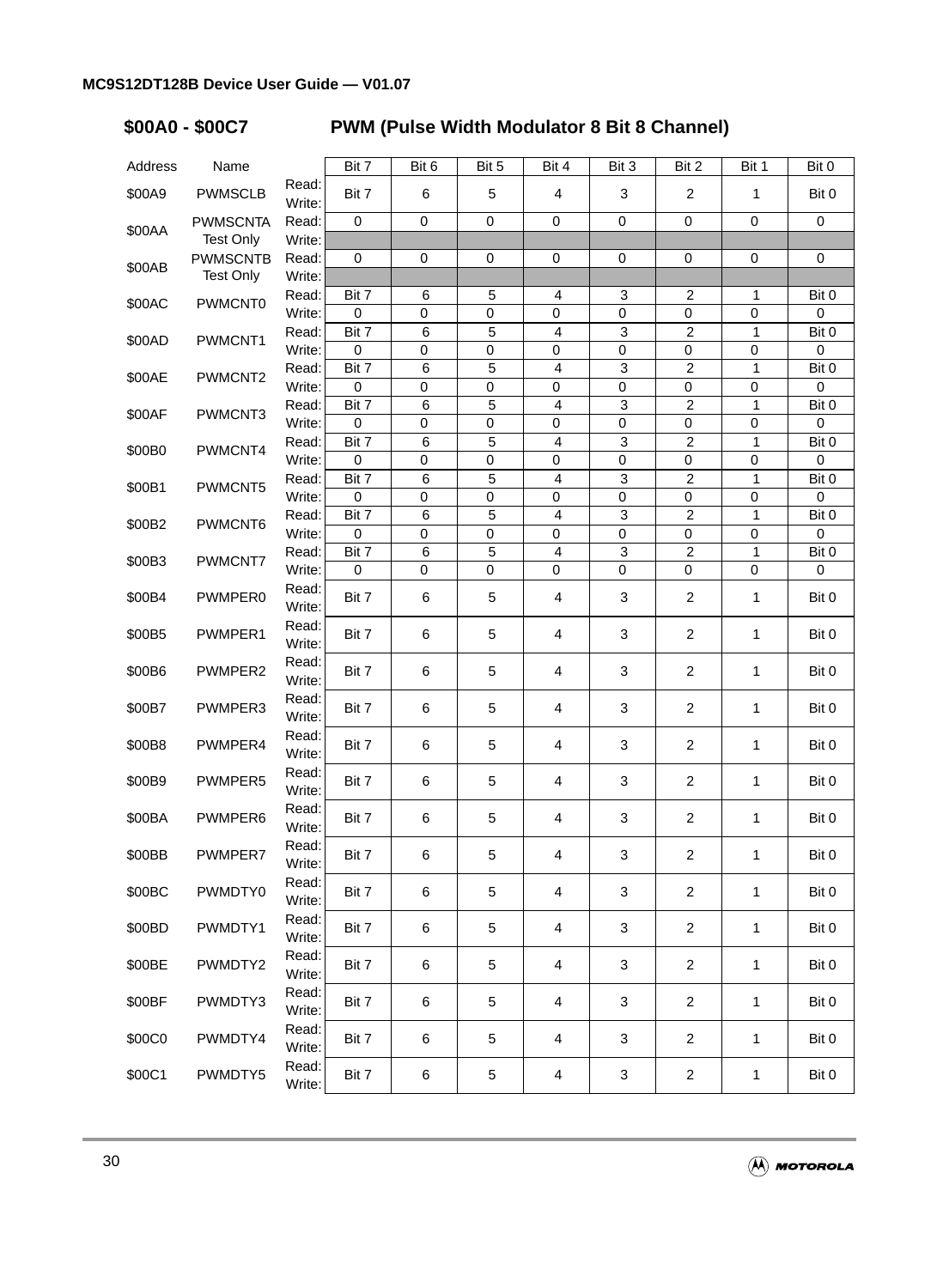# **\$00A0 - \$00C7 PWM (Pulse Width Modulator 8 Bit 8 Channel)**

| Address | Name          |                 | Bit 7        | Bit 6        | Bit 5           | Bit 4         | Bit 3    | Bit 2         | Bit 1          | Bit 0       |
|---------|---------------|-----------------|--------------|--------------|-----------------|---------------|----------|---------------|----------------|-------------|
| \$00C2  | PWMDTY6       | Read:<br>Write: | Bit 7        | 6            | 5               | 4             | 3        | 2             |                | Bit 0       |
| \$00C3  | PWMDTY7       | Read:<br>Write: | Bit 7        | 6            | 5               | 4             | 3        | 2             | 1              | Bit 0       |
| \$00C4  | <b>PWMSDN</b> | Read:           | <b>PWMIF</b> | <b>PWMIE</b> | <b>PWMRSTRT</b> | <b>PWMLVL</b> | $\Omega$ | <b>PWM7IN</b> | <b>PWM7INL</b> | PWM7ENA     |
|         |               | Write:          |              |              |                 |               |          |               |                |             |
|         |               | Read:           | $\mathbf 0$  | 0            | 0               | 0             | 0        | 0             | 0              | 0           |
| \$00C5  | Reserved      | Write:          |              |              |                 |               |          |               |                |             |
|         |               | Read:           | $\Omega$     | $\Omega$     | 0               | 0             | $\Omega$ | 0             | 0              | $\Omega$    |
| \$00C6  | Reserved      | Write:          |              |              |                 |               |          |               |                |             |
|         |               | Read:           | $\mathbf 0$  | 0            | $\mathbf 0$     | 0             | 0        | 0             | 0              | $\mathbf 0$ |
| \$00C7  | Reserved      | Write:          |              |              |                 |               |          |               |                |             |

# <span id="page-30-0"></span>**\$00C8 - \$00CF SCI0 (Asynchronous Serial Interface)**

| Address | Name           |        | Bit 7          | Bit 6            | Bit 5            | Bit 4             | Bit 3            | Bit 2            | Bit 1            | Bit 0            |
|---------|----------------|--------|----------------|------------------|------------------|-------------------|------------------|------------------|------------------|------------------|
| \$00C8  | <b>SCI0BDH</b> | Read:  | 0              | 0                | 0                | SBR <sub>12</sub> | <b>SBR11</b>     | <b>SBR10</b>     | SBR <sub>9</sub> | SBR <sub>8</sub> |
|         |                | Write: |                |                  |                  |                   |                  |                  |                  |                  |
| \$00C9  | <b>SCIOBDL</b> | Read:  | SBR7           | SBR <sub>6</sub> | SBR <sub>5</sub> | SBR4              | SBR <sub>3</sub> | SBR <sub>2</sub> | SBR <sub>1</sub> | SBR <sub>0</sub> |
|         |                | Write: |                |                  |                  |                   |                  |                  |                  |                  |
| \$00CA  | SCI0CR1        | Read:  | LOOPS          | <b>SCISWAI</b>   | <b>RSRC</b>      | м                 | <b>WAKE</b>      | ILT              | <b>PE</b>        | <b>PT</b>        |
|         |                | Write: |                |                  |                  |                   |                  |                  |                  |                  |
| \$00CB  | SCI0CR2        | Read:  | <b>TIE</b>     | <b>TCIE</b>      | <b>RIE</b>       | <b>ILIE</b>       | <b>TE</b>        | <b>RE</b>        | <b>RWU</b>       | <b>SBK</b>       |
|         |                | Write: |                |                  |                  |                   |                  |                  |                  |                  |
| \$00CC  | SCI0SR1        | Read:  | <b>TDRE</b>    | <b>TC</b>        | <b>RDRF</b>      | <b>IDLE</b>       | <b>OR</b>        | <b>NF</b>        | FE.              | <b>PF</b>        |
|         |                | Write: |                |                  |                  |                   |                  |                  |                  |                  |
| \$00CD  | SCI0SR2        | Read:  | $\Omega$       | $\mathbf 0$      | 0                | $\mathbf 0$       | 0                | BRK13            | <b>TXDIR</b>     | <b>RAF</b>       |
|         |                | Write: |                |                  |                  |                   |                  |                  |                  |                  |
| \$00CE  | <b>SCIODRH</b> | Read:  | R <sub>8</sub> | T8               | 0                | 0                 | 0                | 0                | $\mathbf 0$      | 0                |
|         |                | Write: |                |                  |                  |                   |                  |                  |                  |                  |
| \$00CF  | <b>SCIODRL</b> | Read:  | R7             | R <sub>6</sub>   | R <sub>5</sub>   | R4                | R <sub>3</sub>   | R <sub>2</sub>   | R <sub>1</sub>   | R0               |
|         |                | Write: | T7             | T6               | T5               | T <sub>4</sub>    | T <sub>3</sub>   | T <sub>2</sub>   | Τ1               | T0               |
|         |                |        |                |                  |                  |                   |                  |                  |                  |                  |

# <span id="page-30-1"></span>**\$00D0 - \$00D7 SCI1 (Asynchronous Serial Interface)**

| Address | Name    |        | Bit 7        | Bit 6            | Bit 5            | Bit 4             | Bit 3            | Bit 2             | Bit 1            | Bit 0            |
|---------|---------|--------|--------------|------------------|------------------|-------------------|------------------|-------------------|------------------|------------------|
| \$00D0  | SCI1BDH | Read:  | 0            | 0                | 0                | SBR <sub>12</sub> | <b>SBR11</b>     | SBR <sub>10</sub> | SBR <sub>9</sub> | SBR <sub>8</sub> |
|         |         | Write: |              |                  |                  |                   |                  |                   |                  |                  |
| \$00D1  | SCI1BDL | Read:  | SBR7         | SBR <sub>6</sub> | SBR <sub>5</sub> | SBR4              | SBR <sub>3</sub> | SBR <sub>2</sub>  | SBR <sub>1</sub> | SBR <sub>0</sub> |
|         |         | Write: |              |                  |                  |                   |                  |                   |                  |                  |
| \$00D2  | SCI1CR1 | Read:  | <b>LOOPS</b> | <b>SCISWAI</b>   | <b>RSRC</b>      | M                 | <b>WAKE</b>      | ILT               | <b>PE</b>        | PT               |
|         |         | Write: |              |                  |                  |                   |                  |                   |                  |                  |
| \$00D3  | SCI1CR2 | Read:  | TIE          | <b>TCIE</b>      | <b>RIE</b>       | <b>ILIE</b>       | TЕ               | <b>RE</b>         | <b>RWU</b>       | <b>SBK</b>       |
|         |         | Write: |              |                  |                  |                   |                  |                   |                  |                  |
| \$00D4  | SCI1SR1 | Read:  | <b>TDRE</b>  | ТC               | <b>RDRF</b>      | <b>IDLE</b>       | 0R               | NF                | FE.              | PF               |
|         |         | Write: |              |                  |                  |                   |                  |                   |                  |                  |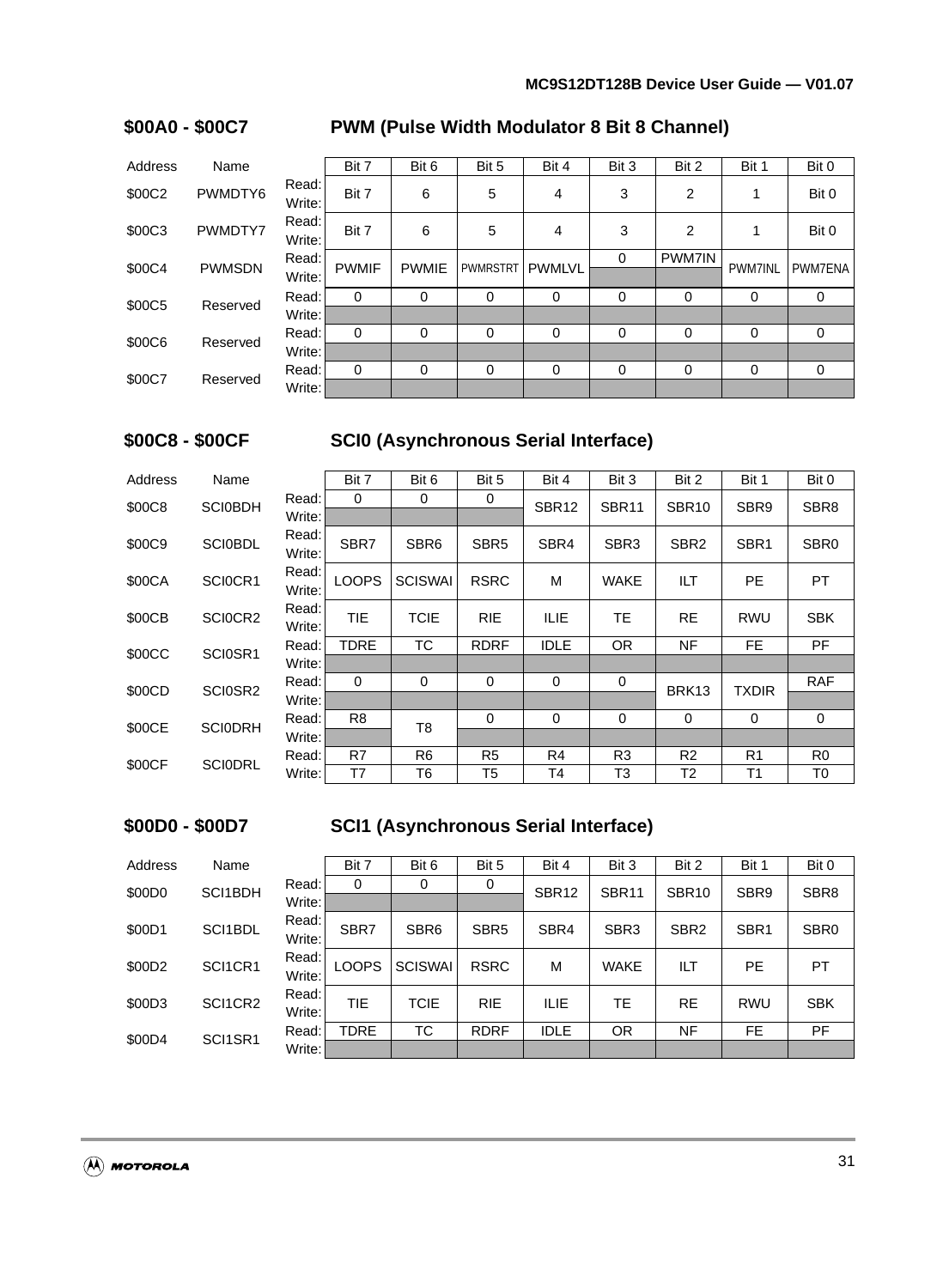# **\$00D0 - \$00D7 SCI1 (Asynchronous Serial Interface)**

| Address | Name    |          | Bit 7 | Bit 6          | Bit 5          | Bit 4          | Bit 3          | Bit 2             | Bit 1        | Bit 0          |
|---------|---------|----------|-------|----------------|----------------|----------------|----------------|-------------------|--------------|----------------|
| \$00D5  | SCI1SR2 | Read:    | 0     |                | U              | 0              |                | BRK <sub>13</sub> | <b>TXDIR</b> | <b>RAF</b>     |
|         |         | Write: l |       |                |                |                |                |                   |              |                |
| \$00D6  | SCI1DRH | Read:    | R8    | T8             |                |                |                |                   |              |                |
|         |         | Write: l |       |                |                |                |                |                   |              |                |
| \$00D7  | SCI1DRL | Read:    | R7    | R <sub>6</sub> | R <sub>5</sub> | R <sub>4</sub> | R <sub>3</sub> | R <sub>2</sub>    | R1           | R <sub>0</sub> |
|         |         | Write:   | Т7    | T6             | T5             | T4             | T3             | T2                | Τ1           | T0             |
|         |         |          |       |                |                |                |                |                   |              |                |

# <span id="page-31-0"></span>**\$00D8 - \$00DF SPI0 (Serial Peripheral Interface)**

| Address | Name          |                           | Bit 7       | Bit 6             | Bit 5        | Bit 4             | Bit 3          | Bit 2            | Bit 1            | Bit 0            |
|---------|---------------|---------------------------|-------------|-------------------|--------------|-------------------|----------------|------------------|------------------|------------------|
| \$00D8  | SPI0CR1       | Read:<br>Write:           | <b>SPIE</b> | <b>SPE</b>        | <b>SPTIE</b> | <b>MSTR</b>       | <b>CPOL</b>    | <b>CPHA</b>      | <b>SSOE</b>      | <b>LSBFE</b>     |
| \$00D9  | SPI0CR2       | Read:<br>Write:           | $\mathbf 0$ | $\mathbf 0$       | 0            | <b>MODFEN</b>     | <b>BIDIROE</b> | 0                | <b>SPISWAI</b>   | SPC <sub>0</sub> |
| \$00DA  | <b>SPI0BR</b> | Read:<br>Write:           | $\mathbf 0$ | SPPR <sub>2</sub> | SPPR1        | SPPR <sub>0</sub> | 0              | SPR <sub>2</sub> | SPR <sub>1</sub> | SPR <sub>0</sub> |
| \$00DB  | <b>SPI0SR</b> | Read:                     | <b>SPIF</b> | $\mathbf 0$       | <b>SPTEF</b> | <b>MODF</b>       | $\mathbf 0$    | $\mathbf 0$      | $\mathbf 0$      | $\mathbf 0$      |
| \$00DC  | Reserved      | Write:<br>Read:<br>Write: | $\Omega$    | 0                 | 0            | 0                 | $\mathbf 0$    | $\mathbf 0$      | $\mathbf 0$      | 0                |
| \$00DD  | <b>SPIODR</b> | Read:<br>Write:           | Bit7        | 6                 | 5            | 4                 | 3              | 2                | 1                | <b>Bit0</b>      |
| \$00DE  | Reserved      | Read:                     | $\mathbf 0$ | 0                 | $\mathbf 0$  | 0                 | $\mathbf 0$    | $\mathbf 0$      | $\mathbf 0$      | $\mathbf 0$      |
|         |               | Write:<br>Read:           | $\mathbf 0$ | 0                 | 0            | 0                 | $\mathbf 0$    | 0                | $\mathbf 0$      | 0                |
| \$00DF  | Reserved      | Write:                    |             |                   |              |                   |                |                  |                  |                  |

# <span id="page-31-1"></span>**\$00E0 - \$00E7 IIC (Inter IC Bus)**

| <b>Address</b> | Name        |                 | Bit 7       | Bit 6            | Bit 5            | Bit 4          | Bit 3            | Bit 2            | Bit 1            | Bit 0          |
|----------------|-------------|-----------------|-------------|------------------|------------------|----------------|------------------|------------------|------------------|----------------|
| \$00E0         | <b>IBAD</b> | Read:<br>Write: | ADR7        | ADR <sub>6</sub> | ADR <sub>5</sub> | ADR4           | ADR3             | ADR <sub>2</sub> | ADR <sub>1</sub> | $\pmb{0}$      |
| \$00E1         | <b>IBFD</b> | Read:<br>Write: | IBC7        | IBC6             | IBC <sub>5</sub> | IBC4           | IBC <sub>3</sub> | IBC <sub>2</sub> | IBC1             | IBC0           |
| \$00E2         | <b>IBCR</b> | Read:           | <b>IBEN</b> | <b>IBIE</b>      | MS/SL            | TX/RX          | <b>TXAK</b>      | 0                | 0                | <b>IBSWAI</b>  |
|                |             | Write:          |             |                  |                  |                |                  | <b>RSTA</b>      |                  |                |
| \$00E3         | <b>IBSR</b> | Read:           | <b>TCF</b>  | <b>IAAS</b>      | <b>IBB</b>       | <b>IBAL</b>    | 0                | <b>SRW</b>       | <b>IBIF</b>      | <b>RXAK</b>    |
|                |             | Write:          |             |                  |                  |                |                  |                  |                  |                |
| \$00E4         | <b>IBDR</b> | Read:<br>Write: | D7          | D <sub>6</sub>   | D <sub>5</sub>   | D <sub>4</sub> | D <sub>3</sub>   | D <sub>2</sub>   | D <sub>1</sub>   | D <sub>0</sub> |
| \$00E5         | Reserved    | Read:           | $\mathbf 0$ | 0                | $\mathbf 0$      | $\mathbf 0$    | $\mathbf 0$      | $\mathbf 0$      | $\mathbf 0$      | $\mathbf 0$    |
|                |             | Write:          |             |                  |                  |                |                  |                  |                  |                |
| \$00E6         | Reserved    | Read:           | $\mathbf 0$ | 0                | 0                | 0              | 0                | 0                | 0                | 0              |
|                |             | Write:          |             |                  |                  |                |                  |                  |                  |                |
| \$00E7         | Reserved    | Read:           | $\mathbf 0$ | $\mathbf 0$      | $\mathbf 0$      | $\mathbf 0$    | $\mathbf 0$      | 0                | $\mathbf 0$      | $\mathbf 0$    |
|                |             | Write:          |             |                  |                  |                |                  |                  |                  |                |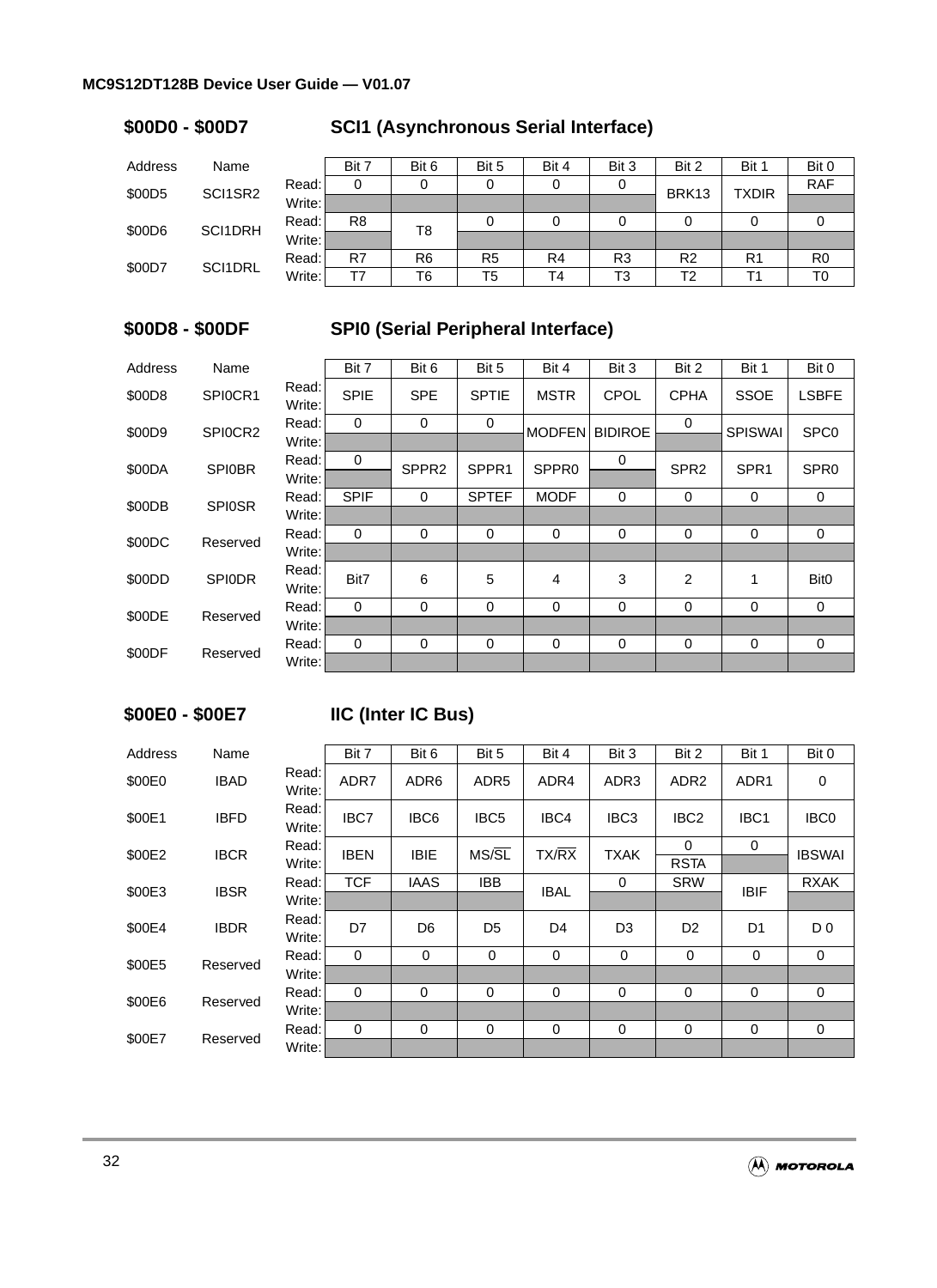# <span id="page-32-0"></span>**\$00E8 - \$00EF BDLC (Byte Level Data Link Controller J1850)**

| Address | Name            |                 | Bit 7        | Bit 6          | Bit 5          | Bit 4          | Bit 3           | Bit 2           | Bit 1           | Bit 0           |
|---------|-----------------|-----------------|--------------|----------------|----------------|----------------|-----------------|-----------------|-----------------|-----------------|
| \$00E8  | DLCBCR1         | Read:<br>Write: | <b>IMSG</b>  | <b>CLKS</b>    | 0              | 0              | 0               | 0               | IE              | <b>WCM</b>      |
| \$00E9  | <b>DLCBSVR</b>  | Read:           | $\mathbf{0}$ | 0              | 13             | 12             | $\mathsf{I}$    | 10              | 0               | 0               |
|         |                 | Write:          |              |                |                |                |                 |                 |                 |                 |
| \$00EA  | DLCBCR2         | Read:<br>Write: | <b>SMRST</b> | <b>DLOOP</b>   | RX4XE          | <b>NBFS</b>    | <b>TEOD</b>     | <b>TSIFR</b>    | TMIFR1          | <b>TMIFR0</b>   |
| \$00EB  | <b>DLCBDR</b>   | Read:<br>Write: | D7           | D <sub>6</sub> | D <sub>5</sub> | D <sub>4</sub> | D <sub>3</sub>  | D <sub>2</sub>  | D <sub>1</sub>  | D <sub>0</sub>  |
| \$00EC  | <b>DLCBARD</b>  | Read:           | 0            | <b>RXPOL</b>   | $\mathbf 0$    | $\pmb{0}$      | BO <sub>3</sub> | BO <sub>2</sub> | BO <sub>1</sub> | BO <sub>0</sub> |
|         |                 | Write:          |              |                |                |                |                 |                 |                 |                 |
| \$00ED  | <b>DLCBRSR</b>  | Read:           | $\mathbf 0$  | 0              | R <sub>5</sub> | R <sub>4</sub> | R <sub>3</sub>  | R <sub>2</sub>  | R <sub>1</sub>  | R <sub>0</sub>  |
|         |                 | Write:          |              |                |                |                |                 |                 |                 |                 |
| \$00EE  | <b>DLCSCR</b>   | Read:           | $\Omega$     | $\Omega$       | $\mathbf 0$    | <b>BDLCE</b>   | 0               | $\mathbf 0$     | $\Omega$        | $\mathbf 0$     |
|         |                 | Write:          |              |                |                |                |                 |                 |                 |                 |
|         | <b>DLCBSTAT</b> | Read:           | $\mathbf 0$  | 0              | $\mathbf 0$    | 0              | 0               | $\mathbf 0$     | $\mathbf 0$     | <b>IDLE</b>     |
| \$00EF  |                 | Write:          |              |                |                |                |                 |                 |                 |                 |

### <span id="page-32-1"></span>**\$00F0 - \$00F7 SPI1 (Serial Peripheral Interface)**

| Address | Name     |                 | Bit 7       | Bit 6             | Bit 5             | Bit 4             | Bit 3          | Bit 2            | Bit 1            | Bit 0            |
|---------|----------|-----------------|-------------|-------------------|-------------------|-------------------|----------------|------------------|------------------|------------------|
| \$00F0  | SPI1CR1  | Read:<br>Write: | <b>SPIE</b> | <b>SPE</b>        | <b>SPTIE</b>      | <b>MSTR</b>       | <b>CPOL</b>    | <b>CPHA</b>      | <b>SSOE</b>      | <b>LSBFE</b>     |
| \$00F1  | SPI1CR2  | Read:           | $\Omega$    | $\mathbf 0$       | 0                 | <b>MODFEN</b>     | <b>BIDIROE</b> | 0                | <b>SPISWAI</b>   | SPC <sub>0</sub> |
|         |          | Write:          |             |                   |                   |                   |                |                  |                  |                  |
| \$00F2  | SPI1BR   | Read:           | 0           | SPPR <sub>2</sub> | SPPR <sub>1</sub> | SPPR <sub>0</sub> | 0              | SPR <sub>2</sub> | SPR <sub>1</sub> | SPR <sub>0</sub> |
|         |          | Write:          |             |                   |                   |                   |                |                  |                  |                  |
| \$00F3  | SPI1SR   | Read:           | <b>SPIF</b> | $\mathbf 0$       | <b>SPTEF</b>      | <b>MODF</b>       | 0              | $\mathbf 0$      | $\mathbf 0$      | $\pmb{0}$        |
|         |          | Write:          |             |                   |                   |                   |                |                  |                  |                  |
| \$00F4  | Reserved | Read:           | $\Omega$    | $\mathbf 0$       | $\mathbf 0$       | 0                 | $\mathbf 0$    | 0                | 0                | 0                |
|         |          | Write:          |             |                   |                   |                   |                |                  |                  |                  |
| \$00F5  | SPI1DR   | Read:           | Bit7        | 6                 | 5                 | 4                 | 3              | $\overline{c}$   | 1                | Bit <sub>0</sub> |
|         |          | Write:          |             |                   |                   |                   |                |                  |                  |                  |
| \$00F6  | Reserved | Read:           | 0           | 0                 | 0                 | 0                 | $\mathbf 0$    | 0                | $\mathbf 0$      | 0                |
|         |          | Write:          |             |                   |                   |                   |                |                  |                  |                  |
| \$00F7  |          | Read:           | $\mathbf 0$ | $\mathbf 0$       | $\mathbf 0$       | 0                 | 0              | 0                | 0                | 0                |
|         | Reserved | Write:          |             |                   |                   |                   |                |                  |                  |                  |

# <span id="page-32-2"></span>**\$00F8 - \$00FF Reserved**

| Address   | Name     |        | Bit 7 | Bit 6 | Bit 5 | Bit 4 | Bit 3 | Bit 2 | Bit 1 | Bit 0 |
|-----------|----------|--------|-------|-------|-------|-------|-------|-------|-------|-------|
| $$00F8 -$ | Reserved | Read:। |       |       |       |       |       |       |       |       |
| \$00FF    |          | Write: |       |       |       |       |       |       |       |       |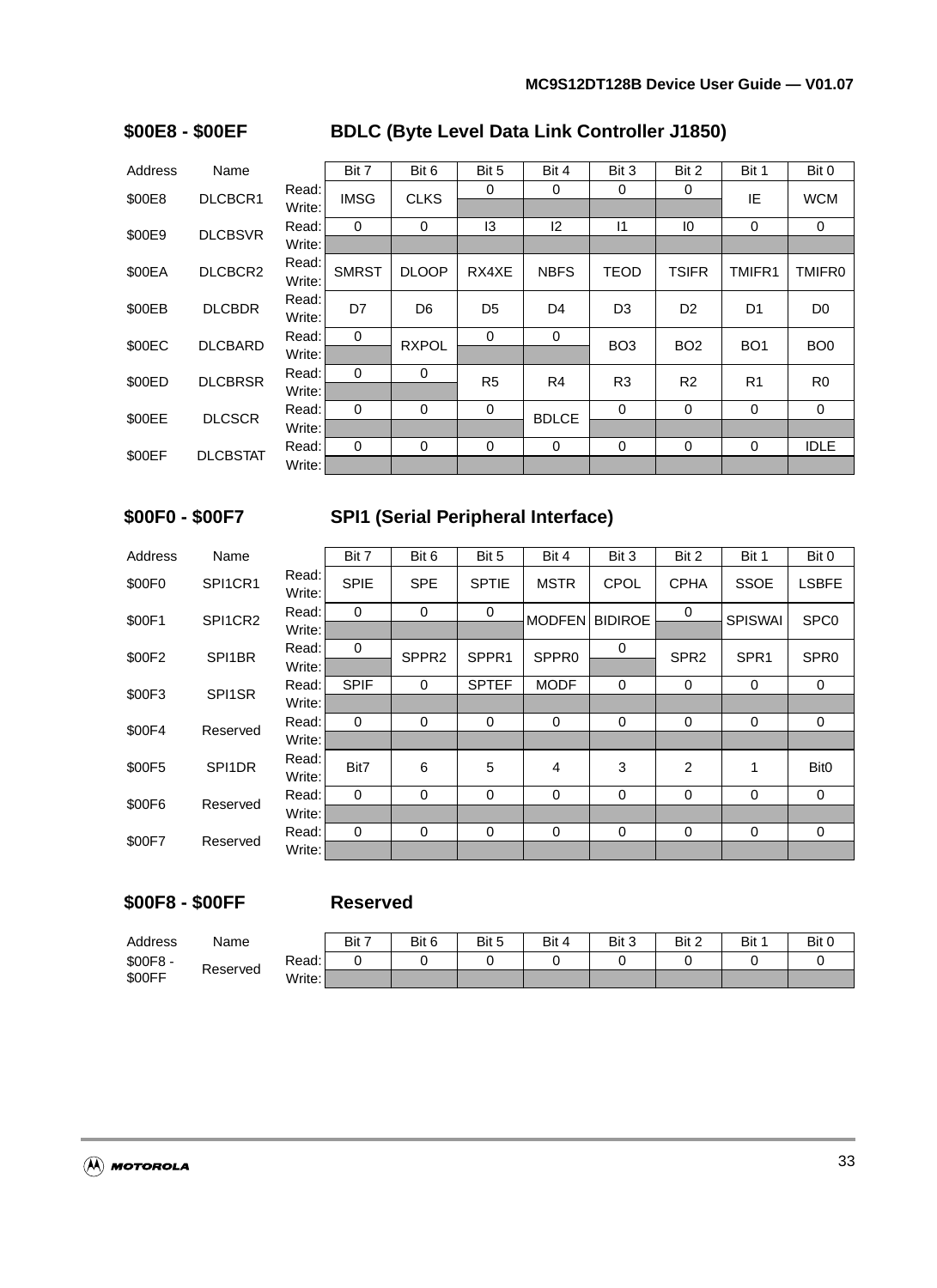# <span id="page-33-0"></span>**\$0100 - \$010F Flash Control Register (fts128k2)**

| Address  | Name                |                 | Bit 7         | Bit 6           | Bit 5             | Bit 4             | Bit 3             | Bit 2             | Bit 1            | Bit 0             |
|----------|---------------------|-----------------|---------------|-----------------|-------------------|-------------------|-------------------|-------------------|------------------|-------------------|
| \$0100   | <b>FCLKDIV</b>      | Read:<br>Write: | <b>FDIVLD</b> | PRDIV8          | FDIV <sub>5</sub> | FDIV4             | FDIV <sub>3</sub> | FDIV <sub>2</sub> | FDIV1            | FDIV <sub>0</sub> |
| \$0101   | <b>FSEC</b>         | Read:           | <b>KEYEN</b>  | NV <sub>6</sub> | NV <sub>5</sub>   | NV4               | NV3               | N <sub>V</sub> 2  | SEC1             | SEC <sub>0</sub>  |
|          |                     | Write:          |               |                 |                   |                   |                   |                   |                  |                   |
| \$0102   | <b>FTSTMOD</b>      | Read:<br>Write: | 0             | $\mathbf 0$     | $\mathbf 0$       | <b>WRALL</b>      | 0                 | $\pmb{0}$         | 0                | $\pmb{0}$         |
| \$0103   | <b>FCNFG</b>        | Read:<br>Write: | CBEIE         | <b>CCIE</b>     | <b>KEYACC</b>     | $\pmb{0}$         | $\mathbf 0$       | $\mathbf 0$       | <b>BKSEL1</b>    | <b>BKSEL0</b>     |
| \$0104   | <b>FPROT</b>        | Read:<br>Write: | <b>FPOPEN</b> | NV <sub>6</sub> | <b>FPHDIS</b>     | FPHS <sub>1</sub> | FPH <sub>S0</sub> | <b>FPLDIS</b>     | FPLS1            | FPLS <sub>0</sub> |
| \$0105   | <b>FSTAT</b>        | Read:           | <b>CBEIF</b>  | <b>CCIF</b>     | <b>PVIOL</b>      | <b>ACCERR</b>     | 0                 | <b>BLANK</b>      | $\mathbf 0$      | $\mathbf 0$       |
|          |                     | Write:          |               |                 |                   |                   |                   |                   |                  |                   |
| \$0106   | <b>FCMD</b>         | Read:<br>Write: | $\mathbf 0$   | CMDB6           | CMDB <sub>5</sub> | $\pmb{0}$         | $\mathbf 0$       | CMDB <sub>2</sub> | $\pmb{0}$        | CMDB0             |
| \$0107   | Reserved for        | Read:           | 0             | $\mathbf 0$     | $\pmb{0}$         | $\pmb{0}$         | $\mathbf 0$       | $\mathbf 0$       | $\mathbf 0$      | $\mathbf 0$       |
|          | <b>Factory Test</b> | Write:          |               |                 |                   |                   |                   |                   |                  |                   |
| \$0108   | <b>FADDRHI</b>      | Read:<br>Write: | $\mathbf 0$   | <b>Bit 14</b>   | 13                | 12                | 11                | 10                | 9                | Bit 8             |
| \$0109   | <b>FADDRLO</b>      | Read:<br>Write: | Bit 7         | 6               | 5                 | $\overline{4}$    | 3                 | $\overline{c}$    | 1                | Bit 0             |
| \$010A   | <b>FDATAHI</b>      | Read:<br>Write: | <b>Bit 15</b> | 14              | 13                | 12                | 11                | 10                | $\boldsymbol{9}$ | Bit 8             |
| \$010B   | <b>FDATALO</b>      | Read:<br>Write: | Bit 7         | 6               | 5                 | 4                 | 3                 | $\overline{2}$    | 1                | Bit 0             |
| \$010C - | Reserved            | Read:           | $\mathbf 0$   | $\mathbf 0$     | $\pmb{0}$         | $\pmb{0}$         | $\mathbf 0$       | $\boldsymbol{0}$  | $\mathbf 0$      | $\mathbf 0$       |
| \$010F   |                     | Write:          |               |                 |                   |                   |                   |                   |                  |                   |

# <span id="page-33-1"></span>**\$0110 - \$011B EEPROM Control Register (eets2k)**

| Address | Name                |                 | Bit 7         | Bit 6             | Bit 5             | Bit 4         | Bit 3             | Bit 2             | Bit 1           | Bit 0             |
|---------|---------------------|-----------------|---------------|-------------------|-------------------|---------------|-------------------|-------------------|-----------------|-------------------|
| \$0110  | <b>ECLKDIV</b>      | Read:<br>Write: | <b>EDIVLD</b> | PRDIV8            | EDIV <sub>5</sub> | EDIV4         | EDIV <sub>3</sub> | EDIV <sub>2</sub> | EDIV1           | EDIV <sub>0</sub> |
| \$0111  | Reserved            | Read:           | $\Omega$      | $\mathbf 0$       | $\mathbf 0$       | 0             | 0                 | $\mathbf 0$       | $\mathbf 0$     | 0                 |
|         |                     | Write:          |               |                   |                   |               |                   |                   |                 |                   |
| \$0112  | Reserved for        | Read:           | $\Omega$      | $\mathbf 0$       | $\mathbf 0$       | 0             | $\mathbf 0$       | 0                 | 0               | 0                 |
|         | <b>Factory Test</b> | Write:          |               |                   |                   |               |                   |                   |                 |                   |
| \$0113  | <b>ECNFG</b>        | Read:           | <b>CBEIE</b>  | <b>CCIE</b>       | $\mathbf 0$       | $\mathbf 0$   | $\mathbf 0$       | $\mathbf 0$       | 0               | $\mathbf 0$       |
|         |                     | Write:          |               |                   |                   |               |                   |                   |                 |                   |
| \$0114  | <b>EPROT</b>        | Read:<br>Write: | <b>EPOPEN</b> | NV <sub>6</sub>   | NV <sub>5</sub>   | NV4           | <b>EPDIS</b>      | EP <sub>2</sub>   | EP <sub>1</sub> | EP <sub>0</sub>   |
| \$0115  | <b>ESTAT</b>        | Read:           | <b>CBEIF</b>  | <b>CCIF</b>       | <b>PVIOL</b>      | <b>ACCERR</b> | 0                 | <b>BLANK</b>      | 0               | $\pmb{0}$         |
|         |                     | Write:          |               |                   |                   |               |                   |                   |                 |                   |
| \$0116  | <b>ECMD</b>         | Read:           | $\mathbf 0$   | CMDB <sub>6</sub> | CMDB <sub>5</sub> | 0             | $\mathbf 0$       | CMDB <sub>2</sub> | 0               | CMDB <sub>0</sub> |
|         |                     | Write:          |               |                   |                   |               |                   |                   |                 |                   |
| \$0117  | Reserved for        | Read:           | 0             | $\mathbf 0$       | $\mathbf 0$       | 0             | $\mathbf 0$       | $\mathbf 0$       | $\mathbf 0$     | $\mathbf 0$       |
|         | <b>Factory Test</b> | Write:          |               |                   |                   |               |                   |                   |                 |                   |
| \$0108  | <b>EADDRHI</b>      | Read:           | $\Omega$      | $\mathbf 0$       | $\mathbf 0$       | 0             | $\mathbf 0$       | 0                 | Bit 9           | Bit 8             |
|         |                     | Write:          |               |                   |                   |               |                   |                   |                 |                   |
|         |                     |                 |               |                   |                   |               |                   |                   |                 |                   |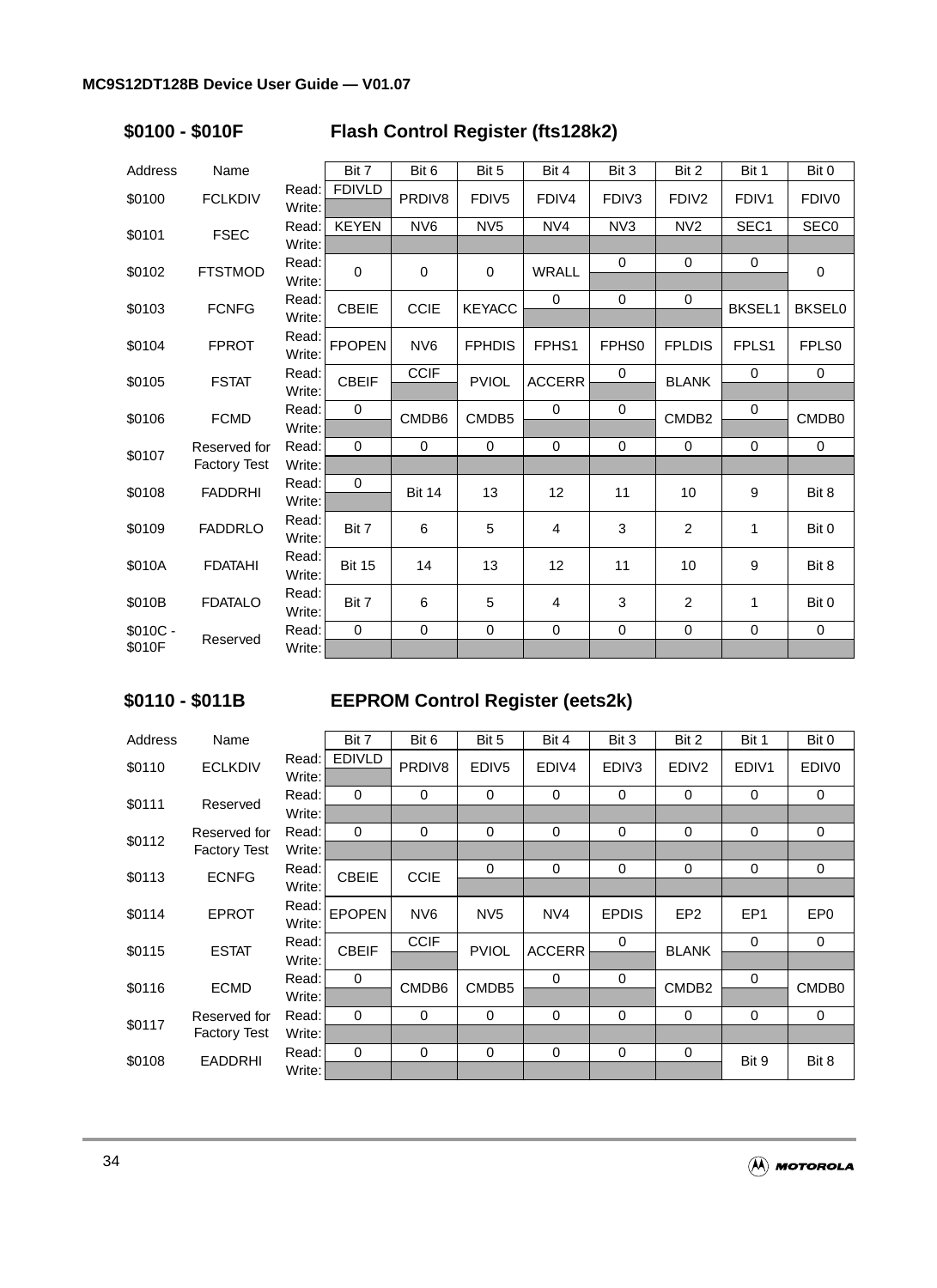# **\$0110 - \$011B EEPROM Control Register (eets2k)**

| Address | Name           |                 | Bit 7         | Bit 6 | Bit 5 | Bit 4 | Bit 3 | Bit 2 | Bit 1 | Bit 0 |
|---------|----------------|-----------------|---------------|-------|-------|-------|-------|-------|-------|-------|
| \$0109  | <b>EADDRLO</b> | Read:<br>Write: | Bit 7         | 6     | 5     | 4     | 3     | 2     |       | Bit 0 |
| \$010A  | <b>EDATAHI</b> | Read:<br>Write: | <b>Bit 15</b> | 14    | 13    | 12    | 11    | 10    | 9     | Bit 8 |
| \$010B  | <b>EDATALO</b> | Read:<br>Write: | Bit 7         | 6     | 5     | 4     | 3     | 2     |       | Bit 0 |

# <span id="page-34-0"></span>**\$011C - \$011F Reserved for RAM Control Register**

| Address   | Name     |        | Bit 7 | Bit 6 | Bit 5 | Bit 4 | Bit 3 | Bit 2 | Bit 1 | Bit 0 |
|-----------|----------|--------|-------|-------|-------|-------|-------|-------|-------|-------|
| $$011C -$ | Reserved | Read:  |       |       |       |       |       |       |       |       |
| \$011F    |          | Write: |       |       |       |       |       |       |       |       |

# <span id="page-34-1"></span>**\$0120 - \$013F ATD1 (Analog to Digital Converter 10 Bit 8 Channel)**

| Address | Name               |                 | Bit 7       | Bit 6            | Bit 5            | Bit 4            | Bit 3            | Bit 2            | Bit 1           | Bit 0            |
|---------|--------------------|-----------------|-------------|------------------|------------------|------------------|------------------|------------------|-----------------|------------------|
|         | \$0120<br>ATD1CTL0 | Read:           | 0           | $\mathbf 0$      | $\mathbf 0$      | $\mathbf 0$      | $\mathbf 0$      | $\mathbf 0$      | $\mathbf 0$     | $\mathbf 0$      |
|         |                    | Write:          |             |                  |                  |                  |                  |                  |                 |                  |
| \$0121  | ATD1CTL1           | Read:           | 0           | 0                | $\mathbf 0$      | $\,0\,$          | $\mathbf 0$      | 0                | 0               | $\mathbf 0$      |
|         |                    | Write:          |             |                  |                  |                  |                  |                  |                 |                  |
| \$0122  | ATD1CTL2           | Read:<br>Write: | <b>ADPU</b> | <b>AFFC</b>      | AWAI             | <b>ETRIGLE</b>   | <b>ETRIGP</b>    | <b>ETRIG</b>     | <b>ASCIE</b>    | <b>ASCIF</b>     |
| \$0123  | ATD1CTL3           | Read:<br>Write: | 0           | S8C              | S <sub>4</sub> C | S <sub>2</sub> C | S <sub>1</sub> C | <b>FIFO</b>      | FRZ1            | FRZ0             |
| \$0124  | ATD1CTL4           | Read:<br>Write: | SRES8       | SMP1             | SMP <sub>0</sub> | PRS4             | PRS3             | PRS <sub>2</sub> | PRS1            | PRS <sub>0</sub> |
| \$0125  | ATD1CTL5           | Read:<br>Write: | <b>DJM</b>  | <b>DSGN</b>      | <b>SCAN</b>      | <b>MULT</b>      | 0                | CC               | CВ              | CA               |
| \$0126  | ATD1STAT0          | Read:           | <b>SCF</b>  | $\Omega$         | <b>ETORF</b>     | <b>FIFOR</b>     | $\mathbf 0$      | CC <sub>2</sub>  | CC <sub>1</sub> | CC <sub>0</sub>  |
|         |                    | Write:          |             |                  |                  |                  |                  |                  |                 |                  |
| \$0127  | Reserved           | Read:           | 0           | 0                | $\mathbf 0$      | $\pmb{0}$        | $\mathbf 0$      | 0                | 0               | $\mathbf 0$      |
|         |                    | Write:          |             |                  |                  |                  |                  |                  |                 |                  |
| \$0128  | ATD1TEST0          | Read:           | 0           | $\mathbf 0$      | 0                | 0                | $\mathbf 0$      | $\mathbf 0$      | 0               | 0                |
|         |                    | Write:          |             |                  |                  |                  |                  |                  |                 |                  |
| \$0129  | ATD1TEST1          | Read:           | 0           | 0                | 0                | 0                | 0                | $\mathbf 0$      | 0               | SC               |
|         |                    | Write:          |             |                  |                  |                  |                  |                  |                 |                  |
| \$012A  | Reserved           | Read:           | 0           | $\mathbf 0$      | $\pmb{0}$        | $\pmb{0}$        | $\mathbf 0$      | $\mathbf 0$      | $\mathbf 0$     | $\mathbf 0$      |
|         |                    | Write:          |             |                  |                  |                  |                  |                  |                 |                  |
| \$012B  | ATD1STAT1          | Read:           | CCF7        | CCF <sub>6</sub> | CCF <sub>5</sub> | CCF4             | CCF <sub>3</sub> | CCF <sub>2</sub> | CCF1            | CCF <sub>0</sub> |
|         |                    | Write:          | $\mathbf 0$ | $\mathbf 0$      | $\mathbf 0$      | $\mathbf 0$      | $\mathbf 0$      | $\mathbf 0$      | $\mathbf 0$     | $\mathbf 0$      |
| \$012C  | Reserved           | Read:<br>Write: |             |                  |                  |                  |                  |                  |                 |                  |
|         |                    | Read:           |             |                  |                  |                  |                  |                  |                 |                  |
| \$012D  | ATD1DIEN           | Write:          | Bit 7       | 6                | 5                | 4                | 3                | $\overline{c}$   | 1               | Bit 0            |
| \$012E  | Reserved           | Read:           | $\mathbf 0$ | $\mathbf 0$      | $\mathbf 0$      | $\pmb{0}$        | $\mathbf 0$      | $\pmb{0}$        | $\mathbf 0$     | $\mathbf 0$      |
|         |                    | Write:          |             |                  |                  |                  |                  |                  |                 |                  |
| \$012F  | PORTAD1            | Read:           | Bit7        | 6                | 5                | 4                | 3                | $\overline{c}$   | 1               | BIT <sub>0</sub> |
|         |                    | Write:          |             |                  |                  |                  |                  |                  |                 |                  |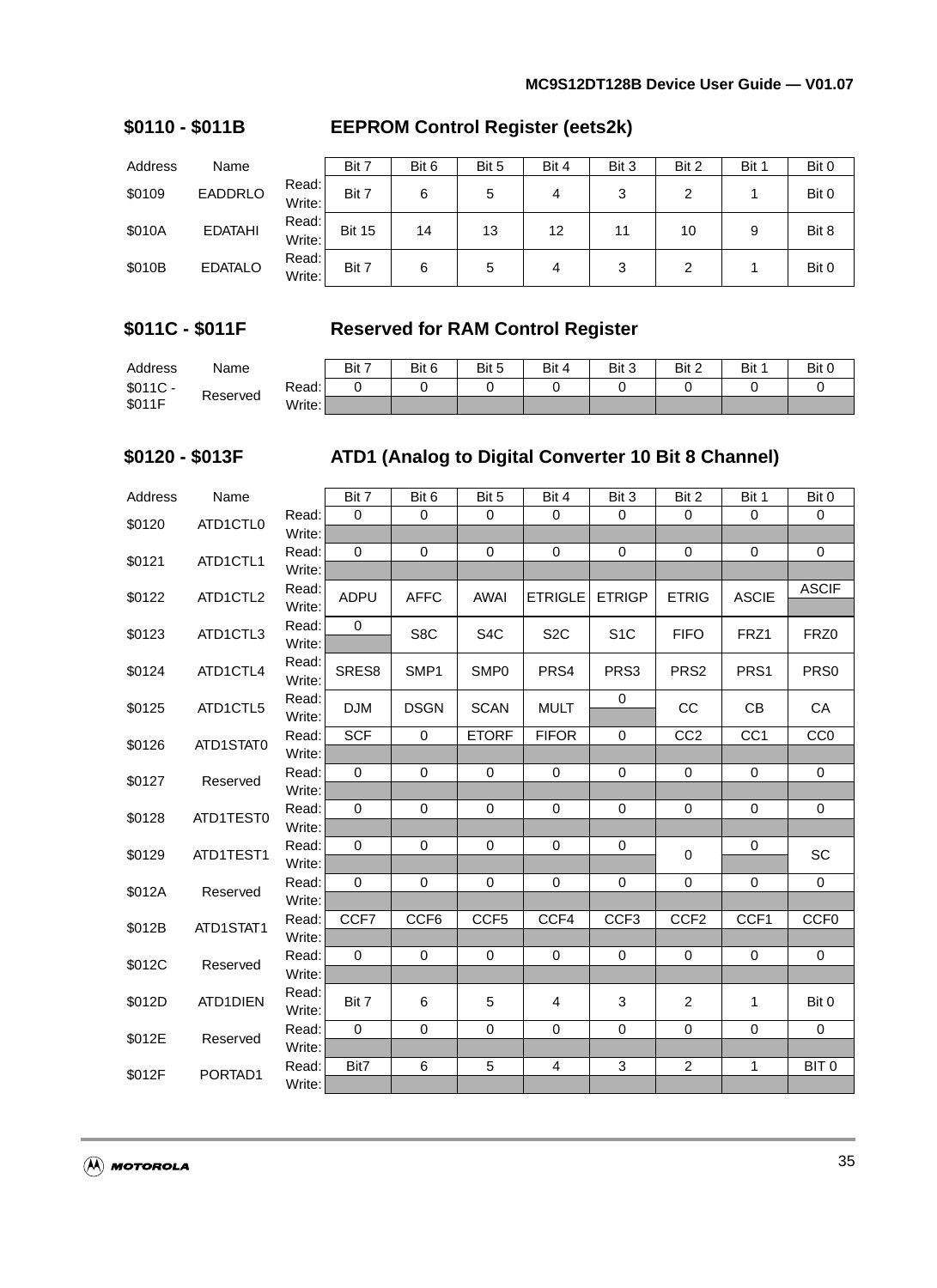# **\$0120 - \$013F ATD1 (Analog to Digital Converter 10 Bit 8 Channel)**

| Address | Name     |        | Bit 7 | Bit 6            | Bit 5       | Bit 4     | Bit 3       | Bit 2       | Bit 1            | Bit 0            |
|---------|----------|--------|-------|------------------|-------------|-----------|-------------|-------------|------------------|------------------|
| \$0130  | ATD1DR0H | Read:  | Bit15 | 14               | 13          | 12        | 11          | 10          | 9                | Bit8             |
|         |          | Write: |       |                  |             |           |             |             |                  |                  |
| \$0131  | ATD1DR0L | Read:  | Bit7  | Bit <sub>6</sub> | $\mathbf 0$ | 0         | $\mathbf 0$ | 0           | 0                | $\mathbf 0$      |
|         |          | Write: |       |                  |             |           |             |             |                  |                  |
| \$0132  | ATD1DR1H | Read:  | Bit15 | 14               | 13          | 12        | 11          | 10          | $\boldsymbol{9}$ | Bit8             |
|         |          | Write: |       |                  |             |           |             |             |                  |                  |
| \$0133  | ATD1DR1L | Read:  | Bit7  | Bit <sub>6</sub> | $\mathbf 0$ | $\pmb{0}$ | $\mathbf 0$ | $\pmb{0}$   | $\mathbf 0$      | $\mathbf 0$      |
|         |          | Write: |       |                  |             |           |             |             |                  |                  |
| \$0134  | ATD1DR2H | Read:  | Bit15 | 14               | 13          | 12        | 11          | 10          | 9                | Bit <sub>8</sub> |
|         |          | Write: |       |                  |             |           |             |             |                  |                  |
| \$0135  | ATD1DR2L | Read:  | Bit7  | Bit <sub>6</sub> | 0           | 0         | 0           | 0           | 0                | 0                |
|         |          | Write: |       |                  |             |           |             |             |                  |                  |
| \$0136  | ATD1DR3H | Read:  | Bit15 | 14               | 13          | 12        | 11          | 10          | 9                | Bit <sub>8</sub> |
|         |          | Write: |       |                  |             |           |             |             |                  |                  |
| \$0137  | ATD1DR3L | Read:  | Bit7  | Bit <sub>6</sub> | $\mathbf 0$ | 0         | $\mathbf 0$ | $\mathbf 0$ | $\mathbf 0$      | $\mathbf 0$      |
|         |          | Write: |       |                  |             |           |             |             |                  |                  |
| \$0138  | ATD1DR4H | Read:  | Bit15 | 14               | 13          | 12        | 11          | 10          | 9                | Bit <sub>8</sub> |
|         |          | Write: |       |                  |             |           |             |             |                  |                  |
| \$0139  | ATD1DR4L | Read:  | Bit7  | Bit <sub>6</sub> | $\mathbf 0$ | 0         | $\mathbf 0$ | $\mathbf 0$ | $\mathbf 0$      | $\mathbf 0$      |
|         |          | Write: |       |                  |             |           |             |             |                  |                  |
| \$013A  | ATD1DR5H | Read:  | Bit15 | 14               | 13          | 12        | 11          | 10          | 9                | Bit <sub>8</sub> |
|         |          | Write: |       |                  |             |           |             |             |                  |                  |
| \$013B  | ATD1DR5L | Read:  | Bit7  | Bit <sub>6</sub> | $\mathbf 0$ | 0         | $\mathbf 0$ | $\mathbf 0$ | $\mathbf 0$      | $\mathbf 0$      |
|         |          | Write: |       |                  |             |           |             |             |                  |                  |
| \$013C  | ATD1DR6H | Read:  | Bit15 | 14               | 13          | 12        | 11          | 10          | 9                | Bit <sub>8</sub> |
|         |          | Write: |       |                  |             |           |             |             |                  | $\mathbf 0$      |
| \$013D  | ATD1DR6L | Read:  | Bit7  | Bit <sub>6</sub> | 0           | 0         | 0           | 0           | 0                |                  |
|         |          | Write: |       |                  |             |           |             |             |                  |                  |
| \$013E  | ATD1DR7H | Read:  | Bit15 | 14               | 13          | 12        | 11          | 10          | 9                | Bit8             |
|         | ATD1DR7L | Write: |       | Bit <sub>6</sub> | 0           | 0         | $\mathbf 0$ | 0           | $\mathbf 0$      | $\mathbf 0$      |
| \$013F  |          | Read:  | Bit7  |                  |             |           |             |             |                  |                  |
|         |          | Write: |       |                  |             |           |             |             |                  |                  |

# <span id="page-35-0"></span>**\$0140 - \$017F CAN0 (Motorola Scalable CAN - MSCAN)**

| Address | Name            |                 | Bit 7            | Bit 6            | Bit 5              | Bit 4         | Bit 3              | Bit 2              | Bit 1        | Bit 0            |
|---------|-----------------|-----------------|------------------|------------------|--------------------|---------------|--------------------|--------------------|--------------|------------------|
| \$0140  | <b>CANOCTLO</b> | Read:<br>Write: | <b>RXFRM</b>     | <b>RXACT</b>     | <b>CSWAI</b>       | <b>SYNCH</b>  | <b>TIME</b>        | <b>WUPE</b>        | <b>SLPRQ</b> | <b>INITRQ</b>    |
| \$0141  | CAN0CTL1        | Read:<br>Write: | <b>CANE</b>      | <b>CLKSRC</b>    | <b>LOOPB</b>       | <b>LISTEN</b> | 0                  | <b>WUPM</b>        | <b>SLPAK</b> | <b>INITAK</b>    |
| \$0142  | CAN0BTR0        | Read:<br>Write: | SJW <sub>1</sub> | SJW <sub>0</sub> | BRP <sub>5</sub>   | BRP4          | BRP3               | BRP <sub>2</sub>   | BRP1         | BRP <sub>0</sub> |
| \$0143  | CAN0BTR1        | Read:<br>Write: | <b>SAMP</b>      | TSEG22           | TSEG21             | TSEG20        | TSEG <sub>13</sub> | TSEG <sub>12</sub> | TSEG11       | TSEG10           |
| \$0144  | CANORFLG        | Read:<br>Write: | <b>WUPIF</b>     | <b>CSCIF</b>     | RSTAT <sub>1</sub> | RSTAT0        | TSTAT1             | <b>TSTAT0</b>      | <b>OVRIF</b> | <b>RXF</b>       |
| \$0145  | <b>CANORIER</b> | Read:<br>Write: | <b>WUPIE</b>     | <b>CSCIE</b>     | RSTATE1            | RSTATE0       | <b>TSTATE1</b>     | <b>TSTATE0</b>     | <b>OVRIE</b> | <b>RXFIE</b>     |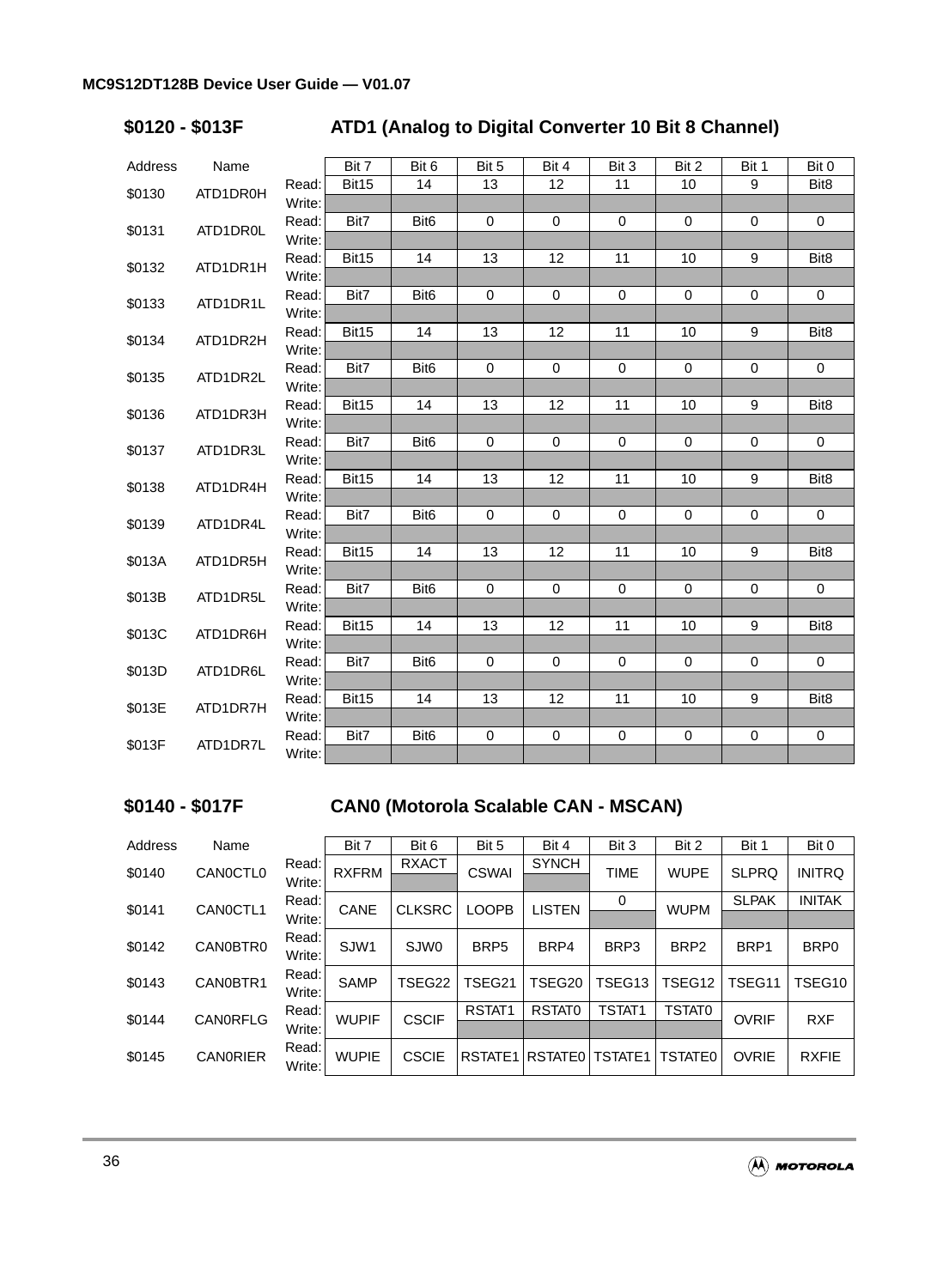## **\$0140 - \$017F CAN0 (Motorola Scalable CAN - MSCAN)**

| Address             | Name             |                 | Bit 7         | Bit 6           | Bit 5           | Bit 4    | Bit 3                                    | Bit 2              | Bit 1            | Bit 0           |
|---------------------|------------------|-----------------|---------------|-----------------|-----------------|----------|------------------------------------------|--------------------|------------------|-----------------|
| \$0146              | <b>CANOTFLG</b>  | Read:           | $\Omega$      | $\Omega$        | $\Omega$        | 0        | 0                                        | TXE <sub>2</sub>   | TXE <sub>1</sub> | TXE0            |
|                     |                  | Write:          |               |                 |                 |          |                                          |                    |                  |                 |
| \$0147              | <b>CANOTIER</b>  | Read:           | $\Omega$      | 0               | 0               | 0        | 0                                        | TXEIE <sub>2</sub> | <b>TXEIE1</b>    | <b>TXEIE0</b>   |
|                     |                  | Write:          |               |                 |                 |          |                                          |                    |                  |                 |
| \$0148              | <b>CANOTARQ</b>  | Read:<br>Write: | $\mathbf 0$   | $\mathbf 0$     | 0               | 0        | $\mathbf 0$                              | ABTRQ2             | ABTRQ1           | ABTRQ0          |
|                     |                  | Read:           | $\mathbf 0$   | 0               | 0               | 0        | 0                                        | ABTAK2             | ABTAK1           | ABTAK0          |
| \$0149              | <b>CANOTAAK</b>  | Write:          |               |                 |                 |          |                                          |                    |                  |                 |
|                     |                  | Read:           | $\mathbf 0$   | 0               | $\mathbf 0$     | 0        | 0                                        |                    |                  |                 |
| \$014A              | <b>CANOTBSEL</b> | Write:          |               |                 |                 |          |                                          | TX <sub>2</sub>    | TX1              | TX <sub>0</sub> |
|                     | CANOIDAC         | Read:           | $\mathbf 0$   | 0               | IDAM1           | IDAM0    | 0                                        | IDHIT <sub>2</sub> | IDHIT1           | <b>IDHIT0</b>   |
| \$014B              |                  | Write:          |               |                 |                 |          |                                          |                    |                  |                 |
| \$014C              | Reserved         | Read:           | $\mathbf 0$   | $\Omega$        | $\Omega$        | $\Omega$ | $\mathbf 0$                              | $\mathbf 0$        | $\Omega$         | $\mathbf 0$     |
|                     |                  | Write:          |               |                 |                 |          |                                          |                    |                  |                 |
| \$014D              | Reserved         | Read:           | $\mathbf 0$   | 0               | $\mathbf 0$     | 0        | $\mathbf 0$                              | 0                  | 0                | $\mathbf 0$     |
|                     |                  | Write:          |               |                 |                 |          |                                          |                    |                  |                 |
| \$014E              | <b>CANORXERR</b> | Read:           | RXERR7        | RXERR6          | RXERR5          | RXERR4   | RXERR3                                   | RXERR2             | RXERR1           | RXERR0          |
|                     |                  | Write:<br>Read: | <b>TXERR7</b> | TXERR6          | TXERR5          | TXERR4   | TXERR3                                   | TXERR2             | TXERR1           | TXERR0          |
| \$014F              | <b>CANOTXERR</b> | Write:          |               |                 |                 |          |                                          |                    |                  |                 |
| $$0150 -$           | CANOIDARO -      | Read:           |               |                 |                 |          |                                          |                    |                  |                 |
| \$0153              | CANOIDAR3        | Write:          | AC7           | AC <sub>6</sub> | AC <sub>5</sub> | AC4      | AC <sub>3</sub>                          | AC <sub>2</sub>    | AC <sub>1</sub>  | AC <sub>0</sub> |
| $$0154 -$           | CANOIDMR0 -      | Read:           |               |                 |                 |          |                                          |                    |                  |                 |
| \$0157              | CANOIDMR3        | Write:          | AM7           | AM <sub>6</sub> | AM <sub>5</sub> | AM4      | AM <sub>3</sub>                          | AM <sub>2</sub>    | AM <sub>1</sub>  | AM <sub>0</sub> |
| $$0158 -$           | CANOIDAR4 -      | Read:           | AC7           | AC <sub>6</sub> | AC <sub>5</sub> | AC4      | AC <sub>3</sub>                          | AC <sub>2</sub>    | AC <sub>1</sub>  | AC <sub>0</sub> |
| \$015B              | CAN0IDAR7        | Write:          |               |                 |                 |          |                                          |                    |                  |                 |
| $$015C -$           | CANOIDMR4 -      | Read:           | AM7           | AM6             | AM <sub>5</sub> | AM4      | AM <sub>3</sub>                          | AM <sub>2</sub>    | AM1              | AM <sub>0</sub> |
| \$015F              | CAN0IDMR7        | Write:          |               |                 |                 |          |                                          |                    |                  |                 |
| $$0160 -$<br>\$016F | <b>CAN0RXFG</b>  | Read:<br>Write: |               |                 |                 |          | FOREGROUND RECEIVE BUFFER see Table 1-2  |                    |                  |                 |
| $$0170 -$<br>\$017F | <b>CAN0TXFG</b>  | Read:<br>Write: |               |                 |                 |          | FOREGROUND TRANSMIT BUFFER see Table 1-2 |                    |                  |                 |

#### <span id="page-36-0"></span>**Table 1-2 Detailed MSCAN Foreground Receive and Transmit Buffer Layout**

| Address       | Name        |        | Bit 7            | Bit 6            | Bit 5            | Bit 4            | Bit 3            | Bit 2            | Bit 1            | Bit 0           |
|---------------|-------------|--------|------------------|------------------|------------------|------------------|------------------|------------------|------------------|-----------------|
|               | Extended ID | Read:  | ID <sub>28</sub> | ID <sub>27</sub> | ID <sub>26</sub> | ID <sub>25</sub> | ID <sub>24</sub> | ID23             | ID22             | <b>ID21</b>     |
| \$xxx0        | Standard ID | Read:  | ID <sub>10</sub> | ID9              | ID <sub>8</sub>  | ID7              | ID <sub>6</sub>  | ID <sub>5</sub>  | ID <sub>4</sub>  | ID <sub>3</sub> |
|               | CANxRIDR0   | Write: |                  |                  |                  |                  |                  |                  |                  |                 |
|               | Extended ID | Read:  | ID <sub>20</sub> | ID <sub>19</sub> | ID <sub>18</sub> | $SRR=1$          | $IDE=1$          | ID <sub>17</sub> | ID <sub>16</sub> | ID15            |
| \$xxx1        | Standard ID | Read:  | ID <sub>2</sub>  | ID <sub>1</sub>  | ID <sub>0</sub>  | <b>RTR</b>       | $IDE=0$          |                  |                  |                 |
|               | CANxRIDR1   | Write: |                  |                  |                  |                  |                  |                  |                  |                 |
|               | Extended ID | Read:  | ID14             | ID13             | ID12             | <b>ID11</b>      | <b>ID10</b>      | ID <sub>9</sub>  | ID <sub>8</sub>  | ID7             |
| \$xxx2        | Standard ID | Read:  |                  |                  |                  |                  |                  |                  |                  |                 |
|               | CANxRIDR2   | Write: |                  |                  |                  |                  |                  |                  |                  |                 |
|               | Extended ID | Read:  | ID <sub>6</sub>  | ID <sub>5</sub>  | ID <sub>4</sub>  | ID <sub>3</sub>  | ID <sub>2</sub>  | ID <sub>1</sub>  | ID <sub>0</sub>  | <b>RTR</b>      |
| \$xxx3        | Standard ID | Read:  |                  |                  |                  |                  |                  |                  |                  |                 |
|               | CANxRIDR3   | Write: |                  |                  |                  |                  |                  |                  |                  |                 |
| $$xxx4-$      | CANxRDSR0 - | Read:  | DB <sub>7</sub>  | DB <sub>6</sub>  | DB <sub>5</sub>  | DB4              | DB <sub>3</sub>  | D <sub>B2</sub>  | DB <sub>1</sub>  | DB <sub>0</sub> |
| <b>\$xxxB</b> | CANxRDSR7   | Write: |                  |                  |                  |                  |                  |                  |                  |                 |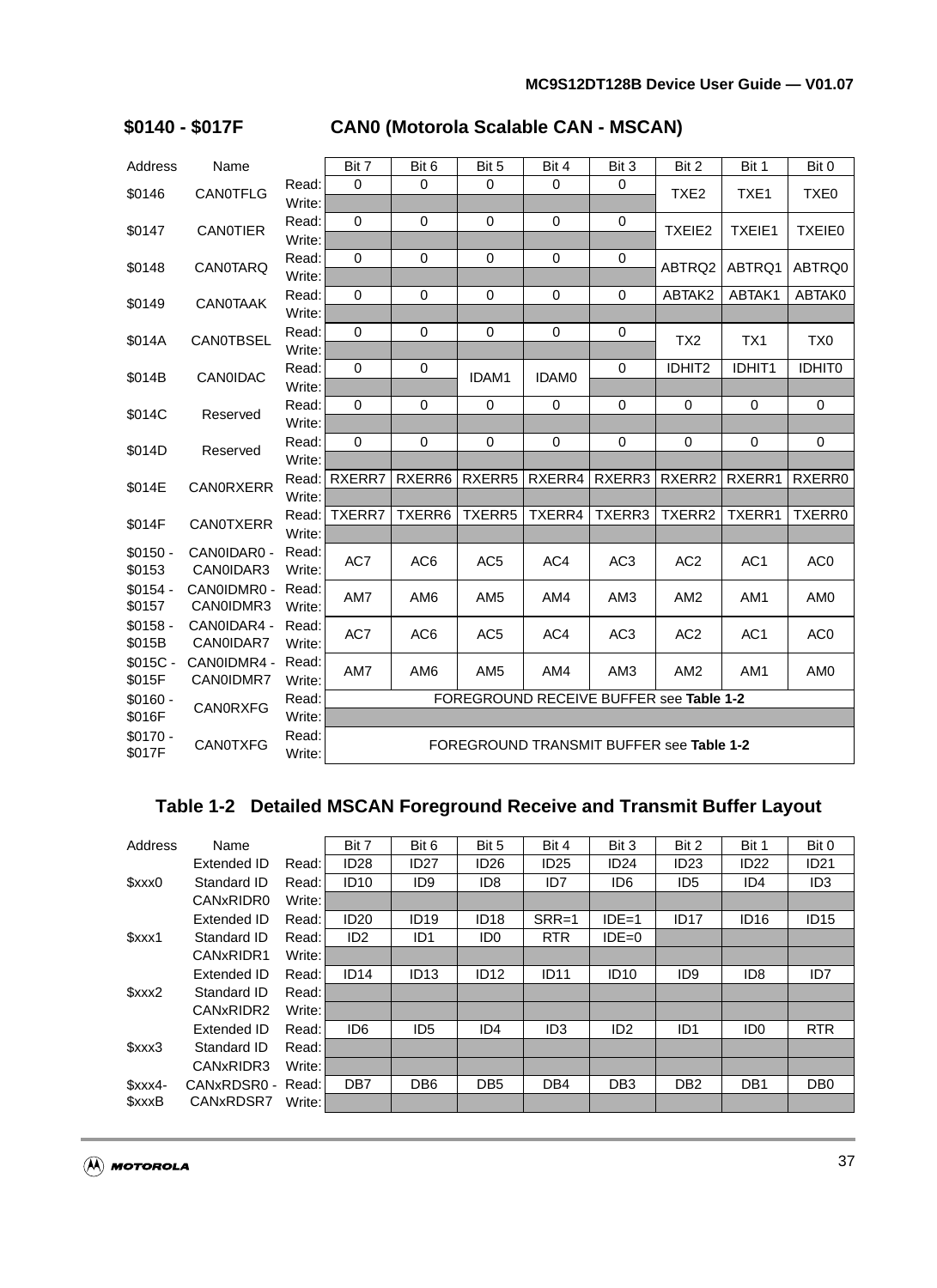| Address            | Name                     |                 | Bit 7             | Bit 6             | Bit 5             | Bit 4             | Bit 3             | Bit 2             | Bit 1            | Bit 0            |
|--------------------|--------------------------|-----------------|-------------------|-------------------|-------------------|-------------------|-------------------|-------------------|------------------|------------------|
| \$xxxC             | CANRxDLR                 | Read:           |                   |                   |                   |                   | DLC <sub>3</sub>  | DLC <sub>2</sub>  | DLC1             | DLC0             |
|                    |                          | Write:<br>Read: |                   |                   |                   |                   |                   |                   |                  |                  |
| \$xxxD             | Reserved                 | Write:          |                   |                   |                   |                   |                   |                   |                  |                  |
| \$xxxE             | <b>CANxRTSRH</b>         | Read:           | TSR <sub>15</sub> | <b>TSR14</b>      | TSR <sub>13</sub> | TSR <sub>12</sub> | <b>TSR11</b>      | TSR <sub>10</sub> | TSR9             | TSR8             |
|                    |                          | Write:          |                   |                   |                   |                   |                   |                   |                  |                  |
| \$xxxF             | CANxRTSRL                | Read:<br>Write: | TSR7              | TSR6              | TSR <sub>5</sub>  | TSR4              | TSR <sub>3</sub>  | TSR <sub>2</sub>  | TSR <sub>1</sub> | TSR <sub>0</sub> |
|                    | <b>Extended ID</b>       | Read:           |                   |                   |                   |                   |                   |                   |                  |                  |
| \$xx10             | CANxTIDR0                | Write:          | ID <sub>28</sub>  | ID <sub>27</sub>  | ID <sub>26</sub>  | ID <sub>25</sub>  | ID24              | ID <sub>23</sub>  | ID <sub>22</sub> | <b>ID21</b>      |
|                    | Standard ID              | Read:<br>Write: | <b>ID10</b>       | ID <sub>9</sub>   | ID <sub>8</sub>   | ID7               | ID <sub>6</sub>   | ID <sub>5</sub>   | ID4              | ID <sub>3</sub>  |
|                    | Extended ID<br>CANxTIDR1 | Read:<br>Write: | ID <sub>20</sub>  | ID <sub>19</sub>  | ID <sub>18</sub>  | $SRR=1$           | $IDE=1$           | ID <sub>17</sub>  | ID <sub>16</sub> | ID <sub>15</sub> |
| \$xx11             | Standard ID              | Read:<br>Write: | ID <sub>2</sub>   | ID <sub>1</sub>   | ID <sub>0</sub>   | <b>RTR</b>        | $IDE=0$           |                   |                  |                  |
|                    | Extended ID<br>CANxTIDR2 | Read:<br>Write: | ID14              | ID13              | ID <sub>12</sub>  | ID <sub>11</sub>  | ID <sub>10</sub>  | ID <sub>9</sub>   | ID <sub>8</sub>  | ID7              |
| \$xx12             | Standard ID              | Read:<br>Write: |                   |                   |                   |                   |                   |                   |                  |                  |
|                    | Extended ID<br>CANxTIDR3 | Read:<br>Write: | ID <sub>6</sub>   | ID <sub>5</sub>   | ID <sub>4</sub>   | ID <sub>3</sub>   | ID <sub>2</sub>   | ID <sub>1</sub>   | ID <sub>0</sub>  | <b>RTR</b>       |
| \$xx13             | Standard ID              | Read:<br>Write: |                   |                   |                   |                   |                   |                   |                  |                  |
| $$xx14-$<br>\$xx1B | CANxTDSR0 -<br>CANxTDSR7 | Read:<br>Write: | DB7               | DB <sub>6</sub>   | DB <sub>5</sub>   | DB4               | DB <sub>3</sub>   | DB <sub>2</sub>   | DB <sub>1</sub>  | DB <sub>0</sub>  |
| \$xx1C             | <b>CANxTDLR</b>          | Read:<br>Write: |                   |                   |                   |                   | DLC <sub>3</sub>  | DLC <sub>2</sub>  | DLC1             | DLC <sub>0</sub> |
| \$xx1D             | <b>CONxTTBPR</b>         | Read:<br>Write: | PRIO7             | PRIO <sub>6</sub> | PRIO <sub>5</sub> | PRIO <sub>4</sub> | PRIO <sub>3</sub> | PRIO <sub>2</sub> | PRIO1            | PRIO0            |
| \$xx1E             | <b>CANxTTSRH</b>         | Read:           | <b>TSR15</b>      | <b>TSR14</b>      | <b>TSR13</b>      | <b>TSR12</b>      | <b>TSR11</b>      | <b>TSR10</b>      | TSR9             | TSR8             |
|                    |                          | Write:          |                   |                   |                   |                   |                   |                   |                  |                  |
| \$xx1F             | <b>CANxTTSRL</b>         | Read:<br>Write: | TSR7              | TSR6              | TSR <sub>5</sub>  | TSR4              | TSR3              | TSR <sub>2</sub>  | TSR1             | TSR <sub>0</sub> |
|                    |                          |                 |                   |                   |                   |                   |                   |                   |                  |                  |

#### **Table 1-2 Detailed MSCAN Foreground Receive and Transmit Buffer Layout**

#### **\$0180 - \$01BF CAN1 (Motorola Scalable CAN - MSCAN)**

| Address | Name     |                 | Bit 7        | Bit 6            | Bit 5              | Bit 4              | Bit 3              | Bit 2            | Bit 1        | Bit 0            |
|---------|----------|-----------------|--------------|------------------|--------------------|--------------------|--------------------|------------------|--------------|------------------|
| \$0180  | CAN1CTL0 | Read:<br>Write: | <b>RXFRM</b> | <b>RXACT</b>     | <b>CSWAI</b>       | <b>SYNCH</b>       | TIME               | WUPE             | <b>SLPRQ</b> | <b>INITRQ</b>    |
| \$0181  | CAN1CTL1 | Read:           | <b>CANE</b>  | <b>CLKSRC</b>    | LOOPB              | <b>LISTEN</b>      |                    | <b>WUPM</b>      | <b>SLPAK</b> | <b>INITAK</b>    |
|         |          | Write:          |              |                  |                    |                    |                    |                  |              |                  |
| \$0182  | CAN1BTR0 | Read:<br>Write: | SJW1         | SJW <sub>0</sub> | BRP <sub>5</sub>   | BRP4               | BRP3               | BRP <sub>2</sub> | BRP1         | BRP <sub>0</sub> |
| \$0183  | CAN1BTR1 | Read:<br>Write: | <b>SAMP</b>  | TSEG22           | TSEG21             | TSEG20             | TSEG13             | TSEG12           | TSEG11       | TSEG10           |
| \$0184  | CAN1RFLG | Read:           | <b>WUPIF</b> | <b>CSCIF</b>     | RSTAT <sub>1</sub> | RSTAT <sub>0</sub> | TSTAT <sub>1</sub> | <b>TSTAT0</b>    | <b>OVRIF</b> | <b>RXF</b>       |
|         |          | Write:          |              |                  |                    |                    |                    |                  |              |                  |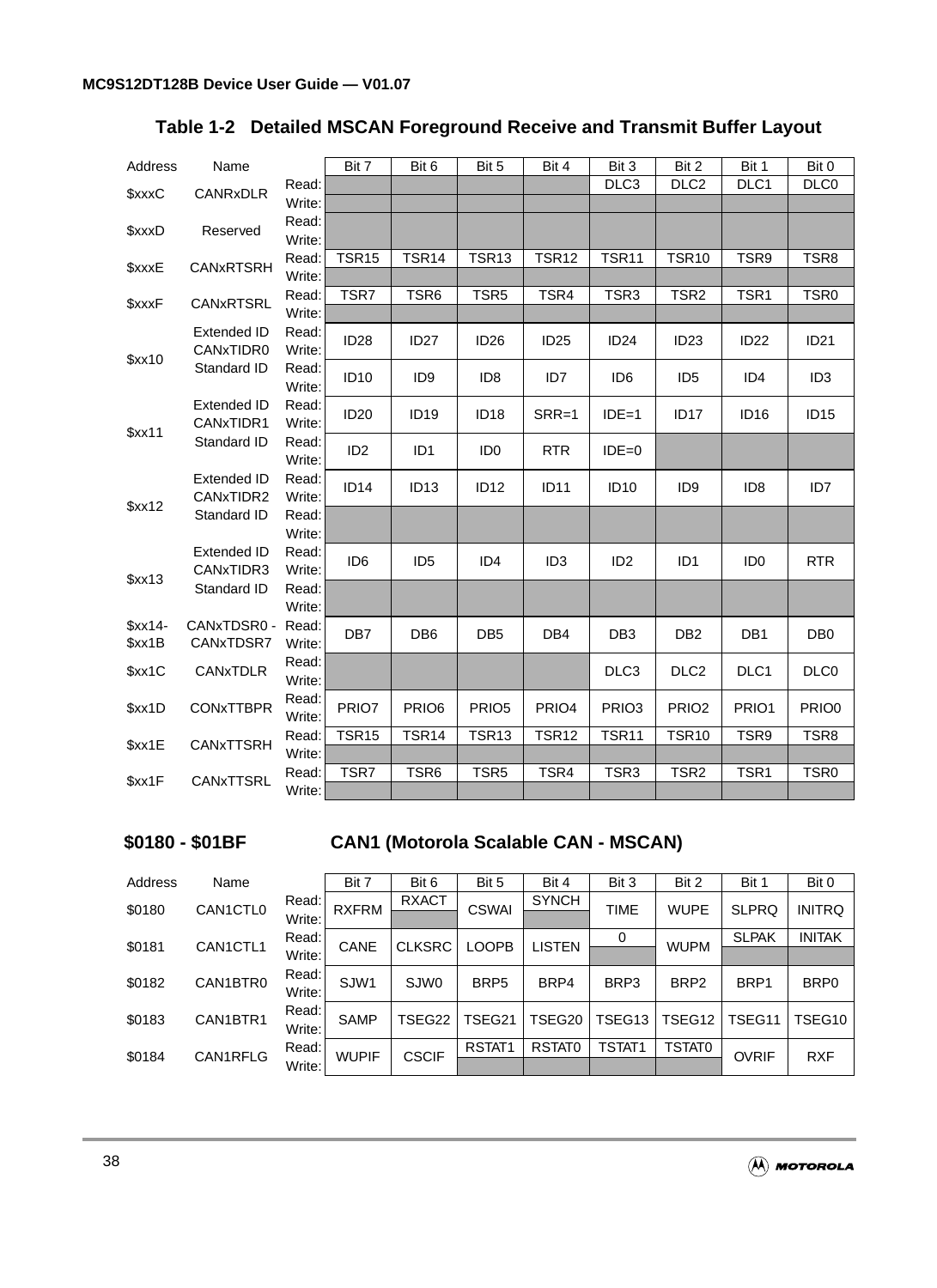## **\$0180 - \$01BF CAN1 (Motorola Scalable CAN - MSCAN)**

| Address   | Name            |                 | Bit 7         | Bit 6           | Bit 5           | Bit 4                                    | Bit 3           | Bit 2              | Bit 1            | Bit 0            |
|-----------|-----------------|-----------------|---------------|-----------------|-----------------|------------------------------------------|-----------------|--------------------|------------------|------------------|
| \$0185    | CAN1RIER        | Read:<br>Write: | <b>WUPIE</b>  | <b>CSCIE</b>    | RSTATE1 RSTATE0 |                                          | <b>TSTATE1</b>  | <b>TSTATE0</b>     | <b>OVRIE</b>     | <b>RXFIE</b>     |
| \$0186    | CAN1TFLG        | Read:           | $\Omega$      | $\mathbf 0$     | $\Omega$        | $\mathbf 0$                              | $\mathbf 0$     | TXE <sub>2</sub>   | TXE <sub>1</sub> | TXE <sub>0</sub> |
|           |                 | Write:          |               |                 |                 |                                          |                 |                    |                  |                  |
| \$0187    | <b>CAN1TIER</b> | Read:<br>Write: | $\Omega$      | 0               | $\mathbf 0$     | $\mathbf 0$                              | $\mathbf 0$     | TXEIE2             | <b>TXEIE1</b>    | <b>TXEIE0</b>    |
|           |                 | Read:           | $\Omega$      | $\mathbf 0$     | $\Omega$        | 0                                        | 0               |                    |                  |                  |
| \$0188    | CAN1TARQ        | Write:          |               |                 |                 |                                          |                 | ABTRQ2             | ABTRQ1           | ABTRQ0           |
| \$0189    | CAN1TAAK        | Read:           | $\Omega$      | 0               | 0               | 0                                        | $\Omega$        | ABTAK2             | ABTAK1           | ABTAK0           |
|           |                 | Write:          |               |                 |                 |                                          |                 |                    |                  |                  |
| \$018A    | CAN1TBSEL       | Read:           | $\Omega$      | $\Omega$        | $\Omega$        | 0                                        | $\Omega$        | TX <sub>2</sub>    | TX <sub>1</sub>  | TX0              |
|           |                 | Write:          |               |                 |                 |                                          |                 |                    |                  |                  |
| \$018B    | CAN1IDAC        | Read:           | 0             | 0               | IDAM1           | <b>IDAM0</b>                             | 0               | IDHIT <sub>2</sub> | <b>IDHIT1</b>    | <b>IDHITO</b>    |
|           |                 | Write:          |               |                 |                 |                                          |                 |                    |                  |                  |
| \$018C    | Reserved        | Read:           | 0             | $\mathbf 0$     | $\mathbf 0$     | $\mathbf 0$                              | $\mathbf 0$     | $\mathbf 0$        | 0                | $\mathbf 0$      |
|           |                 | Write:          |               |                 |                 |                                          |                 |                    |                  |                  |
| \$018D    | Reserved        | Read:           | 0             | 0               | 0               | 0                                        | 0               | 0                  | 0                | 0                |
|           |                 | Write:          |               |                 |                 |                                          |                 |                    |                  |                  |
| \$0184E   | CAN1RXERR       | Read:           | RXERR7        | RXERR6          | RXERR5          | RXERR4                                   | RXERR3          | RXERR2             | RXERR1           | RXERR0           |
|           |                 | Write:          |               |                 |                 |                                          |                 |                    |                  |                  |
| \$018F    | CAN1TXERR       | Read:           | <b>TXERR7</b> | TXERR6          | TXERR5          | TXERR4                                   | TXERR3          | TXERR2             | TXERR1           | TXERR0           |
|           |                 | Write:          |               |                 |                 |                                          |                 |                    |                  |                  |
| $$0190 -$ | CAN1IDAR0 -     | Read:           | AC7           | AC <sub>6</sub> | AC <sub>5</sub> | AC4                                      | AC <sub>3</sub> | AC <sub>2</sub>    | AC <sub>1</sub>  | AC <sub>0</sub>  |
| \$0193    | CAN1IDAR3       | Write:          |               |                 |                 |                                          |                 |                    |                  |                  |
| $$0194 -$ | CAN1IDMR0 -     | Read:           | AM7           | AM6             | AM <sub>5</sub> | AM4                                      | AM <sub>3</sub> | AM <sub>2</sub>    | AM1              | AM0              |
| \$0197    | CAN1IDMR3       | Write:          |               |                 |                 |                                          |                 |                    |                  |                  |
| $$0198 -$ | CAN1IDAR4 -     | Read:           | AC7           | AC <sub>6</sub> | AC <sub>5</sub> | AC4                                      | AC <sub>3</sub> | AC <sub>2</sub>    | AC <sub>1</sub>  | AC <sub>0</sub>  |
| \$019B    | CAN1IDAR7       | Write:          |               |                 |                 |                                          |                 |                    |                  |                  |
| \$019C -  | CAN1IDMR4 -     | Read:           | AM7           | AM6             | AM <sub>5</sub> | AM4                                      | AM <sub>3</sub> | AM <sub>2</sub>    | AM1              | AM <sub>0</sub>  |
| \$019F    | CAN1IDMR7       | Write:          |               |                 |                 |                                          |                 |                    |                  |                  |
| $$0160 -$ | <b>CAN0RXFG</b> | Read:           |               |                 |                 | FOREGROUND RECEIVE BUFFER see Table 1-2  |                 |                    |                  |                  |
| \$016F    |                 | Write:          |               |                 |                 |                                          |                 |                    |                  |                  |
| $$0170 -$ | <b>CAN0TXFG</b> | Read:           |               |                 |                 | FOREGROUND TRANSMIT BUFFER see Table 1-2 |                 |                    |                  |                  |
| \$017F    |                 | Write:          |               |                 |                 |                                          |                 |                    |                  |                  |

#### **\$01C0 - \$01FF Reserved**

| Address  | Name     |        | Bit 7 | Bit 6 | Bit 5 | Bit 4 | Bit 3 | Bit 2 | Bit 1 | Bit 0 |
|----------|----------|--------|-------|-------|-------|-------|-------|-------|-------|-------|
| \$01C0 - |          | Read:  |       |       |       |       |       |       |       |       |
| \$01FF   | Reserved | Write: |       |       |       |       |       |       |       |       |

#### **\$0200 - \$023F Reserved**

| Address   | Name     |        | Bit 7 | Bit 6 | Bit 5 | Bit 4 | Bit 3 | Bit 2 | Bit 1 | Bit 0 |
|-----------|----------|--------|-------|-------|-------|-------|-------|-------|-------|-------|
| $$020C -$ | Reserved | Read:। |       |       |       |       |       |       |       |       |
| \$023F    |          | Write: |       |       |       |       |       |       |       |       |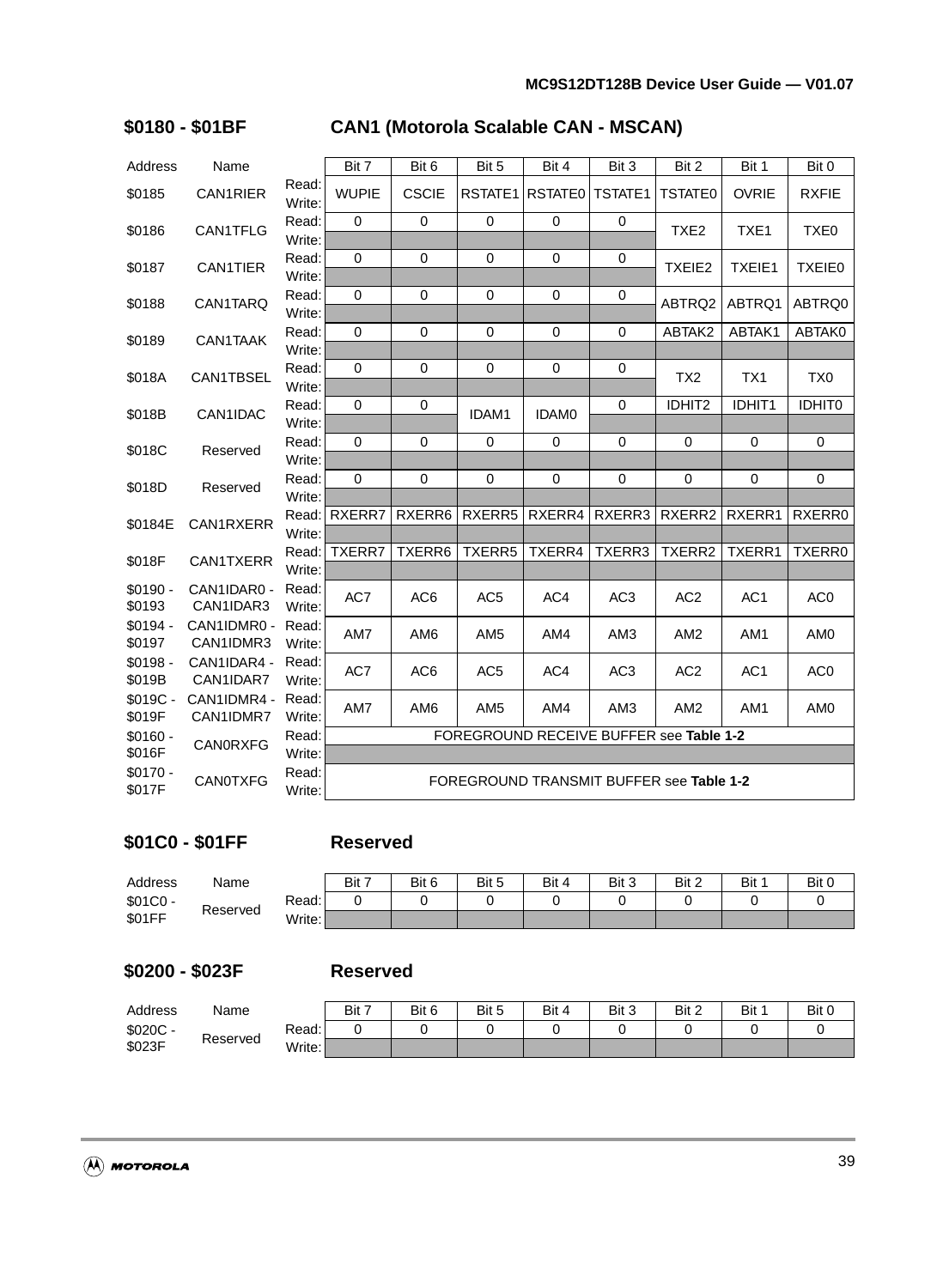#### **\$0240 - \$027F PIM (Port Integration Module)**

| Address | Name         |                 | Bit 7 | Bit 6             | Bit 5             | Bit 4 | Bit 3             | Bit 2             | Bit 1                                     | Bit 0             |
|---------|--------------|-----------------|-------|-------------------|-------------------|-------|-------------------|-------------------|-------------------------------------------|-------------------|
| \$0240  | <b>PTT</b>   | Read:<br>Write: | PTT7  | PTT6              | PTT <sub>5</sub>  | PTT4  | PTT3              | PTT <sub>2</sub>  | PTT <sub>1</sub>                          | PTT <sub>0</sub>  |
| \$0241  | <b>PTIT</b>  | Read:<br>Write: | PTIT7 | PTIT6             | PTIT5             | PTIT4 | PTIT3             | PTIT <sub>2</sub> | PTIT <sub>1</sub>                         | PTIT0             |
| \$0242  | <b>DDRT</b>  | Read:<br>Write: | DDRT7 | DDRT7             | DDRT5             | DDRT4 | DDRT3             | DDRT2             | DDRT1                                     | DDRT0             |
| \$0243  | <b>RDRT</b>  | Read:<br>Write: | RDRT7 | RDRT6             | RDRT5             | RDRT4 | RDRT3             | RDRT2             | RDRT1                                     | RDRT0             |
| \$0244  | PERT         | Read:<br>Write: | PERT7 | PERT6             | PERT5             | PERT4 | PERT3             | PERT2             | PERT1                                     | PERT <sub>0</sub> |
| \$0245  | <b>PPST</b>  | Read:<br>Write: | PPST7 | PPST <sub>6</sub> | PPST <sub>5</sub> | PPST4 | PPST <sub>3</sub> | PPST <sub>2</sub> | PPST <sub>1</sub>                         | PPST <sub>0</sub> |
| \$0246  | Reserved     | Read:<br>Write: | 0     | 0                 | 0                 | 0     | $\mathbf 0$       | 0                 | 0                                         | $\,0\,$           |
| \$0247  | Reserved     | Read:<br>Write: | 0     | 0                 | 0                 | 0     | 0                 | 0                 | 0                                         | 0                 |
| \$0248  | <b>PTS</b>   | Read:<br>Write: | PTS7  | PTS6              | PTS5              | PTS4  | PTS3              | PTS <sub>2</sub>  | PTS1                                      | PTS <sub>0</sub>  |
| \$0249  | <b>PTIS</b>  | Read:<br>Write: | PTIS7 | PTIS <sub>6</sub> | PTIS5             | PTIS4 | PTIS3             | PTIS <sub>2</sub> | PTIS1                                     | PTIS <sub>0</sub> |
| \$024A  | <b>DDRS</b>  | Read:<br>Write: | DDRS7 | DDRS7             | DDRS5             | DDRS4 | DDRS3             | DDRS2             | DDRS1                                     | DDRS0             |
| \$024B  | <b>RDRS</b>  | Read:<br>Write: | RDRS7 | RDRS6             | RDRS5             | RDRS4 | RDRS3             | RDRS2             | RDRS1                                     | RDR <sub>S0</sub> |
| \$024C  | <b>PERS</b>  | Read:<br>Write: | PERS7 | PERS6             | PERS5             | PERS4 | PERS3             | PERS2             | PERS1                                     | PERS <sub>0</sub> |
| \$024D  | <b>PPSS</b>  | Read:<br>Write: | PPSS7 | PPSS6             | PPSS <sub>5</sub> | PPSS4 | PPSS3             | PPSS <sub>2</sub> | PPSS <sub>1</sub>                         | PPSS <sub>0</sub> |
| \$024E  | <b>WOMS</b>  | Read:<br>Write: | WOMS7 | WOMS6             | WOMS5             | WOMS4 | WOMS3             | WOMS2             | WOMS1                                     | WOMS0             |
| \$024F  | Reserved     | Read:<br>Write: | 0     | 0                 | 0                 | 0     | 0                 | 0                 | 0                                         | 0                 |
| \$0250  | <b>PTM</b>   | Read:<br>Write: | PTM7  | PTM6              | PTM <sub>5</sub>  | PTM4  | PTM <sub>3</sub>  | PTM <sub>2</sub>  | PTM1                                      | PTM <sub>0</sub>  |
| \$0251  | PTIM         | Read:<br>Write: | PTIM7 | PTIM6             | PTIM <sub>5</sub> | PTIM4 | PTIM3             | PTIM2             | PTIM1                                     | PTIM <sub>0</sub> |
| \$0252  | <b>DDRM</b>  | Read:<br>Write: | DDRM7 | DDRM7             | DDRM5             | DDRM4 | DDRM3             | DDRM2             | DDRM1                                     | DDRM0             |
| \$0253  | <b>RDRM</b>  | Read:<br>Write: | RDRM7 | RDRM <sub>6</sub> | RDRM5             | RDRM4 | RDRM3             | RDRM2             | RDRM1                                     | RDRM0             |
| \$0254  | <b>PERM</b>  | Read:<br>Write: | PERM7 | PERM6             | PERM5             | PERM4 | PERM3             | PERM <sub>2</sub> | PERM1                                     | <b>PERMO</b>      |
| \$0255  | <b>PPSM</b>  | Read:<br>Write: | PPSM7 | PPSM6             | PPSM <sub>5</sub> | PPSM4 | PPSM3             | PPSM <sub>2</sub> | PPSM1                                     | PPSM0             |
| \$0256  | <b>WOMM</b>  | Read:<br>Write: | WOMM7 | WOMM6             | WOMM5             | WOMM4 | WOMM3             | WOMM <sub>2</sub> | WOMM1                                     | <b>WOMM0</b>      |
| \$0257  | <b>MODRR</b> | Read:<br>Write: | 0     | 0                 |                   |       |                   |                   | MODRR5 MODRR4 MODRR3 MODRR2 MODRR1 MODRR0 |                   |
| \$0258  | <b>PTP</b>   | Read:<br>Write: | PTP7  | PTP <sub>6</sub>  | PTP <sub>5</sub>  | PTP4  | PTP3              | PTP <sub>2</sub>  | PTP <sub>1</sub>                          | PTP <sub>0</sub>  |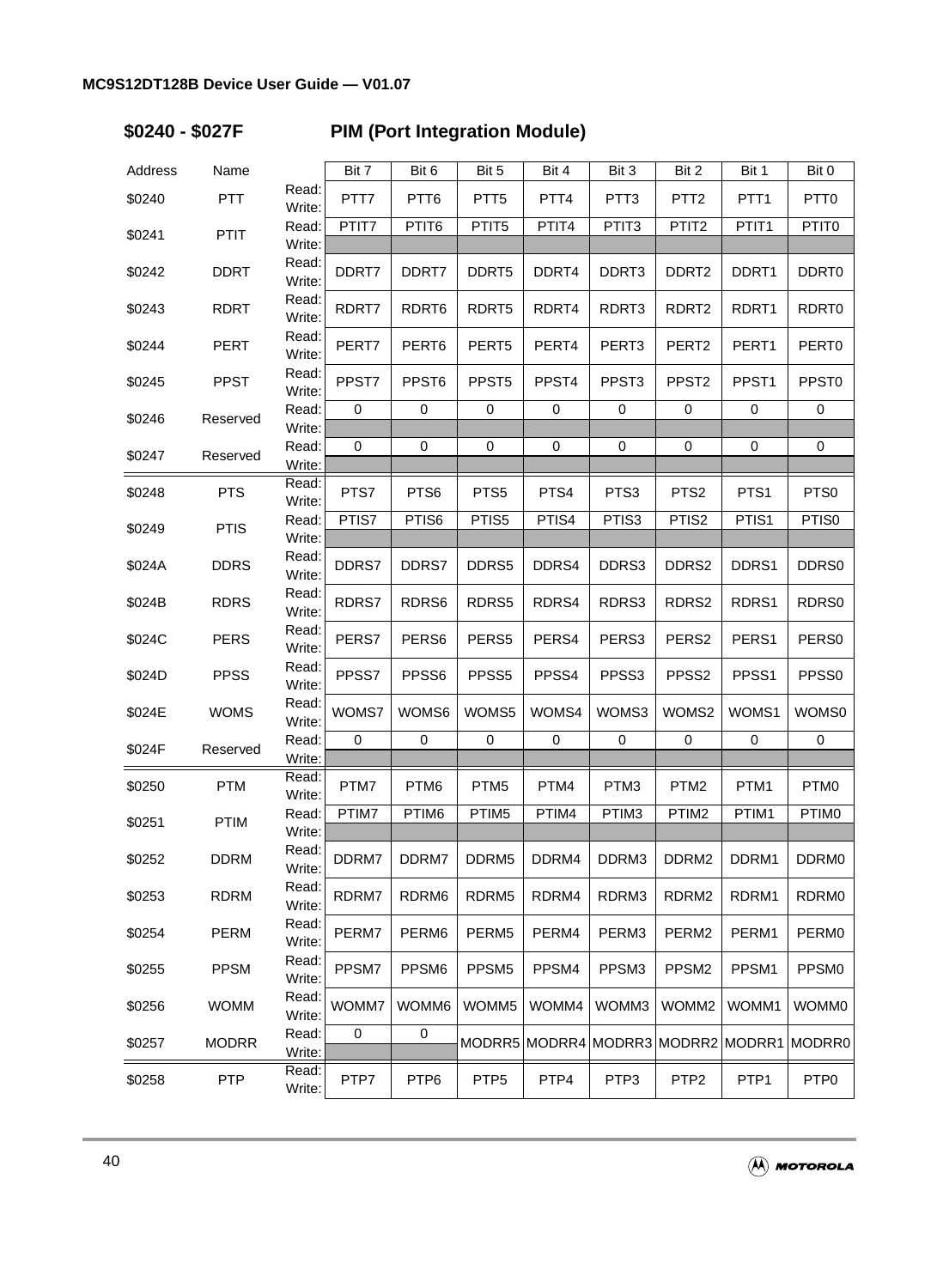## **\$0240 - \$027F PIM (Port Integration Module)**

| Address   | Name        |                 | Bit 7 | Bit 6             | Bit 5             | Bit 4            | Bit 3             | Bit 2             | Bit 1             | Bit 0             |
|-----------|-------------|-----------------|-------|-------------------|-------------------|------------------|-------------------|-------------------|-------------------|-------------------|
|           |             | Read:           | PTIP7 | PTIP <sub>6</sub> | PTIP <sub>5</sub> | PTIP4            | PTIP <sub>3</sub> | PTIP <sub>2</sub> | PTIP <sub>1</sub> | PTIP <sub>0</sub> |
| \$0259    | PTIP        | Write:          |       |                   |                   |                  |                   |                   |                   |                   |
| \$025A    | <b>DDRP</b> | Read:           | DDRP7 | DDRP7             | DDRP5             | DDRP4            | DDRP3             | DDRP <sub>2</sub> | DDRP1             | DDRP0             |
|           |             | Write:          |       |                   |                   |                  |                   |                   |                   |                   |
| \$025B    | <b>RDRP</b> | Read:<br>Write: | RDRP7 | RDRP6             | RDRP5             | RDRP4            | RDRP3             | RDRP2             | RDRP1             | RDRP0             |
| \$025C    | PERP        | Read:<br>Write: | PERP7 | PERP6             | PERP5             | PERP4            | PERP3             | PERP2             | PERP1             | PERP0             |
| \$025D    | <b>PPSP</b> | Read:<br>Write: | PPSP7 | PPSP <sub>6</sub> | PPSP <sub>5</sub> | PPSP4            | PPSP <sub>3</sub> | PPSP <sub>2</sub> | PPSP <sub>1</sub> | PPSS <sub>0</sub> |
| \$025E    | <b>PIEP</b> | Read:<br>Write: | PIEP7 | PIEP6             | PIEP <sub>5</sub> | PIEP4            | PIEP <sub>3</sub> | PIEP <sub>2</sub> | PIEP1             | PIEP <sub>0</sub> |
| \$025F    | <b>PIFP</b> | Read:<br>Write: | PIFP7 | PIFP <sub>6</sub> | PIFP <sub>5</sub> | PIFP4            | PIFP <sub>3</sub> | PIFP <sub>2</sub> | PIFP1             | PIFP <sub>0</sub> |
| \$0260    | <b>PTH</b>  | Read:<br>Write: | PTH7  | PTH <sub>6</sub>  | PTH <sub>5</sub>  | PTH <sub>4</sub> | PTH <sub>3</sub>  | PTH <sub>2</sub>  | PTH <sub>1</sub>  | PTH <sub>0</sub>  |
| \$0261    | PTIH        | Read:           | PTIH7 | PTIH <sub>6</sub> | PTIH <sub>5</sub> | PTIH4            | PTIH <sub>3</sub> | PTIH <sub>2</sub> | PTIH1             | PTIH <sub>0</sub> |
|           |             | Write:          |       |                   |                   |                  |                   |                   |                   |                   |
| \$0262    | <b>DDRH</b> | Read:<br>Write: | DDRH7 | DDRH7             | DDRH <sub>5</sub> | DDRH4            | DDRH3             | DDRH <sub>2</sub> | DDRH1             | DDRH <sub>0</sub> |
| \$0263    | <b>RDRH</b> | Read:<br>Write: | RDRH7 | RDRH <sub>6</sub> | RDRH <sub>5</sub> | RDRH4            | RDRH3             | RDRH <sub>2</sub> | RDRH1             | RDRH <sub>0</sub> |
| \$0264    | <b>PERH</b> | Read:<br>Write: | PERH7 | PERH <sub>6</sub> | PERH <sub>5</sub> | PERH4            | PERH <sub>3</sub> | PERH <sub>2</sub> | PERH1             | PERH <sub>0</sub> |
| \$0265    | <b>PPSH</b> | Read:<br>Write: | PPSH7 | PPSH <sub>6</sub> | PPSH <sub>5</sub> | PPSH4            | PPSH <sub>3</sub> | PPSH <sub>2</sub> | PPSH <sub>1</sub> | PPSH <sub>0</sub> |
| \$0266    | PIEH        | Read:<br>Write: | PIEH7 | PIEH6             | PIEH <sub>5</sub> | PIEH4            | PIEH <sub>3</sub> | PIEH <sub>2</sub> | PIEH1             | PIEH <sub>0</sub> |
| \$0267    | <b>PIFH</b> | Read:<br>Write: | PIFH7 | PIFH <sub>6</sub> | PIFH <sub>5</sub> | PIFH4            | PIFH <sub>3</sub> | PIFH <sub>2</sub> | PIFH1             | PIFH <sub>0</sub> |
| \$0268    | PTJ         | Read:           | PTJ7  | PTJ6              | $\overline{0}$    | $\overline{0}$   | $\overline{0}$    | 0                 | PTJ1              | PTJ0              |
|           |             | Write:<br>Read: | PTIJ7 | PTIJ6             | 0                 | 0                | 0                 | 0                 | PTIJ1             | PTIJ0             |
| \$0269    | PTIJ        | Write:          |       |                   |                   |                  |                   |                   |                   |                   |
| \$026A    | <b>DDRJ</b> | Read:           | DDRJ7 | DDRJ7             | 0                 | 0                | 0                 | 0                 | DDRJ1             | DDRJ0             |
|           |             | Write:          |       |                   |                   |                  |                   |                   |                   |                   |
| \$026B    | <b>RDRJ</b> | Read:<br>Write: | RDRJ7 | RDRJ6             | 0                 | $\pmb{0}$        | 0                 | 0                 | RDRJ1             | RDRJ0             |
| \$026C    | PERJ        | Read:<br>Write: | PERJ7 | PERJ6             | 0                 | 0                | 0                 | 0                 | PERJ1             | PERJ0             |
| \$026D    | PPSJ        | Read:<br>Write: | PPSJ7 | PPSJ6             | 0                 | 0                | 0                 | 0                 | PPSJ1             | PPSJ0             |
| \$026E    | <b>PIEJ</b> | Read:<br>Write: | PIEJ7 | PIEJ6             | 0                 | 0                | 0                 | 0                 | PIEJ1             | PIEJ0             |
| \$026F    | <b>PIFJ</b> | Read:<br>Write: | PIFJ7 | PIFJ6             | 0                 | 0                | 0                 | 0                 | PIFJ1             | PIFJ0             |
| $$0270 -$ | Reserved    | Read:           | 0     | $\overline{0}$    | 0                 | 0                | $\overline{0}$    | 0                 | $\overline{0}$    | $\overline{0}$    |
| \$027F    |             | Write:          |       |                   |                   |                  |                   |                   |                   |                   |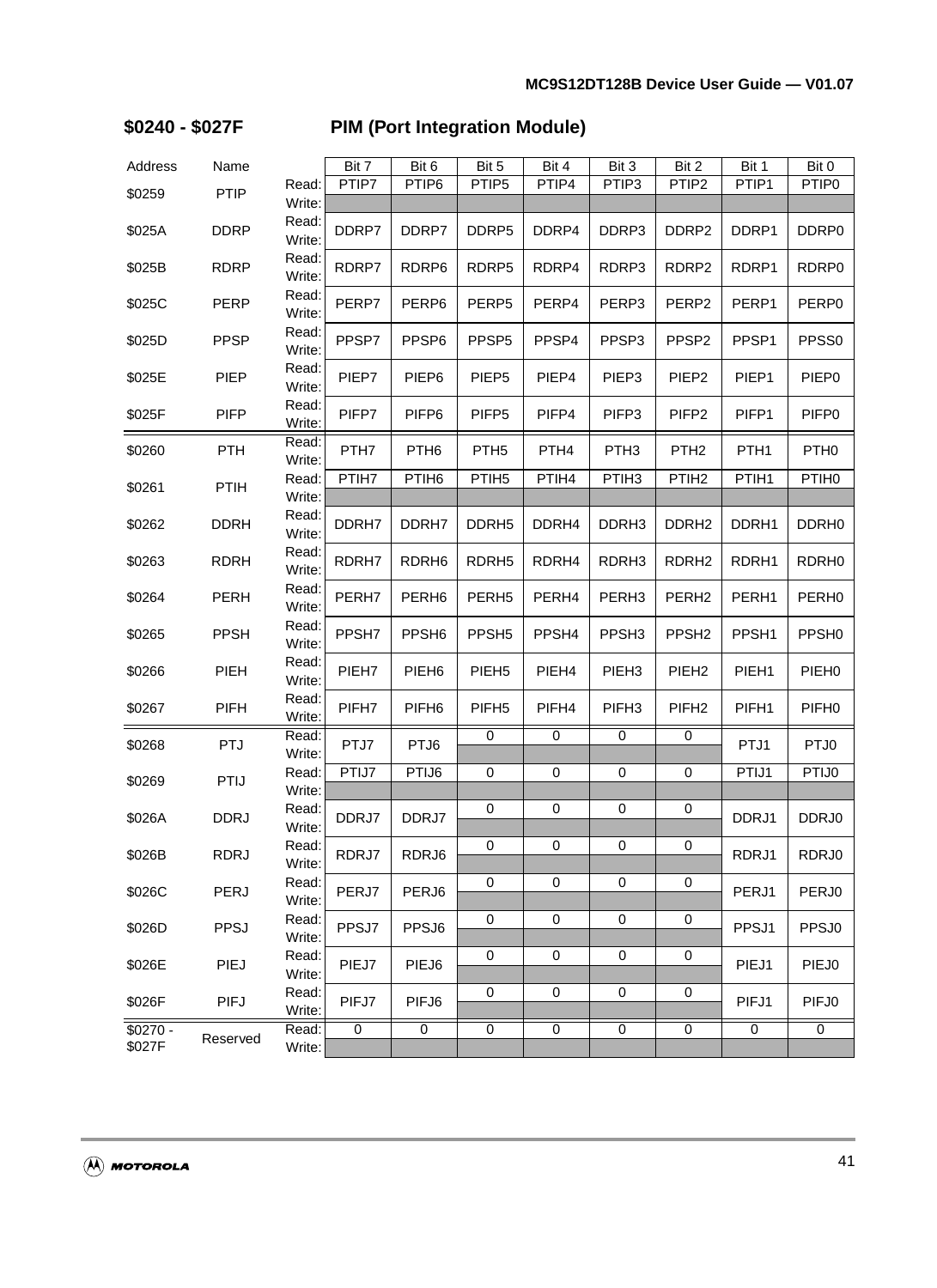#### **\$0280 - \$02BF CAN4 (Motorola Scalable CAN - MSCAN)**

| Address             | Name                     |                 | Bit 7         | Bit 6           | Bit 5            | Bit 4                                    | Bit 3           | Bit 2            | Bit 1           | Bit 0            |
|---------------------|--------------------------|-----------------|---------------|-----------------|------------------|------------------------------------------|-----------------|------------------|-----------------|------------------|
| \$0280              | CAN4CTL0                 | Read:<br>Write: | <b>RXFRM</b>  | <b>RXACT</b>    | <b>CSWAI</b>     | <b>SYNCH</b>                             | <b>TIME</b>     | <b>WUPE</b>      | <b>SLPRQ</b>    | <b>INITRQ</b>    |
| \$0281              | CAN4CTL1                 | Read:           | CANE          | <b>CLKSRC</b>   | <b>LOOPB</b>     | <b>LISTEN</b>                            | 0               | <b>WUPM</b>      | <b>SLPAK</b>    | <b>INITAK</b>    |
|                     |                          | Write:          |               |                 |                  |                                          |                 |                  |                 |                  |
| \$0282              | CAN4BTR0                 | Read:<br>Write: | SJW1          | SJW0            | BRP <sub>5</sub> | BRP4                                     | BRP3            | BRP <sub>2</sub> | BRP1            | BRP <sub>0</sub> |
| \$0283              | CAN4BTR1                 | Read:<br>Write: | <b>SAMP</b>   | TSEG22          | TSEG21           | TSEG20                                   | TSEG13          | TSEG12           | TSEG11          | TSEG10           |
| \$0284              | CAN4RFLG                 | Read:<br>Write: | <b>WUPIF</b>  | <b>CSCIF</b>    | RSTAT1           | RSTAT0                                   | TSTAT1          | <b>TSTAT0</b>    | <b>OVRIF</b>    | <b>RXF</b>       |
| \$0285              | CAN4RIER                 | Read:<br>Write: | <b>WUPIE</b>  | <b>CSCIE</b>    | RSTATE1          | RSTATE0                                  | <b>TSTATE1</b>  | <b>TSTATE0</b>   | <b>OVRIE</b>    | <b>RXFIE</b>     |
| \$0286              | CAN4TFLG                 | Read:<br>Write: | 0             | 0               | 0                | 0                                        | 0               | TXE <sub>2</sub> | TXE1            | TXE <sub>0</sub> |
| \$0287              | <b>CAN4TIER</b>          | Read:<br>Write: | 0             | 0               | 0                | 0                                        | 0               | TXEIE2           | TXEIE1          | <b>TXEIE0</b>    |
| \$0288              | CAN4TARQ                 | Read:<br>Write: | 0             | 0               | 0                | 0                                        | 0               | ABTRQ2           | ABTRQ1          | ABTRQ0           |
| \$0289              | CAN4TAAK                 | Read:           | 0             | 0               | 0                | 0                                        | 0               | ABTAK2           | ABTAK1          | ABTAK0           |
|                     |                          | Write:          |               |                 |                  |                                          |                 |                  |                 |                  |
| \$028A              | CAN4TBSEL                | Read:<br>Write: | 0             | 0               | 0                | 0                                        | 0               | TX <sub>2</sub>  | TX1             | TX <sub>0</sub>  |
| \$028B              | CAN4IDAC                 | Read:<br>Write: | 0             | 0               | IDAM1            | IDAM0                                    | 0               | IDHIT2           | IDHIT1          | <b>IDHIT0</b>    |
| \$028C              | Reserved                 | Read:<br>Write: | 0             | 0               | 0                | 0                                        | 0               | 0                | 0               | 0                |
| \$028D              | Reserved                 | Read:<br>Write: | 0             | 0               | 0                | 0                                        | 0               | 0                | 0               | 0                |
| \$028E              | CAN4RXERR                | Read:<br>Write: | RXERR7        | RXERR6          | RXERR5           | RXERR4                                   | RXERR3          | RXERR2           | RXERR1          | RXERR0           |
| \$028F              | CAN4TXERR                | Read:           | <b>TXERR7</b> | TXERR6          | TXERR5           | TXERR4                                   | TXERR3          | TXERR2           | TXERR1          | TXERR0           |
|                     |                          | Write:          |               |                 |                  |                                          |                 |                  |                 |                  |
| $$0290 -$<br>\$0293 | CANOIDARO -<br>CANOIDAR3 | Read:<br>Write: | AC7           | AC <sub>6</sub> | AC <sub>5</sub>  | AC4                                      | AC <sub>3</sub> | AC <sub>2</sub>  | AC <sub>1</sub> | AC <sub>0</sub>  |
| $$0294 -$<br>\$0297 | CANOIDMR0 -<br>CAN0IDMR3 | Read:<br>Write: | AM7           | AM <sub>6</sub> | AM <sub>5</sub>  | AM4                                      | AM3             | AM <sub>2</sub>  | AM1             | AM <sub>0</sub>  |
| $$0298 -$<br>\$029B | CANOIDAR4 -<br>CAN0IDAR7 | Read:<br>Write: | AC7           | AC <sub>6</sub> | AC <sub>5</sub>  | AC4                                      | AC <sub>3</sub> | AC <sub>2</sub>  | AC <sub>1</sub> | AC <sub>0</sub>  |
| \$029C -<br>\$029F  | CANOIDMR4 -<br>CAN0IDMR7 | Read:           | AM7           | AM6             | AM <sub>5</sub>  | AM4                                      | AM3             | AM <sub>2</sub>  | AM1             | AM <sub>0</sub>  |
| \$02A0 -            |                          | Read:           |               |                 |                  | FOREGROUND RECEIVE BUFFER see Table 1-2  |                 |                  |                 |                  |
| \$02AF              | CAN4RXFG                 | Write:          |               |                 |                  |                                          |                 |                  |                 |                  |
| \$02B0 -<br>\$02BF  | CAN4TXFG                 | Read:<br>Write: |               |                 |                  | FOREGROUND TRANSMIT BUFFER see Table 1-2 |                 |                  |                 |                  |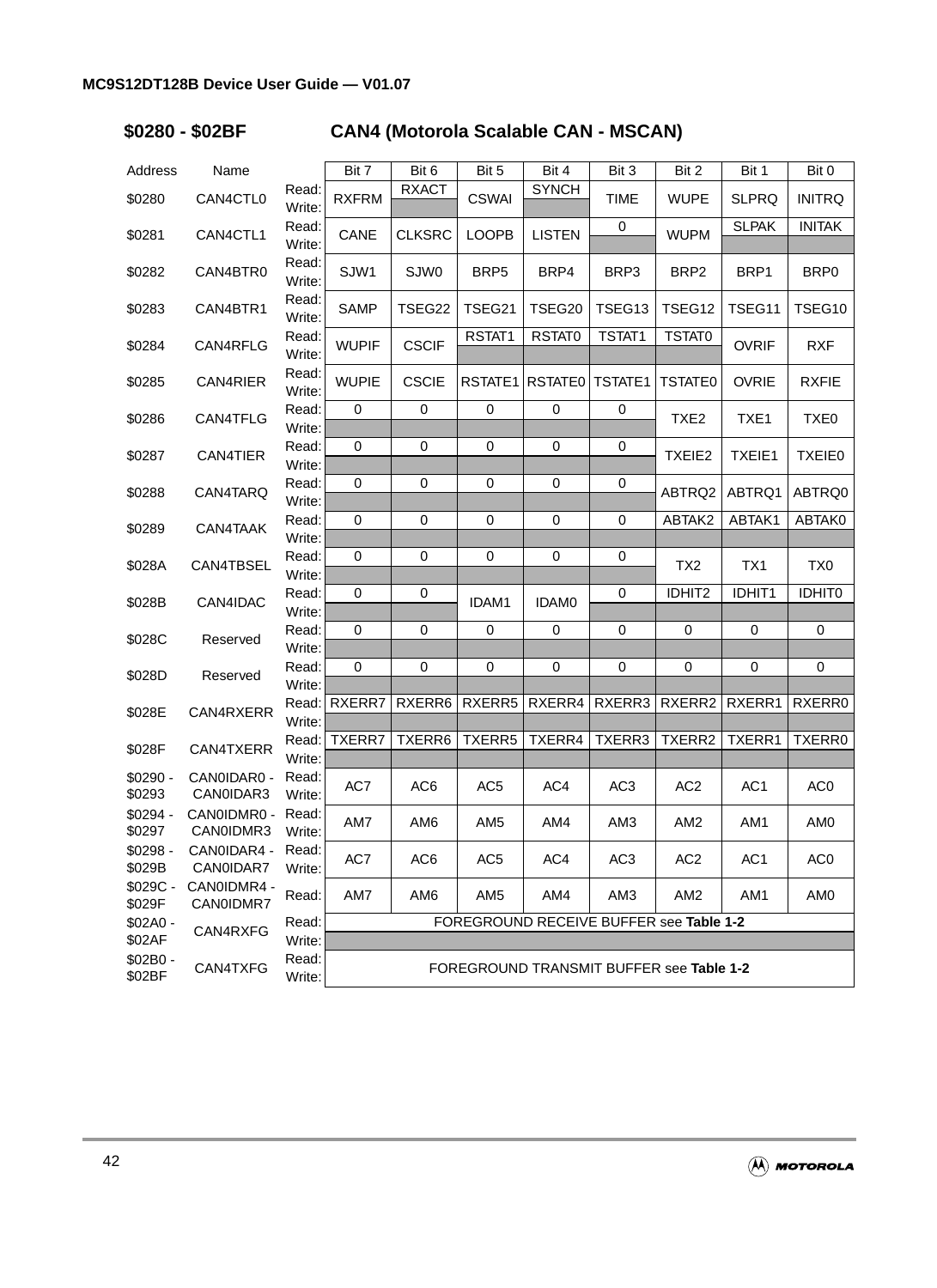#### **\$02C0 - \$02FF Reserved**

| Address  | Name     |        | Bit 7 | Bit 6 | Bit 5 | Bit 4 | Bit 3 | Bit 2 | Bit 1 | Bit 0 |
|----------|----------|--------|-------|-------|-------|-------|-------|-------|-------|-------|
| \$02C0 - | Reserved | Read:  |       |       |       |       |       |       |       |       |
| \$02FF   |          | Write: |       |       |       |       |       |       |       |       |

## **\$0300 - \$035F Byteflight**

| Address | Name                       |                           | Bit 7         | Bit 6         | Bit 5         | Bit 4         | Bit 3                | Bit 2              | Bit 1         | Bit 0             |
|---------|----------------------------|---------------------------|---------------|---------------|---------------|---------------|----------------------|--------------------|---------------|-------------------|
| \$0300  | <b>BFMCR</b>               | Read:<br>Write:           | <b>INITRQ</b> | <b>MASTER</b> | <b>ALARM</b>  | <b>SLPAK</b>  | <b>SLPRQ</b>         | <b>WPULSE</b>      | <b>SSWAI</b>  | <b>INITAK</b>     |
| \$0301  | <b>BFFSIZR</b>             | Read:<br>Write:           | 0             | $\mathbf 0$   | 0             | FSIZ4         | FSIZ3                | FSIZ <sub>2</sub>  | FSIZ1         | FSIZ <sub>0</sub> |
| \$0302  | BFTCR1                     | Read:<br>Write:           | TWX0T7        | TWX0T6        | TWX0T5        | TWX0T4        | TWX0T3               | TWX0T2             | TWX0T1        | TWX0T0            |
| \$0303  | BFTCR2                     | Read:<br>Write:           | TWX0R7        | TWX0R6        | TWX0R5        | TWX0R4        | TWX0R3               | TWX0R2             | TWX0R1        | TWX0R0            |
| \$0304  | BFTCR3                     | Read:<br>Write:           | TWX0D7        | TWX0D6        | TWX0D5        | TWX0D4        | TWX0D3               | TWX0D2             | TWX0D1        | TWX0D0            |
| \$0305  | <b>BFIDX</b>               | Read:<br>Write:           | GETIDX3       | GETIDX2       | GETIDX1       | GETIDX0       | PUTIDX3              | PUTIDX2            | PUTIDX1       | PUTIDX0           |
| \$0306  | <b>BFRISR</b>              | Read:<br>Write:           | <b>RCVFIF</b> | <b>RXIF</b>   | <b>SYNAIF</b> | <b>SYNNIF</b> | <b>SLMMIF</b>        | 0                  | <b>XSYNIF</b> | <b>OPTDF</b>      |
| \$0307  | <b>BFGISR</b>              | Read:<br>Write:           | <b>TXIF</b>   | <b>OVRNIF</b> | <b>ERRIF</b>  | <b>SYNEIF</b> | <b>SYNLIF</b>        | <b>ILLPIF</b>      | <b>LOCKIF</b> | <b>WAKEIF</b>     |
| \$0308  | <b>BFRIER</b>              | Read:<br>Write:           | <b>RCVFIE</b> | <b>RXIE</b>   | <b>SYNAIE</b> | <b>SYNNIE</b> | <b>SLMMIE</b>        | 0                  | <b>XSYNIE</b> | $\pmb{0}$         |
| \$0309  | <b>BFGIER</b>              | Read:<br>Write:           | <b>TXIE</b>   | <b>OVRNIE</b> | <b>ERRIE</b>  | <b>SYNEIE</b> | <b>SYNLIE</b>        | <b>ILLPIE</b>      | <b>LOCKIE</b> | <b>WAKEIE</b>     |
| \$030A  | <b>BFRIVEC</b>             | Read:<br>Write:           | 0             | $\mathbf 0$   | 0             | 0             | RIVEC <sub>3</sub>   | RIVEC2             | RIVEC1        | <b>RIVEC0</b>     |
| \$030B  | <b>BFTIVEC</b>             | Read:<br>Write:           | 0             | 0             | 0             | 0             | TIVEC <sub>3</sub>   | TIVEC <sub>2</sub> | TIVEC1        | <b>TIVEC0</b>     |
| \$030C  | <b>BFFIDAC</b>             | Read:<br>Write:           | FIDAC7        | FIDAC6        | FIDAC5        | FIDAC4        | FIDAC3               | FIDAC2             | FIDAC1        | FIDAC0            |
| \$030D  | <b>BFFIDMR</b>             | Read:<br>Write:           | FIDMR7        | FIDMR6        | FIDMR5        | FIDMR4        | FIDMR3               | FIDMR <sub>2</sub> | FIDMR1        | FIDMR0            |
| \$030E  | <b>BFMVR</b>               | Read:<br>Write:           | MVR7          | MVR6          | MVR5          | MVR4          | MVR3                 | MVR <sub>2</sub>   | MVR1          | MVR0              |
| \$030F  | Reserved                   | Read:<br>Write:           | 0             | 0             | 0             | 0             | 0                    | 0                  | 0             | 0                 |
| \$0310  | <b>BFPCTLBF</b>            | Read:<br>Write:           | <b>PMEREN</b> | 0             | <b>PSLMEN</b> | <b>PERREN</b> | <b>PROKEN PSYNEN</b> |                    | 0             | <b>BFEN</b>       |
| \$0311  | Reserved                   | Read:<br>Write:           | 0             | 0             | 0             | 0             | $\mathbf 0$          | $\mathbf 0$        | 0             | $\pmb{0}$         |
| \$0312  | <b>BFBUFLOCK</b>           | Read:                     | 0             | 0             | 0             | 0             | $\pmb{0}$            | 0                  | TXBUFL<br>OCK | RXBUFL<br>OCK     |
| \$0313  | Reserved                   | Write:<br>Read:           | 0             | 0             | 0             | 0             | 0                    | 0                  | 0             | 0                 |
| \$0314  | for Test<br><b>BFFIDRJ</b> | Write:<br>Read:<br>Write: | FIDRJ7        | FIDRJ6        | FIDRJ5        | FIDRJ4        | FIDRJ3               | FIDRJ2             | FIDRJ1        | FIDRJ0            |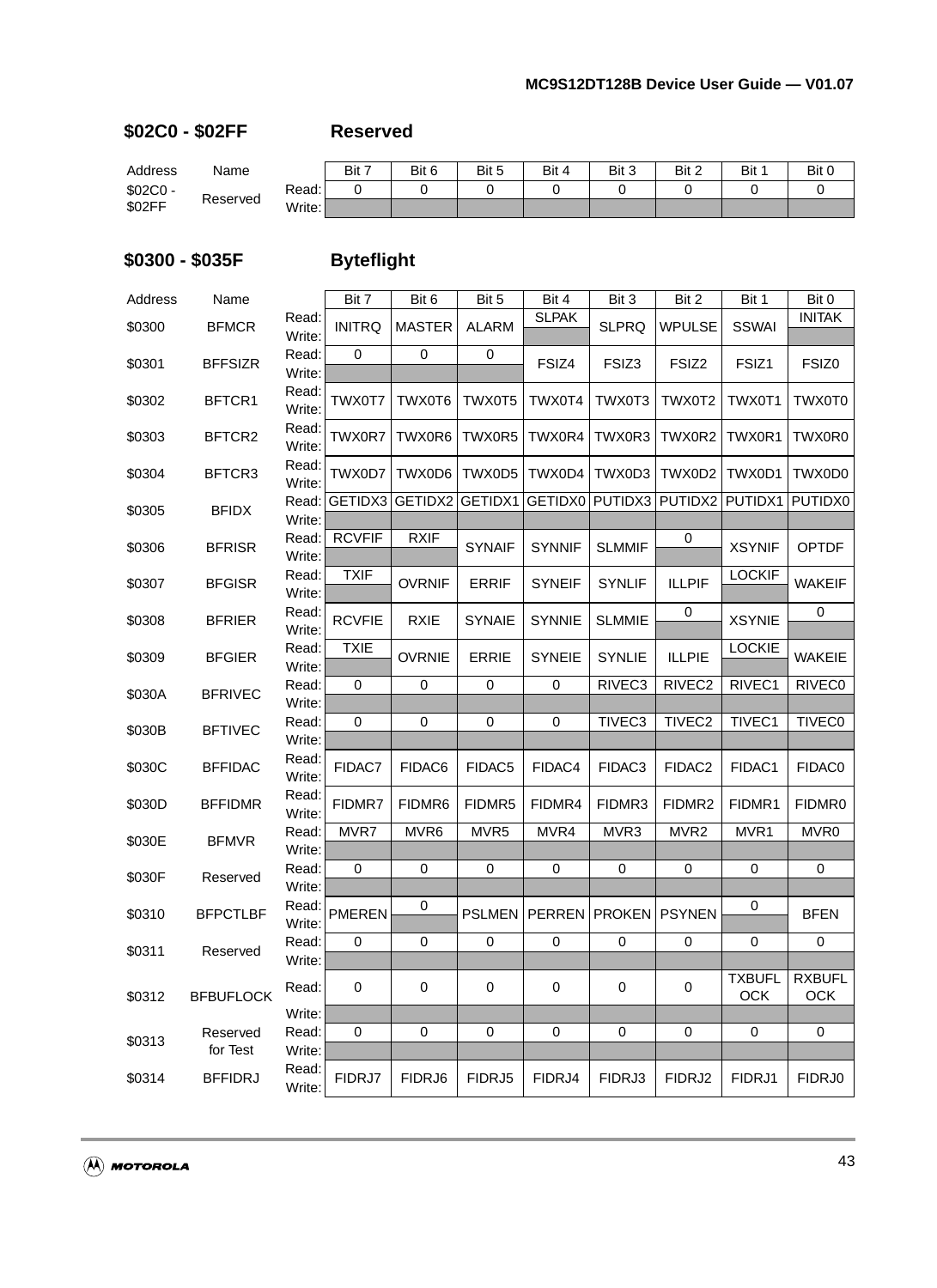## **\$0300 - \$035F Byteflight**

| Address            | Name                      |                 | Bit 7       | Bit 6           | Bit 5          | Bit 4          | Bit 3          | Bit 2          | Bit 1        | Bit 0       |
|--------------------|---------------------------|-----------------|-------------|-----------------|----------------|----------------|----------------|----------------|--------------|-------------|
| \$0315             | Reserved                  | Read:           | $\mathbf 0$ | $\mathbf 0$     | $\mathbf 0$    | $\mathbf 0$    | $\mathbf 0$    | 0              | $\mathbf 0$  | $\mathbf 0$ |
|                    | for Test                  | Write:          |             | $\mathbf 0$     |                |                | $\mathbf 0$    |                | $\mathbf 0$  | $\mathbf 0$ |
| \$0316             | Reserved<br>for Test      | Read:<br>Write: | 0           |                 | $\mathbf 0$    | 0              |                | 0              |              |             |
|                    | Reserved                  | Read:           | 0           | $\mathbf 0$     | $\mathbf 0$    | $\mathbf 0$    | $\mathbf 0$    | 0              | $\mathbf 0$  | $\mathbf 0$ |
| \$0317             | for Test                  | Write:          |             |                 |                |                |                |                |              |             |
|                    | Reserved                  | Read:           | 0           | 0               | $\mathbf 0$    | $\mathbf 0$    | $\mathbf 0$    | 0              | $\mathbf 0$  | $\mathbf 0$ |
| \$0318             | for Test                  | Write:          |             |                 |                |                |                |                |              |             |
|                    | Reserved                  | Read:           | 0           | 0               | $\mathbf 0$    | $\mathbf 0$    | $\mathbf 0$    | 0              | $\mathbf 0$  | $\mathbf 0$ |
| \$0319             | for Test                  | Write:          |             |                 |                |                |                |                |              |             |
| \$031A             | Reserved                  | Read:           | 0           | 0               | $\mathbf 0$    | $\mathbf 0$    | 0              | 0              | $\mathbf 0$  | 0           |
|                    | for Test                  | Write:          |             |                 |                |                |                |                |              |             |
| \$031B             | Reserved                  | Read:           | 0           | $\pmb{0}$       | $\mathbf 0$    | $\mathbf 0$    | 0              | 0              | $\mathbf 0$  | 0           |
|                    | for Test                  | Write:          |             |                 |                |                |                |                |              |             |
| \$031C             | Reserved<br>for Test      | Read:           | 0           | $\pmb{0}$       | $\mathbf 0$    | $\mathbf 0$    | 0              | 0              | $\mathbf 0$  | 0           |
|                    | Reserved                  | Write:<br>Read: | 0           | $\pmb{0}$       | $\mathbf 0$    | 0              | 0              | 0              | $\mathbf 0$  | 0           |
| \$031D             | for Test                  | Write:          |             |                 |                |                |                |                |              |             |
|                    | Reserved                  | Read:           | 0           | $\pmb{0}$       | $\mathbf 0$    | 0              | 0              | 0              | $\mathbf 0$  | 0           |
| \$031E             | for Test                  | Write:          |             |                 |                |                |                |                |              |             |
|                    | Reserved                  | Read:           | 0           | 0               | $\mathbf 0$    | $\mathbf 0$    | 0              | $\pmb{0}$      | $\mathbf 0$  | 0           |
| \$031F             | for Test                  | Write:          |             |                 |                |                |                |                |              |             |
| \$0320             | <b>BFTIDENT</b>           | Read:           | Bit 7       | 6               | 5              | 4              | 3              | $\overline{2}$ | 1            | Bit 0       |
|                    |                           | Write:          |             |                 |                |                |                |                |              |             |
| \$0321             | <b>BFTLEN</b>             | Read:           | Bit 7       | 6               | 5              | 4              | 3              | $\overline{2}$ | 1            | Bit 0       |
|                    |                           | Write:          |             |                 |                |                |                |                |              |             |
| $$0322 -$          | BFTDATA0-                 | Read:           | Bit 7       | 6               | 5              | 4              | 3              | $\overline{2}$ | 1            | Bit 0       |
| \$032D<br>\$032E - | BFTDATA11<br>Unimplemente | Write:<br>Read: |             |                 |                |                |                |                |              |             |
| \$032F             | d                         | Write:          | Bit 7       | $6\phantom{1}6$ | $\overline{5}$ | $\overline{4}$ | 3              | $\overline{2}$ | $\mathbf{1}$ | Bit 0       |
|                    |                           | Read:           |             |                 |                |                |                |                |              |             |
| \$0330             | <b>BFRIDENT</b>           | Write:          | Bit 7       | 6               | 5              | 4              | 3              | $\overline{2}$ | 1            | Bit 0       |
|                    |                           | Read:           |             |                 |                |                |                |                |              |             |
| \$0331             | <b>BFRLEN</b>             | Write:          | Bit 7       | 6               | 5              | 4              | 3              | $\overline{2}$ | 1            | Bit 0       |
| \$0332 -           | BFRDATA0-                 | Read:           | Bit 7       | 6               | 5              | 4              | 3              | $\overline{2}$ | 1            | Bit 0       |
| \$033D             | BFRDATA11                 | Write:          |             |                 |                |                |                |                |              |             |
| \$033E-            | Unimplemente              | Read:           | Bit 7       | $\,6$           | 5              | 4              | 3              | $\overline{c}$ | $\mathbf 1$  | Bit 0       |
| \$033F             | d                         | Write:          |             |                 |                |                |                |                |              |             |
| \$0340             | <b>BFFIDENT</b>           | Read:<br>Write: | Bit 7       | 6               | 5              | 4              | 3              | $\overline{a}$ | 1            | Bit 0       |
|                    |                           | Read:           |             |                 |                |                |                |                |              |             |
| \$0341             | <b>BFFLEN</b>             | Write:          | Bit 7       | 6               | 5              | 4              | 3              | $\overline{2}$ | 1            | Bit 0       |
| $$0342 -$          | BFFDATA0-                 | Read:           |             |                 |                |                |                |                |              |             |
| \$034D             | BFFDATA11                 | Write:          | Bit 7       | 6               | 5              | 4              | 3              | $\overline{2}$ | 1            | Bit 0       |
| \$034E -           | Unimplemente              | Read:           | Bit 7       | $\,6$           | 5              | $\overline{4}$ | $\mathfrak{S}$ | $\overline{2}$ | $\mathbf{1}$ | Bit 0       |
| \$034F             | d                         | Write:          |             |                 |                |                |                |                |              |             |
| $$0350 -$          | <b>BFBUFCTL0 -</b>        | Read:           | <b>IFLG</b> | <b>IENA</b>     | <b>LOCK</b>    | <b>ABTAK</b>   | ABTRQ          | 0              | $\pmb{0}$    | <b>CFG</b>  |
| \$035F             | BFBUFCTL15                | Write:          |             |                 |                |                |                |                |              |             |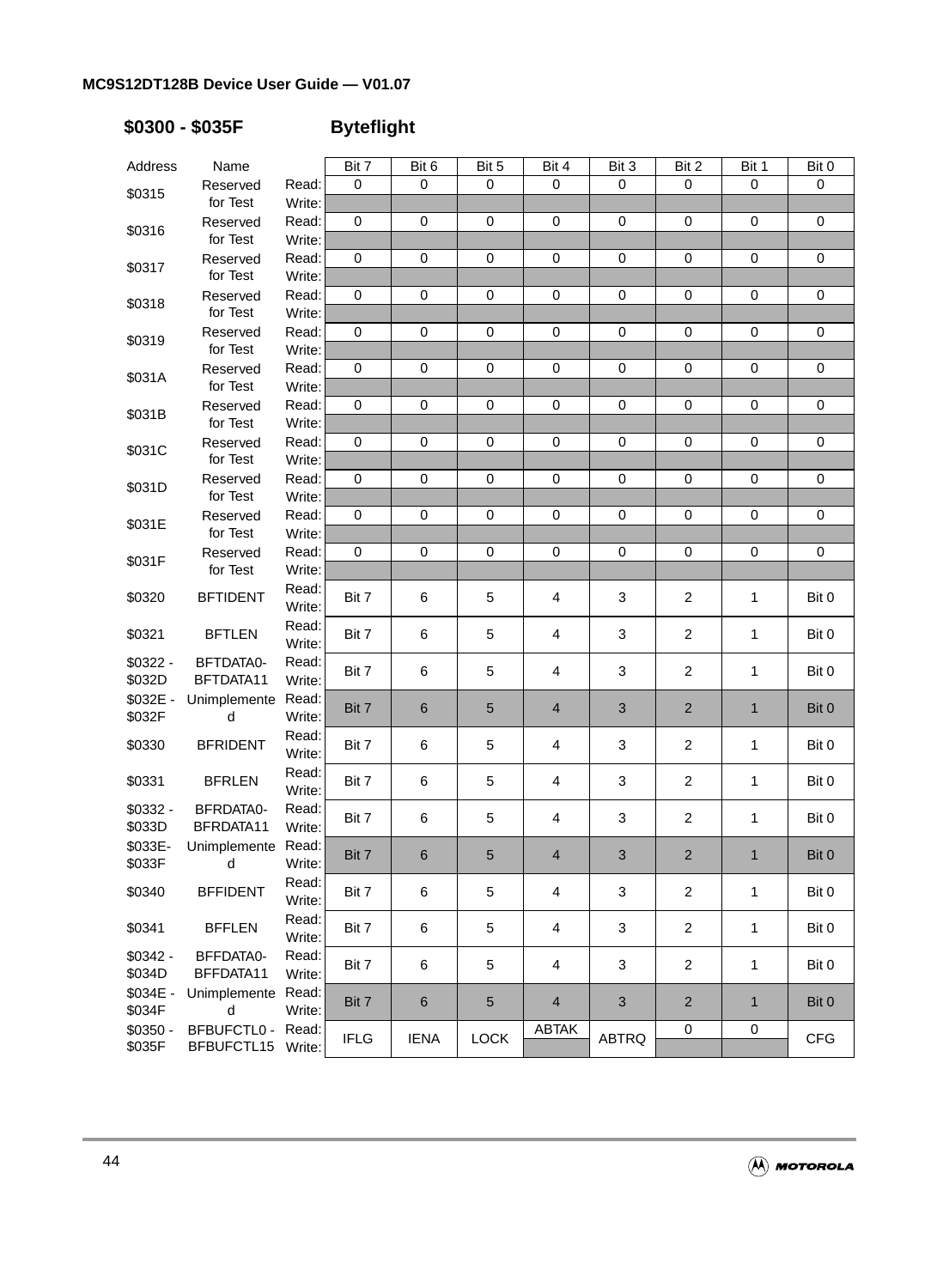#### **\$0360 - \$03FF Reserved**

| Address               | Name  |        | Bit 7 | Bit 6 | Bit 5 | Bit 4 | Bit 3 | Bit 2 | Bit 1 | Bit 0 |
|-----------------------|-------|--------|-------|-------|-------|-------|-------|-------|-------|-------|
| $$0360 -$<br>Reserved | रead: |        |       |       |       |       |       |       |       |       |
| \$03FF                |       | Write: |       |       |       |       |       |       |       |       |

## **1.6 Part ID Assignments**

<span id="page-44-0"></span>The part ID is located in two 8-bit registers PARTIDH and PARTIDL (addresses \$001A and \$001B after reset). The read-only value is a unique part ID for each revision of the chip. **[Table 1-3](#page-44-0)** shows the assigned part ID number.

#### **Table 1-3 Assigned Part ID Numbers**

| <b>Device</b> | <b>Mask Set Number</b> | Part ID <sup>1</sup> |
|---------------|------------------------|----------------------|
| MC9S12DT128B  | 0L85D                  | \$0100               |
| MC9S12DT128B  | 1L85D                  | \$0101               |

NOTES:

1. The coding is as follows:

Bit 15-12: Major family identifier

Bit 11-8: Minor family identifier

Bit 7-4: Major mask set revision number including FAB transfers

Bit 3-0: Minor - non full - mask set revision

<span id="page-44-1"></span>The device memory sizes are located in two 8-bit registers MEMSIZ0 and MEMSIZ1 (addresses \$001C and \$001D after reset). **[Table 1-4](#page-44-1)** shows the read-only values of these registers. Refer to section Module Mapping and Control (MMC) of HCS12 Core User Guide for further details.

#### **Table 1-4 Memory size registers**

| <b>Register name</b> | Value |
|----------------------|-------|
| MEMSIZ0              | \$13  |
| MEMSIZ1              | \$80  |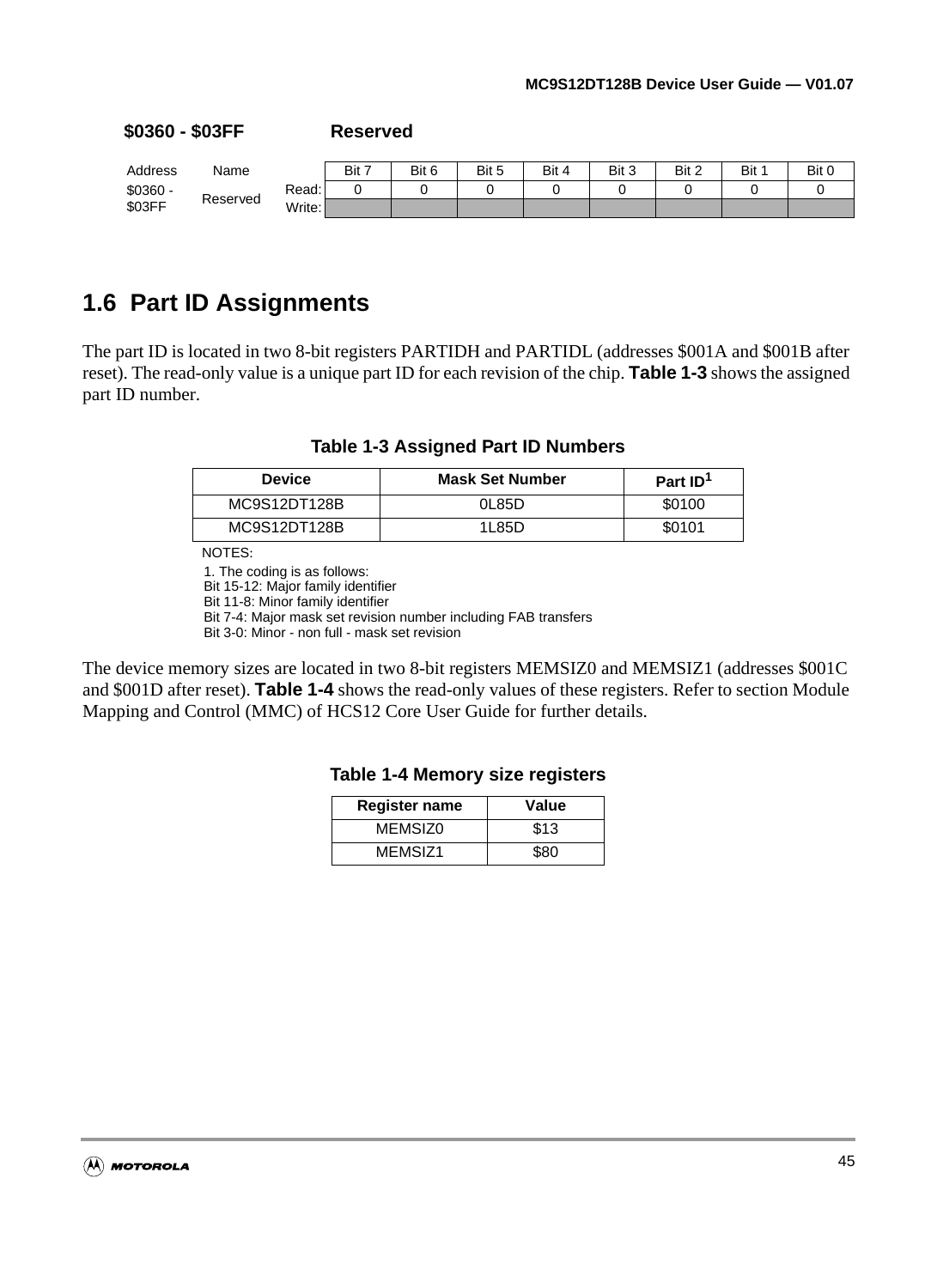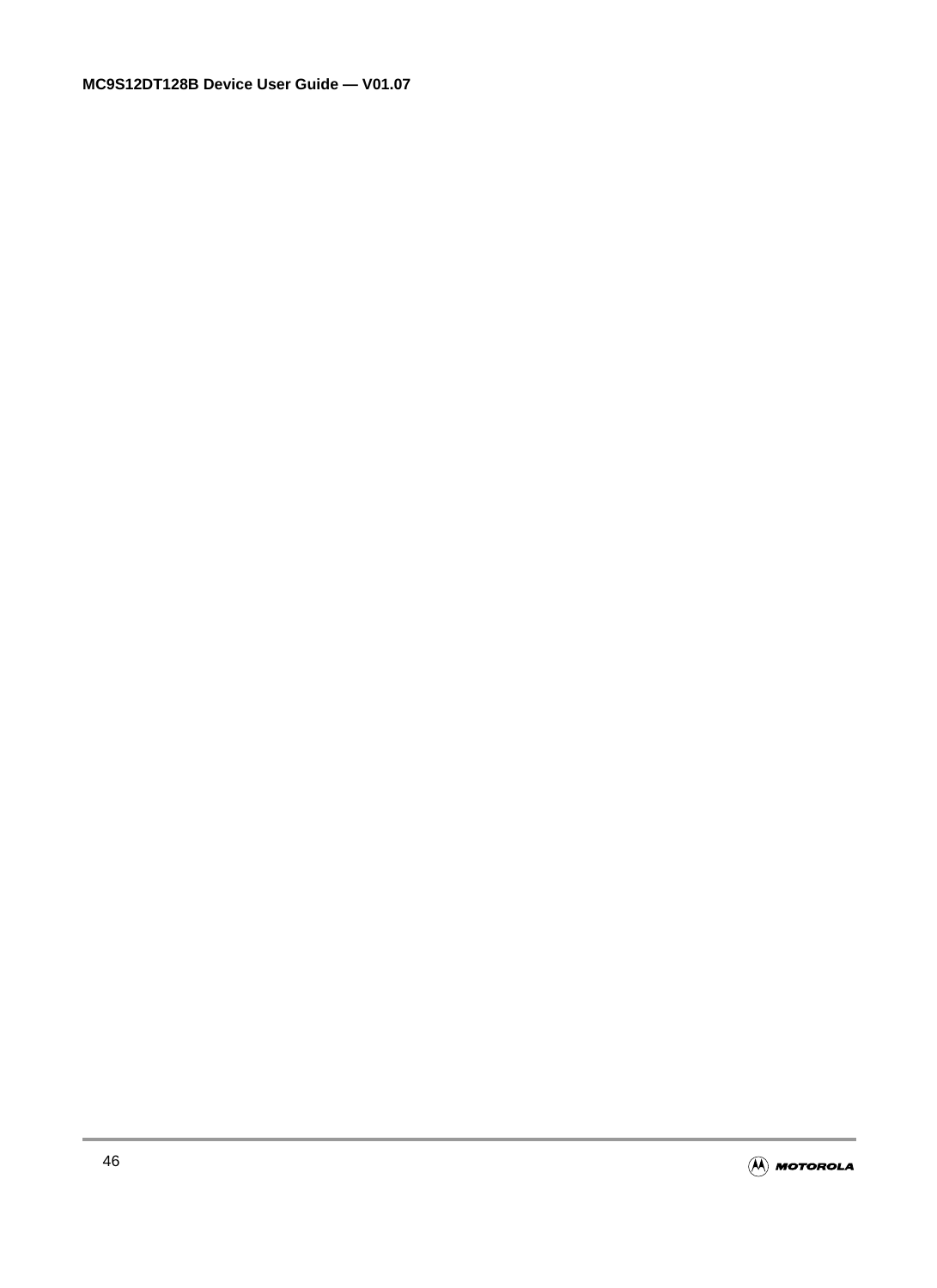# **Section 2 Signal Description**

This section describes signals that connect off-chip. It includes a pinout diagram, a table of signal properties, and detailed discussion of signals. It is built from the signal description sections of the Block User Guides of the individual IP blocks on the device.

# **2.1 Device Pinout**

The MC9S12DT128B and its derivatives are available in a 112-pin low profile quad flat pack (LQFP) and in a 80-pin quad flat pack (QFP). Most pins perform two or more functions, as described in the Signal Descriptions.**[Figure 2-1](#page-47-0)** and **[Figure 2-2](#page-48-0)** show the pin assignments for different packages.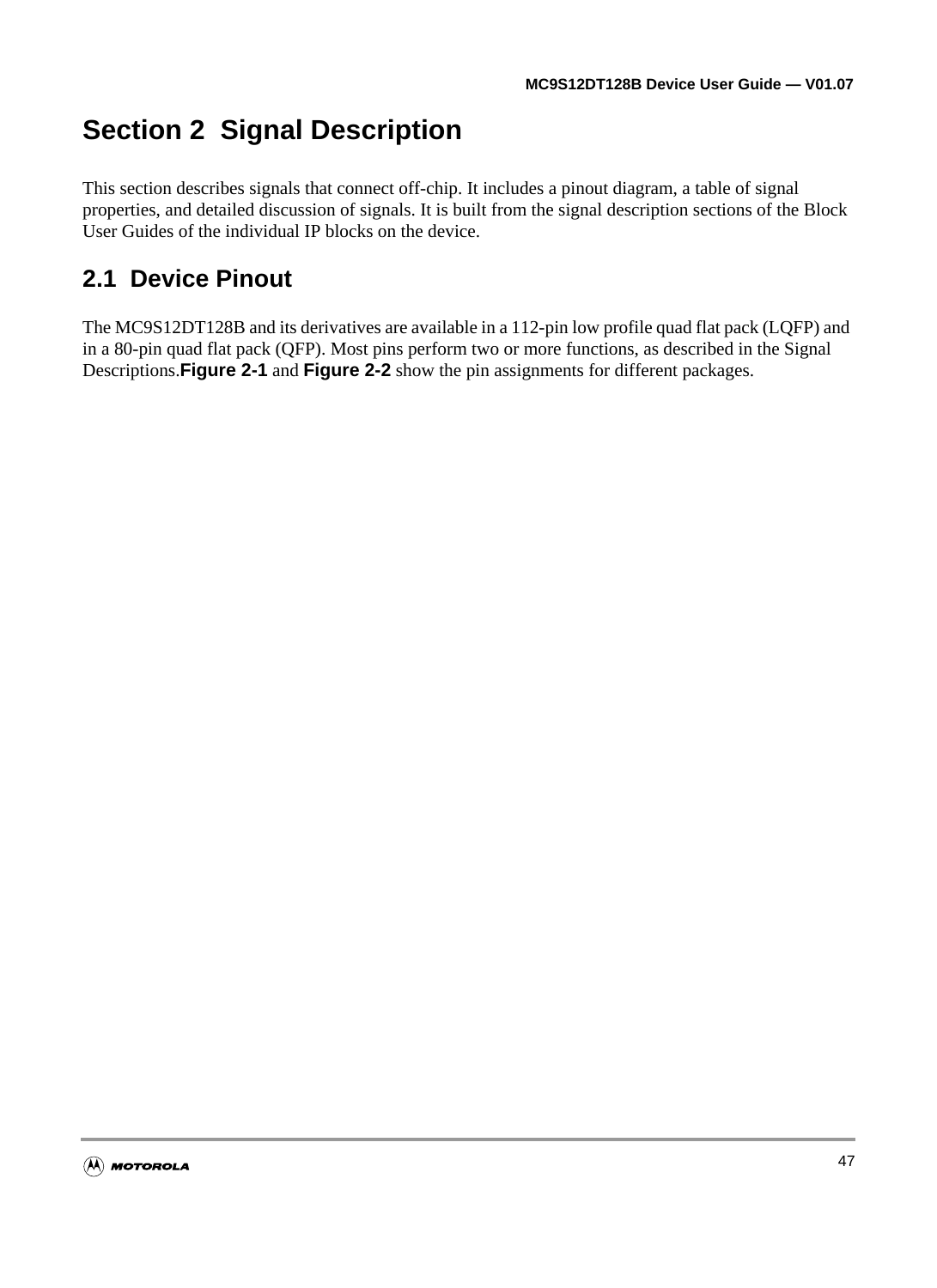

Signals shown in **Bold** are not available on the 80 Pin Package

#### <span id="page-47-0"></span>**Figure 2-1 Pin assignments 112 LQFP for MC9S12DT128B,MC9S12DG128B, MC9S12DJ128B, MC9S12DB128B**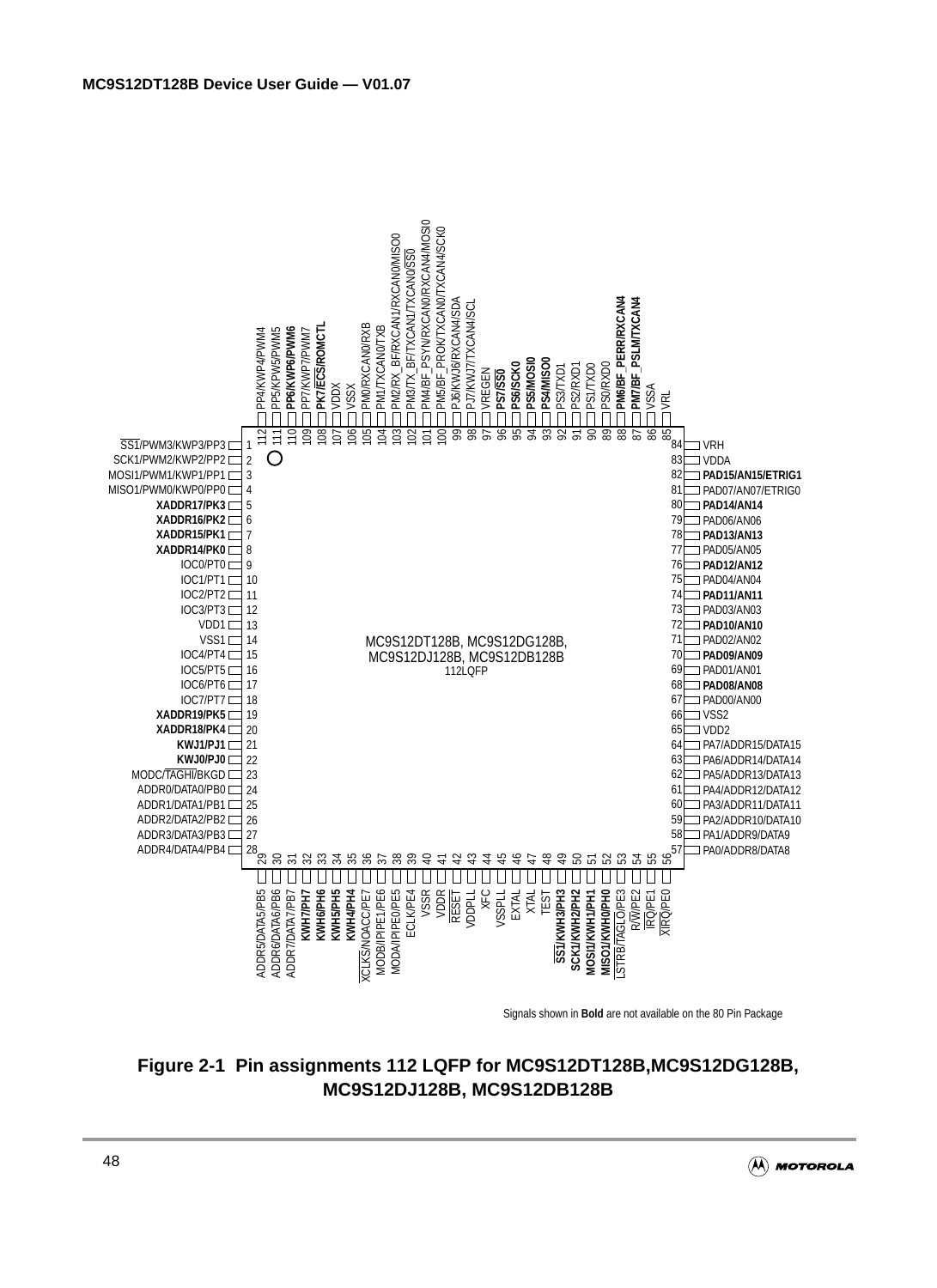

<span id="page-48-0"></span>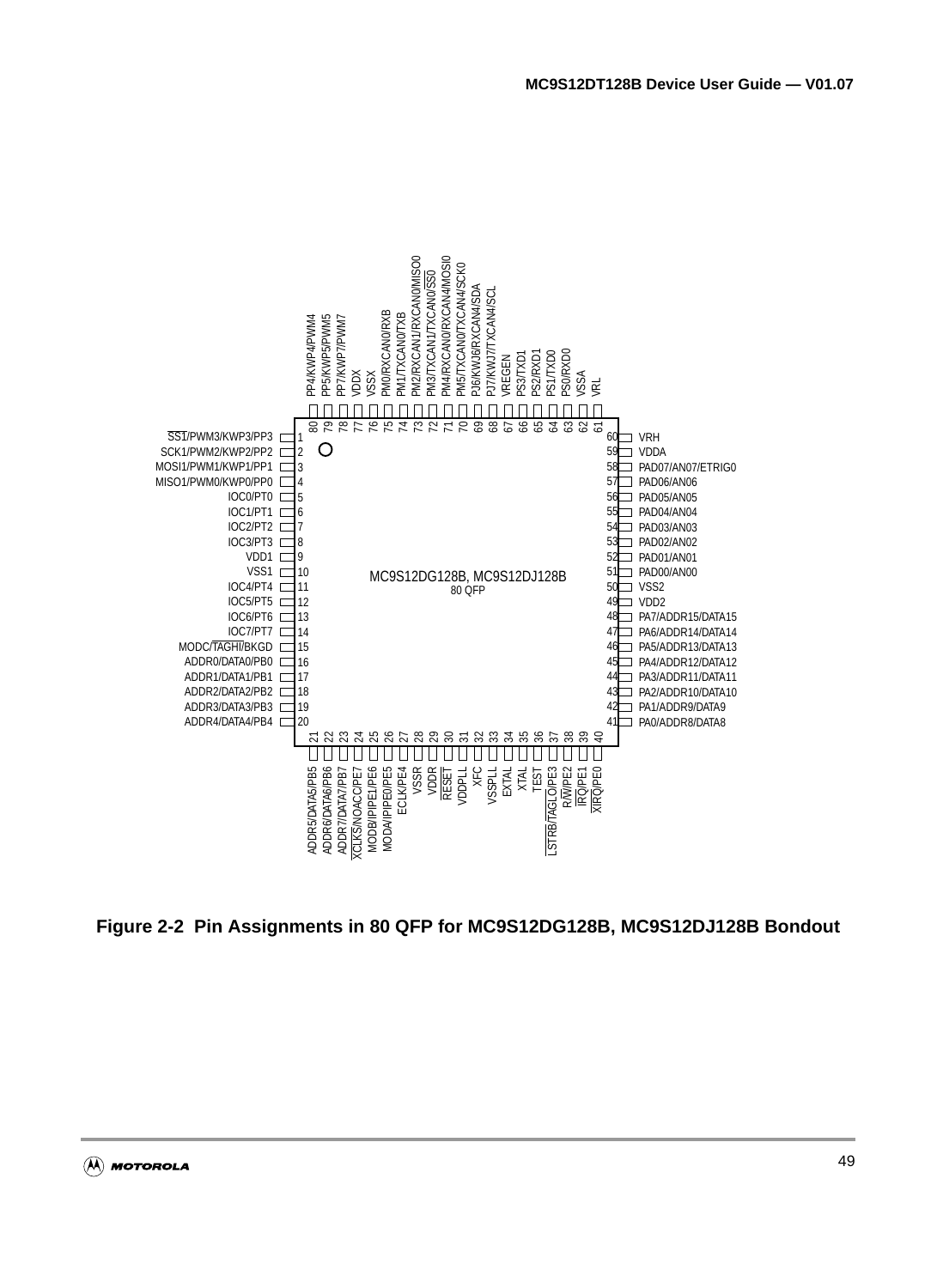# **2.2 Signal Properties Summary**

**[Table 2-1](#page-49-0)** summarizes the pin functionality. Signals shown in **bold** are not available in the 80 pin package.

<span id="page-49-0"></span>

| <b>Pin Name</b>   | <b>Pin Name</b>           | <b>Pin Name</b>          | <b>Pin Name</b>          | <b>Pin Name</b>          | <b>Powered</b> |                                 | <b>Internal Pull</b><br><b>Resistor</b> | <b>Description</b>                                                          |
|-------------------|---------------------------|--------------------------|--------------------------|--------------------------|----------------|---------------------------------|-----------------------------------------|-----------------------------------------------------------------------------|
| <b>Function 1</b> | <b>Function 2</b>         | <b>Function 3</b>        | <b>Function 4</b>        | <b>Function 5</b>        | by             | <b>CTRL</b>                     | Reset<br><b>State</b>                   |                                                                             |
| <b>EXTAL</b>      | $\overline{\phantom{0}}$  | $\overline{\phantom{0}}$ |                          | $\overline{\phantom{0}}$ | <b>VDDPLL</b>  | <b>NA</b>                       | <b>NA</b>                               | <b>Oscillator Pins</b>                                                      |
| <b>XTAL</b>       |                           |                          |                          |                          | <b>VDDPLL</b>  | <b>NA</b>                       | <b>NA</b>                               |                                                                             |
| <b>RESET</b>      |                           |                          |                          |                          | <b>VDDR</b>    | None                            | None                                    | <b>External Reset</b>                                                       |
| <b>TEST</b>       |                           | $\overline{\phantom{0}}$ |                          |                          | N.A.           | None                            | None                                    | <b>Test Input</b>                                                           |
| <b>VREGEN</b>     |                           |                          |                          |                          | <b>VDDX</b>    | <b>NA</b>                       | <b>NA</b>                               | Voltage Regulator<br>Enable Input                                           |
| <b>XFC</b>        |                           |                          | $\overline{\phantom{0}}$ | $\overline{\phantom{0}}$ | VDDPLL         | <b>NA</b>                       | <b>NA</b>                               | PLL Loop Filter                                                             |
| <b>BKGD</b>       | <b>TAGHI</b>              | <b>MODC</b>              |                          |                          | <b>VDDR</b>    | Always<br>Up                    | Up                                      | Background Debug,<br>Tag High, Mode Input                                   |
| <b>PAD[15]</b>    | AN1[7]                    | ETRIG1                   |                          |                          | <b>VDDA</b>    | <b>None</b>                     | <b>None</b>                             | Port AD Input,<br>Analog Inputs,<br><b>External Trigger</b><br>Input (ATD1) |
| PAD[14:8]         | AN1[6:0]                  |                          |                          |                          | <b>VDDA</b>    | <b>None</b>                     | <b>None</b>                             | Port AD Input,<br><b>Analog Inputs</b><br>(ATD1)                            |
| <b>PAD[7]</b>     | AN0[7]                    | ETRIG0                   |                          |                          | <b>VDDA</b>    | None                            | None                                    | Port AD Input, Analog<br>Inputs, External<br>Trigger Input (ATD0)           |
| PAD[6:0]          | AN0[6:0]                  |                          |                          |                          | <b>VDDA</b>    | None                            | None                                    | Port AD Input, Analog<br>Inputs (ATD0)                                      |
| PA[7:0]           | ADDR[15:8]/<br>DATA[15:8] |                          |                          |                          | <b>VDDR</b>    | PUCR/<br><b>PUPAE</b>           | Disabled                                | Port A I/O,<br>Multiplexed<br>Address/Data                                  |
| PB[7:0]           | ADDR[7:0]/<br>DATA[7:0]   |                          |                          |                          | <b>VDDR</b>    | PUCR/<br><b>PUPBE</b>           | Disabled                                | Port B I/O,<br>Multiplexed<br>Address/Data                                  |
| PE7               | <b>NOACC</b>              | <b>XCLKS</b>             |                          |                          | <b>VDDR</b>    | PUCR/<br><b>PUPEE</b>           | Up                                      | Port E I/O, Access,<br><b>Clock Select</b>                                  |
| PE <sub>6</sub>   | IPIPE1                    | <b>MODB</b>              |                          |                          | <b>VDDR</b>    | While RESET pin<br>low:<br>Down |                                         | Port E I/O, Pipe<br>Status, Mode Input                                      |
| PE <sub>5</sub>   | <b>IPIPE0</b>             | <b>MODA</b>              |                          |                          | <b>VDDR</b>    |                                 |                                         | Port E I/O, Pipe<br>Status, Mode Input                                      |
| PE4               | <b>ECLK</b>               |                          |                          |                          | <b>VDDR</b>    | PUCR/<br><b>PUPEE</b>           | Up                                      | Port E I/O, Bus Clock<br>Output                                             |
| PE3               | <b>LSTRB</b>              | <b>TAGLO</b>             |                          |                          | <b>VDDR</b>    | PUCR/<br><b>PUPEE</b>           | Up                                      | Port E I/O, Byte<br>Strobe, Tag Low                                         |
| PE <sub>2</sub>   | $R/\overline{W}$          |                          |                          |                          | <b>VDDR</b>    | PUCR/<br><b>PUPEE</b>           | Up                                      | Port E I/O, R/W in<br>expanded modes                                        |

**Table 2-1 Signal Properties**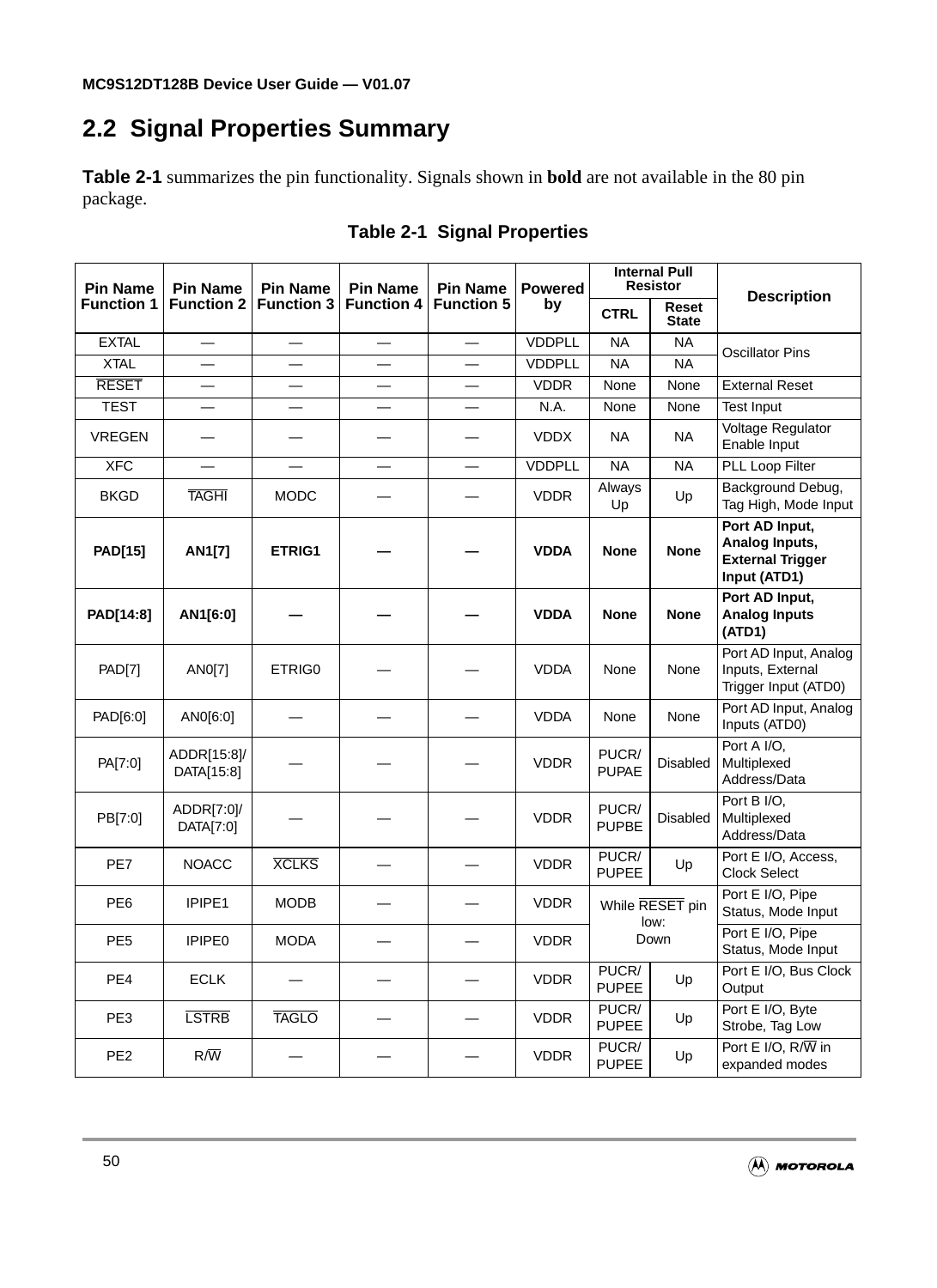| <b>Pin Name</b><br><b>Pin Name</b> |                   | <b>Pin Name</b>          | <b>Pin Name</b>   | <b>Pin Name</b>   | <b>Powered</b> |                              | <b>Internal Pull</b><br><b>Resistor</b> |                                                                                            |
|------------------------------------|-------------------|--------------------------|-------------------|-------------------|----------------|------------------------------|-----------------------------------------|--------------------------------------------------------------------------------------------|
| <b>Function 1</b>                  | <b>Function 2</b> | <b>Function 3</b>        | <b>Function 4</b> | <b>Function 5</b> | by             | <b>CTRL</b>                  | <b>Reset</b><br><b>State</b>            | <b>Description</b>                                                                         |
| PE <sub>1</sub>                    | IRQ               |                          |                   |                   | <b>VDDR</b>    | Always<br>Up                 | Up                                      | Port E Input,<br>Maskable Interrupt                                                        |
| PE <sub>0</sub>                    | <b>XIRQ</b>       |                          |                   |                   | <b>VDDR</b>    | Always<br>Up                 | Up                                      | Port E Input, Non<br>Maskable Interrupt                                                    |
| PH <sub>7</sub>                    | <b>KWH7</b>       |                          |                   |                   | <b>VDDR</b>    | PERH/<br><b>PPSH</b>         | <b>Disabled</b>                         | Port H I/O, Interrupt                                                                      |
| PH <sub>6</sub>                    | KWH <sub>6</sub>  |                          |                   |                   | <b>VDDR</b>    | PERH/<br><b>PPSH</b>         | <b>Disabled</b>                         | Port H I/O, Interrupt                                                                      |
| PH <sub>5</sub>                    | KWH <sub>5</sub>  |                          |                   |                   | <b>VDDR</b>    | PERH/<br><b>PPSH</b>         | <b>Disabled</b>                         | Port H I/O, Interrupt                                                                      |
| PH <sub>4</sub>                    | KWH4              |                          |                   |                   | <b>VDDR</b>    | PERH/<br><b>PPSH</b>         | <b>Disabled</b>                         | Port H I/O, Interrupt                                                                      |
| PH <sub>3</sub>                    | KWH <sub>3</sub>  | $\overline{\text{SS}}$ 1 |                   |                   | <b>VDDR</b>    | PERH/<br><b>PPSH</b>         | <b>Disabled</b>                         | Port H I/O, Interrupt,<br>SS of SPI1                                                       |
| PH <sub>2</sub>                    | KWH <sub>2</sub>  | SCK <sub>1</sub>         |                   |                   | <b>VDDR</b>    | PERH/<br><b>PPSH</b>         | <b>Disabled</b>                         | Port H I/O, Interrupt,<br><b>SCK of SPI1</b>                                               |
| PH <sub>1</sub>                    | KWH1              | <b>MOSI1</b>             |                   |                   | <b>VDDR</b>    | PERH/<br><b>PPSH</b>         | <b>Disabled</b>                         | Port H I/O, Interrupt,<br><b>MOSI of SPI1</b>                                              |
| PH <sub>0</sub>                    | KWH <sub>0</sub>  | MISO1                    |                   |                   | <b>VDDR</b>    | PERH/<br><b>PPSH</b>         | <b>Disabled</b>                         | Port H I/O, Interrupt,<br>MISO of SPI1                                                     |
| PJ7                                | KWJ7              | TXCAN4                   | <b>SCL</b>        |                   | <b>VDDX</b>    | PERJ/<br><b>PPSJ</b>         | Up                                      | Port J I/O, Interrupt,<br>TX of CAN4, SCL of<br>IIC                                        |
| PJ6                                | KWJ6              | RXCAN4                   | <b>SDA</b>        |                   | <b>VDDX</b>    | PERJ/<br><b>PPSJ</b>         | Up                                      | Port J I/O, Interrupt,<br>RX of CAN4, SDA of<br><b>IIC</b>                                 |
| PJ[1:0]                            | <b>KWJ[1:0]</b>   |                          |                   |                   | <b>VDDX</b>    | PERJ/<br><b>PPSJ</b>         | Up                                      | Port J I/O, Interrupts                                                                     |
| PK7                                | <b>ECS</b>        | <b>ROMCTL</b>            |                   |                   | <b>VDDX</b>    | <b>PUCR/</b><br><b>PUPKE</b> | Up                                      | Port K I/O,<br><b>Emulation Chip</b><br><b>Select, ROM Control</b>                         |
| PK[5:0]                            | XADDR[19:<br>14]  |                          |                   |                   | <b>VDDX</b>    | PUCR/<br><b>PUPKE</b>        | Up                                      | Port K I/O, Extended<br><b>Addresses</b>                                                   |
| PM7                                | <b>BF_PSLM</b>    | <b>TXCAN4</b>            |                   |                   | <b>VDDX</b>    | PERM/<br><b>PPSM</b>         | <b>Disabled</b>                         | Port M I/O, BF slot<br>mismatch pulse, TX<br>of CAN4                                       |
| PM <sub>6</sub>                    | <b>BF_PERR</b>    | <b>RXCAN4</b>            |                   |                   | <b>VDDX</b>    | PERM/<br><b>PPSM</b>         | <b>Disabled</b>                         | Port M I/O, BF illegal<br>pulse/message<br>format error pulse,<br>RX of CAN4               |
| PM <sub>5</sub>                    | BF_PROK           | <b>TXCAN0</b>            | TXCAN4            | SCK <sub>0</sub>  | <b>VDDX</b>    | PERM/<br><b>PPSM</b>         | Disabled                                | Port M I/O, BF<br>reception ok pulse,<br>TX of CAN0, CAN4,<br>SCK of SPI0                  |
| PM4                                | BF_PSYN           | RXCAN <sub>0</sub>       | RXCAN4            | MOSI0             | <b>VDDX</b>    | PERM/<br><b>PPSM</b>         | Disabled                                | Port M I/O, BF sync<br>pulse (Rx/Tx) OK<br>pulse o/p, RX of<br>CANO, CAN4, MOSI<br>of SPI0 |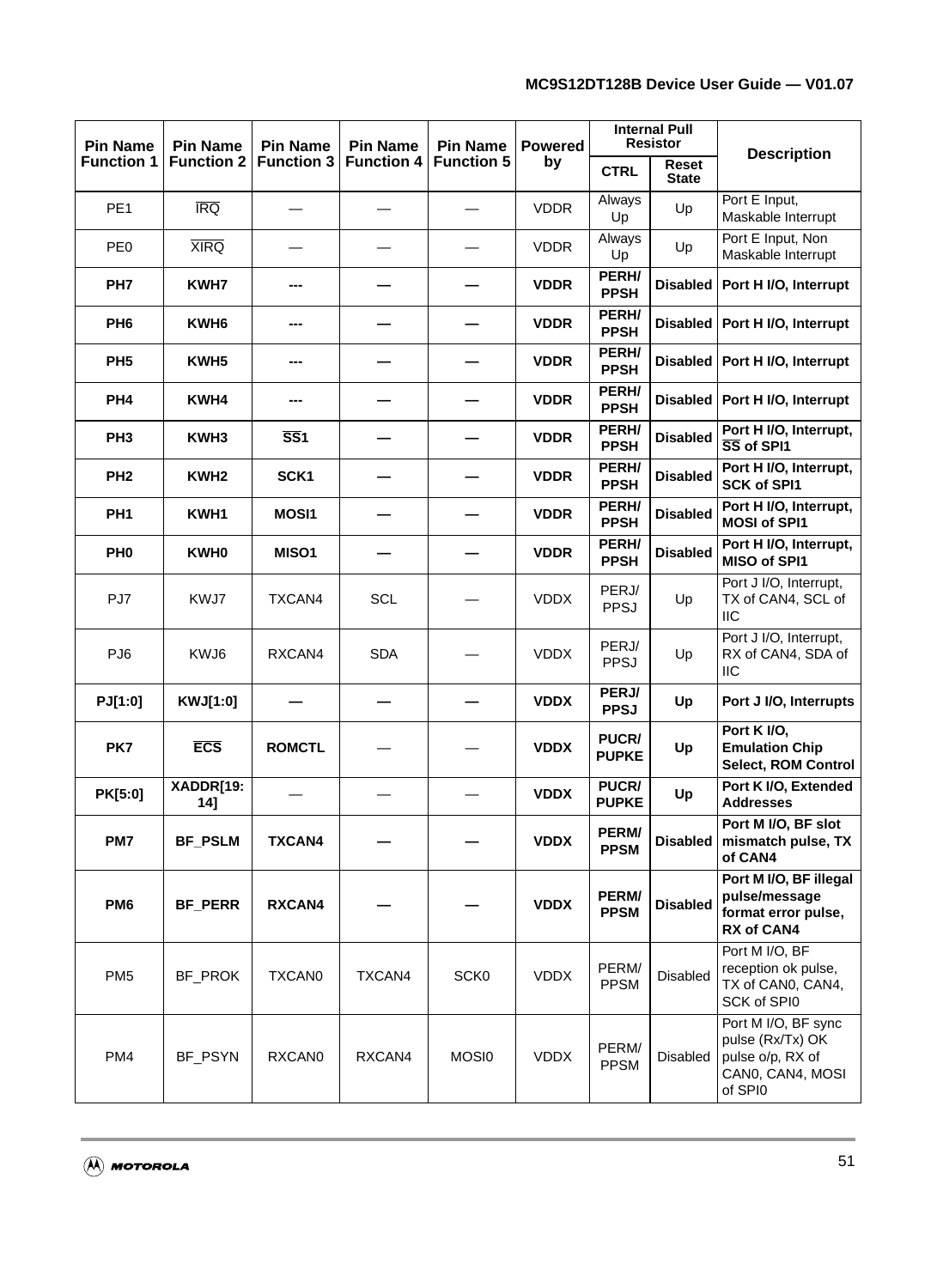| <b>Pin Name</b>   | <b>Pin Name</b>         | <b>Pin Name</b>   | <b>Pin Name</b>    | <b>Pin Name</b>         | <b>Powered</b> |                      | <b>Internal Pull</b><br><b>Resistor</b> | <b>Description</b>                                             |  |
|-------------------|-------------------------|-------------------|--------------------|-------------------------|----------------|----------------------|-----------------------------------------|----------------------------------------------------------------|--|
| <b>Function 1</b> | <b>Function 2</b>       | <b>Function 3</b> | <b>Function 4</b>  | <b>Function 5</b>       | by             | <b>CTRL</b>          | <b>Reset</b><br><b>State</b>            |                                                                |  |
| PM <sub>3</sub>   | TX_BF                   | TXCAN1            | <b>TXCAN0</b>      | $\overline{\text{SS0}}$ | <b>VDDX</b>    | PERM/<br><b>PPSM</b> | Disabled                                | Port M I/O, TX of BF,<br>CAN1, CAN0, SS of<br>SPI <sub>0</sub> |  |
| PM <sub>2</sub>   | RX_BF                   | RXCAN1            | RXCAN <sub>0</sub> | MISO0                   | <b>VDDX</b>    | PERM/<br><b>PPSM</b> | Disabled                                | Port M I/O, RX of BF,<br>CAN1, CAN0, MISO<br>of SPI0           |  |
| PM <sub>1</sub>   | <b>TXCAN0</b>           | <b>TXB</b>        |                    |                         | <b>VDDX</b>    | PERM/<br><b>PPSM</b> | Disabled                                | Port M I/O, TX of<br>CAN0, RX of BDLC                          |  |
| PM <sub>0</sub>   | RXCAN <sub>0</sub>      | <b>RXB</b>        |                    |                         | <b>VDDX</b>    | PERM/<br><b>PPSM</b> | <b>Disabled</b>                         | Port M I/O, RX of<br>CAN0, RX of BDLC                          |  |
| PP7               | KWP7                    | PWM7              |                    |                         | <b>VDDX</b>    | PERP/<br><b>PPSP</b> | Disabled                                | Port P I/O, Interrupt,<br>Channel 7 of PWM                     |  |
| PP <sub>6</sub>   | KWP6                    | PWM <sub>6</sub>  |                    |                         | <b>VDDX</b>    | PERP/<br><b>PPSP</b> | <b>Disabled</b>                         | Port P I/O, Interrupt,<br><b>Channel 6 of PWM</b>              |  |
| PP <sub>5</sub>   | KWP5                    | PWM <sub>5</sub>  |                    |                         | <b>VDDX</b>    | PERP/<br><b>PPSP</b> | Disabled                                | Port P I/O, Interrupt,<br>Channel 5 of PWM                     |  |
| PP <sub>4</sub>   | KWP4                    | PWM4              |                    |                         | <b>VDDX</b>    | PERP/<br><b>PPSP</b> | <b>Disabled</b>                         | Port P I/O, Interrupt,<br>Channel 4 of PWM                     |  |
| PP <sub>3</sub>   | KWP3                    | PWM3              | $\overline{SS1}$   |                         | <b>VDDX</b>    | PERP/<br><b>PPSP</b> | Disabled                                | Port P I/O, Interrupt,<br>Channel 3 of PWM,<br>SS of SPI1      |  |
| PP <sub>2</sub>   | KWP <sub>2</sub>        | PWM <sub>2</sub>  | SCK1               |                         | <b>VDDX</b>    | PERP/<br><b>PPSP</b> | Disabled                                | Port P I/O, Interrupt,<br>Channel 2 of PWM,<br>SCK of SPI1     |  |
| PP <sub>1</sub>   | KWP1                    | PWM1              | MOSI1              |                         | <b>VDDX</b>    | PERP/<br><b>PPSP</b> | Disabled                                | Port P I/O, Interrupt,<br>Channel 1 of PWM,<br>MOSI of SPI1    |  |
| PP <sub>0</sub>   | KWP0                    | PWM <sub>0</sub>  | MISO1              |                         | <b>VDDX</b>    | PERP/<br><b>PPSP</b> | Disabled                                | Port P I/O, Interrupt,<br>Channel 0 of PWM,<br>MISO2 of SPI1   |  |
| PS7               | $\overline{\text{SS0}}$ |                   |                    |                         | <b>VDDX</b>    | PERS/<br><b>PPSS</b> | Up                                      | Port S I/O, SS of<br><b>SPI0</b>                               |  |
| PS6               | <b>SCK0</b>             |                   |                    |                         | <b>VDDX</b>    | PERS/<br><b>PPSS</b> | Up                                      | Port S I/O, SCK of<br>SPI <sub>0</sub>                         |  |
| PS <sub>5</sub>   | <b>MOSI0</b>            |                   |                    |                         | <b>VDDX</b>    | PERS/<br><b>PPSS</b> | Up                                      | Port S I/O, MOSI of<br><b>SPI0</b>                             |  |
| PS4               | <b>MISO0</b>            |                   |                    |                         | <b>VDDX</b>    | PERS/<br><b>PPSS</b> | Up                                      | Port S I/O, MISO of<br>SPI <sub>0</sub>                        |  |
| PS <sub>3</sub>   | TXD1                    |                   |                    |                         | <b>VDDX</b>    | PERS/<br><b>PPSS</b> | Up                                      | Port S I/O, TXD of<br>SCI <sub>1</sub>                         |  |
| PS <sub>2</sub>   | RXD1                    |                   |                    |                         | <b>VDDX</b>    | PERS/<br><b>PPSS</b> | Up                                      | Port S I/O, RXD of<br>SCI1                                     |  |
| PS <sub>1</sub>   | TXD <sub>0</sub>        |                   |                    |                         | <b>VDDX</b>    | PERS/<br><b>PPSS</b> | Up                                      | Port S I/O, TXD of<br><b>SCIO</b>                              |  |
| PS <sub>0</sub>   | RXD <sub>0</sub>        |                   |                    |                         | <b>VDDX</b>    | PERS/<br><b>PPSS</b> | Up                                      | Port S I/O, RXD of<br><b>SCIO</b>                              |  |
| PT[7:0]           | IOC[7:0]                |                   |                    |                         | <b>VDDX</b>    | PERT/<br><b>PPST</b> | Disabled                                | Port T I/O, Timer<br>channels                                  |  |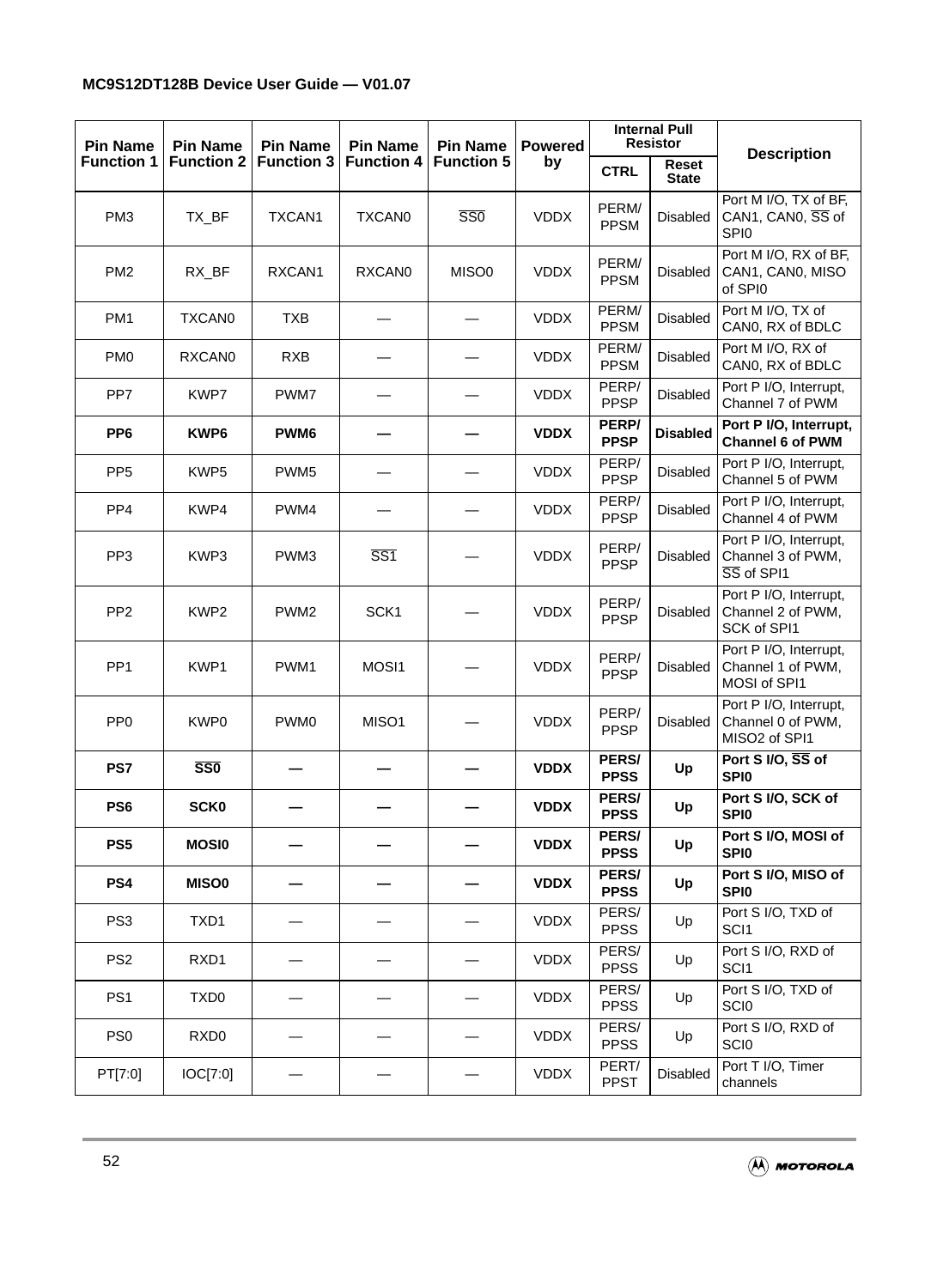# **2.3 Detailed Signal Descriptions**

#### **2.3.1 EXTAL, XTAL — Oscillator Pins**

EXTAL and XTAL are the crystal driver and external clock pins. On reset all the device clocks are derived from the EXTAL input frequency. XTAL is the crystal output.

## **2.3.2 RESET — External Reset Pin**

An active low bidirectional control signal, it acts as an input to initialize the MCU to a known start-up state, and an output when an internal MCU function causes a reset.

#### **2.3.3 TEST — Test Pin**

This input only pin is reserved for test.

**NOTE:** *The TEST pin must be tied to VSS in all applications.*

#### **2.3.4 XFC — PLL Loop Filter Pin**

PLL loop filter. Please ask your Motorola representative for the interactive application note to compute PLL loop filter elements. Any current leakage on this pin must be avoided.





## **2.3.5 BKGD / TAGHI / MODC — Background Debug, Tag High, and Mode Pin**

The BKGD/TAGHI/MODC pin is used as a pseudo-open-drain pin for the background debug communication. In MCU expanded modes of operation when instruction tagging is on, an input low on this pin during the falling edge of E-clock tags the high half of the instruction word being read into the instruction queue. It is used as a MCU operating mode select pin during reset. The state of this pin is latched to the MODC bit at the rising edge of RESET. This pin has a permanently enabled pull-up device.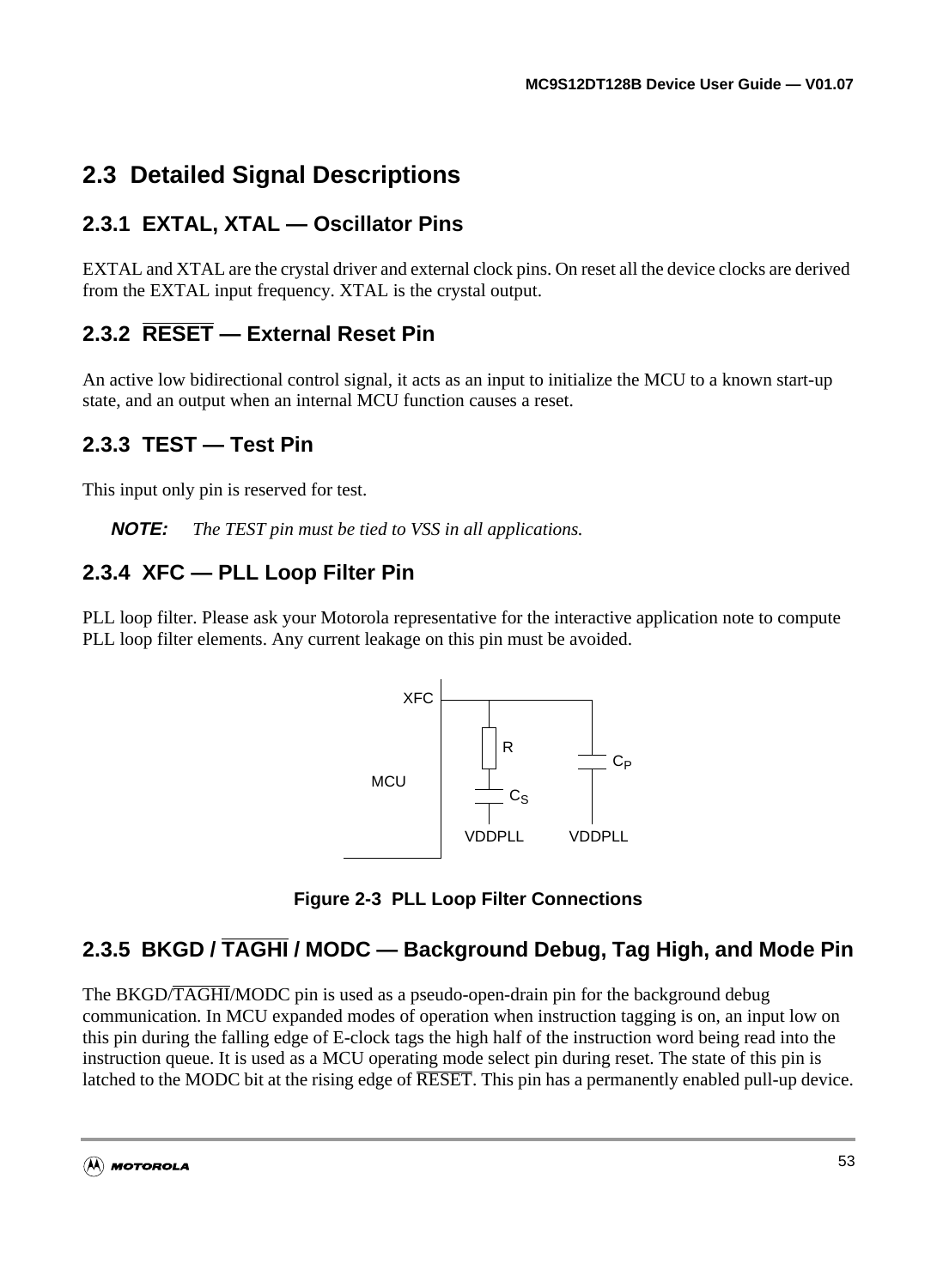## **2.3.6 PAD[15] / AN1[7] / ETRIG1 — Port AD Input Pin [15]**

PAD15 is a general purpose input pin and analog input of the analog to digital converter ATD1. It can act as an external trigger input for the ATD1.

## **2.3.7 PAD[14:8] / AN1[6:0] — Port AD Input Pins [14:8]**

PAD14 - PAD8 are general purpose input pins and analog inputs of the analog to digital converter ATD1.

## **2.3.8 PAD[7] / AN0[7] / ETRIG0 — Port AD Input Pin [7]**

PAD7 is a general purpose input pin and analog input of the analog to digital converter ATD0. It can act as an external trigger input for the ATD0.

## **2.3.9 PAD[6:0] / AN0[6:0] — Port AD Input Pins [6:0]**

PAD6 - PAD8 are general purpose input pins and analog inputs of the analog to digital converter ATD0.

## **2.3.10 PA[7:0] / ADDR[15:8] / DATA[15:8] — Port A I/O Pins**

PA7-PA0 are general purpose input or output pins. In MCU expanded modes of operation, these pins are used for the multiplexed external address and data bus.

#### **2.3.11 PB[7:0] / ADDR[7:0] / DATA[7:0] — Port B I/O Pins**

PB7-PB0 are general purpose input or output pins. In MCU expanded modes of operation, these pins are used for the multiplexed external address and data bus.

## **2.3.12 PE7 / NOACC / XCLKS — Port E I/O Pin 7**

PE7 is a general purpose input or output pin. During MCU expanded modes of operation, the NOACC signal, when enabled, is used to indicate that the current bus cycle is an unused or "free" cycle. This signal will assert when the CPU is not using the bus.

The  $\overline{XCLKS}$  is an input signal which controls whether a crystal in combination with the internal Colpitts (low power) oscillator is used or whether Pierce oscillator/external clock circuitry is used. The state of this pin is latched at the rising edge of RESET. If the input is a logic low the EXTAL pin is configured for an external clock drive. If input is a logic high an oscillator circuit is configured on EXTAL and XTAL. Since this pin is an input with a pull-up device during reset, if the pin is left floating, the default configuration is an oscillator circuit on EXTAL and XTAL.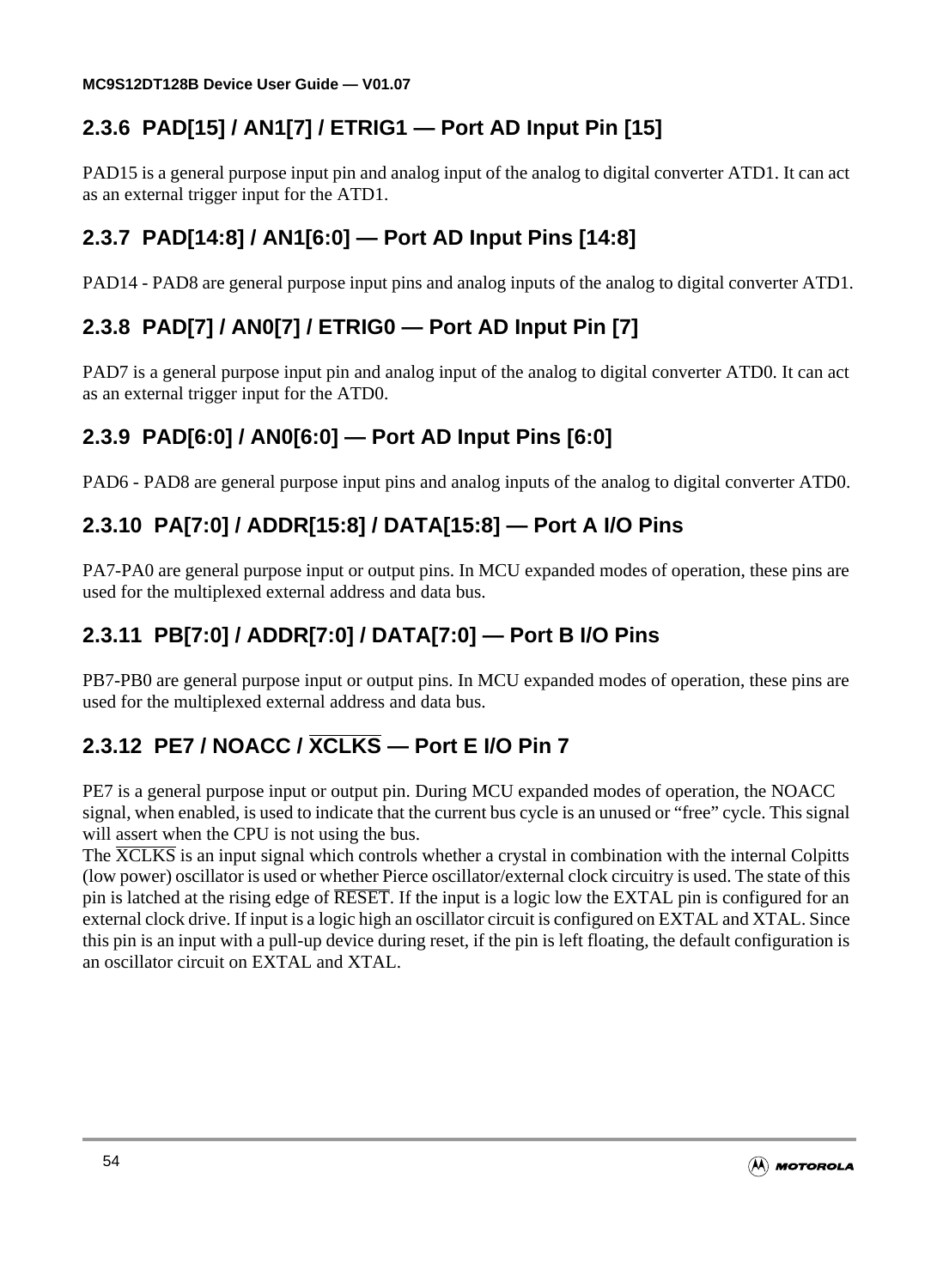

\* Due to the nature of a translated ground Colpitts oscillator a DC voltage bias is applied to the crystal

bias conditions and recommended capacitor value  $C_{DC}$ . Please contact the crystal manufacturer for crystal DC

#### **Figure 2-4 Colpitts Oscillator Connections (PE7=1)**



\* Rs can be zero (shorted) when used with higher frequency crystals. Refer to manufacturer's data.

**Figure 2-5 Pierce Oscillator Connections (PE7=0)**



**Figure 2-6 External Clock Connections (PE7=0)**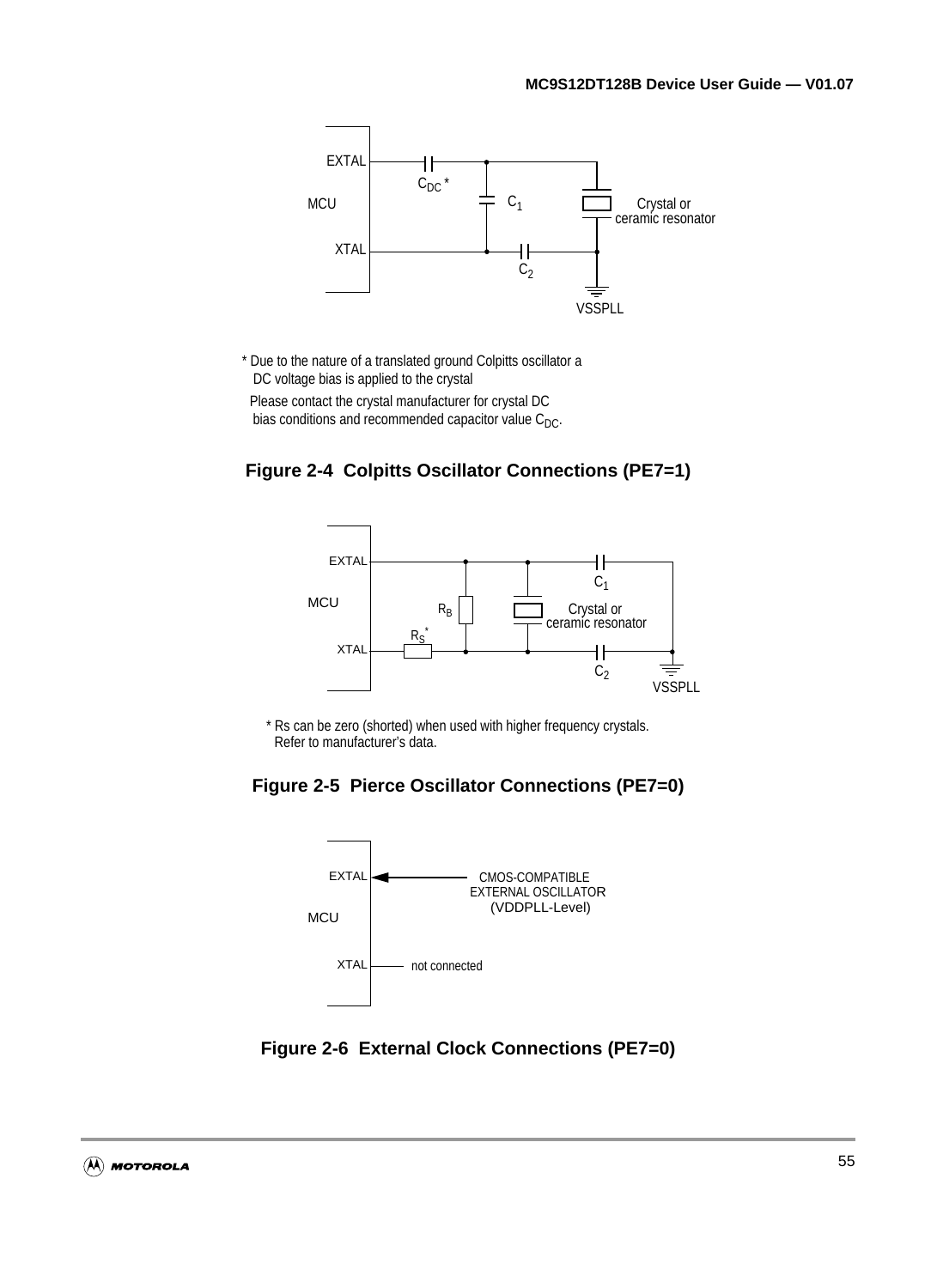## **2.3.13 PE6 / MODB / IPIPE1 — Port E I/O Pin 6**

PE6 is a general purpose input or output pin. It is used as a MCU operating mode select pin during reset. The state of this pin is latched to the MODB bit at the rising edge of RESET. This pin is shared with the instruction queue tracking signal IPIPE1. This pin is an input with a pull-down device which is only active when **RESET** is low.

#### **2.3.14 PE5 / MODA / IPIPE0 — Port E I/O Pin 5**

PE5 is a general purpose input or output pin. It is used as a MCU operating mode select pin during reset. The state of this pin is latched to the MODA bit at the rising edge of RESET. This pin is shared with the instruction queue tracking signal IPIPE0. This pin is an input with a pull-down device which is only active when **RESET** is low.

#### **2.3.15 PE4 / ECLK — Port E I/O Pin 4**

PE4 is a general purpose input or output pin. It can be configured to drive the internal bus clock ECLK. ECLK can be used as a timing reference.

#### **2.3.16 PE3 / LSTRB / TAGLO — Port E I/O Pin 3**

PE3 is a general purpose input or output pin. In MCU expanded modes of operation, LSTRB can be used for the low-byte strobe function to indicate the type of bus access and when instruction tagging is on, TAGLO is used to tag the low half of the instruction word being read into the instruction queue.

#### **2.3.17 PE2 / R/W — Port E I/O Pin 2**

PE2 is a general purpose input or output pin. In MCU expanded modes of operations, this pin drives the read/write output signal for the external bus. It indicates the direction of data on the external bus.

#### **2.3.18 PE1 / IRQ — Port E Input Pin 1**

PE1 is a general purpose input pin and the maskable interrupt request input that provides a means of applying asynchronous interrupt requests. This will wake up the MCU from STOP or WAIT mode.

#### **2.3.19 PE0 / XIRQ — Port E Input Pin 0**

PE0 is a general purpose input pin and the non-maskable interrupt request input that provides a means of applying asynchronous interrupt requests. This will wake up the MCU from STOP or WAIT mode.

#### **2.3.20 PH7 / KWH7 — Port H I/O Pin 7**

PH7 is a general purpose input or output pin. It can be configured to generate an interrupt causing the MCU to exit STOP or WAIT mode.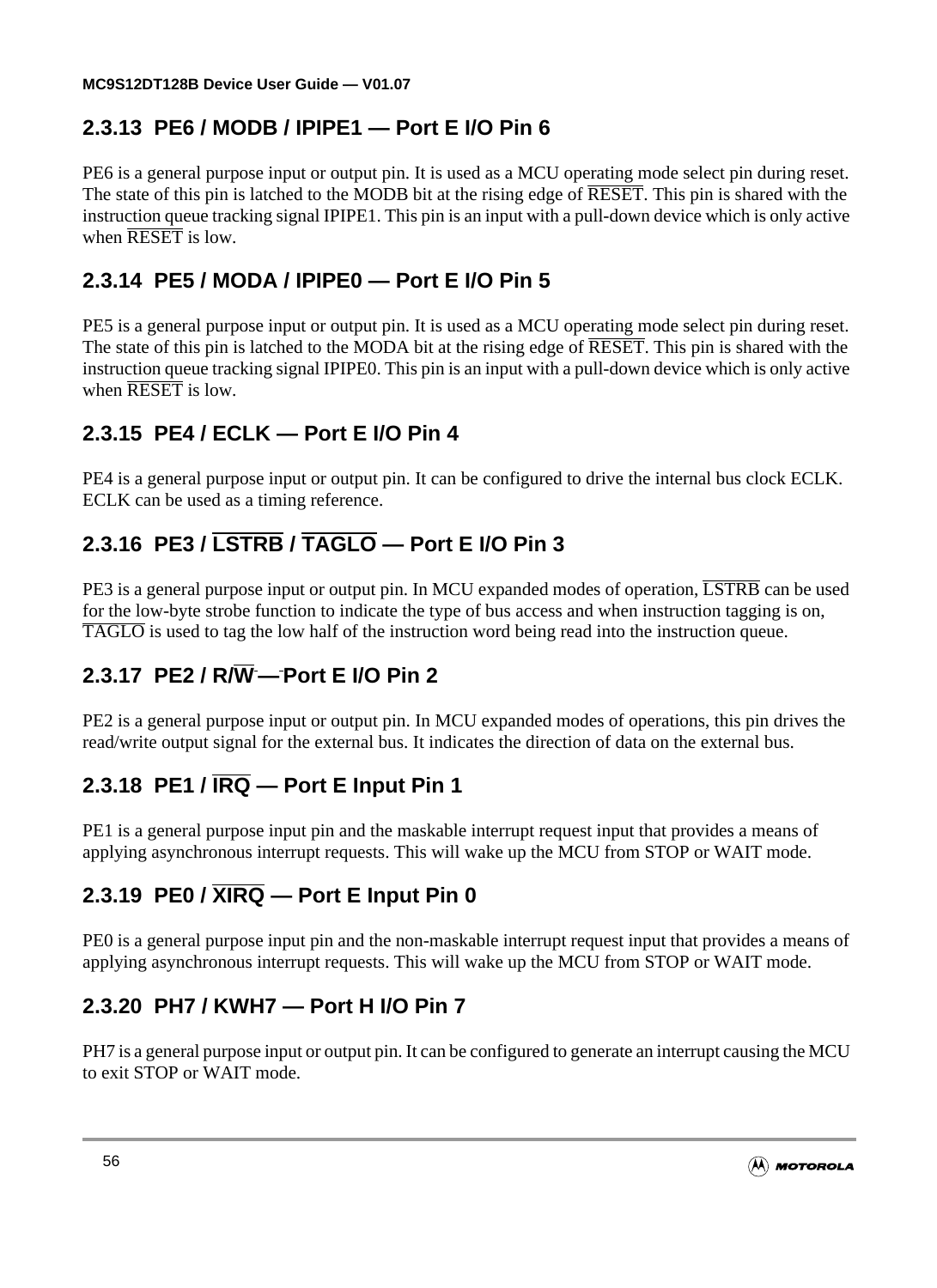#### **2.3.21 PH6 / KWH6 — Port H I/O Pin 6**

PH6 is a general purpose input or output pin. It can be configured to generate an interrupt causing the MCU to exit STOP or WAIT mode.

#### **2.3.22 PH5 / KWH5 — Port H I/O Pin 5**

PH5 is a general purpose input or output pin. It can be configured to generate an interrupt causing the MCU to exit STOP or WAIT mode.

#### **2.3.23 PH4 / KWH4 — Port H I/O Pin 2**

PH4 is a general purpose input or output pin. It can be configured to generate an interrupt causing the MCU to exit STOP or WAIT mode.

#### **2.3.24 PH3 / KWH3 / SS1 — Port H I/O Pin 3**

PH3 is a general purpose input or output pin. It can be configured to generate an interrupt causing the MCU to exit STOP or WAIT mode. It can be configured as slave select pin  $\overline{SS}$  of the Serial Peripheral Interface 1 (SPI1).

#### **2.3.25 PH2 / KWH2 / SCK1 — Port H I/O Pin 2**

PH2 is a general purpose input or output pin. It can be configured to generate an interrupt causing the MCU to exit STOP or WAIT mode. It can be configured as serial clock pin SCK of the Serial Peripheral Interface 1 (SPI1).

#### **2.3.26 PH1 / KWH1 / MOSI1 — Port H I/O Pin 1**

PH1 is a general purpose input or output pin. It can be configured to generate an interrupt causing the MCU to exit STOP or WAIT mode. It can be configured as master output (during master mode) or slave input pin (during slave mode) MOSI of the Serial Peripheral Interface 1 (SPI1).

#### **2.3.27 PH0 / KWH0 / MISO1 — Port H I/O Pin 0**

PH0 is a general purpose input or output pin. It can be configured to generate an interrupt causing the MCU to exit STOP or WAIT mode. It can be configured as master input (during master mode) or slave output (during slave mode) pin MISO of the Serial Peripheral Interface 1 (SPI1).

#### **2.3.28 PJ7 / KWJ7 / TXCAN4 / SCL — PORT J I/O Pin 7**

PJ7 is a general purpose input or output pin. It can be configured to generate an interrupt causing the MCU to exit STOP or WAIT mode. It can be configured as the transmit pin TXCAN for the Motorola Scalable Controller Area Network controller 4 (CAN4) or the serial clock pin SCL of the IIC module.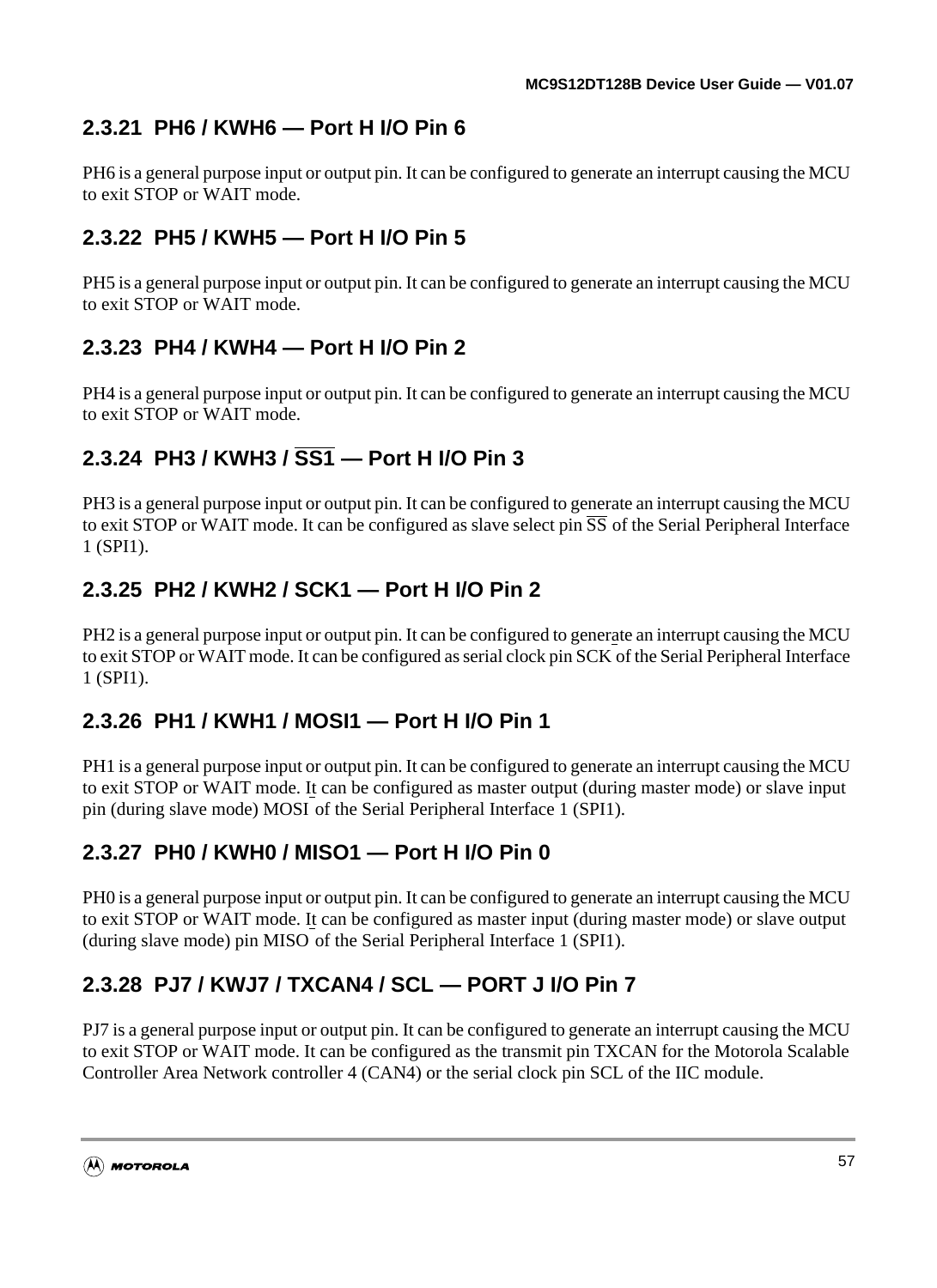## **2.3.29 PJ6 / KWJ6 / RXCAN4 / SDA — PORT J I/O Pin 6**

PJ6 is a general purpose input or output pin. It can be configured to generate an interrupt causing the MCU to exit STOP or WAIT mode. It can be configured as the receive pin RXCAN for the Motorola Scalable Controller Area Network controller 4 (CAN4) or the serial data pin SDA of the IIC module.

## **2.3.30 PJ[1:0] / KWJ[1:0] — Port J I/O Pins [1:0]**

PJ1 and PJ0 are general purpose input or output pins. They can be configured to generate an interrupt causing the MCU to exit STOP or WAIT mode.

## **2.3.31 PK7 / ECS / ROMCTL — Port K I/O Pin 7**

PK7 is a general purpose input or output pin. During MCU expanded modes of operation, this pin is used as the emulation chip select output  $(\overline{ECS})$ . During MCU expanded modes of operation, this pin is used to enable the Flash EEPROM memory in the memory map (ROMCTL). At the rising edge of  $\overline{\text{RESET}}$ , the state of this pin is latched to the ROMON bit. For a complete list of modes refer to **[4.2 Chip Configuration](#page-66-0) [Summary](#page-66-0)**.

## **2.3.32 PK[5:0] / XADDR[19:14] — Port K I/O Pins [5:0]**

PK5-PK0 are general purpose input or output pins. In MCU expanded modes of operation, these pins provide the expanded address XADDR[19:14] for the external bus.

#### **2.3.33 PM7 / BF\_PSLM / TXCAN4 — Port M I/O Pin 7**

PM7 is a general purpose input or output pin. It can be configured as the slot mismatch output pulse pin of Byteflight. It can be configured as the transmit pin TXCAN of the Motorola Scalable Controller Area Network controllers 4 (CAN4).

#### **2.3.34 PM6 / BF\_PERR / RXCAN4 — Port M I/O Pin 6**

PM6 is a general purpose input or output pin. It can be configured as the illegal pulse or message format error output pulse pin of Byteflight. It can be configured as the receive pin RXCAN of the Motorola Scalable Controller Area Network controllers 4 (CAN4).

#### **2.3.35 PM5 / BF\_PROK / TXCAN0 / TXCAN4 / SCK0 — Port M I/O Pin 5**

PM5 is a general purpose input or output pin. It can be configured as the reception OK output pulse pin of Byteflight. It can be configured as the transmit pin TXCAN of the Motorola Scalable Controller Area Network controllers 0 or 4 (CAN0 or CAN4). It can be configured as the serial clock pin SCK of the Serial Peripheral Interface 0 (SPI0).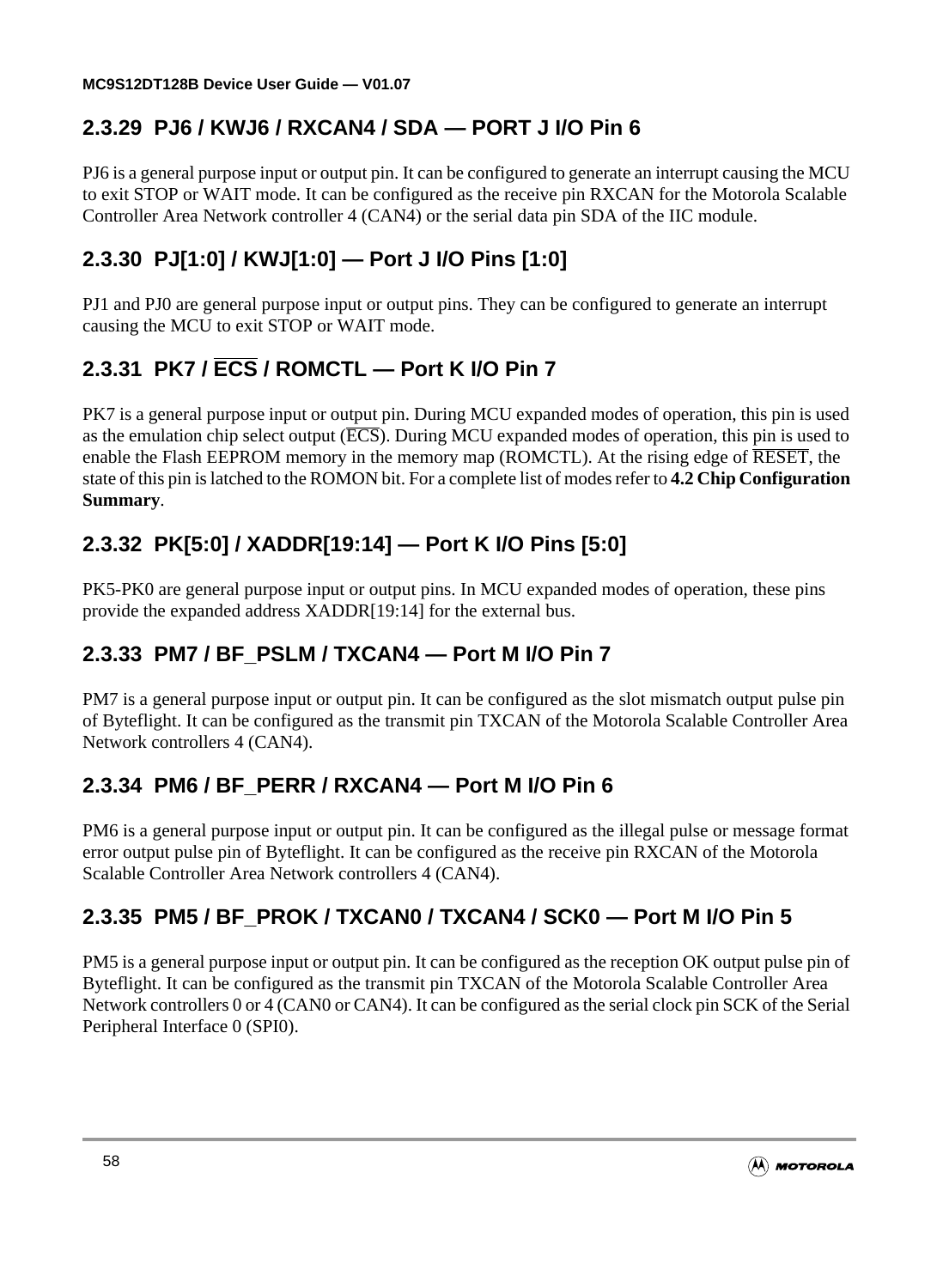#### **2.3.36 PM4 / BF\_PSYN / RXCAN0 / RXCAN4/ MOSI0 — Port M I/O Pin 4**

PM4 is a general purpose input or output pin. It can be configured as the correct synchronisation pulse reception/transmission output pulse pin of Byteflight. It can be configured as the receive pin RXCAN of the Motorola Scalable Controller Area Network controllers 0 or 4 (CAN0 or CAN4). It can be configured as the master output (during master mode) or slave input pin (during slave mode) MOSI for the Serial Peripheral Interface 0 (SPI0).

#### **2.3.37 PM3 / TX\_BF / TXCAN1 / TXCAN0 / SS0 — Port M I/O Pin 3**

PM3 is a general purpose input or output pin. It can be configured as the transmit pinTX\_BF of Byteflight. It can be configured as the transmit pin TXCAN of the Motorola Scalable Controller Area Network controllers 1 or 0 (CAN1 or CAN0). It can be configured as the slave select pin  $\overline{SS}$  of the Serial Peripheral Interface 0 (SPI0).

#### **2.3.38 PM2 / RX\_BF / RXCAN1 / RXCAN0 / MISO0 — Port M I/O Pin 2**

PM2 is a general purpose input or output pin. It can be configured as the receive pin RX\_BF of Byteflight. It can be configured as the receive pin RXCAN of the Motorola Scalable Controller Area Network controllers 1 or 0 (CAN1 or CAN0). It can be configured as the master input (during master mode) or slave output pin (during slave mode) MISO for the Serial Peripheral Interface 0 (SPI0).

#### **2.3.39 PM1 / TXCAN0 / TXB — Port M I/O Pin 1**

PM1 is a general purpose input or output pin. It can be configured as the transmit pin TXCAN of the Motorola Scalable Controller Area Network controller 0 (CAN0). It can be configured as the transmit pin TXB of the BDLC.

#### **2.3.40 PM0 / RXCAN0 / RXB — Port M I/O Pin 0**

PM0 is a general purpose input or output pin. It can be configured as the receive pin RXCAN of the Motorola Scalable Controller Area Network controller 0 (CAN0). It can be configured as the receive pin RXB of the BDLC.

#### **2.3.41 PP7 / KWP7 / PWM7 — Port P I/O Pin 7**

PP7 is a general purpose input or output pin. It can be configured to generate an interrupt causing the MCU to exit STOP or WAIT mode. It can be configured as Pulse Width Modulator (PWM) channel 7 output.

#### **2.3.42 PP6 / KWP6 / PWM6 — Port P I/O Pin 6**

PP6 is a general purpose input or output pin. It can be configured to generate an interrupt causing the MCU to exit STOP or WAIT mode. It can be configured as Pulse Width Modulator (PWM) channel 6 output.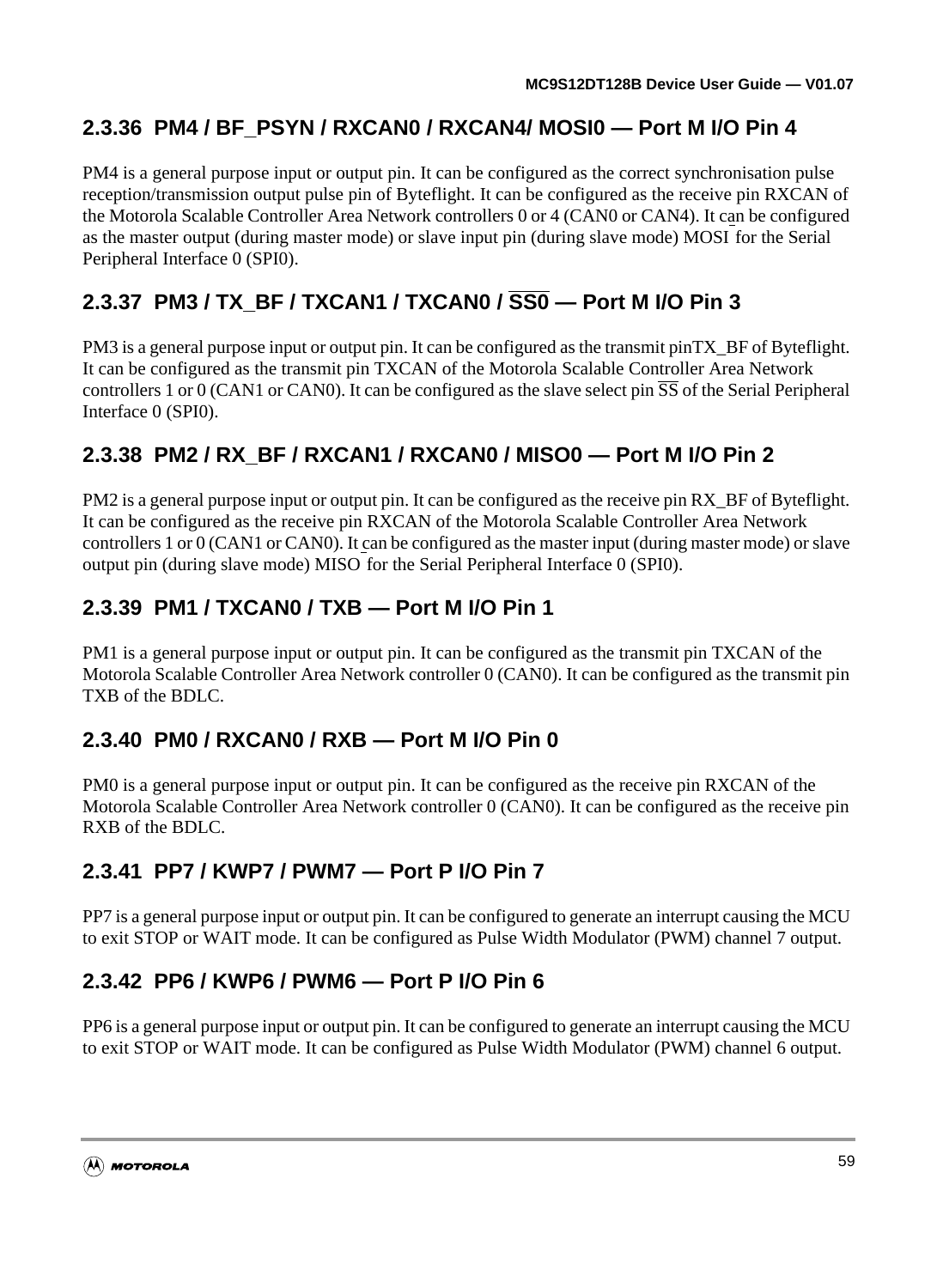### **2.3.43 PP5 / KWP5 / PWM5 — Port P I/O Pin 5**

PP5 is a general purpose input or output pin. It can be configured to generate an interrupt causing the MCU to exit STOP or WAIT mode. It can be configured as Pulse Width Modulator (PWM) channel 5 output.

#### **2.3.44 PP4 / KWP4 / PWM4 — Port P I/O Pin 4**

PP4 is a general purpose input or output pin. It can be configured to generate an interrupt causing the MCU to exit STOP or WAIT mode. It can be configured as Pulse Width Modulator (PWM) channel 4 output.

## **2.3.45 PP3 / KWP3 / PWM3 / SS1 — Port P I/O Pin 3**

PP3 is a general purpose input or output pin. It can be configured to generate an interrupt causing the MCU to exit STOP or WAIT mode. It can be configured as Pulse Width Modulator (PWM) channel 3 output. It can be configured as slave select pin  $\overline{SS}$  of the Serial Peripheral Interface 1 (SPI1).

#### **2.3.46 PP2 / KWP2 / PWM2 / SCK1 — Port P I/O Pin 2**

PP2 is a general purpose input or output pin. It can be configured to generate an interrupt causing the MCU to exit STOP or WAIT mode. It can be configured as Pulse Width Modulator (PWM) channel 2 output. It can be configured as serial clock pin SCK of the Serial Peripheral Interface 1 (SPI1).

#### **2.3.47 PP1 / KWP1 / PWM1 / MOSI1 — Port P I/O Pin 1**

PP1 is a general purpose input or output pin. It can be configured to generate an interrupt causing the MCU to exit STOP or WAIT mode. It can be configured as Pulse Width Modulator (PWM) channel 1 output. It can be configured as master output (during master mode) or slave input pin (during slave mode) MOSI of the Serial Peripheral Interface 1 (SPI1).

#### **2.3.48 PP0 / KWP0 / PWM0 / MISO1 — Port P I/O Pin 0**

PP0 is a general purpose input or output pin. It can be configured to generate an interrupt causing the MCU to exit STOP or WAIT mode. It can be configured as Pulse Width Modulator (PWM) channel 0 output. It can be configured as master input (during master mode) or slave output (during slave mode) pin MISO of the Serial Peripheral Interface 1 (SPI1).

#### **2.3.49 PS7 / SS0 — Port S I/O Pin 7**

PS7 is a general purpose input or output pin. It can be configured as the slave select pin  $\overline{SS}$  of the Serial Peripheral Interface 0 (SPI0).

#### **2.3.50 PS6 / SCK0 — Port S I/O Pin 6**

PS6 is a general purpose input or output pin. It can be configured as the serial clock pin SCK of the Serial Peripheral Interface 0 (SPI0).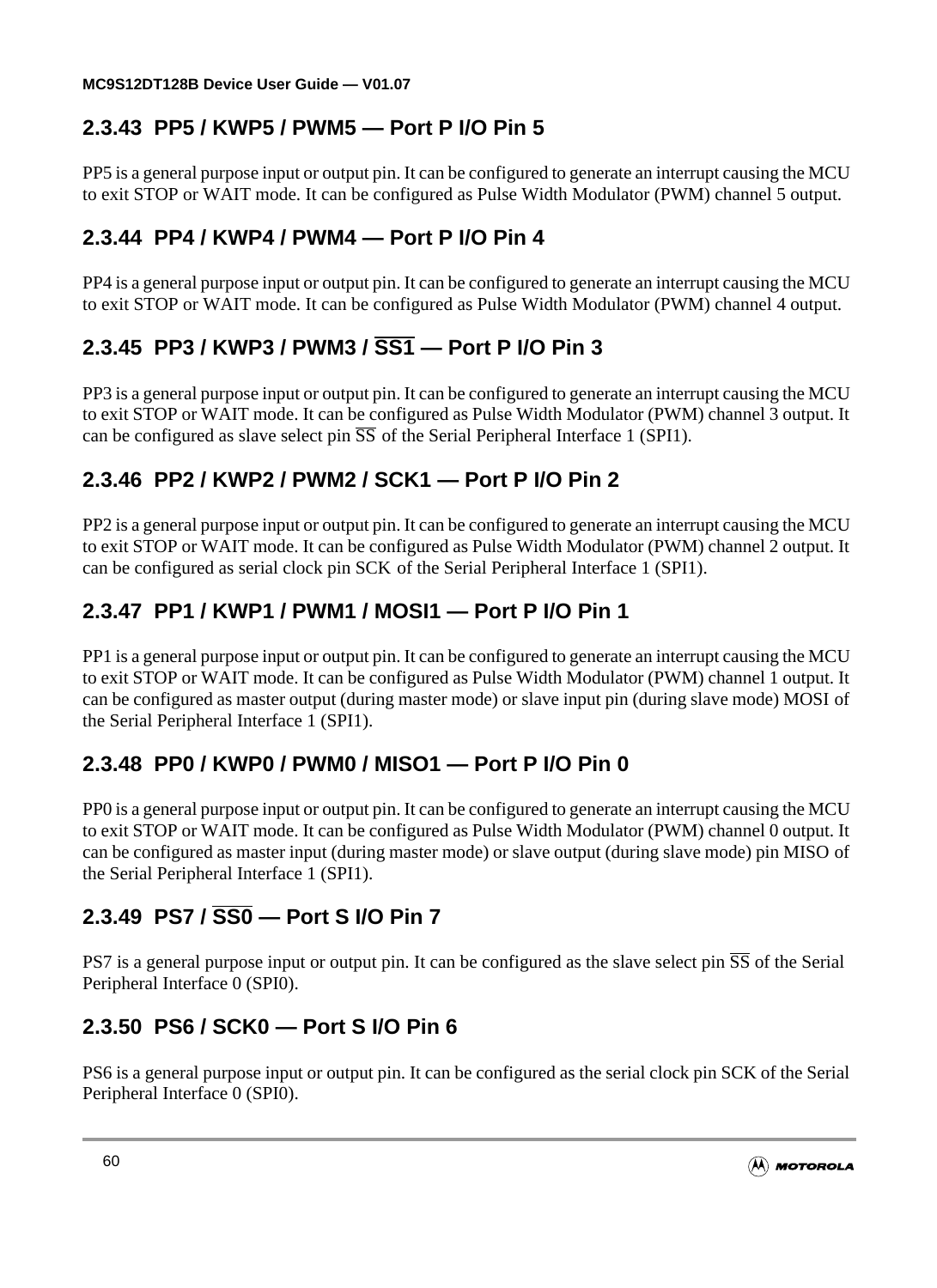#### **2.3.51 PS5 / MOSI0 — Port S I/O Pin 5**

PS5 is a general purpose input or output pin. It can be configured as master output (during master mode) or slave input pin (during slave mode) MOSI of the Serial Peripheral Interface 0 (SPI0).

#### **2.3.52 PS4 / MISO0 — Port S I/O Pin 4**

PS4 is a general purpose input or output pin. It can be configured as master input (during master mode) or slave output pin (during slave mode) MOSI of the Serial Peripheral Interface 0 (SPI0).

#### **2.3.53 PS3 / TXD1 — Port S I/O Pin 3**

PS3 is a general purpose input or output pin. It can be configured as the transmit pin TXD of Serial Communication Interface 1 (SCI1).

#### **2.3.54 PS2 / RXD1 — Port S I/O Pin 2**

PS2 is a general purpose input or output pin. It can be configured as the receive pin RXD of Serial Communication Interface 1 (SCI1).

#### **2.3.55 PS1 / TXD0 — Port S I/O Pin 1**

PS1 is a general purpose input or output pin. It can be configured as the transmit pin TXD of Serial Communication Interface 0 (SCI0).

#### **2.3.56 PS0 / RXD0 — Port S I/O Pin 0**

PS0 is a general purpose input or output pin. It can be configured as the receive pin RXD of Serial Communication Interface 0 (SCI0).

#### **2.3.57 PT[7:0] / IOC[7:0] — Port T I/O Pins [7:0]**

PT7-PT0 are general purpose input or output pins. They can be configured as input capture or output compare pins IOC7-IOC0 of the Enhanced Capture Timer (ECT).

# **2.4 Power Supply Pins**

MC9S12DT128B power and ground pins are described below.

**Table 2-2 MC9S12DT128B Power and Ground Connection Summary**

| Mnemonic       | Pin Number<br><b>Nominal</b><br>Voltage<br>112-pin QFP |      | <b>Description</b>                                        |  |  |
|----------------|--------------------------------------------------------|------|-----------------------------------------------------------|--|--|
| VDD1.2         | 13.65                                                  | 2.5V | Internal power and ground generated by internal regulator |  |  |
| <b>VSS1, 2</b> | 14.66                                                  | 0V   |                                                           |  |  |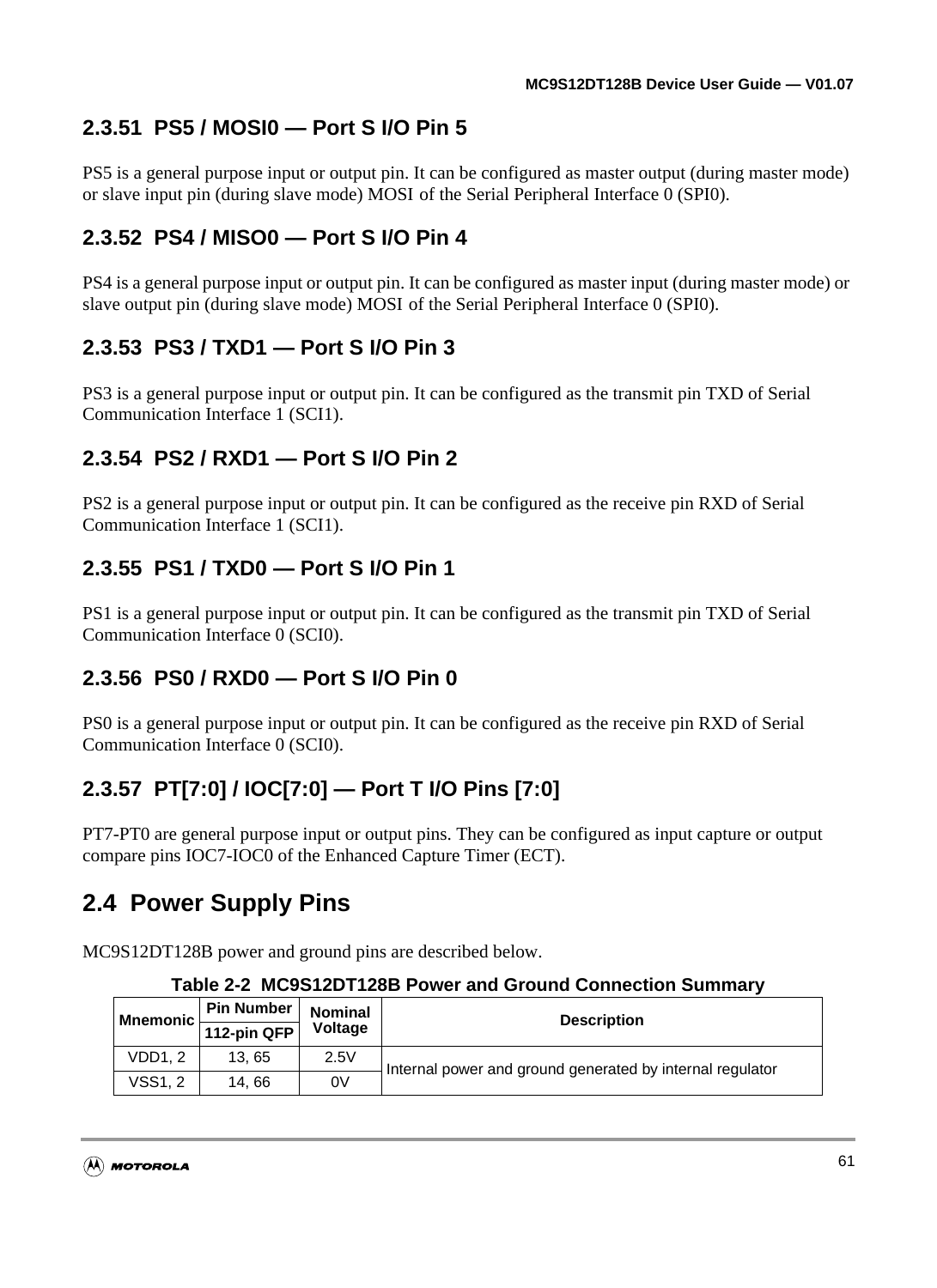| <b>Pin Number</b><br><b>Mnemonic</b> |             | <b>Nominal</b> | <b>Description</b>                                                                                                                             |  |  |  |  |
|--------------------------------------|-------------|----------------|------------------------------------------------------------------------------------------------------------------------------------------------|--|--|--|--|
|                                      | 112-pin QFP | Voltage        |                                                                                                                                                |  |  |  |  |
| <b>VDDR</b>                          | 41          | 5.0V           | External power and ground, supply to pin drivers and internal                                                                                  |  |  |  |  |
| <b>VSSR</b>                          | 40          | 0V             | voltage regulator.                                                                                                                             |  |  |  |  |
| <b>VDDX</b>                          | 107         | 5.0V           | External power and ground, supply to pin drivers.                                                                                              |  |  |  |  |
| <b>VSSX</b>                          | 106         | 0V             |                                                                                                                                                |  |  |  |  |
| <b>VDDA</b>                          | 83          | 5.0V           | Operating voltage and ground for the analog-to-digital                                                                                         |  |  |  |  |
| <b>VSSA</b>                          | 86          | 0 <sup>V</sup> | converters and the reference for the internal voltage regulator,<br>allows the supply voltage to the A/D to be bypassed<br>independently.      |  |  |  |  |
| <b>VRL</b>                           | 85          | 0V             |                                                                                                                                                |  |  |  |  |
| <b>VRH</b>                           | 84          | 5.0V           | Reference voltages for the analog-to-digital converter.                                                                                        |  |  |  |  |
| <b>VDDPLL</b>                        | 43          | 2.5V           | Provides operating voltage and ground for the Phased-Locked                                                                                    |  |  |  |  |
| <b>VSSPLL</b>                        | 45          | 0 <sup>V</sup> | Loop. This allows the supply voltage to the PLL to be<br>bypassed independently. Internal power and ground<br>generated by internal regulator. |  |  |  |  |
| <b>VREGEN</b>                        | 97          | 5V             | Internal Voltage Regulator enable/disable                                                                                                      |  |  |  |  |

**NOTE:** *All VSS pins must be connected together in the application.*

#### **2.4.1 VDDX,VSSX — Power & Ground Pins for I/O Drivers**

External power and ground for I/O drivers. Because fast signal transitions place high, short-duration current demands on the power supply, use bypass capacitors with high-frequency characteristics and place them as close to the MCU as possible. Bypass requirements depend on how heavily the MCU pins are loaded.

#### **2.4.2 VDDR, VSSR — Power & Ground Pins for I/O Drivers & for Internal Voltage Regulator**

External power and ground for I/O drivers and input to the internal voltage regulator. Because fast signal transitions place high, short-duration current demands on the power supply, use bypass capacitors with high-frequency characteristics and place them as close to the MCU as possible. Bypass requirements depend on how heavily the MCU pins are loaded.

#### **2.4.3 VDD1, VDD2, VSS1, VSS2 — Core Power Pins**

Power is supplied to the MCU through VDD and VSS. Because fast signal transitions place high, short-duration current demands on the power supply, use bypass capacitors with high-frequency characteristics and place them as close to the MCU as possible. This 2.5V supply is derived from the internal voltage regulator. There is no static load on those pins allowed. The internal voltage regulator is turned off, if VREGEN is tied to ground.

#### **NOTE:** *No load allowed except for bypass capacitors.*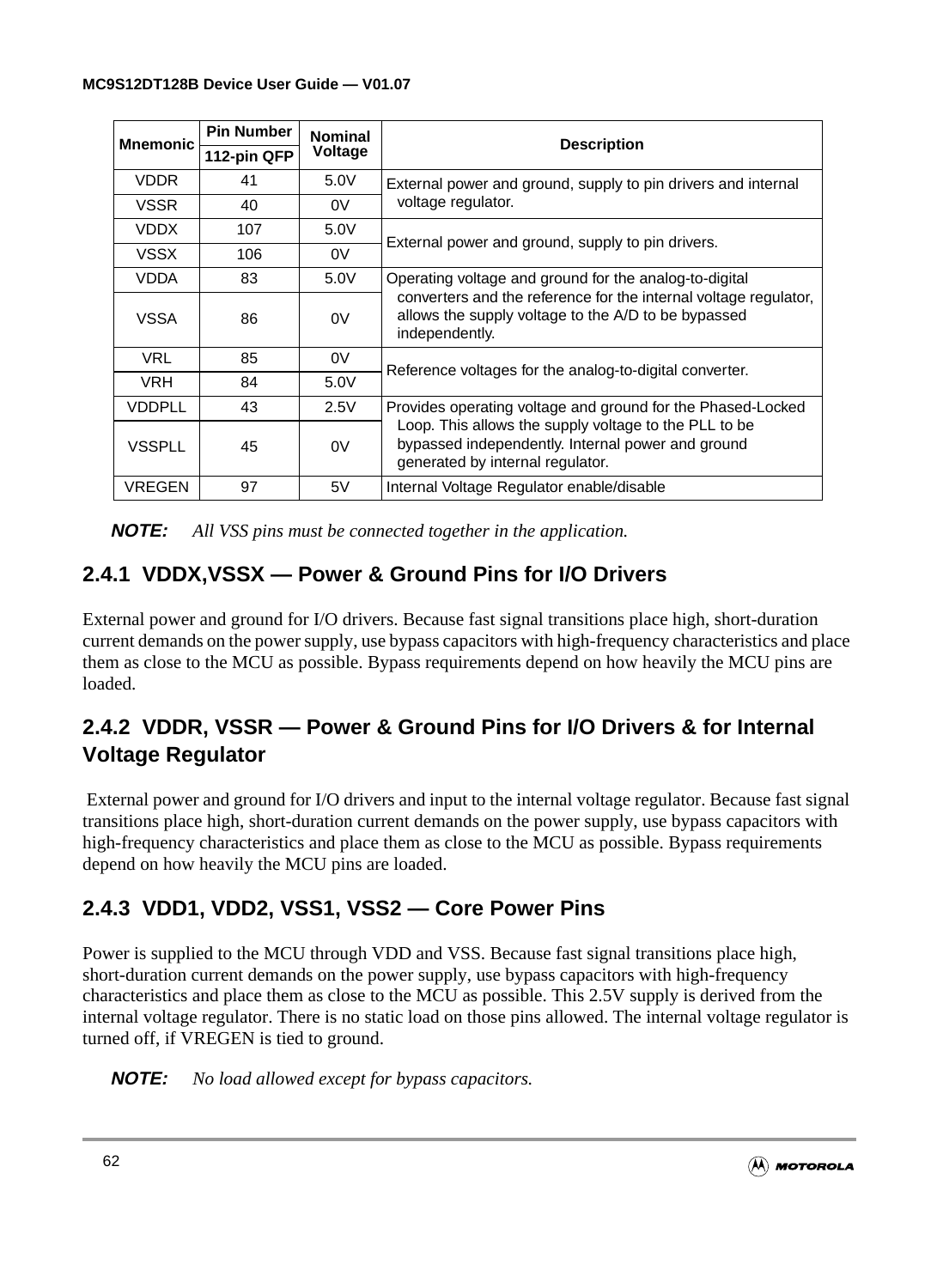### **2.4.4 VDDA, VSSA — Power Supply Pins for ATD and VREG**

VDDA, VSSA are the power supply and ground input pins for the voltage regulator and the analog to digital converter. It also provides the reference for the internal voltage regulator. This allows the supply voltage to the ATD and the reference voltage to be bypassed independently.

#### **2.4.5 VRH, VRL — ATD Reference Voltage Input Pins**

VRH and VRL are the reference voltage input pins for the analog to digital converter.

#### **2.4.6 VDDPLL, VSSPLL — Power Supply Pins for PLL**

Provides operating voltage and ground for the Oscillator and the Phased-Locked Loop. This allows the supply voltage to the Oscillator and PLL to be bypassed independently.This 2.5V voltage is generated by the internal voltage regulator.

**NOTE:** *No load allowed except for bypass capacitors.*

#### **2.4.7 VREGEN — On Chip Voltage Regulator Enable**

Enables the internal 5V to 2.5V voltage regulator. If this pin is tied low, VDD1,2 and VDDPLL must be supplied externally.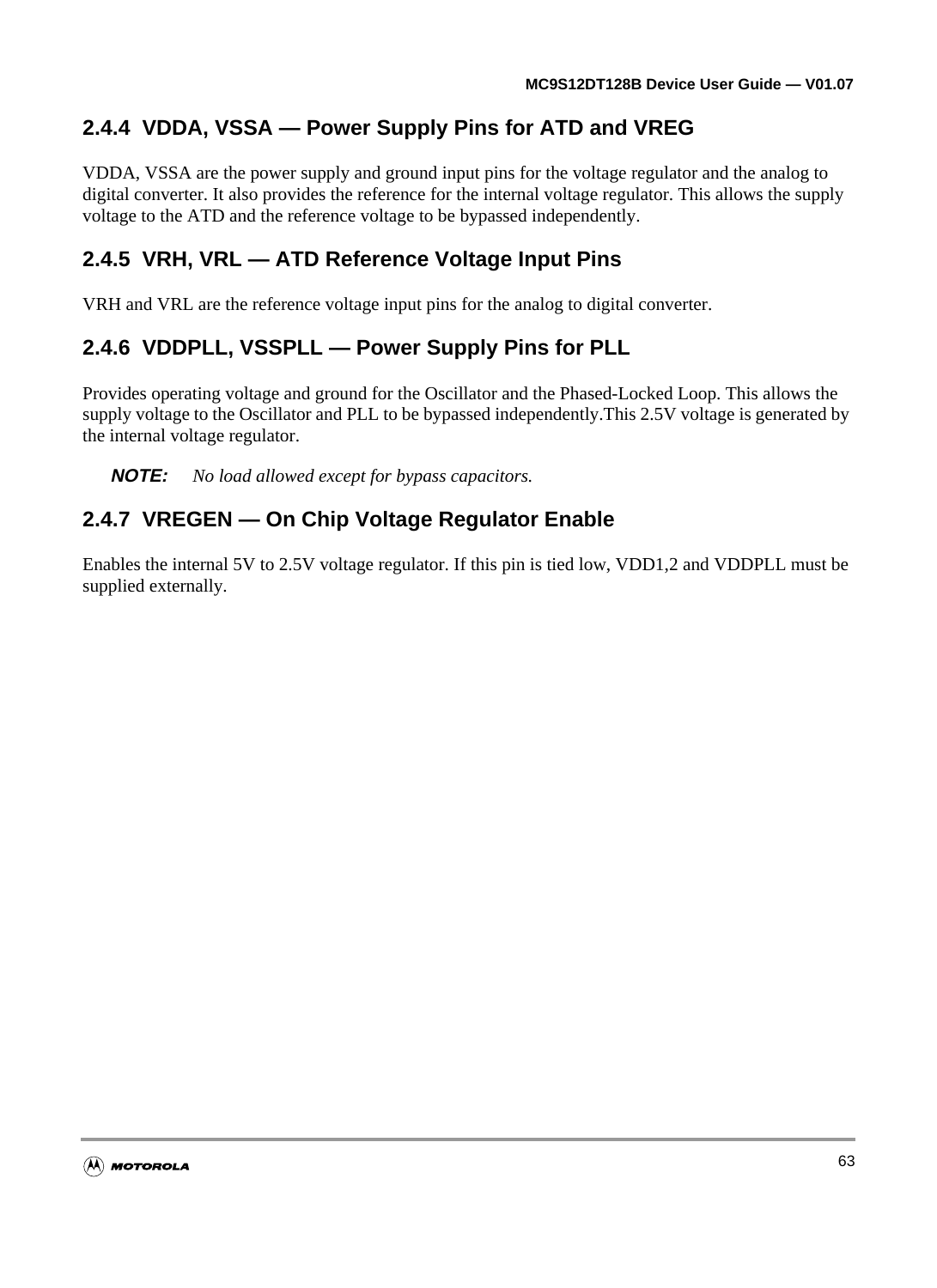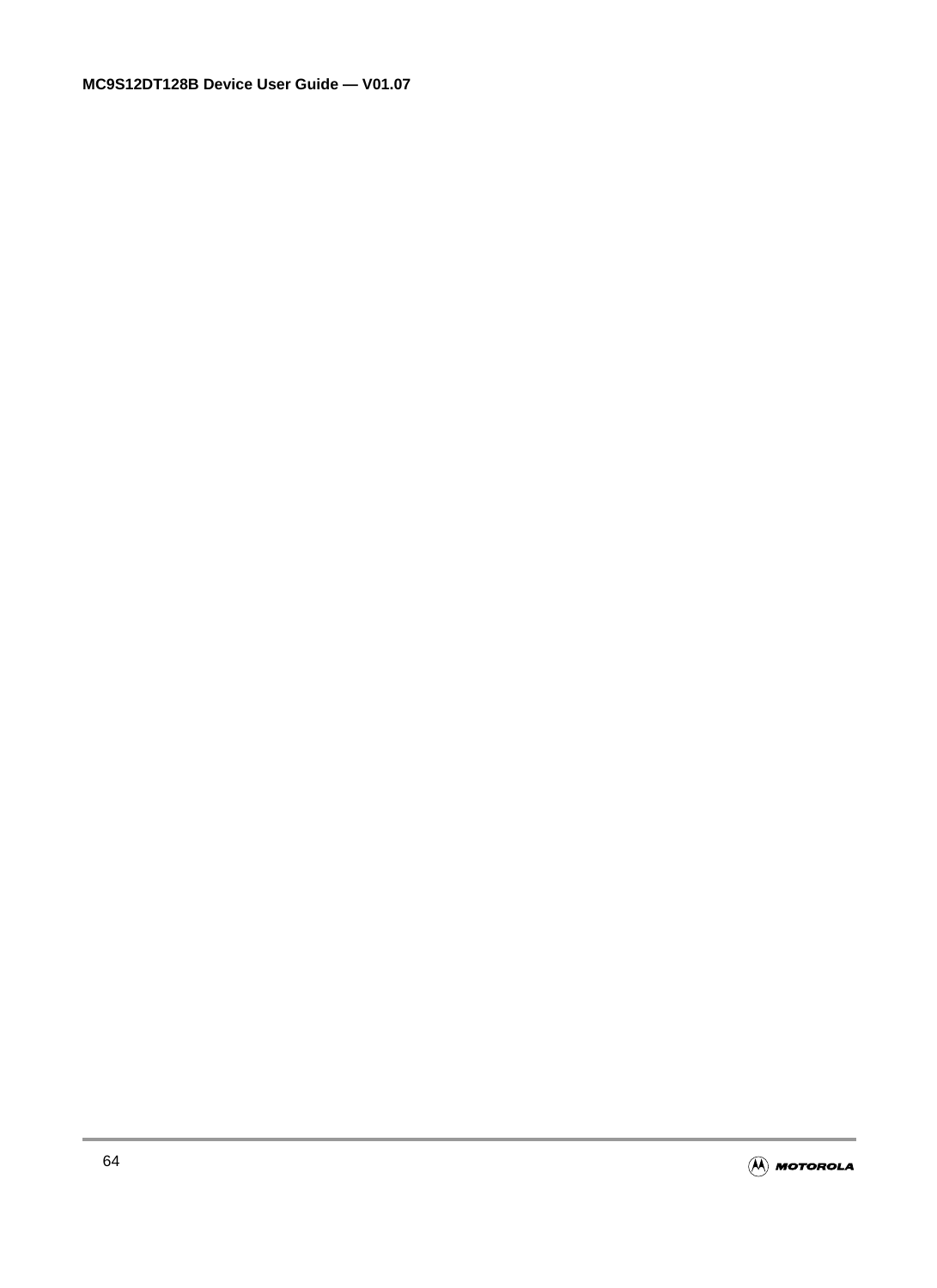# **Section 3 System Clock Description**

# **3.1 Overview**

The Clock and Reset Generator provides the internal clock signals for the core and all peripheral modules. **[Figure 3-1](#page-64-0)** shows the clock connections from the CRG to all modules.

Consult the CRG Block User Guide for details on clock generation.



<span id="page-64-0"></span>**Figure 3-1 Clock Connections**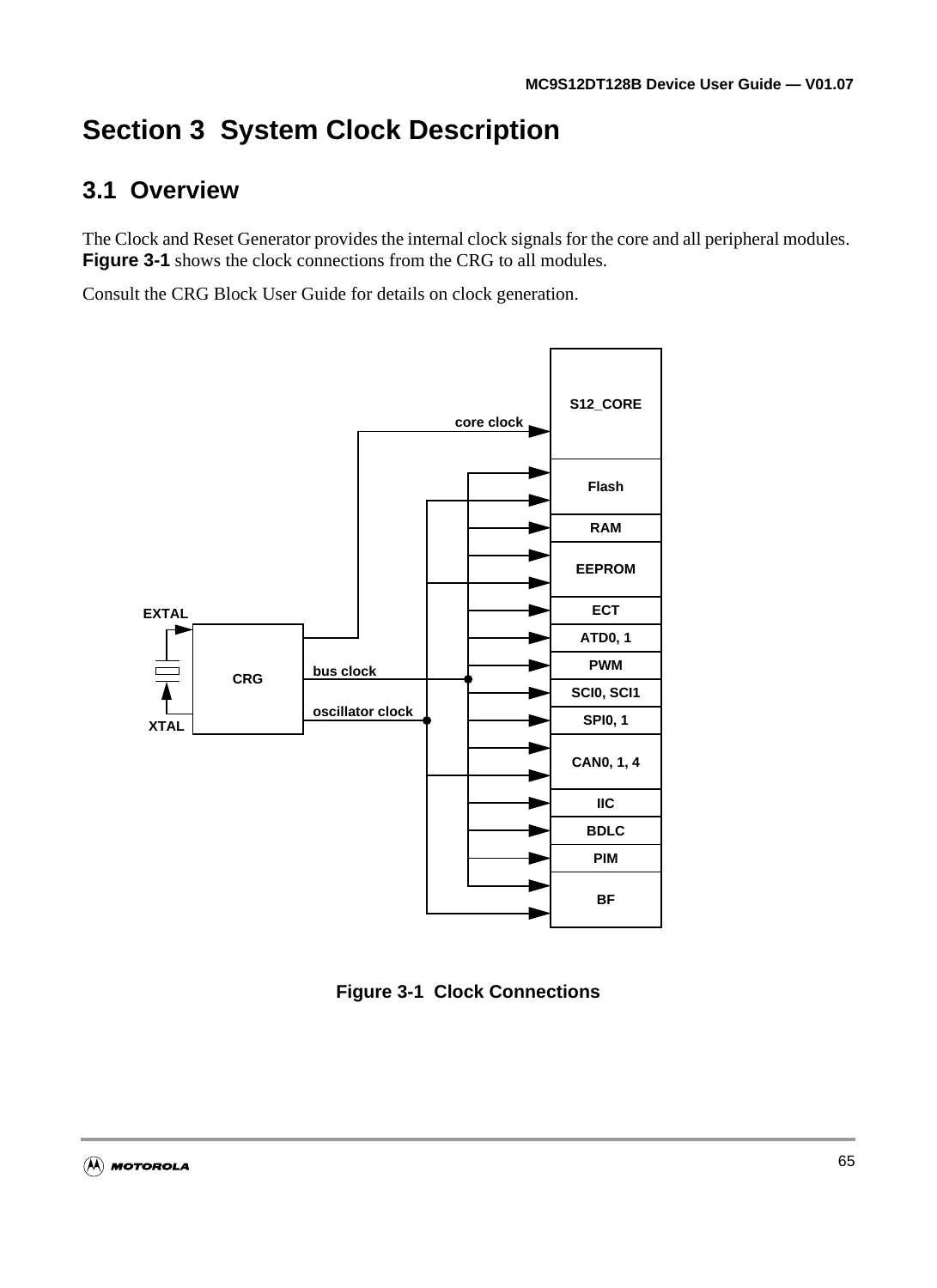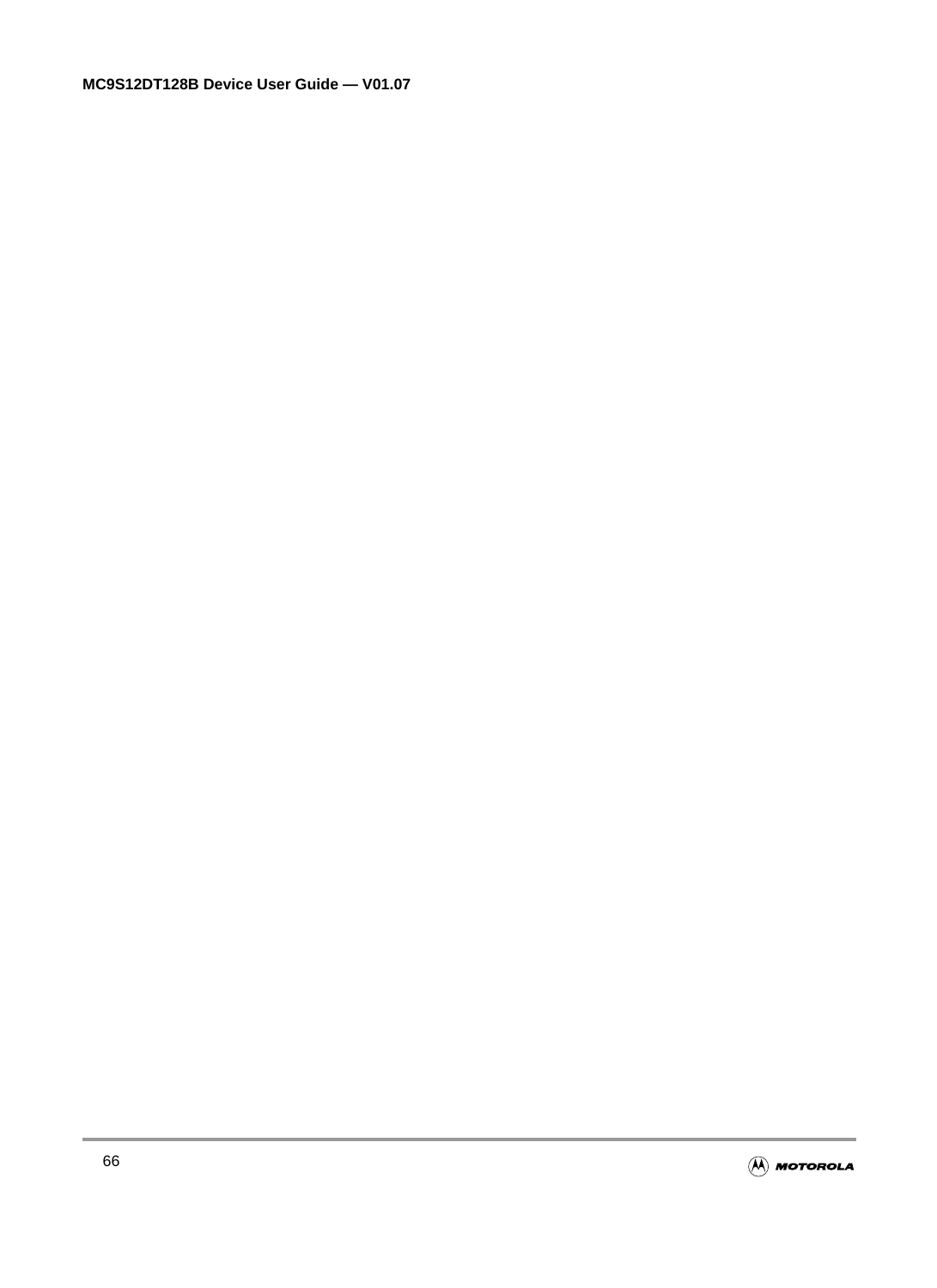# <span id="page-66-0"></span>**Section 4 Modes of Operation**

# **4.1 Overview**

Eight possible modes determine the operating configuration of the MC9S12DT128B. Each mode has an associated default memory map and external bus configuration controlled by a further pin.

Three low power modes exist for the device.

# **4.2 Chip Configuration Summary**

The operating mode out of reset is determined by the states of the MODC, MODB, and MODA pins during reset (**[Table 4-1](#page-66-1)**). The MODC, MODB, and MODA bits in the MODE register show the current operating mode and provide limited mode switching during operation. The states of the MODC, MODB, and MODA pins are latched into these bits on the rising edge of the reset signal. The ROMCTL signal allows the setting of the ROMON bit in the MISC register thus controlling whether the internal Flash is visible in the memory map.  $ROMON = 1$  mean the Flash is visible in the memory map. The state of the ROMCTL pin is latched into the ROMON bit in the MISC register on the rising edge of the reset signal.

<span id="page-66-1"></span>

| $BKGD =$<br><b>MODC</b> | $PE6 =$<br><b>MODB</b> | $PE5 =$<br><b>MODA</b> | $PK7 =$<br><b>ROMCTL</b> | <b>ROMON</b><br><b>Bit</b> | <b>Mode Description</b>                                                                                                                   |  |  |
|-------------------------|------------------------|------------------------|--------------------------|----------------------------|-------------------------------------------------------------------------------------------------------------------------------------------|--|--|
| O                       | 0                      | 0                      | X                        |                            | Special Single Chip, BDM allowed and ACTIVE. BDM is<br>allowed in all other modes but a serial command is<br>required to make BDM active. |  |  |
| 0                       | 0                      |                        | X                        | $\Omega$                   | Emulation Expanded Narrow, BDM allowed                                                                                                    |  |  |
| <sup>0</sup>            |                        | 0                      | X                        | 0                          | Special Test (Expanded Wide), BDM allowed                                                                                                 |  |  |
| <sup>0</sup>            |                        |                        | X                        | $\Omega$                   | Emulation Expanded Wide, BDM allowed                                                                                                      |  |  |
|                         | 0                      | 0                      | X                        |                            | Normal Single Chip, BDM allowed                                                                                                           |  |  |
|                         | 0                      |                        | 0                        | 0                          | Normal Expanded Narrow, BDM allowed                                                                                                       |  |  |
|                         |                        |                        |                          |                            |                                                                                                                                           |  |  |
|                         |                        | 0                      | X                        |                            | Special Peripheral; BDM allowed but bus operations<br>would cause bus conflicts (must not be used)                                        |  |  |
|                         |                        |                        | 0                        | 0                          | Normal Expanded Wide, BDM allowed                                                                                                         |  |  |
|                         |                        |                        |                          |                            |                                                                                                                                           |  |  |

#### **Table 4-1 Mode Selection**

For further explanation on the modes refer to the Core User Guide.

| Table 4-2 Clock Selection Based on PE7 |
|----------------------------------------|
|                                        |

| $ $ PE7 = $\overline{\text{XCLKS}} $ | <b>Description</b>                        |
|--------------------------------------|-------------------------------------------|
|                                      | Colpitts Oscillator selected              |
|                                      | Pierce Oscillator/external clock selected |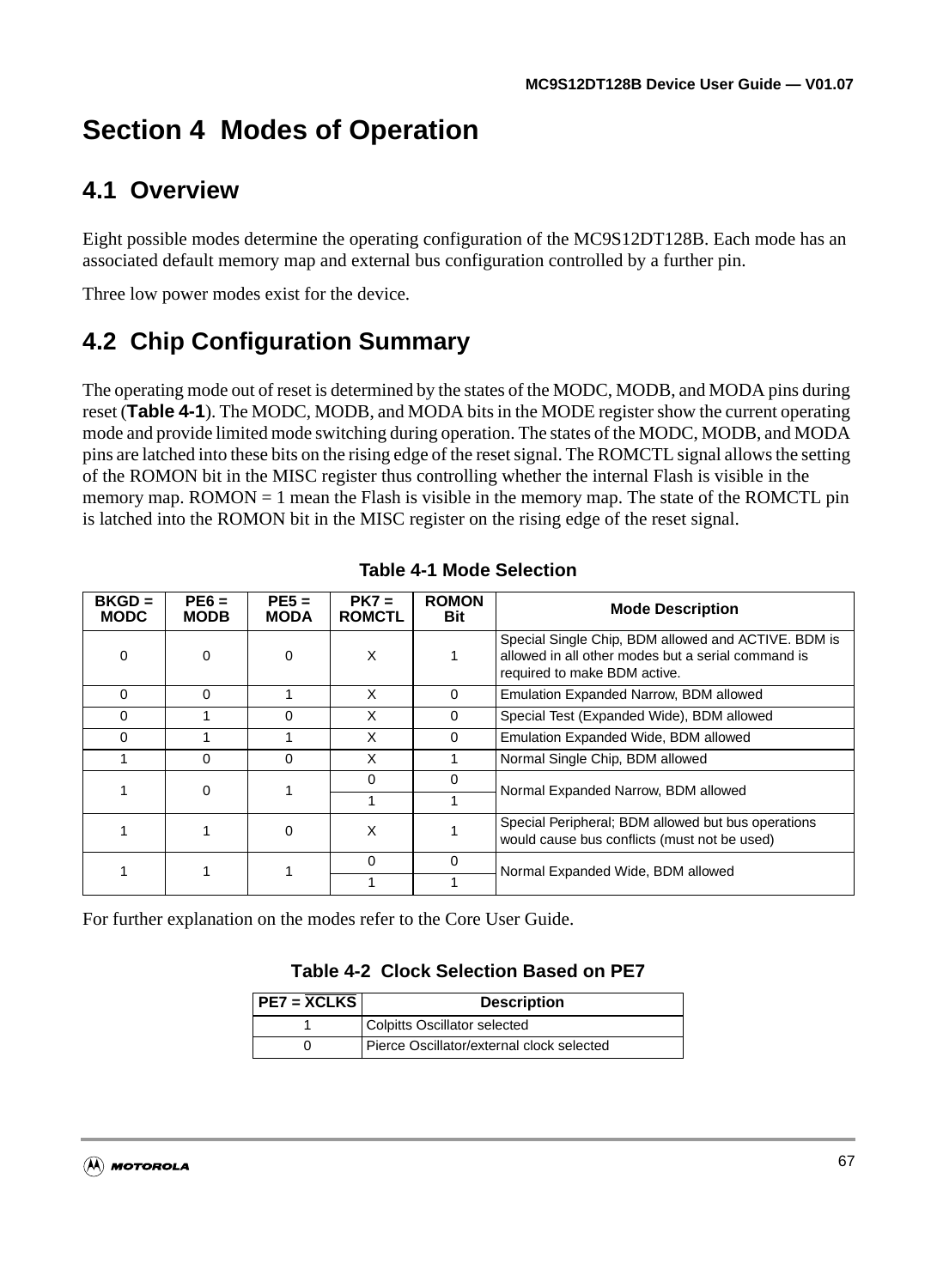| <b>VREGEN</b> | <b>Description</b>                                                                              |  |  |
|---------------|-------------------------------------------------------------------------------------------------|--|--|
|               | Internal Voltage Regulator enabled                                                              |  |  |
| 0             | Internal Voltage Regulator disabled, VDD1,2 and<br>VDDPLL must be supplied externally with 2.5V |  |  |

#### **Table 4-3 Voltage Regulator VREGEN**

# **4.3 Security**

The device will make available a security feature preventing the unauthorized read and write of the memory contents. This feature allows:

- Protection of the contents of FLASH,
- Protection of the contents of EEPROM,
- Operation in single-chip mode, No BDM possible
- Operation from external memory with internal FLASH and EEPROM disabled.

The user must be reminded that part of the security must lie with the user's code. An extreme example would be user's code that dumps the contents of the internal program. This code would defeat the purpose of security. At the same time the user may also wish to put a back door in the user's program. An example of this is the user downloads a key through the SCI which allows access to a programming routine that updates parameters stored in EEPROM.

#### **4.3.1 Securing the Microcontroller**

Once the user has programmed the FLASH and EEPROM (if desired), the part can be secured by programming the security bits located in the FLASH module. These non-volatile bits will keep the part secured through resetting the part and through powering down the part.

The security byte resides in a portion of the Flash array.

Check the Flash Block User Guide for more details on the security configuration.

#### **4.3.2 Operation of the Secured Microcontroller**

#### **4.3.2.1 Normal Single Chip Mode**

This will be the most common usage of the secured part. Everything will appear the same as if the part was not secured with the exception of BDM operation. The BDM operation will be blocked.

#### **4.3.2.2 Executing from External Memory**

The user may wish to execute from external space with a secured microcontroller. This is accomplished by resetting directly into expanded mode. The internal FLASH and EEPROM will be disabled. BDM operations will be blocked.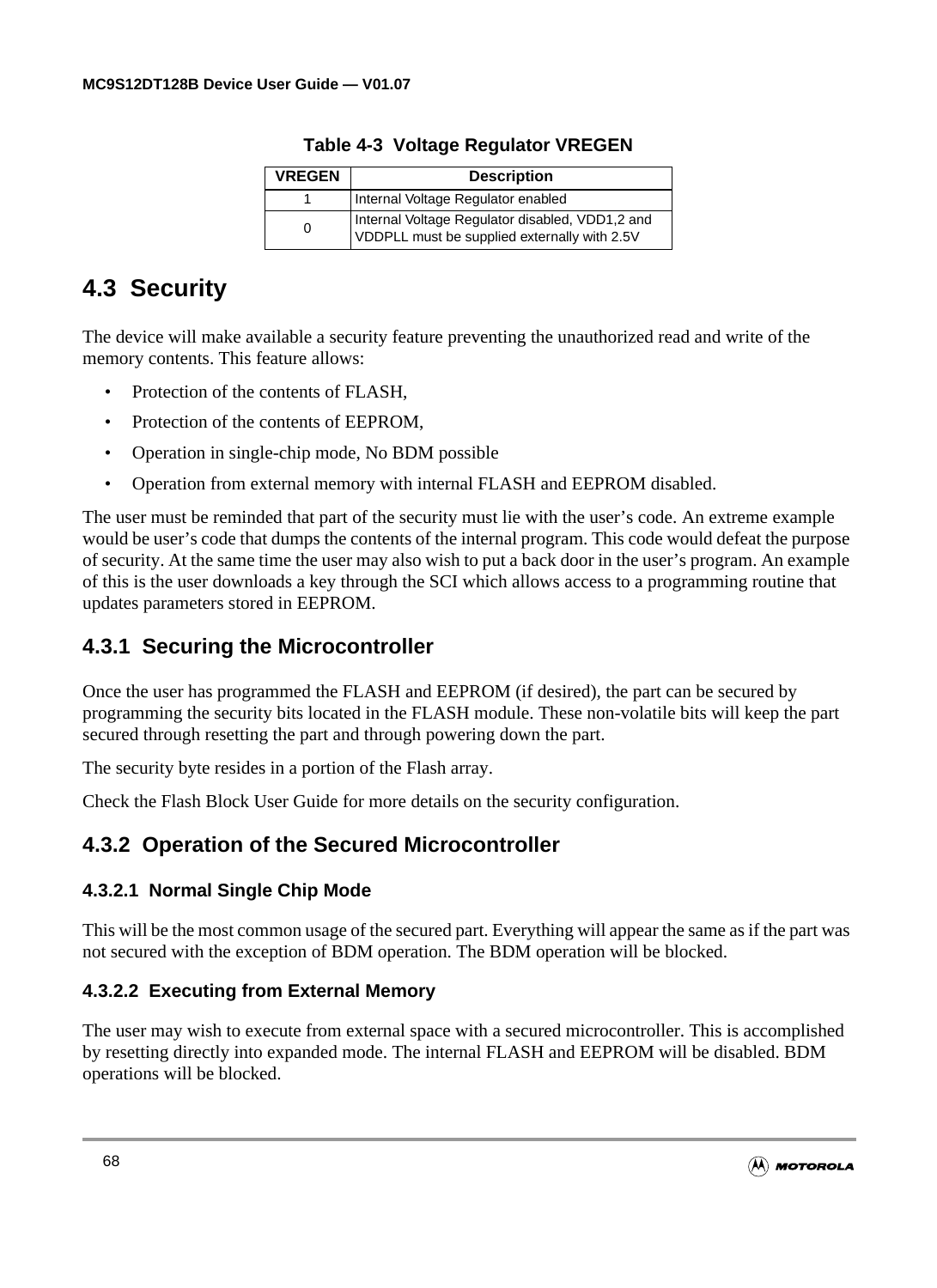#### **4.3.3 Unsecuring the Microcontroller**

In order to unsecure the microcontroller, the internal FLASH and EEPROM must be erased. This can be done through an external program in expanded mode.

Once the user has erased the FLASH and EEPROM, the part can be reset into special single chip mode. This invokes a program that verifies the erasure of the internal FLASH and EEPROM. Once this program completes, the user can erase and program the FLASH security bits to the unsecured state. This is generally done through the BDM, but the user could also change to expanded mode (by writing the mode bits through the BDM) and jumping to an external program (again through BDM commands). Note that if the part goes through a reset before the security bits are reprogrammed to the unsecure state, the part will be secured again.

## **4.4 Low Power Modes**

The microcontroller features three main low power modes. Consult the respective Block User Guide for information on the module behavior in Stop, Pseudo Stop, and Wait Mode. An important source of information about the clock system is the Clock and Reset Generator User Guide (CRG).

#### **4.4.1 Stop**

Executing the CPU STOP instruction stops all clocks and the oscillator thus putting the chip in fully static mode. Wake up from this mode can be done via reset or external interrupts.

#### **4.4.2 Pseudo Stop**

This mode is entered by executing the CPU STOP instruction. In this mode the oscillator is still running and the Real Time Interrupt (RTI) or Watchdog (COP) sub module can stay active. Other peripherals are turned off. This mode consumes more current than the full STOP mode, but the wake up time from this mode is significantly shorter.

#### **4.4.3 Wait**

This mode is entered by executing the CPU WAI instruction. In this mode the CPU will not execute instructions. The internal CPU signals (address and databus) will be fully static. All peripherals stay active. For further power consumption the peripherals can individually turn off their local clocks.

#### **4.4.4 Run**

Although this is not a low power mode, unused peripheral modules should not be enabled in order to save power.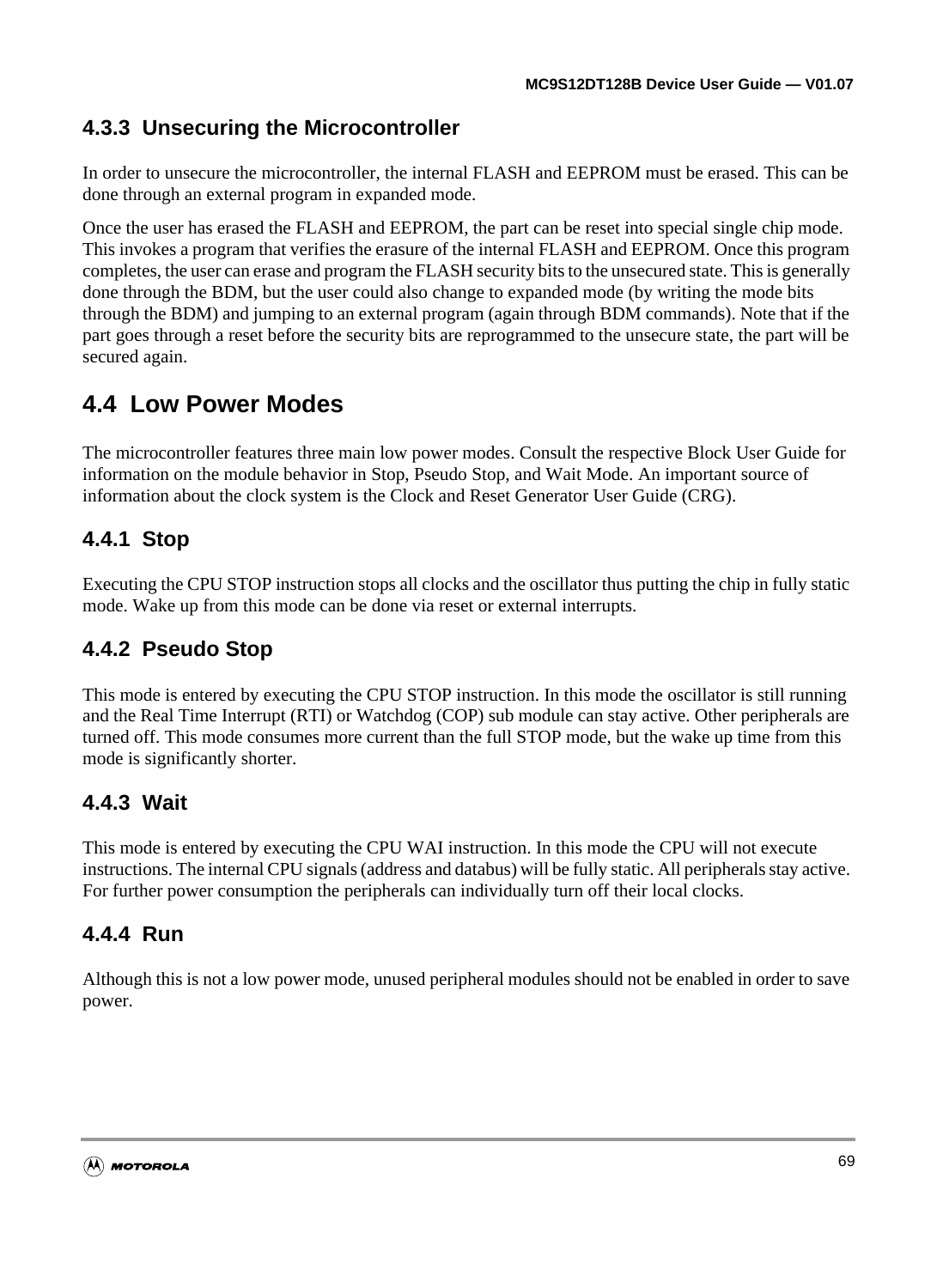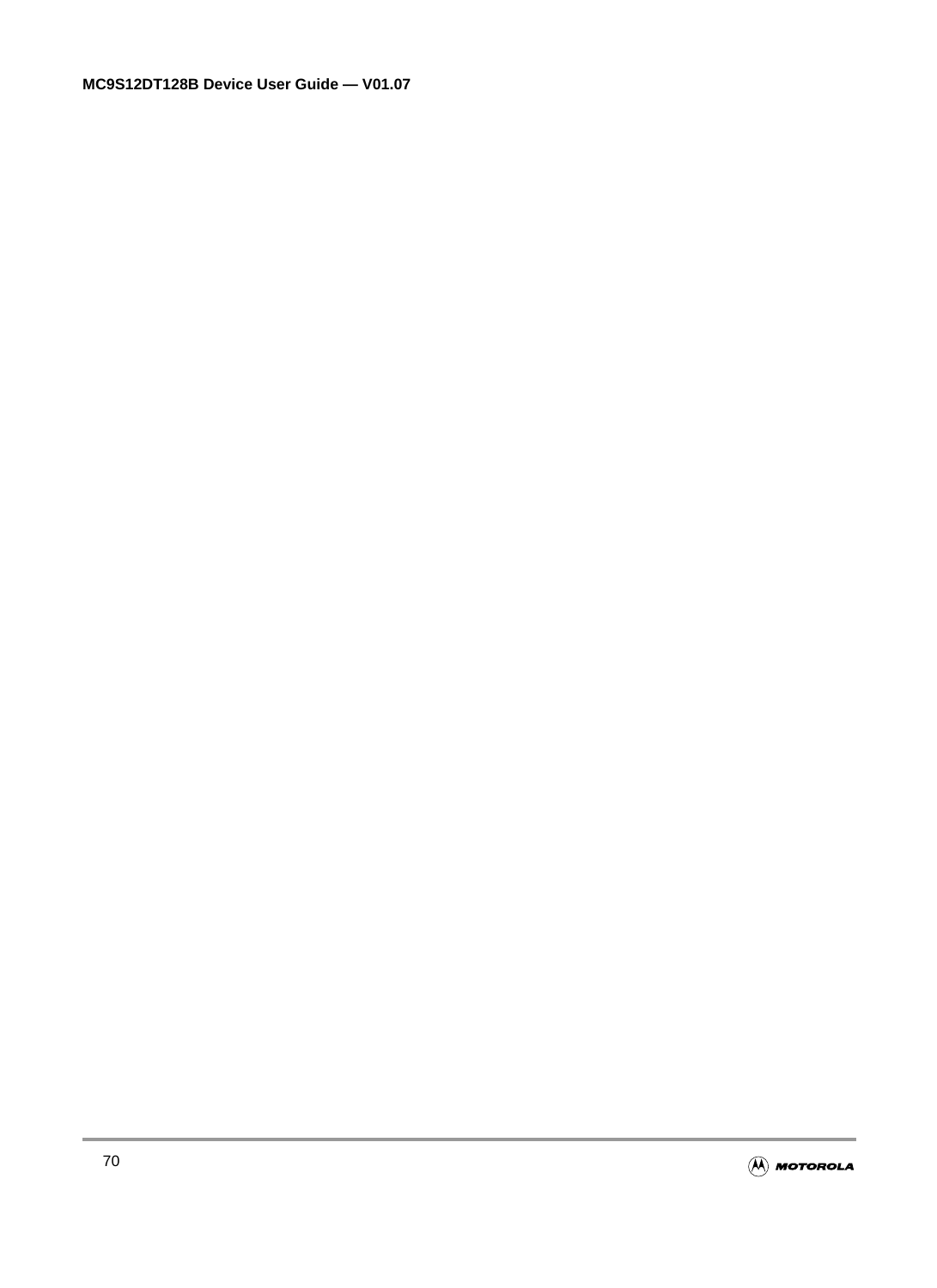# **Section 5 Resets and Interrupts**

# **5.1 Overview**

Consult the Exception Processing section of the HCS12 Core User Guide for information on resets and interrupts.

# **5.2 Vectors**

#### **5.2.1 Vector Table**

<span id="page-70-0"></span>**[Table 5-1](#page-70-0)** lists interrupt sources and vectors in default order of priority.

| <b>Vector Address</b>      | <b>Interrupt Source</b>                 | <b>CCR</b><br><b>Mask</b> | <b>Local Enable</b>                                       | <b>HPRIO Value</b><br>to Elevate |
|----------------------------|-----------------------------------------|---------------------------|-----------------------------------------------------------|----------------------------------|
| <b>SFFFE, SFFFF</b>        | Reset                                   | None                      | None                                                      |                                  |
| <b>\$FFFC, \$FFFD</b>      | Clock Monitor fail reset                | None                      | COPCTL (CME, FCME)                                        | $\equiv$                         |
| <b><i>SFFFA, SFFFB</i></b> | COP failure reset                       | None                      | COP rate select                                           |                                  |
| <b>\$FFF8, \$FFF9</b>      | Unimplemented instruction trap          | None                      | None                                                      | $\overline{\phantom{0}}$         |
| <b>\$FFF6, \$FFF7</b>      | SWI                                     | None                      | None                                                      | $\overline{\phantom{0}}$         |
| \$FFF4, \$FFF5             | XIRQ / BF High prio Sync pulse intr     | X-Bit                     | None / BFRIER (XSYNIE)                                    | $\qquad \qquad -$                |
| \$FFF2, \$FFF3             | <b>IRQ</b>                              | I-Bit                     | <b>INTCR (IRQEN)</b>                                      | \$F2                             |
| \$FFF0, \$FFF1             | Real Time Interrupt                     | I-Bit                     | CRGINT (RTIE)                                             | \$F <sub>0</sub>                 |
| <b>SFFEE, SFFEF</b>        | Enhanced Capture Timer channel 0        | I-Bit                     | TIE (C0I)                                                 | \$EE                             |
| <b><i>SFFEC, SFFED</i></b> | Enhanced Capture Timer channel 1        | I-Bit                     | <b>TIE (C1I)</b>                                          | E <sub>C</sub>                   |
| <b>SFFEA, SFFEB</b>        | Enhanced Capture Timer channel 2        | I-Bit                     | <b>TIE (C2I)</b>                                          | \$EA                             |
| <b>\$FFE8, \$FFE9</b>      | <b>Enhanced Capture Timer channel 3</b> | I-Bit                     | <b>TIE (C3I)</b>                                          | \$E8                             |
| <b>\$FFE6, \$FFE7</b>      | Enhanced Capture Timer channel 4        | I-Bit                     | <b>TIE (C4I)</b>                                          | \$E6                             |
| \$FFE4, \$FFE5             | Enhanced Capture Timer channel 5        | I-Bit                     | <b>TIE (C5I)</b>                                          | <b>\$E4</b>                      |
| \$FFE2, \$FFE3             | Enhanced Capture Timer channel 6        | I-Bit                     | TIE (C6I)                                                 | <b>\$E2</b>                      |
| \$FFE0, \$FFE1             | Enhanced Capture Timer channel 7        | I-Bit                     | TIE (C7I)                                                 | \$E0                             |
| <b><i>SFFDE, SFFDF</i></b> | <b>Enhanced Capture Timer overflow</b>  | I-Bit                     | TSCR2 (TOF)                                               | \$DE                             |
| <b>\$FFDC, \$FFDD</b>      | Pulse accumulator A overflow            | I-Bit                     | PACTL (PAOVI)                                             | \$DC                             |
| <b><i>SFFDA, SFFDB</i></b> | Pulse accumulator input edge            | I-Bit                     | PACTL (PAI)                                               | \$DA                             |
| \$FFD8, \$FFD9             | SPI <sub>0</sub>                        | I-Bit                     | SP0CR1 (SPIE, SPTIE)                                      | \$D8                             |
| \$FFD6, \$FFD7             | <b>SCIO</b>                             | I-Bit                     | SCOCR2<br>(TIE, TCIE, RIE, ILIE)                          | \$D6                             |
| \$FFD4, \$FFD5             | SCI <sub>1</sub>                        | I-Bit                     | SC <sub>1</sub> CR <sub>2</sub><br>(TIE, TCIE, RIE, ILIE) | \$D4                             |
| \$FFD2, \$FFD3             | ATD <sub>0</sub>                        | I-Bit                     | ATDOCTL2 (ASCIE)                                          | \$D2                             |
| \$FFD0, \$FFD1             | ATD1                                    | I-Bit                     | ATD1CTL2 (ASCIE)                                          | \$D <sub>0</sub>                 |
| <b>\$FFCE, \$FFCF</b>      | Port J                                  | I-Bit                     | PTJIF (PTJIE)                                             | \$CE                             |
| <b>\$FFCC, \$FFCD</b>      | Port H                                  | I-Bit                     | PTHIF (PTHIE)                                             | \$CC                             |
| <b>\$FFCA, \$FFCB</b>      | Modulus Down Counter underflow          | I-Bit                     | MCCTL (MCZI)                                              | \$CA                             |

|  | <b>Table 5-1 Interrupt Vector Locations</b> |  |  |  |
|--|---------------------------------------------|--|--|--|
|--|---------------------------------------------|--|--|--|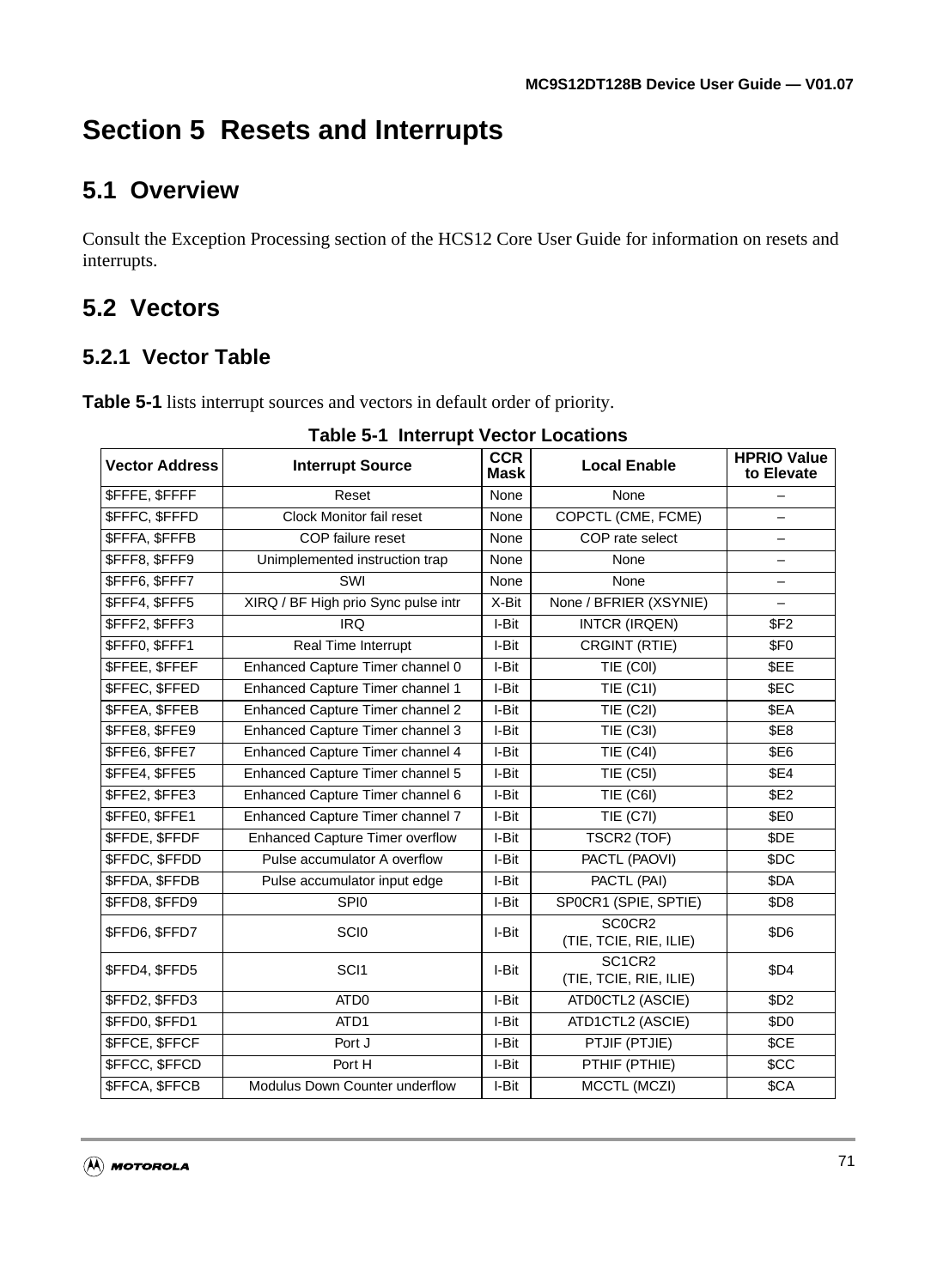| \$FFC8, \$FFC9             | Pulse Accumulator B Overflow | I-Bit | PBCTL (PBOVI)                                                                                                            | \$C8        |  |
|----------------------------|------------------------------|-------|--------------------------------------------------------------------------------------------------------------------------|-------------|--|
| \$FFC6, \$FFC7             | CRG PLL lock                 | I-Bit | PLLCR (LOCKIE)                                                                                                           | \$C6        |  |
| <b>\$FFC4, \$FFC5</b>      | <b>CRG Self Clock Mode</b>   | I-Bit | PLLCR (SCMIE)                                                                                                            | \$C4        |  |
| <b>\$FFC2, \$FFC3</b>      | <b>BDLC</b>                  | I-Bit | DLCBCR1 (IE)                                                                                                             | \$C2        |  |
| <b>\$FFC0, \$FFC1</b>      | <b>IIC Bus</b>               | I-Bit | <b>IBCR (IBIE)</b>                                                                                                       | \$CO        |  |
| <b><i>SFFBE, SFFBF</i></b> | SPI <sub>1</sub>             | I-Bit | SP1CR1 (SPIE, SPTIE)                                                                                                     | \$BE        |  |
| <b>SFFBC, SFFBD</b>        | Reserved                     |       |                                                                                                                          |             |  |
| <b>\$FFBA, \$FFBB</b>      | <b>EEPROM</b>                | l-Bit | <b>ECNFG (CCIE, CBEIE)</b>                                                                                               | \$BA        |  |
| \$FFB8, \$FFB9             | <b>FLASH</b>                 | I-Bit | FCNFG (CCIE, CBEIE)                                                                                                      | \$B8        |  |
| \$FFB6, \$FFB7             | CAN0 wake-up                 | I-Bit | CANORIER (WUPIE)<br>\$B6                                                                                                 |             |  |
| \$FFB4, \$FFB5             | CAN0 errors                  | I-Bit | CANORIER (CSCIE, OVRIE)                                                                                                  | \$B4        |  |
| \$FFB2, \$FFB3             | CAN0 receive                 | I-Bit | CANORIER (RXFIE)                                                                                                         | \$B2        |  |
| \$FFB0, \$FFB1             | CAN0 transmit                | I-Bit | CANOTIER (TXEIE[2:0])                                                                                                    | \$B0        |  |
| <b><i>SFFAE, SFFAF</i></b> | CAN1 wake-up                 | I-Bit | CAN1RIER (WUPIE)                                                                                                         | \$AE        |  |
| <b><i>SFFAC, SFFAD</i></b> | CAN1 errors                  | I-Bit | CAN1RIER (CSCIE, OVRIE)                                                                                                  | \$AC        |  |
| <b><i>SFFAA, SFFAB</i></b> | CAN1 receive                 | I-Bit | CAN1RIER (RXFIE)                                                                                                         | \$AA        |  |
| <b>\$FFA8, \$FFA9</b>      | CAN1 transmit                | I-Bit | CAN1TIER (TXEIE[2:0])                                                                                                    | \$A8        |  |
| <b>\$FFA6, \$FFA7</b>      | BF Rx FIFO not empty         | I-Bit | <b>BFRIER (RCVFIE)</b>                                                                                                   | \$A6        |  |
| \$FFA4, \$FFA5             | BF receive                   | I-Bit | BFBUFCTL[15:0] (IENA)                                                                                                    | \$A4        |  |
| <b>\$FFA2, \$FFA3</b>      | <b>BF</b> Synchronisation    | I-Bit | <b>BFRIER (SYNAIE, SYNNIE)</b>                                                                                           | \$A2        |  |
| \$FFA0, \$FFA1             | BF general                   | I-Bit | BFBUFCTL[15:0] (IENA),<br>BFGIER (OVRNIE, ERRIE,<br>SYNEIE, SYNLIE, ILLPIE,<br>LOCKIE, WAKEIE)<br><b>BFRIER (SLMMIE)</b> | <b>\$A0</b> |  |
| \$FF98, \$FF9F             | Reserved                     |       |                                                                                                                          |             |  |
| <b>\$FF96, \$FF97</b>      | CAN4 wake-up                 | I-Bit | CAN4RIER (WUPIE)                                                                                                         | \$96        |  |
| <b>\$FF94, \$FF95</b>      | CAN4 errors                  | I-Bit | CAN4RIER (CSCIE, OVRIE)                                                                                                  | \$94        |  |
| <b>\$FF92, \$FF93</b>      | CAN4 receive                 | I-Bit | CAN4RIER (RXFIE)                                                                                                         | \$92        |  |
| <b>\$FF90, \$FF91</b>      | CAN4 transmit                | I-Bit | CAN4TIER (TXEIE[2:0])                                                                                                    | \$90        |  |
| \$FF8E, \$FF8F             | Port P Interrupt             | I-Bit | PTPIF (PIEP)                                                                                                             | \$8E        |  |
| \$FF8C, \$FF8D             | PWM Emergency Shutdown       | I-Bit | PWMSDN (PWMIE)                                                                                                           | \$8C        |  |
| \$FF80 to<br>\$FF8B        | Reserved                     |       |                                                                                                                          |             |  |

# **5.3 Effects of Reset**

When a reset occurs, MCU registers and control bits are changed to known start-up states. Refer to the respective module Block User Guides for register reset states.

#### **5.3.1 I/O pins**

Refer to the HCS12 Core User Guides for mode dependent pin configuration of port A, B, E and K out of reset.

Refer to the PIM Block User Guide for reset configurations of all peripheral module ports.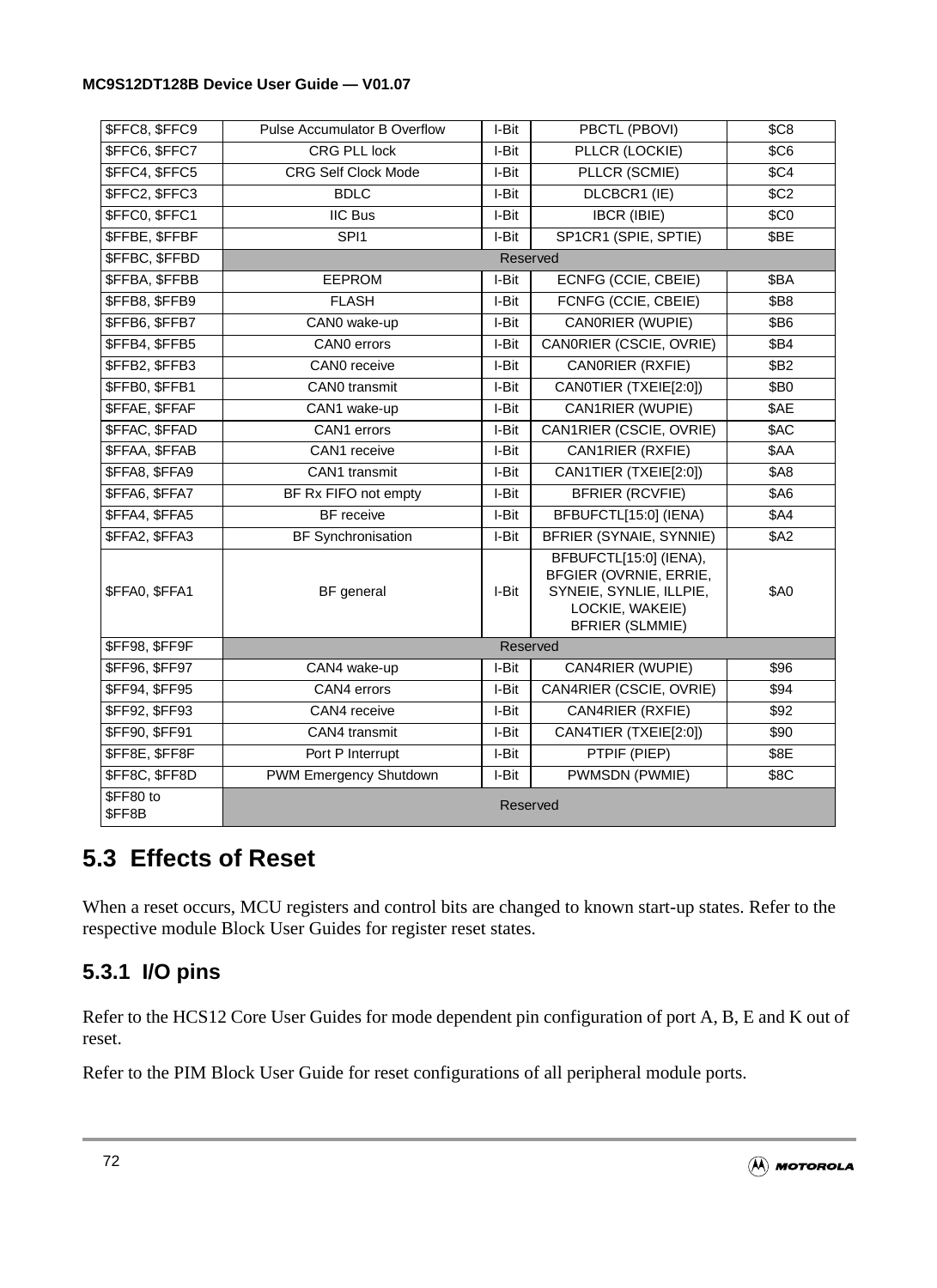**NOTE:** *For devices assembled in 80-pin QFP packages all non-bonded out pins should be configured as outputs after reset in order to avoid current drawn from floating inputs. Refer to* **[Table 2-1](#page-49-0)** *for affected pins.*

### **5.3.2 Memory**

Refer to **[Table 1-1](#page-19-0)** for locations of the memories depending on the operating mode after reset.

The RAM array is not automatically initialized out of reset.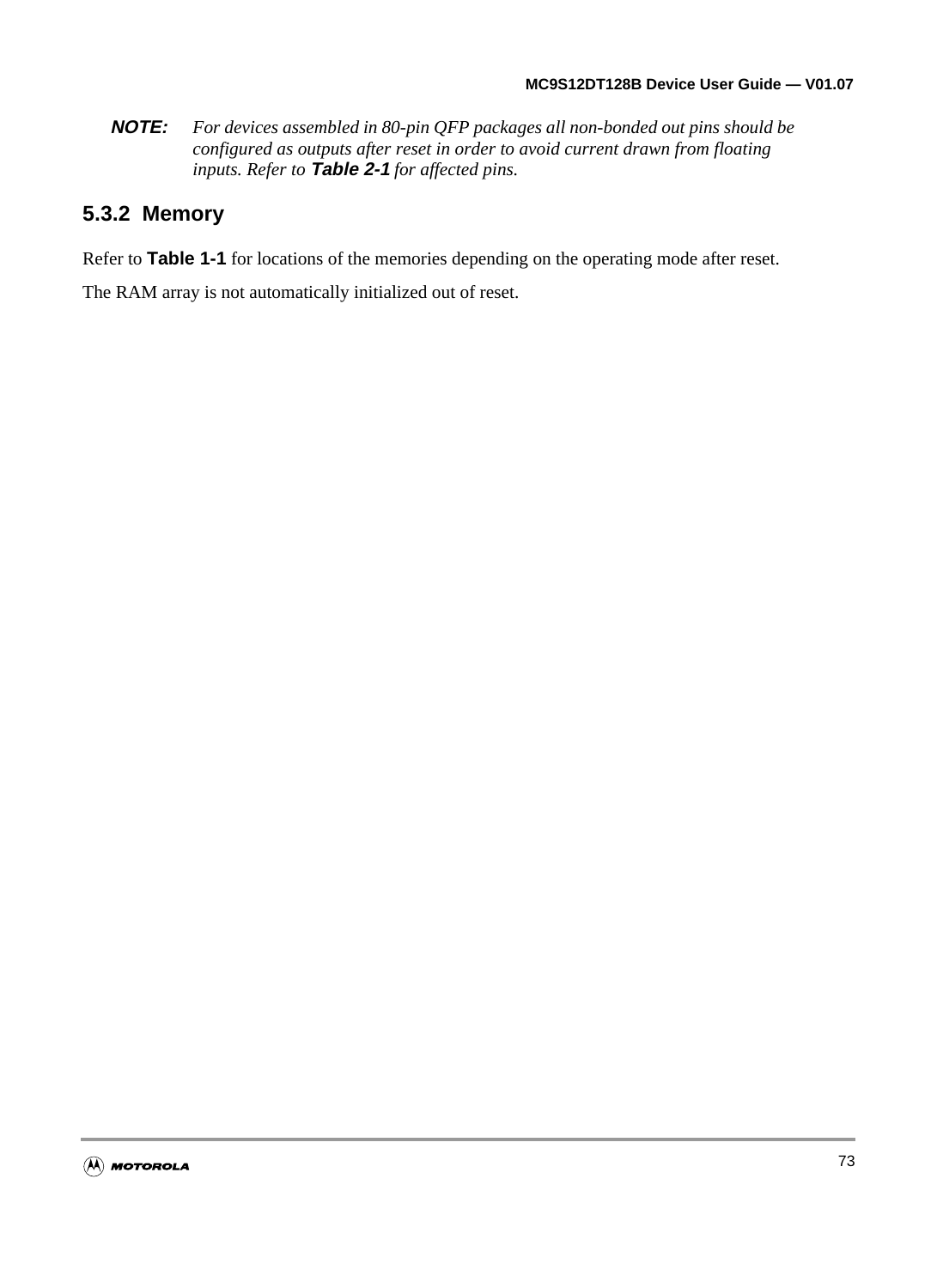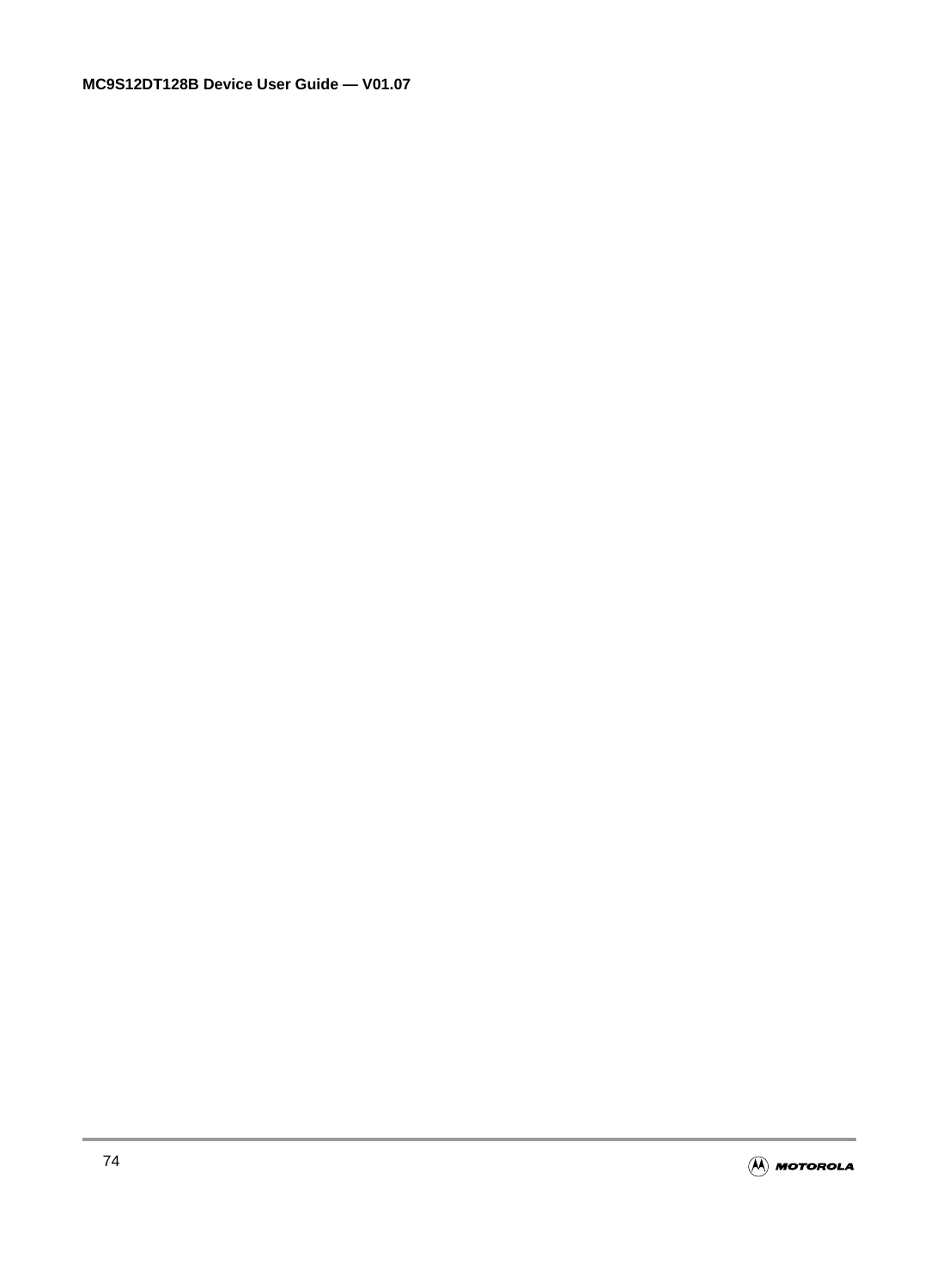## **Section 6 HCS12 Core Block Description**

Consult the HCS12 Core User Guide for information about the HCS12 core modules, i.e. central processing unit (CPU), interrupt module (INT), module mapping control module (MMC), multiplexed external bus interface (MEBI), breakpoint module (BKP) and background debug mode module (BDM).

## **Section 7 Clock and Reset Generator (CRG) Block Description**

Consult the CRG Block User Guide for information about the Clock and Reset Generator module.

## **7.1 Device-specific information**

### **7.1.1 XCLKS**

The XCLKS input signal is active low (see **[2.3.12 PE7 / NOACC / XCLKS — Port E I/O Pin 7](#page-53-0)**).

## **Section 8 Enhanced Capture Timer (ECT) Block Description**

Consult the ECT\_16B8C Block User Guide for information about the Enhanced Capture Timer module.When the ECT\_16B8C Block User Guide refers to *freeze mode* this is equivalent to *active BDM mode*.

# **Section 9 Analog to Digital Converter (ATD) Block Description**

There are two Analog to Digital Converters (ATD1 and ATD0) implemented on the MC9S12DT128B. Consult the ATD\_10B8C Block User Guide for information about each Analog to Digital Converter module. When the ATD\_10B8C Block User Guide refers to *freeze mode* this is equivalent to *active BDM mode*.

# **Section 10 Inter-IC Bus (IIC) Block Description**

Consult the IIC Block User Guide for information about the Inter-IC Bus module.

## **Section 11 Serial Communications Interface (SCI) Block**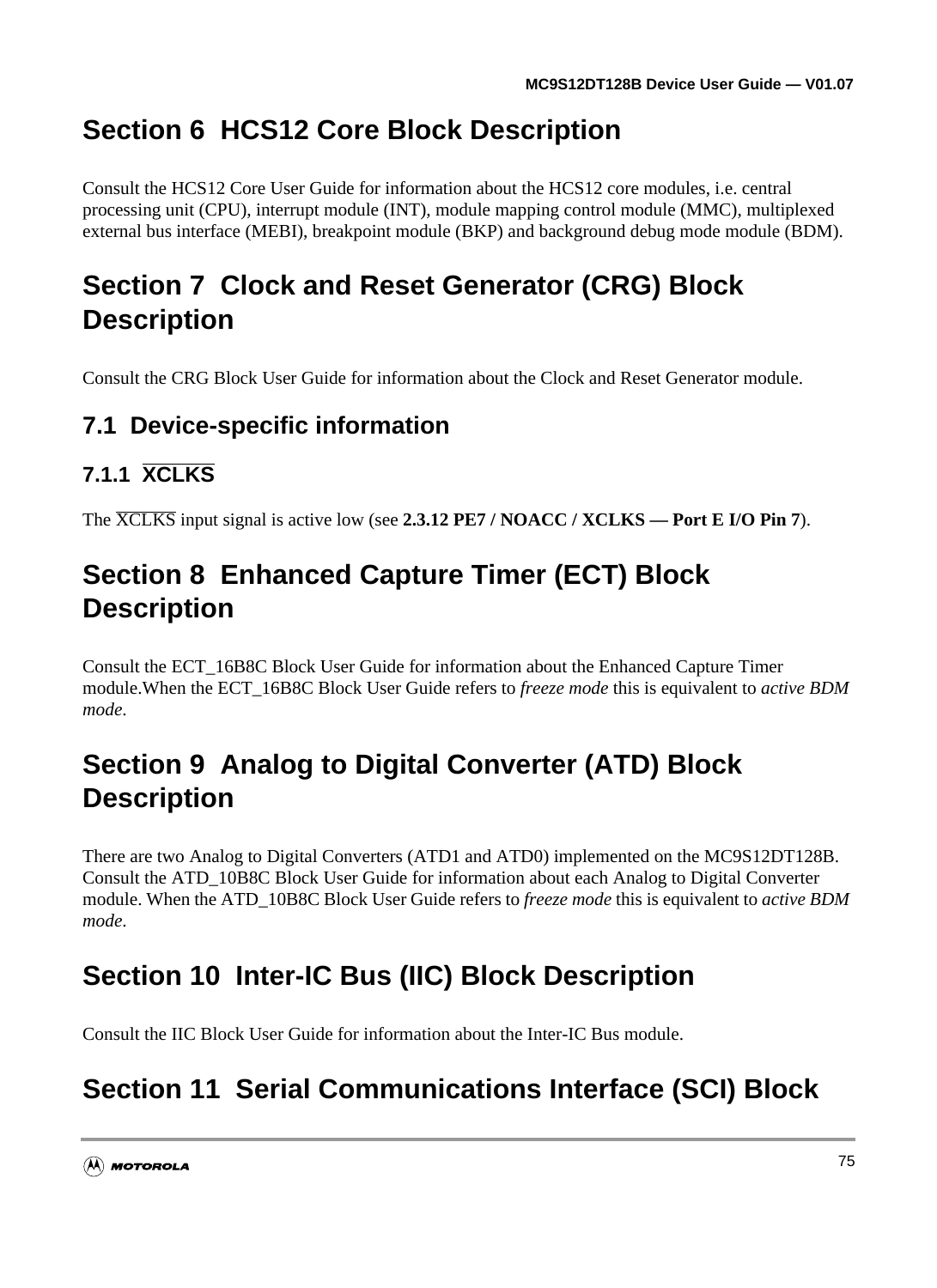# **Description**

There are two Serial Communications Interfaces (SCI1 and SCI0) implemented on theMC9S12DT128B device. Consult the SCI Block User Guide for information about each Serial Communications Interface module.

# **Section 12 Serial Peripheral Interface (SPI) Block Description**

There are two Serial Peripheral Interfaces (SPI1 and SPI0) implemented on MC9S12DT128B. Consult the SPI Block User Guide for information about each Serial Peripheral Interface module.

# **Section 13 J1850 (BDLC) Block Description**

Consult the BDLC Block User Guide for information about the J1850 module.

# **Section 14 Byteflight (BF) Block Description**

Consult the BF Block User Guide for information about the 10 Mbps Byteflight module.

# **Section 15 Pulse Width Modulator (PWM) Block Description**

Consult the PWM\_8B8C Block User Guide for information about the Pulse Width Modulator module. When the PWM\_8B8C Block User Guide refers to *freeze mode* this is equivalent to *active BDM mode*.

# **Section 16 Flash EEPROM 128K Block Description**

Consult the FTS128K Block User Guide for information about the flash module.

## **Section 17 EEPROM 2K Block Description**

Consult the EETS2K Block User Guide for information about the EEPROM module.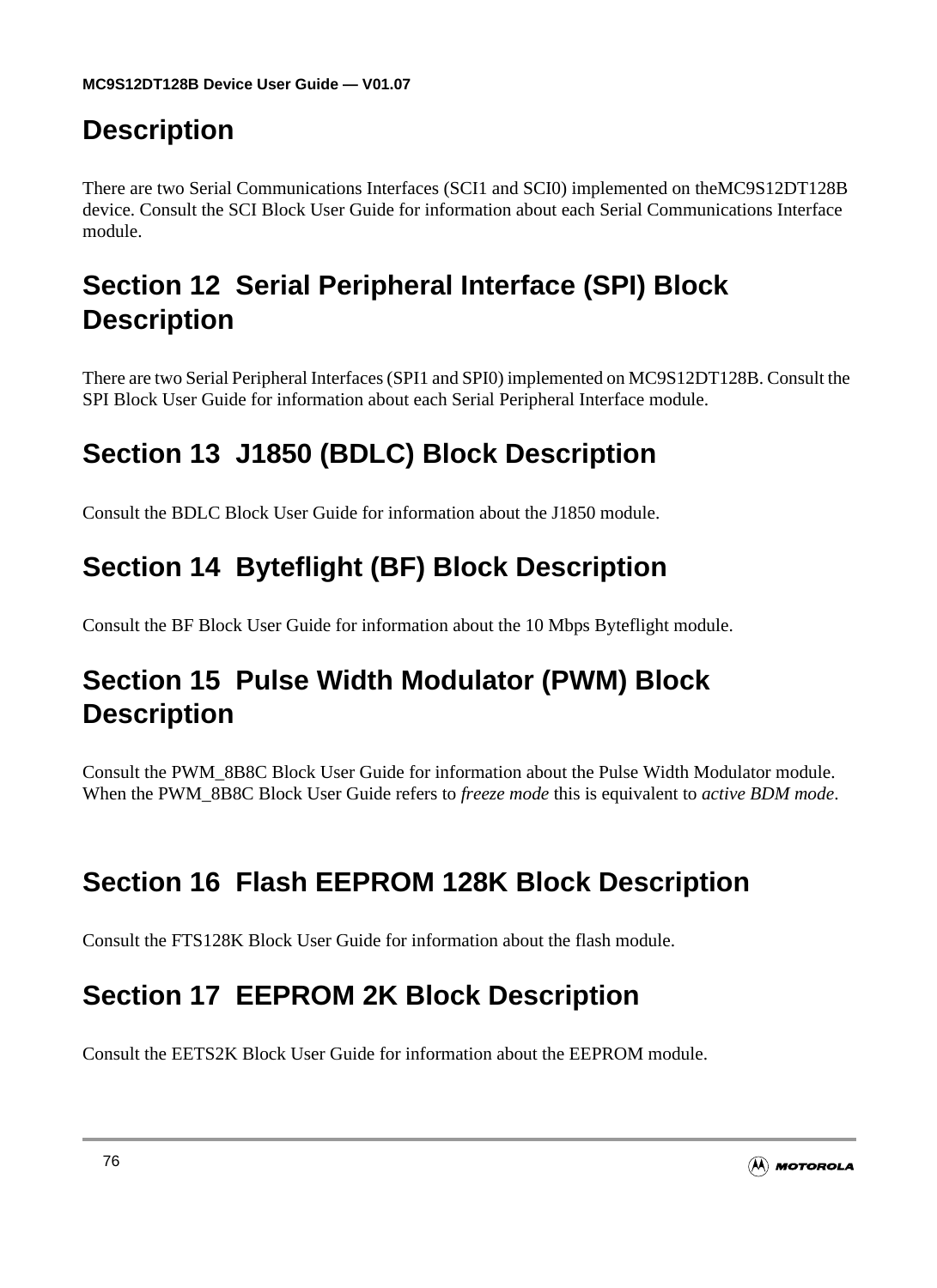## **Section 18 RAM Block Description**

This module supports single-cycle misaligned word accesses without wait states.

## **Section 19 MSCAN Block Description**

There are three MSCAN modules (CAN4, CAN1 and CAN0) implemented on the MC9S12DT128B. Consult the MSCAN Block User Guide for information about the Motorola Scalable CAN Module.

## **Section 20 Port Integration Module (PIM) Block Description**

Consult the PIM\_9DTB128 Block User Guide for information about the Port Integration Module.

## **Section 21 Voltage Regulator (VREG) Block Description**

Consult the VREG Block User Guide for information about the dual output linear voltage regulator.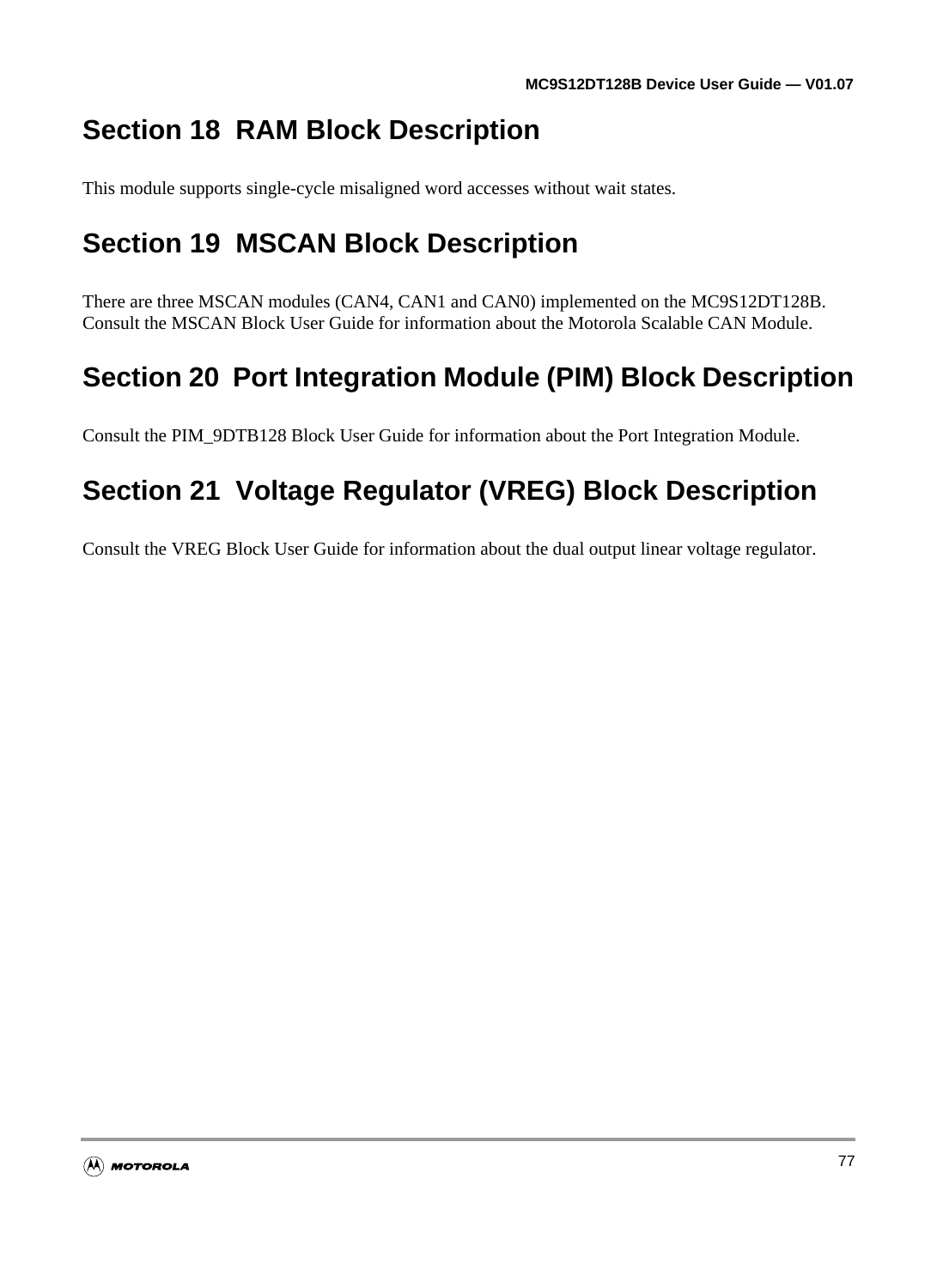## **Section 22 Printed Circuit Board Layout Proposal**

| Component           | <b>Purpose</b>         | <b>Type</b>      | Value                                                        |  |
|---------------------|------------------------|------------------|--------------------------------------------------------------|--|
| C <sub>1</sub>      | VDD1 filter cap        | ceramic X7R      | 100  220nF                                                   |  |
| C <sub>2</sub>      | VDD2 filter cap        | ceramic X7R      | 100  220nF                                                   |  |
| C <sub>3</sub>      | VDDA filter cap        | ceramic X7R      | 100 <sub>n</sub> F                                           |  |
| C <sub>4</sub>      | <b>VDDR</b> filter cap | X7R/tantalum     | $>= 100nF$                                                   |  |
| C <sub>5</sub>      | VDDPLL filter cap      | ceramic X7R      | 100 <sub>n</sub> F                                           |  |
| C <sub>6</sub>      | VDDX filter cap        | X7R/tantalum     | $>= 100nF$                                                   |  |
| C7                  | OSC load cap           |                  |                                                              |  |
| C <sub>8</sub>      | OSC load cap           |                  |                                                              |  |
| $C9/C_S$            | PLL loop filter cap    |                  |                                                              |  |
| $C10/C_{P}$         | PLL loop filter cap    |                  | See PLL specification chapter                                |  |
| C11/C <sub>DC</sub> | DC cutoff cap          |                  | Colpitts mode only, if recommended by<br>quartz manufacturer |  |
| R1/R                | PLL loop filter res    |                  | See PLL Specification chapter                                |  |
| $R2/R_B$            |                        |                  |                                                              |  |
| R3/R <sub>S</sub>   |                        | Pierce mode only |                                                              |  |
| Q1                  | Quartz                 |                  |                                                              |  |

**Table 22-1 Suggested External Component Values**

The PCB must be carefully laid out to ensure proper operation of the voltage regulator as well as of the MCU itself. The following rules must be observed:

- Every supply pair must be decoupled by a ceramic capacitor connected as near as possible to the corresponding pins  $(C1 - C6)$ .
- Central point of the ground star should be the VSSR pin.
- Use low ohmic low inductance connections between VSS1, VSS2 and VSSR.
- VSSPLL must be directly connected to VSSR.
- Keep traces of VSSPLL, EXTAL and XTAL as short as possible and occupied board area for C7, C8, C11 and Q1 as small as possible.
- Do not place other signals or supplies underneath area occupied by C7, C8, C10 and Q1 and the connection area to the MCU.
- Central power input should be fed in at the VDDA/VSSA pins.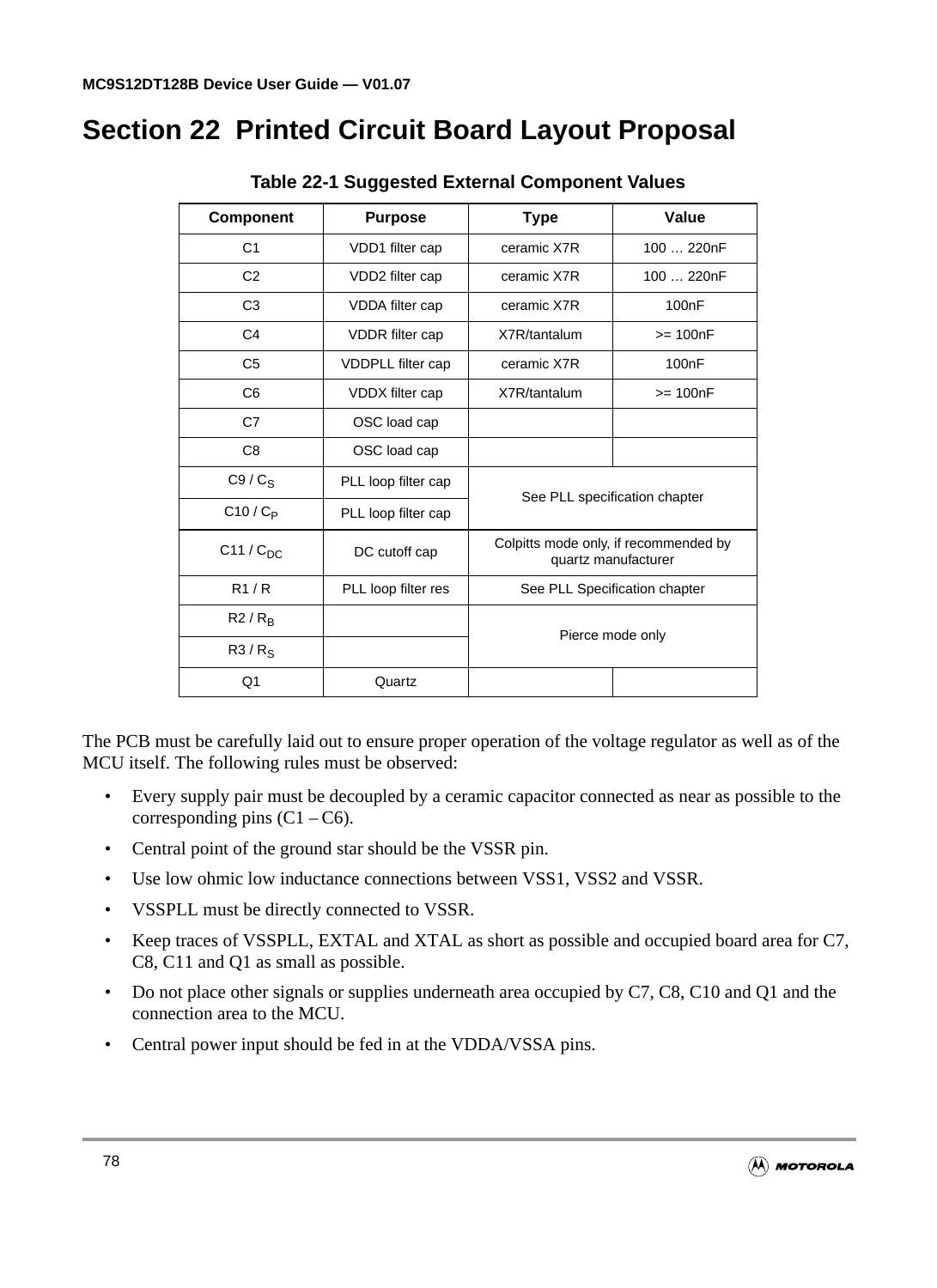

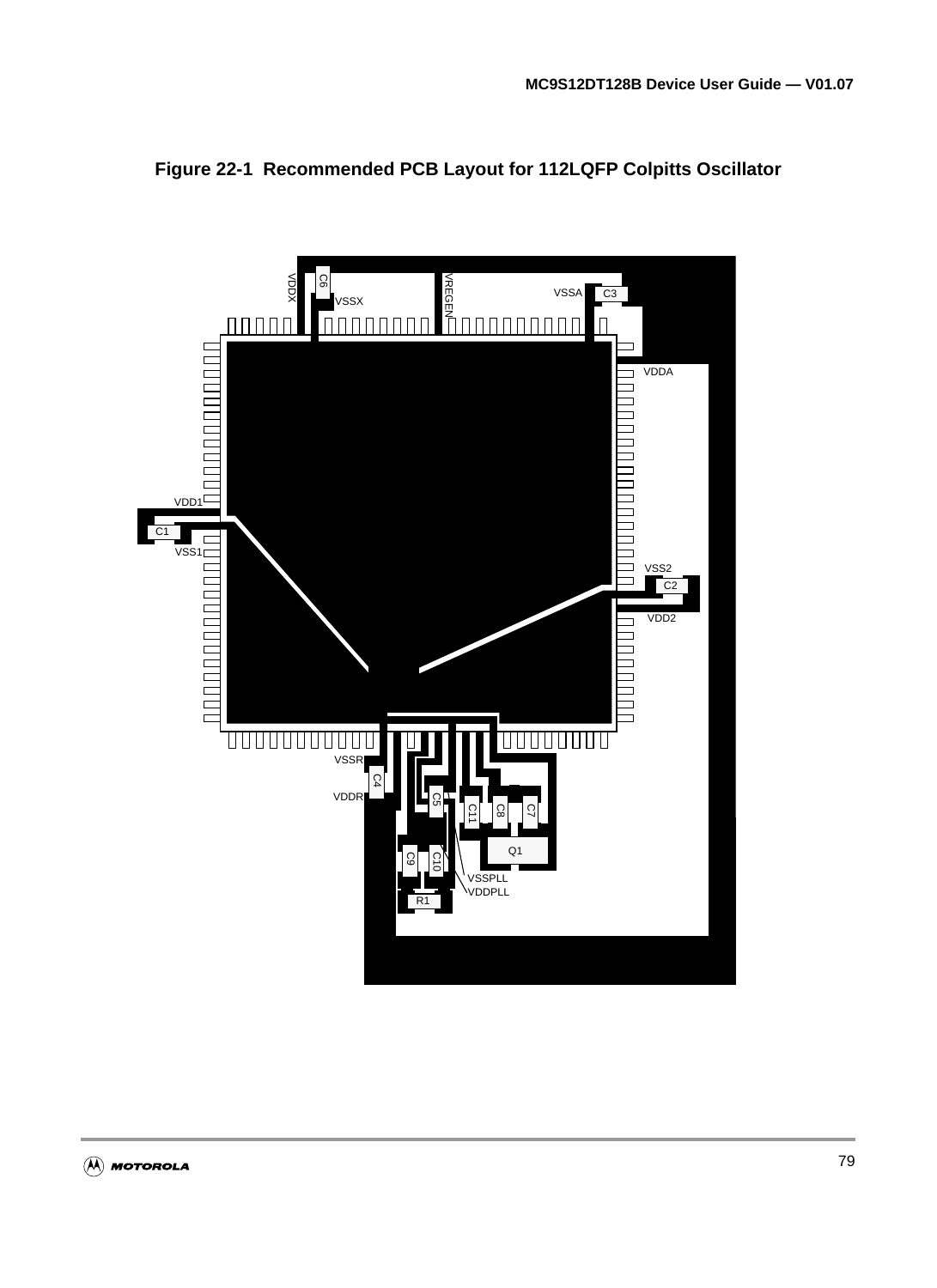

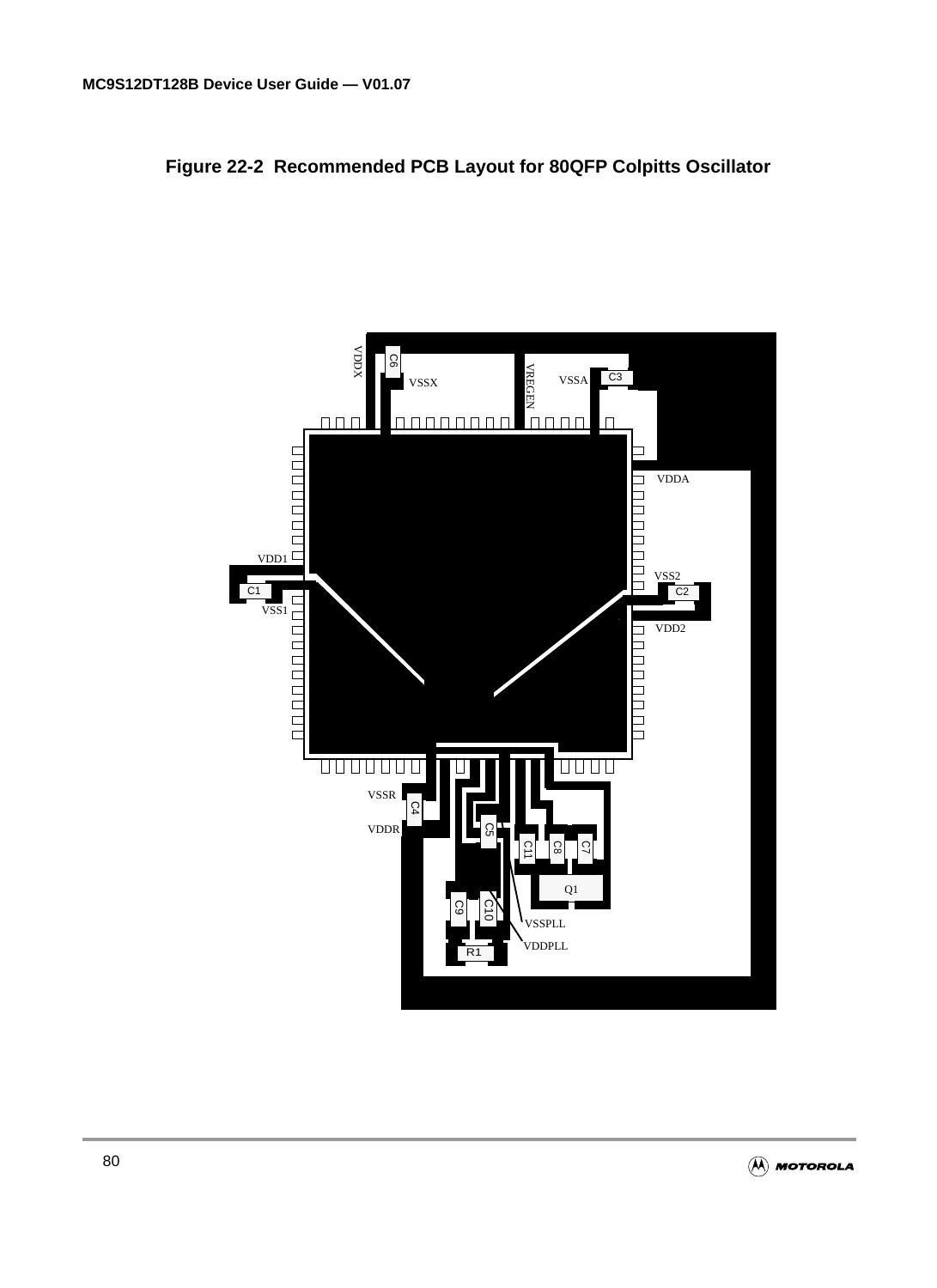

**Figure 22-3 Recommended PCB Layout for 112LQFP Pierce Oscillator**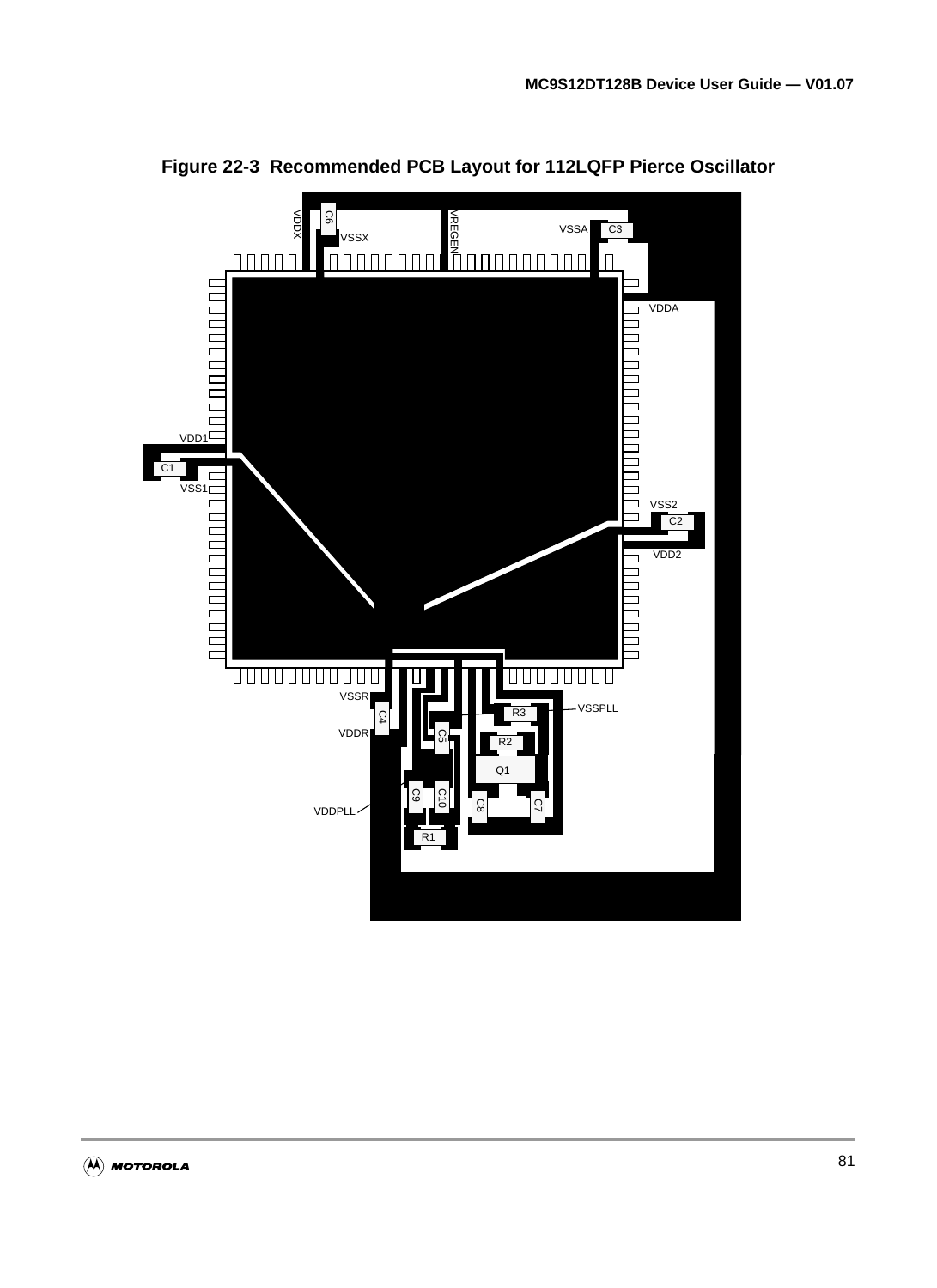

**Figure 22-4 Recommended PCB Layout for 80QFP Pierce Oscillator**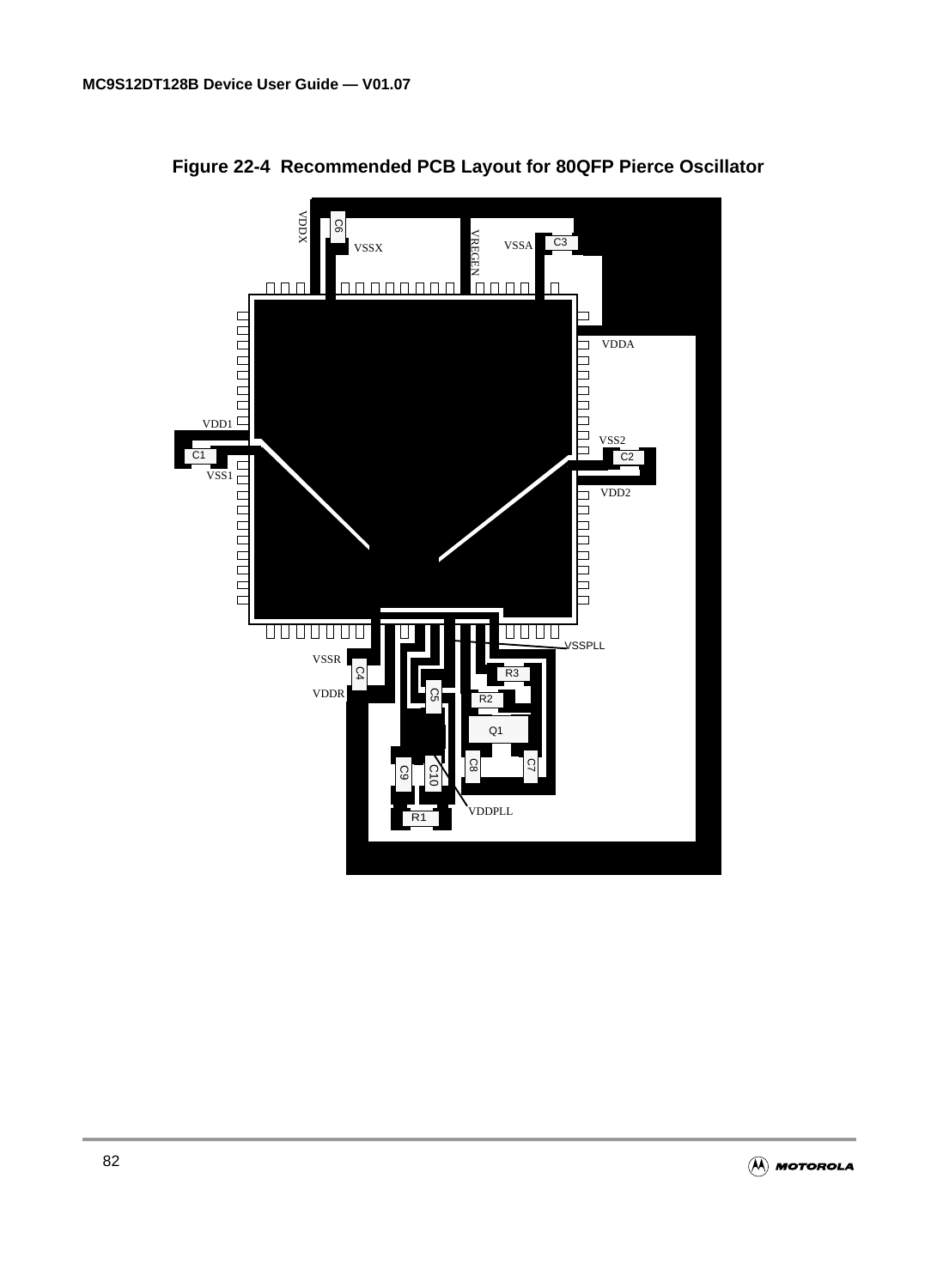# **Appendix A Electrical Characteristics**

## **A.1 General**

This introduction is intended to give an overview on several common topics like power supply, current injection etc.

## **A.1.1 Parameter Classification**

The electrical parameters shown in this supplement are guaranteed by various methods. To give the customer a better understanding the following classification is used and the parameters are tagged accordingly in the tables where appropriate.

P:

Those parameters are guaranteed during production testing on each individual device.

 $C:$ 

Those parameters are achieved by the design characterization by measuring a statistically relevant sample size across process variations. They are regularly verified by production monitors.

T:

Those parameters are achieved by design characterization on a small sample size from typical devices. All values shown in the typical column are within this category.

D:

Those parameters are derived mainly from simulations.

## **A.1.2 Power Supply**

The MC9S12DT128B utilizes several pins to supply power to the I/O ports, A/D converter, oscillator and PLL as well as the digital core.

The VDDA, VSSA pair supplies the A/D converter and the resistor ladder of the internal voltage regulator.

The VDDX, VSSX, VDDR and VSSR pairs supply the I/O pins ,VDDR supplies also the internal voltage regulator.

VDD1, VSS1, VDD2 and VSS2 are the supply pins for the digital logic, VDDPLL, VSSPLL supply the oscillator and the PLL.

VSS1 and VSS2 are internally connected by metal.

VDDA, VDDX, VDDR as well as VSSA, VSSX, VSSR are connected by anti-parallel diodes for ESD protection.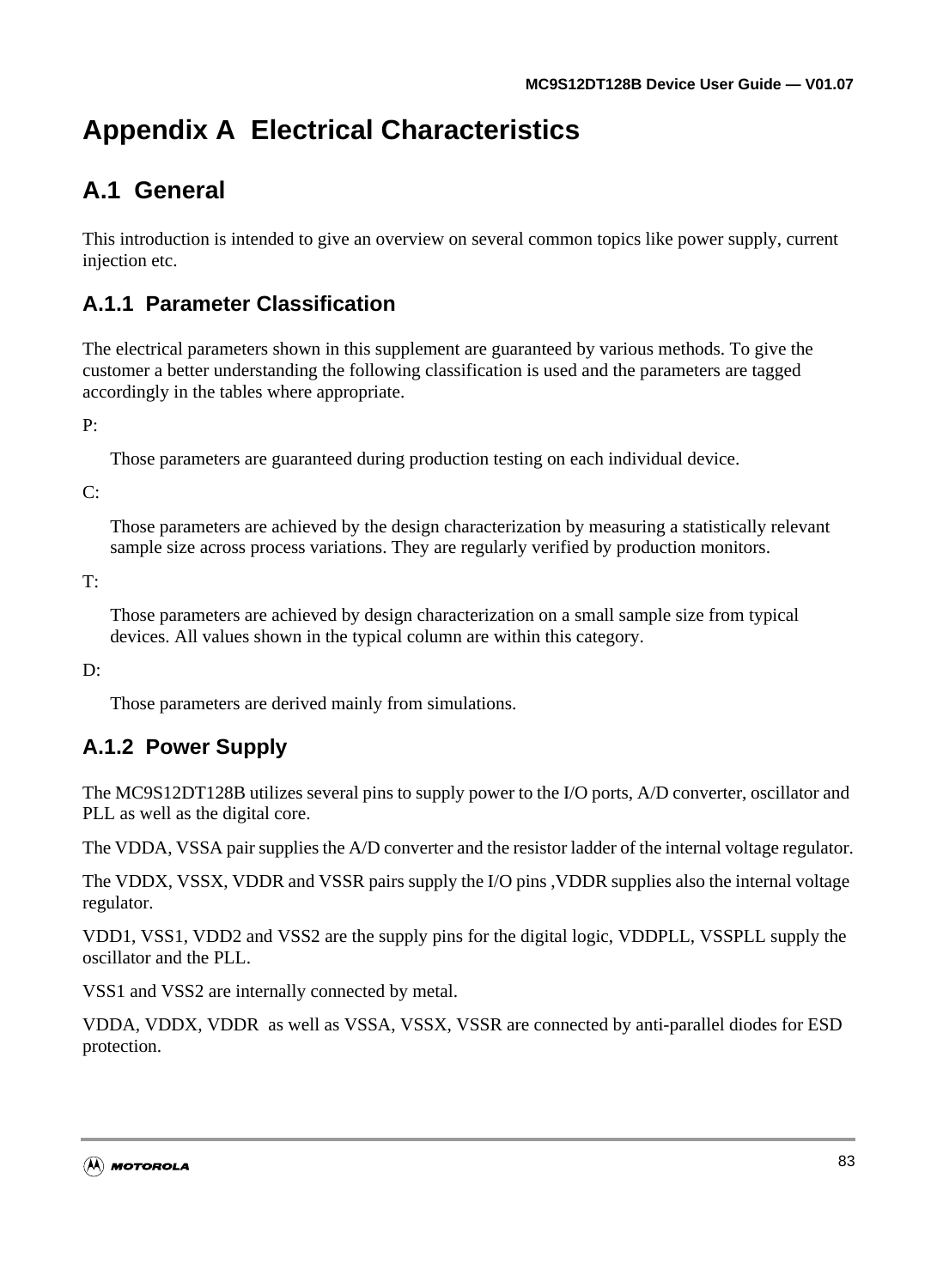**NOTE:** *In the following context VDD5 is used for either VDDA, VDDR and VDDX; VSS5 is used for either VSSA, VSSR and VSSX unless otherwise noted. IDD5 denotes the sum of the currents flowing into the VDDA, VDDX and VDDR pins. VDD is used for VDD1, VDD2 and VDDPLL, VSS is used for VSS1, VSS2 and VSSPLL. IDD is used for the sum of the currents flowing into VDD1 and VDD2.*

### **A.1.3 Pins**

There are four groups of functional pins.

#### **A.1.3.1 5V I/O pins**

Those I/O pins have a nominal level of 5V. This class of pins is comprised of all port I/O pins, the analog inputs, BKGD pin and the RESET inputs.The internal structure of all those pins is identical, however some of the functionality may be disabled. E.g. for the analog inputs the output drivers, pull-up and pull-down resistors are disabled permanently.

#### **A.1.3.2 Analog Reference**

This class is made up by the two VRH and VRL pins.

#### **A.1.3.3 Oscillator**

The pins XFC, EXTAL, XTAL dedicated to the oscillator have a nominal 2.5V level. They are supplied by VDDPLL.

### **A.1.3.4 TEST**

This pin is used for production testing only.

#### **A.1.3.5 VREGEN**

This pin is used to enable the on chip voltage regulator.

### <span id="page-83-0"></span>**A.1.4 Current Injection**

Power supply must maintain regulation within operating  $V_{DD5}$  or  $V_{DD}$  range during instantaneous and operating maximum current conditions. If positive injection current ( $V_{in} > V_{DD5}$ ) is greater than  $I_{DD5}$ , the injection current may flow out of VDD5 and could result in external power supply going out of regulation. Insure external VDD5 load will shunt current greater than maximum injection current. This will be the greatest risk when the MCU is not consuming power; e.g. if no system clock is present, or if clock rate is very low which would reduce overall power consumption.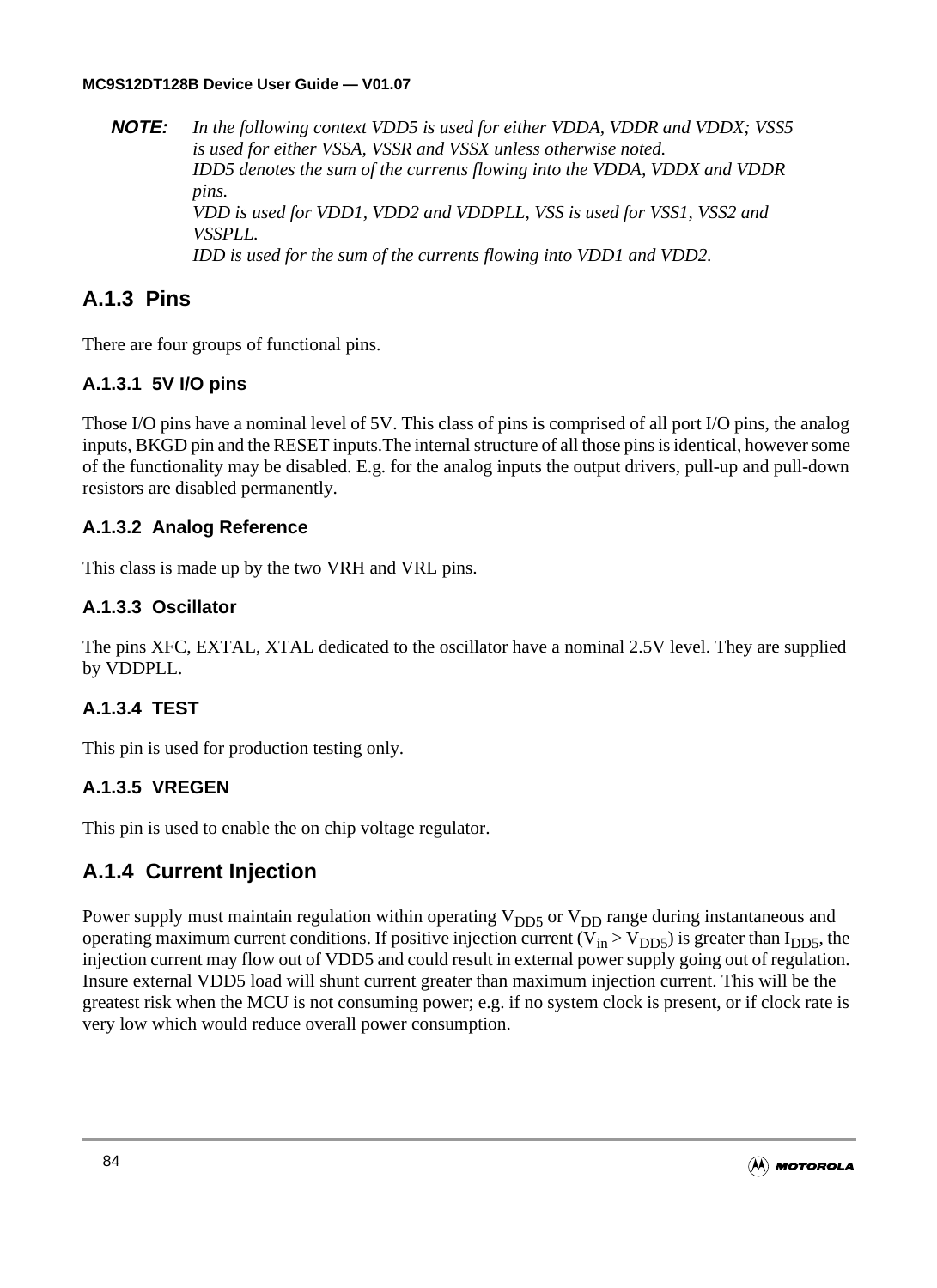### **A.1.5 Absolute Maximum Ratings**

Absolute maximum ratings are stress ratings only. A functional operation under or outside those maxima is not guaranteed. Stress beyond those limits may affect the reliability or cause permanent damage of the device.

This device contains circuitry protecting against damage due to high static voltage or electrical fields; however, it is advised that normal precautions be taken to avoid application of any voltages higher than maximum-rated voltages to this high-impedance circuit. Reliability of operation is enhanced if unused inputs are tied to an appropriate logic voltage level (e.g., either  $V_{SS5}$  or  $V_{DD5}$ ).

| <b>Num</b>      | Rating                                                                              | Symbol                           | Min     | Max      | Unit        |
|-----------------|-------------------------------------------------------------------------------------|----------------------------------|---------|----------|-------------|
| $\mathbf{1}$    | I/O, Regulator and Analog Supply Voltage                                            | V <sub>DD5</sub>                 | $-0.3$  | 6.0      | $\vee$      |
| $\overline{2}$  | Digital Logic Supply Voltage <sup>2</sup>                                           | V <sub>DD</sub>                  | $-0.3$  | 3.0      | $\vee$      |
| 3               | PLL Supply Voltage <sup>2</sup>                                                     | V <sub>DDPLL</sub>               | $-0.3$  | 3.0      | $\vee$      |
| 4               | Voltage difference VDDX to VDDR and VDDA                                            | $\Delta$ <sub>VDDX</sub>         | $-0.3$  | 0.3      | $\vee$      |
| 5               | Voltage difference VSSX to VSSR and VSSA                                            | $\Delta$ <sub>VSSX</sub>         | $-0.3$  | 0.3      | $\vee$      |
| 6               | Digital I/O Input Voltage                                                           | $V_{\text{IN}}$                  | $-0.3$  | 6.0      | $\vee$      |
| $\overline{7}$  | Analog Reference                                                                    | V <sub>RH,</sub> V <sub>RL</sub> | $-0.3$  | 6.0      | V           |
| 8               | XFC, EXTAL, XTAL inputs                                                             | $V_{\text{ILV}}$                 | $-0.3$  | 3.0      | $\vee$      |
| 9               | <b>TEST input</b>                                                                   | V <sub>TEST</sub>                | $-0.3$  | 10.0     | $\vee$      |
| 10 <sup>°</sup> | Instantaneous Maximum Current<br>Single pin limit for all digital I/O pins 3        | $\mathsf{I}_{\mathsf{D}}$        | $-25$   | $+25$    | mA          |
| 11              | Instantaneous Maximum Current<br>Single pin limit for XFC, EXTAL, XTAL <sup>4</sup> | <sup>I</sup> DL                  | $-25$   | $+25$    | mA          |
| 12 <sup>2</sup> | Instantaneous Maximum Current<br>Single pin limit for TEST <sup>5</sup>             | יס <sup>ו</sup>                  | $-0.25$ | $\Omega$ | mA          |
| 13              | Storage Temperature Range                                                           | $T_{\text{stg}}$                 | $-65$   | 155      | $^{\circ}C$ |

|  | Table A-1 Absolute Maximum Ratings <sup>1</sup> |  |
|--|-------------------------------------------------|--|
|  |                                                 |  |

NOTES:

1. Beyond absolute maximum ratings device might be damaged.

<span id="page-84-0"></span>2. The device contains an internal voltage regulator to generate the logic and PLL supply out of the I/O supply. The absolute maximum ratings apply when the device is powered from an external source.

3. All digital I/O pins are internally clamped to  $V_{SSX}$  and  $V_{DDX}$ ,  $V_{SSR}$  and  $V_{DDR}$  or  $V_{SSA}$  and  $V_{DDA}$ .

4. Those pins are internally clamped to V<sub>SSPLL</sub> and V<sub>DDPLL</sub>.

5. This pin is clamped low to  $\vee_{\text{SSPLL}}$ , but not clamped high. This pin must be tied low in applications.

### **A.1.6 ESD Protection and Latch-up Immunity**

All ESD testing is in conformity with CDF-AEC-Q100 Stress test qualification for Automotive Grade Integrated Circuits. During the device qualification ESD stresses were performed for the Human Body Model (HBM), the Machine Model (MM) and the Charge Device Model.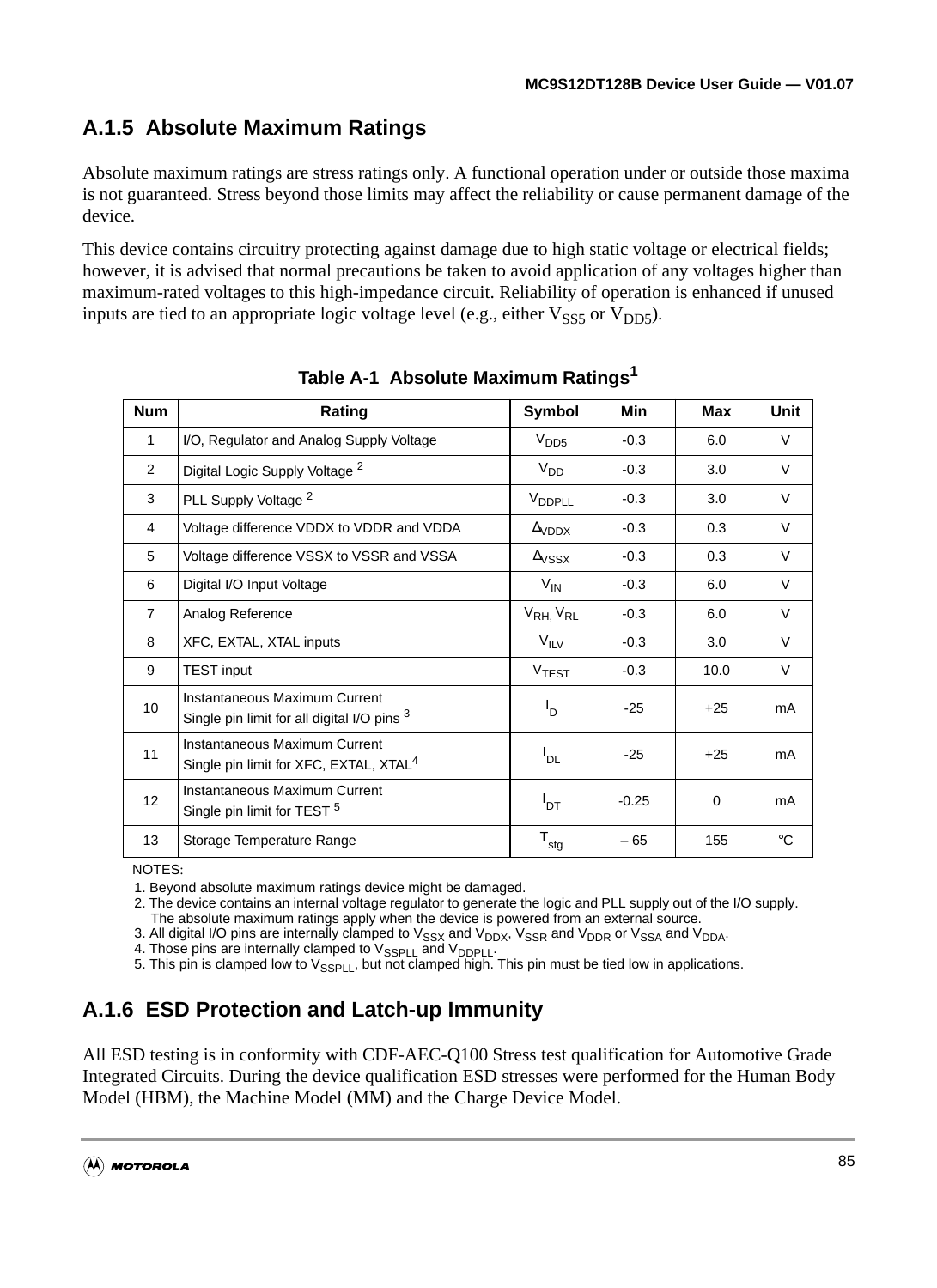A device will be defined as a failure if after exposure to ESD pulses the device no longer meets the device specification. Complete DC parametric and functional testing is performed per the applicable device specification at room temperature followed by hot temperature, unless specified otherwise in the device specification.

| <b>Model</b> | <b>Description</b>                              | Symbol         | Value    | Unit |
|--------------|-------------------------------------------------|----------------|----------|------|
|              | Series Resistance                               | R <sub>1</sub> | 1500     | Ohm  |
|              | Storage Capacitance                             | C              | 100      | pF   |
| Human Body   | Number of Pulse per pin<br>positive<br>negative |                | 3<br>3   |      |
|              | Series Resistance                               | R <sub>1</sub> | $\Omega$ | Ohm  |
|              | Storage Capacitance                             | C              | 200      | pF   |
| l Machine    | Number of Pulse per pin<br>positive<br>negative |                | 3<br>3   |      |
| Latch-up     | Minimum input voltage limit                     |                | $-2.5$   | V    |
|              | Maximum input voltage limit                     |                | 7.5      | V    |

**Table A-2 ESD and Latch-up Test Conditions**

**Table A-3 ESD and Latch-Up Protection Characteristics**

| <b>Num</b>     | С  | Rating                                            | Symbol           | Min              | <b>Max</b> | <b>Unit</b> |
|----------------|----|---------------------------------------------------|------------------|------------------|------------|-------------|
|                | C. | Human Body Model (HBM)                            | V <sub>HBM</sub> | 2000             |            | V           |
| $\mathcal{P}$  | C. | Machine Model (MM)                                | $V_{MM}$         | 200              |            | $\vee$      |
| 3              | С  | Charge Device Model (CDM)                         | V <sub>CDM</sub> | 500              |            | $\vee$      |
| $\overline{4}$ |    | Latch-up Current at 125°C<br>positive<br>negative | $I_{LAT}$        | $+100$<br>$-100$ |            | mA          |
| 5              | ⌒  | Latch-up Current at 27°C<br>positive<br>negative  | <b>ILAT</b>      | $+200$<br>$-200$ |            | mA          |

### **A.1.7 Operating Conditions**

This chapter describes the operating conditions of the device. Unless otherwise noted those conditions apply to all the following data.

**NOTE:** *Please refer to the temperature rating of the device (C, V, M) with regards to the ambient temperature*  $T_A$  *and the junction temperature*  $T_J$ *. For power dissipation*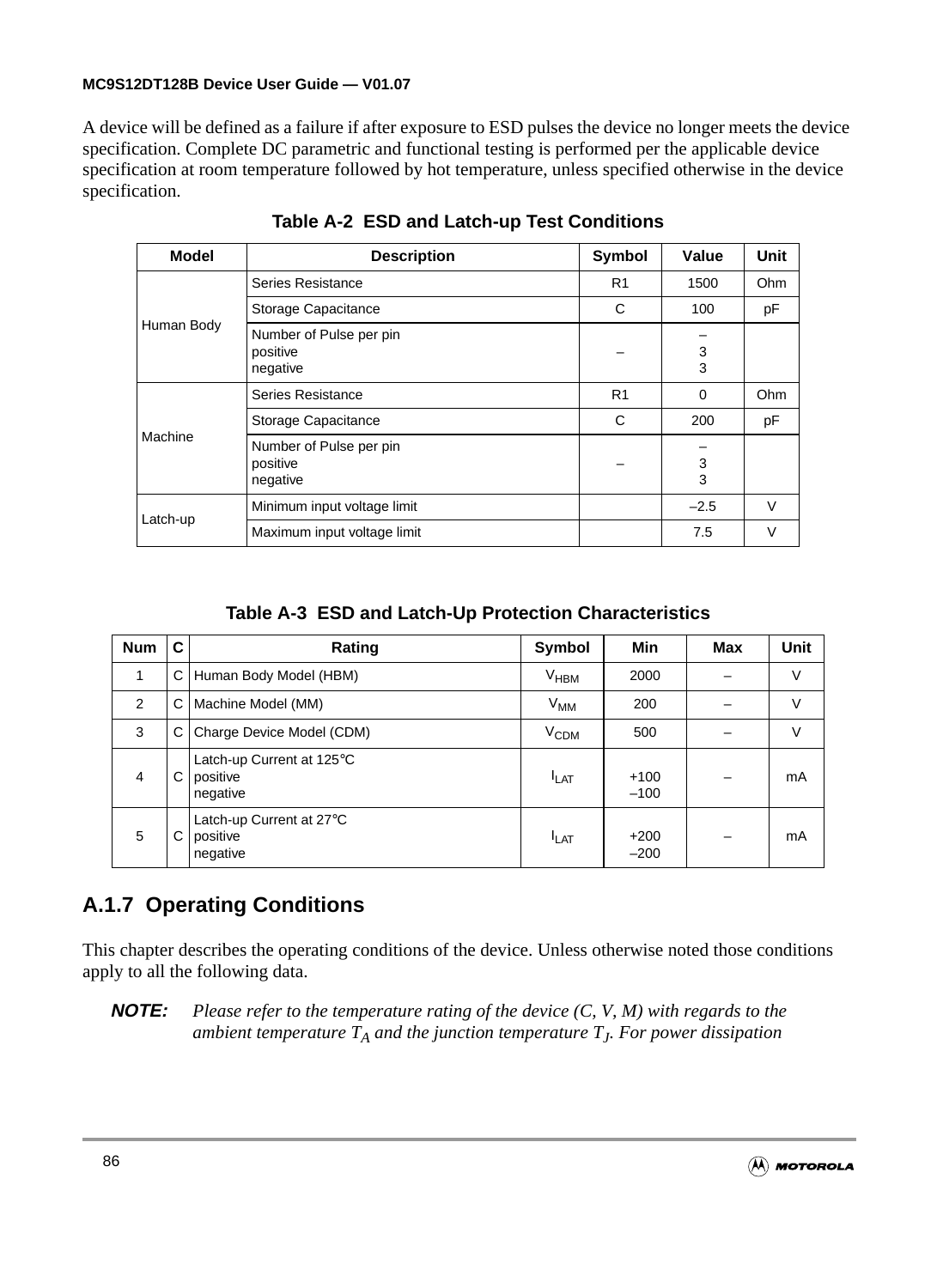*calculations refer to [Section A.1.8 Power Dissipation and Thermal](#page-86-0) [Characteristics](#page-86-0).*

<span id="page-86-2"></span>

| Rating                                           | <b>Symbol</b>            | Min    | <b>Typ</b> | <b>Max</b> | <b>Unit</b>     |
|--------------------------------------------------|--------------------------|--------|------------|------------|-----------------|
| I/O, Regulator and Analog Supply Voltage         | V <sub>DD5</sub>         | 4.5    | 5          | 5.25       | $\vee$          |
| Digital Logic Supply Voltage <sup>1</sup>        | V <sub>DD</sub>          | 2.35   | 2.5        | 2.75       | $\vee$          |
| PLL Supply Voltage <sup>2</sup>                  | V <sub>DDPLL</sub>       | 2.25   | 2.5        | 2.75       | $\vee$          |
| Voltage Difference VDDX to VDDR and VDDA         | $\Delta$ <sub>VDDX</sub> | $-0.1$ | 0          | 0.1        | V               |
| Voltage Difference VSSX to VSSR and VSSA         | $\Delta$ <sub>VSSX</sub> | $-0.1$ | $\Omega$   | 0.1        | $\vee$          |
| Oscillator                                       | $f_{\rm osc}$            | 0.5    |            | 16         | <b>MHz</b>      |
| <b>Bus Frequency</b>                             | $f_{bus}$                | 0.5    |            | 25         | <b>MHz</b>      |
| MC9S12DT128BC                                    |                          |        |            |            |                 |
| <b>Operating Junction Temperature Range</b>      | $T_{\rm J}$              | $-40$  |            | 100        | °C              |
| Operating Ambient Temperature Range <sup>2</sup> | $T_{A}$                  | $-40$  | 27         | 85         | $\rm ^{\circ}C$ |
| MC9S12DT128BV                                    |                          |        |            |            |                 |
| <b>Operating Junction Temperature Range</b>      | $T_{\rm J}$              | $-40$  |            | 120        | °C              |
| Operating Ambient Temperature Range <sup>2</sup> | $T_{A}$                  | $-40$  | 27         | 105        | $\rm ^{\circ}C$ |
| MC9S12DT128BM                                    |                          |        |            |            |                 |
| <b>Operating Junction Temperature Range</b>      | $T_{\rm J}$              | $-40$  |            | 140        | $^{\circ}$ C    |
| Operating Ambient Temperature Range <sup>2</sup> | $\mathsf{T}_\mathsf{A}$  | $-40$  | 27         | 125        | $^{\circ}C$     |

#### <span id="page-86-3"></span>**Table A-4 Operating Conditions**

NOTES:

1. The device contains an internal voltage regulator to generate the logic and PLL supply out of the I/O supply. The absolute maximum ratings apply when this regulator is disabled and the device is powered from an external source.

<span id="page-86-1"></span>2. Please refer to **[Section A.1.8 Power Dissipation and Thermal Characteristics](#page-86-0)** for more details about the relation between ambient temperature  $T_A$  and device junction temperature  $T_J$ .

### <span id="page-86-0"></span>**A.1.8 Power Dissipation and Thermal Characteristics**

Power dissipation and thermal characteristics are closely related. The user must assure that the maximum operating junction temperature is not exceeded. The average chip-junction temperature  $(T<sub>I</sub>)$  in  $^{\circ}C$  can be obtained from:

$$
T_J = T_A + (P_D \bullet \Theta_{JA})
$$

 $T_{\rm J}$  = Junction Temperature, [°C]

 $T_A$  = Ambient Temperature,  $[°C]$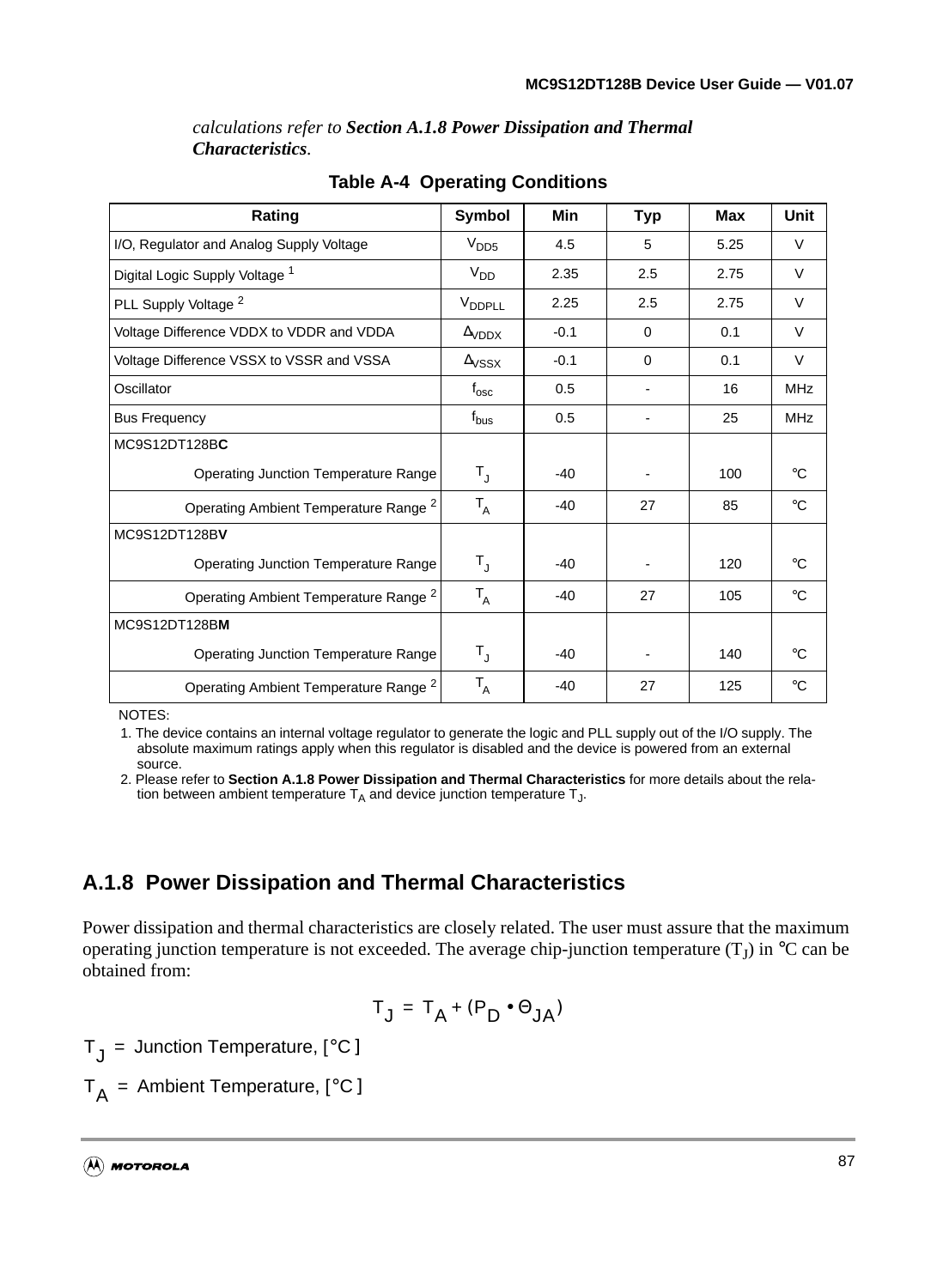$P_D$  = Total Chip Power Dissipation, [W]

<sup>Θ</sup>JA <sup>=</sup> Package Thermal Resistance, [°C/W]

The total power dissipation can be calculated from:

$$
P_D = P_{INT} + P_{IO}
$$

 $P_{INT}$  = Chip Internal Power Dissipation, [W]

Two cases with internal voltage regulator enabled and disabled must be considered:

1. Internal Voltage Regulator disabled

$$
P_{INT} = I_{DD} \cdot V_{DD} + I_{DDPLL} \cdot V_{DDPLL} + I_{DDA} \cdot V_{DDA}
$$

$$
P_{IO} = \sum_{i} R_{DSON} \cdot I_{IO}^{2}
$$

Which is the sum of all output currents on I/O ports associated with VDDX and VDDM.

For R<sub>DSON</sub> is valid:

$$
R_{DSON} = \frac{V_{OL}}{I_{OL}}
$$
; for outputs driven low

respectively

$$
R_{DSON} = \frac{V_{DD5} - V_{OH}}{I_{OH}}
$$
; for outputs driven high

2. Internal voltage regulator enabled

$$
P_{INT} = I_{DDR} \cdot V_{DDR} + I_{DDA} \cdot V_{DDA}
$$

I<sub>DDR</sub> is the current shown in **[Table A-7](#page-91-0)** and not the overall current flowing into VDDR, which additionally contains the current flowing into the external loads with output high.

$$
P_{IO} = \sum_{i} R_{DSON} \cdot I_{IO}^2
$$

Which is the sum of all output currents on I/O ports associated with VDDX and VDDR.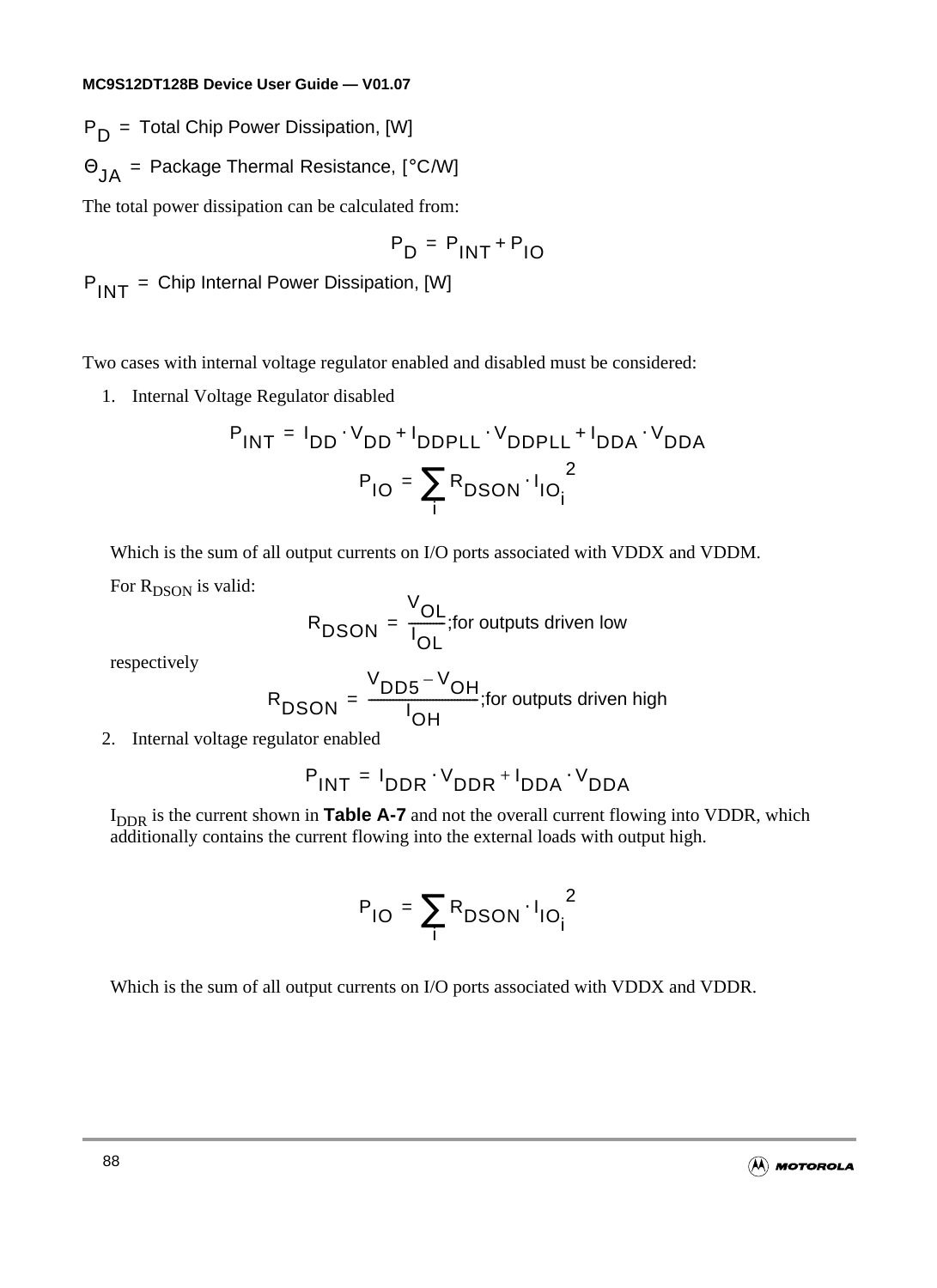| <b>Num</b>     | C | Rating                                                                              | <b>Symbol</b>        | Min | <b>Typ</b> | <b>Max</b> | <b>Unit</b>    |
|----------------|---|-------------------------------------------------------------------------------------|----------------------|-----|------------|------------|----------------|
| 1              | T | Thermal Resistance LQFP112, single sided PCB <sup>2</sup>                           | $\theta_{JA}$        |     |            | 54         | °C/W           |
| $\overline{2}$ |   | Thermal Resistance LQFP112, double sided PCB<br>with 2 internal planes <sup>3</sup> | $\theta_{JA}$        |     |            | 41         | °C/W           |
| 3              |   | Junction to Board LQFP112                                                           | $\theta_{JB}$        |     |            | 31         | °C/W           |
| 4              |   | Junction to Case LQFP112                                                            | $\theta_{\text{JC}}$ |     |            | 11         | °C/W           |
| 5              | Т | Junction to Package Top LQFP112                                                     | $\Psi_{\text{JT}}$   |     |            | 2          | °C/W           |
| 6              | т | Thermal Resistance QFP 80, single sided PCB                                         | $\theta_{JA}$        |     |            | 51         | $^{\circ}$ C/W |
| $\overline{7}$ |   | Thermal Resistance QFP 80, double sided PCB with<br>2 internal planes               | $\theta_{JA}$        |     |            | 41         | °C/W           |
| 8              |   | Junction to Board QFP80                                                             | $\theta_{JB}$        |     |            | 27         | °C/W           |
| 9              |   | Junction to Case QFP80                                                              | $\theta_{\text{JC}}$ |     |            | 14         | °C/W           |
| 10             |   | Junction to Package Top QFP80                                                       | $\Psi_{\text{JT}}$   |     |            | 3          | °C/W           |

**Table A-5 Thermal Package Characteristics1**

NOTES:

1. The values for thermal resistance are achieved by package simulations

2. PC Board according to EIA/JEDEC Standard 51-3

3. PC Board according to EIA/JEDEC Standard 51-7

### **A.1.9 I/O Characteristics**

This section describes the characteristics of all 5V I/O pins. All parameters are not always applicable, e.g. not all pins feature pull up/down resistances.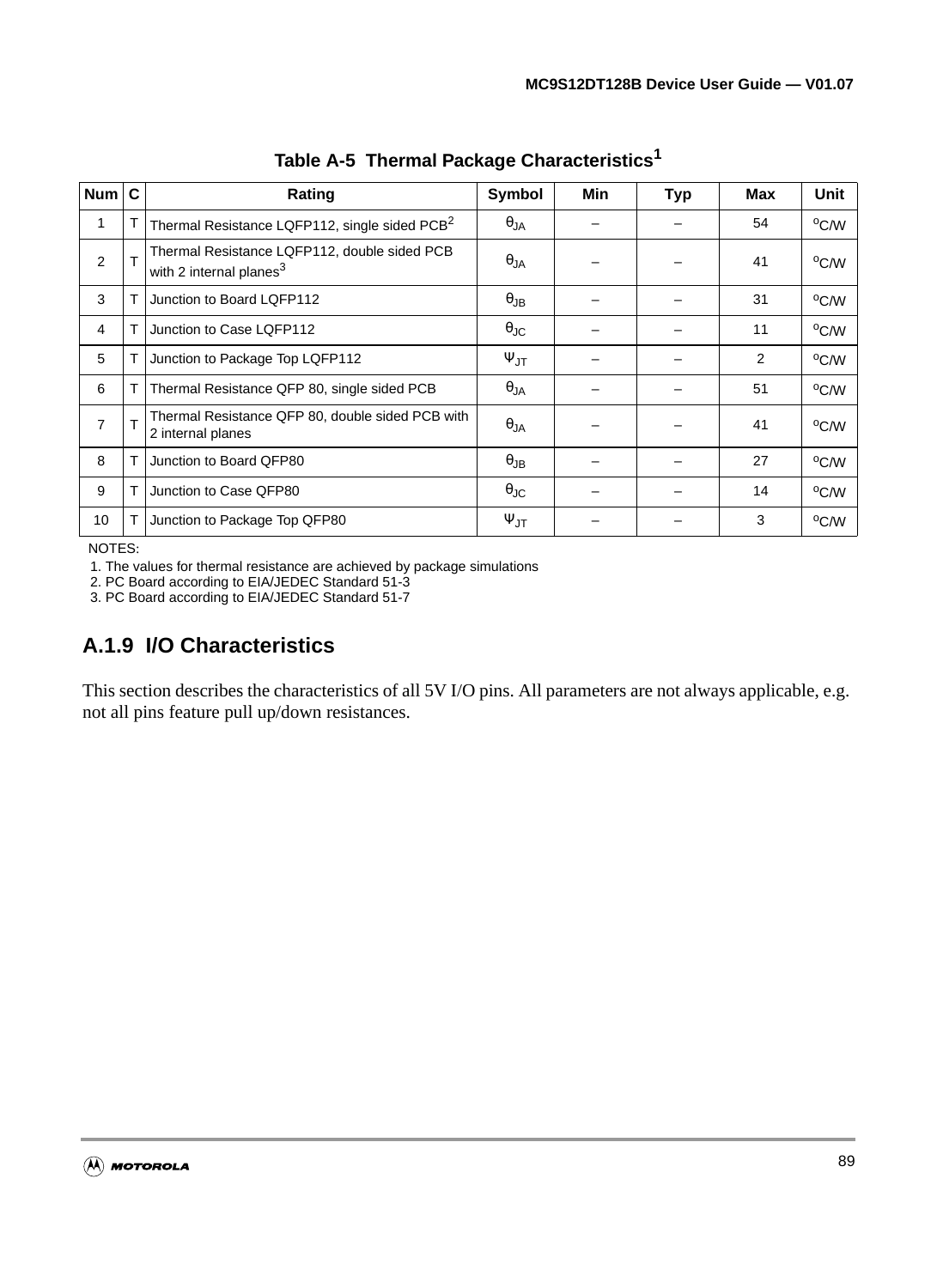|                  | Conditions are shown in Table A-4 unless otherwise noted |                                                                                                                                                                            |                         |                  |            |                 |              |
|------------------|----------------------------------------------------------|----------------------------------------------------------------------------------------------------------------------------------------------------------------------------|-------------------------|------------------|------------|-----------------|--------------|
| <b>Num</b>       | $\mathbf c$                                              | Rating                                                                                                                                                                     | <b>Symbol</b>           | Min              | <b>Typ</b> | <b>Max</b>      | Unit         |
| 1                | P                                                        | Input High Voltage                                                                                                                                                         | $V_{\vert H}$           | $0.65*V_{DD5}$   |            |                 | V            |
|                  | $\mathsf{T}$                                             | Input High Voltage                                                                                                                                                         | $V_{\vert H}$           |                  | -          | $V_{DD5}$ + 0.3 |              |
| $\overline{2}$   | P                                                        | Input Low Voltage                                                                                                                                                          | $\rm V_{\rm IL}$        |                  | -          | $0.35*V_{DD5}$  | V            |
|                  | $\mathsf T$                                              | Input Low Voltage                                                                                                                                                          | $V_{IL}$                | $V_{SS5} - 0.3$  | —          |                 | $\mathsf{V}$ |
| 3                | C                                                        | Input Hysteresis                                                                                                                                                           | $\rm V_{HYS}$           |                  | 250        |                 | mV           |
| 4                |                                                          | Input Leakage Current (pins in high ohmic input<br>$mode)$ <sup>1</sup><br>$P V_{in} = V_{DD5}$ or $V_{SS5}$<br>ADC Inputs AN15:0<br>All other Ports (A, B, E, K, M, S, T) | $I_{in}$                | $-1.0$<br>$-2.5$ |            | 1.0<br>2.5      | $\mu A$      |
| 5                | C<br>Р                                                   | Output High Voltage (pins in output mode)<br>Partial Drive $I_{OH} = -2.0mA$<br>Full Drive $I_{OH} = -10.0 \text{mA}$                                                      | $V_{OH}$                | $V_{DD5} - 0.8$  |            |                 | V            |
| 6                | C<br>P                                                   | Output Low Voltage (pins in output mode)<br>Partial Drive $I_{OL}$ = +2.0mA<br>Full Drive $I_{OL}$ = +10.0mA                                                               | $\rm V_{OL}$            |                  |            | 0.8             | $\vee$       |
| $\boldsymbol{7}$ | P                                                        | Internal Pull Up Device Current,<br>tested at $V_{\parallel}$ Max.                                                                                                         | $I_{PUL}$               |                  |            | $-130$          | $\mu$ A      |
| 8                | C                                                        | Internal Pull Up Device Current,<br>tested at $V_{\vert H}$ Min.                                                                                                           | <b>I</b> <sub>PUH</sub> | $-10$            |            |                 | μA           |
| 9                | P                                                        | Internal Pull Down Device Current,<br>tested at $V_{\vert H}$ Min.                                                                                                         | <b>I</b> <sub>PDH</sub> |                  |            | 130             | μA           |
| 10               | C                                                        | Internal Pull Down Device Current,<br>tested at $V_{IL}$ Max.                                                                                                              | <b>I</b> PDL            | 10               |            | —               | $\mu A$      |
| 11               | D                                                        | Input Capacitance                                                                                                                                                          | $C_{in}$                |                  | 6          |                 | pF           |
| 12               | Т                                                        | Injection current <sup>2</sup><br>Single Pin limit<br>Total Device Limit. Sum of all injected currents                                                                     | $I_{ICS}$<br>$I_{ICP}$  | $-2.5$<br>$-25$  |            | 2.5<br>25       | mA           |
| 13               | $\mathsf{P}$                                             | Port H, J, P Interrupt Input Pulse filtered 3                                                                                                                              | t <sub>PULSE</sub>      |                  |            | 3               | μs           |
| 14               | P                                                        | Port H, J, P Interrupt Input Pulse passed $3$                                                                                                                              | t <sub>PULSE</sub>      | 10               |            |                 | μs           |

#### <span id="page-89-1"></span>**Table A-6 5V I/O Characteristics**

NOTES:

1. Maximum leakage current occurs at maximum operating temperature. Current decreases by approximately one-half for each 8 C to 12 C in the temperature range from 50 C to 125 C.

2. Refer to **[Section A.1.4 Current Injection](#page-83-0)**, for more details

<span id="page-89-0"></span>3. Parameter only applies in STOP or Pseudo STOP mode.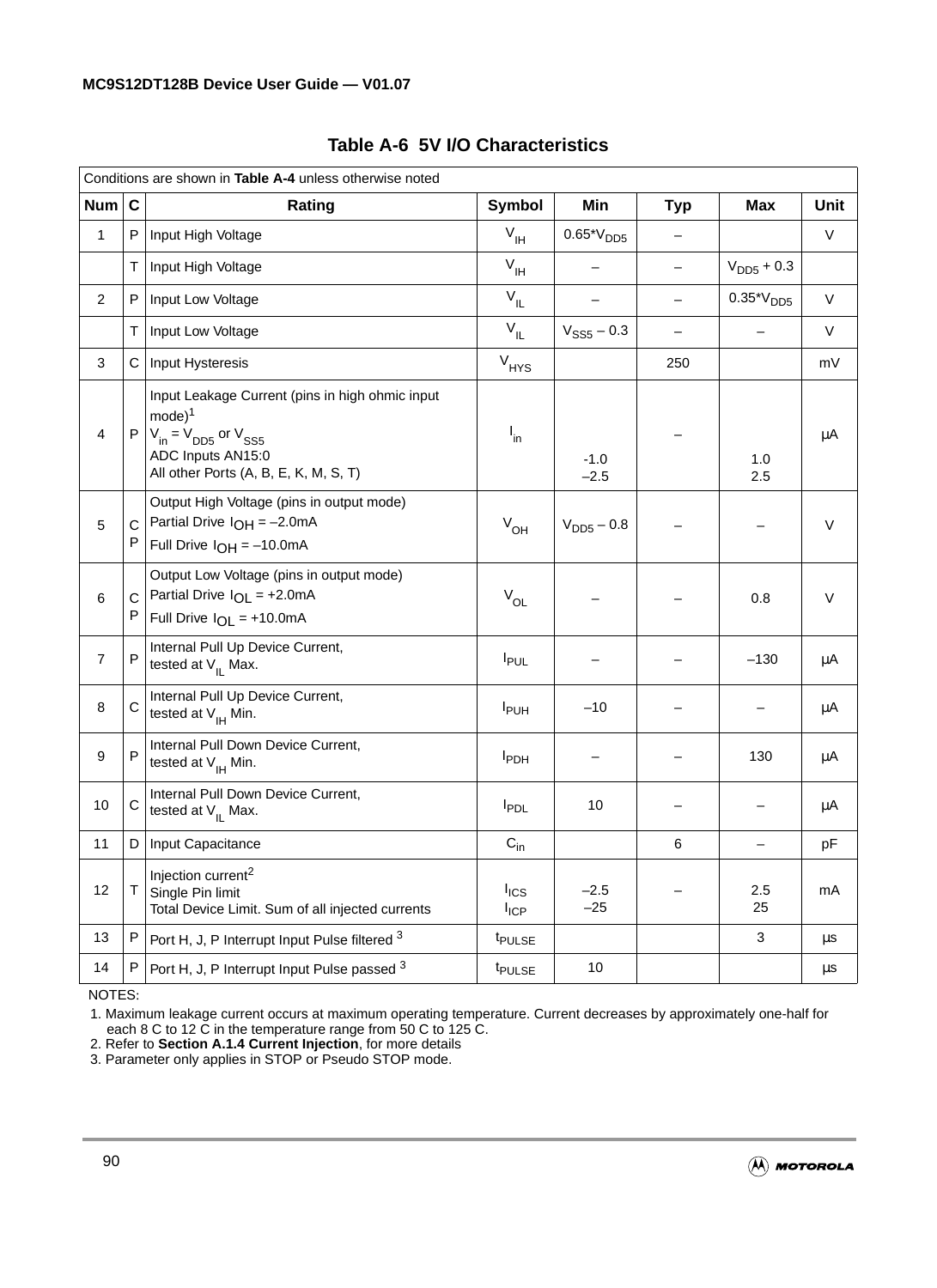## **A.1.10 Supply Currents**

This section describes the current consumption characteristics of the device as well as the conditions for the measurements.

#### **A.1.10.1 Measurement Conditions**

All measurements are without output loads. Unless otherwise noted the currents are measured in single chip mode, internal voltage regulator enabled and at 25MHz bus frequency using a 4MHz oscillator in Colpitts mode. Production testing is performed using a square wave signal at the EXTAL input.

#### **A.1.10.2 Additional Remarks**

In expanded modes the currents flowing in the system are highly dependent on the load at the address, data and control signals as well as on the duty cycle of those signals. No generally applicable numbers can be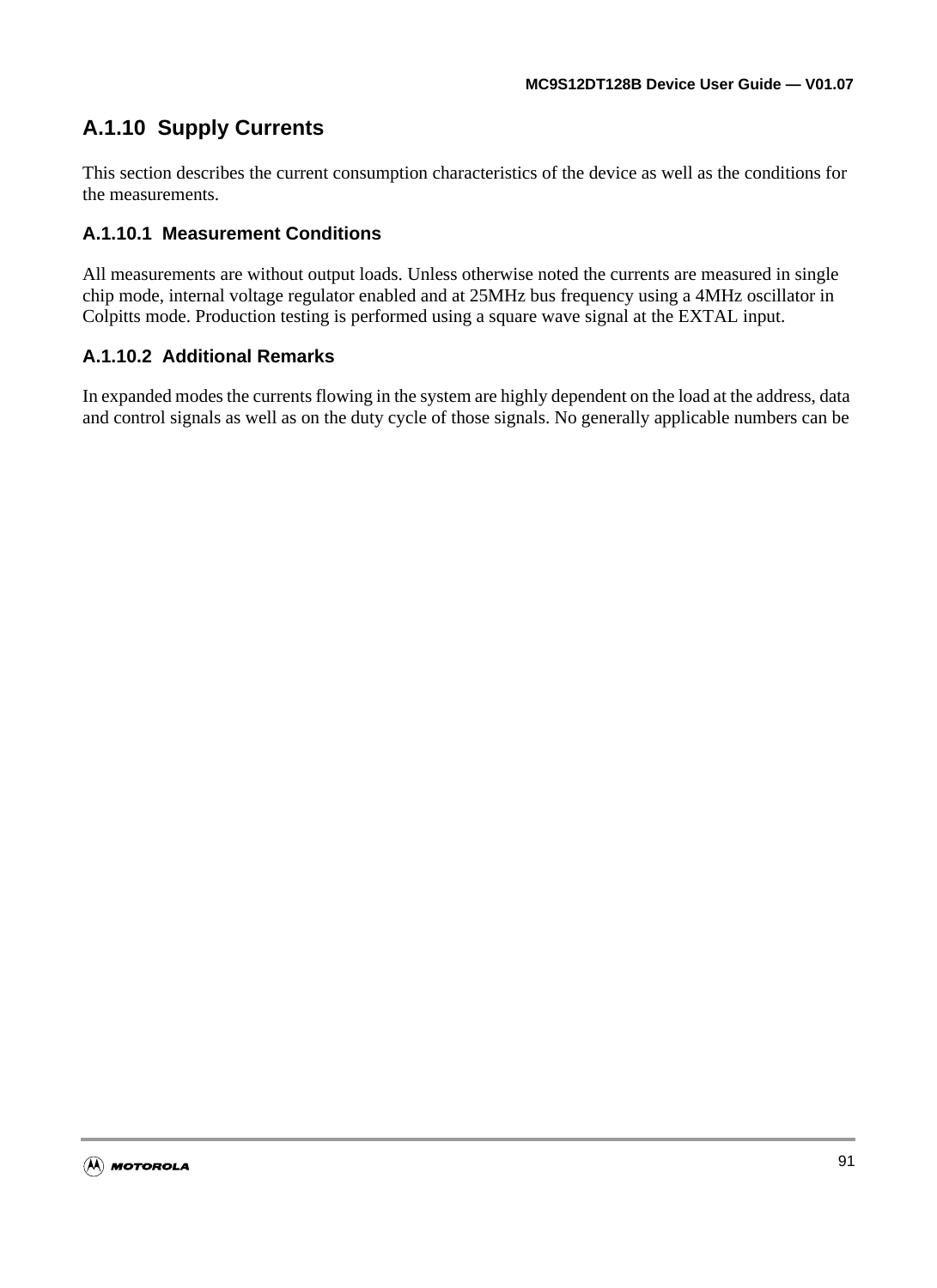given. A very good estimate is to take the single chip currents and add the currents due to the external loads.

<span id="page-91-0"></span>

|                |                                                                                                                                           | Conditions are shown in Table A-4 unless otherwise noted                                                                                                                                          |                          |     |                                                              |                             |         |
|----------------|-------------------------------------------------------------------------------------------------------------------------------------------|---------------------------------------------------------------------------------------------------------------------------------------------------------------------------------------------------|--------------------------|-----|--------------------------------------------------------------|-----------------------------|---------|
| <b>Num</b>     | $\mathbf c$                                                                                                                               | Rating                                                                                                                                                                                            | <b>Symbol</b>            | Min | <b>Typ</b>                                                   | <b>Max</b>                  | Unit    |
| $\mathbf{1}$   | $\overline{P}$                                                                                                                            | Run supply currents<br>Single Chip, Internal regulator enabled                                                                                                                                    | $I_{DD5}$                |     |                                                              | 55                          | mA      |
| $\overline{2}$ | $\mathsf{P}$<br>$\mathsf{P}$                                                                                                              | Wait Supply current<br>All modules enabled, PLL on<br>only RTI enabled 1                                                                                                                          | <b>I</b> <sub>DDW</sub>  |     |                                                              | 30<br>$\overline{5}$        | mA      |
| 3              | $\mathsf C$<br>$\mathsf{P}$<br>$\mathsf C$<br>$\mathsf{C}$<br>$\mathsf{P}$<br>$\mathsf C$<br>$\mathsf{P}$<br>$\mathsf C$<br>$\mathsf{P}$  | Pseudo Stop Current (RTI and COP disabled) 1, 2<br>$-40^{\circ}$ C<br>$27^{\circ}$ C<br>70°C<br>85°C<br>"C" Temp Option 100°C<br>105°C<br>"V" Temp Option 120°C<br>125°C<br>"M" Temp Option 140°C | <b>I</b> <sub>DDPS</sub> |     | 370<br>400<br>450<br>550<br>600<br>650<br>800<br>850<br>1200 | 500<br>1600<br>2100<br>5000 | $\mu$ A |
| 4              | $\mathsf C$<br>$\mathsf C$<br>$\mathsf{C}$<br>$\mathsf C$<br>$\mathsf{C}$<br>$\mathbf C$<br>$\mathsf{C}$                                  | Pseudo Stop Current (RTI and COP enabled) 1, 2<br>$-40^{\circ}$ C<br>$27^{\circ}$ C<br>70°C<br>85°C<br>105°C<br>125°C<br>140°C                                                                    | <b>I</b> <sub>DDPS</sub> |     | 570<br>600<br>650<br>750<br>850<br>1200<br>1500              |                             | $\mu A$ |
| 5              | $\mathsf C$<br>$\mathsf{P}$<br>$\mathsf C$<br>$\mathsf{C}$<br>$\mathsf{P}$<br>$\mathsf C$<br>$\mathsf{P}$<br>$\mathsf{C}$<br>$\mathsf{P}$ | Stop Current <sup>2</sup><br>$-40^{\circ}$ C<br>$27^{\circ}$ C<br>70°C<br>85°C<br>"C" Temp Option 100°C<br>105°C<br>"V" Temp Option 120°C<br>125°C<br>"M" Temp Option 140°C                       | $I_{\text{DDS}}$         |     | 12<br>25<br>100<br>130<br>160<br>200<br>350<br>400<br>600    | 100<br>1200<br>1700<br>5000 | μA      |

**Table A-7 Supply Current Characteristics**

NOTES:

<span id="page-91-1"></span>1. PLL off, Oscillator in Colpitts Mode

<span id="page-91-2"></span>2. At those low power dissipation levels  ${\sf T}_{\sf J}$  =  ${\sf T}_{\sf A}$  can be assumed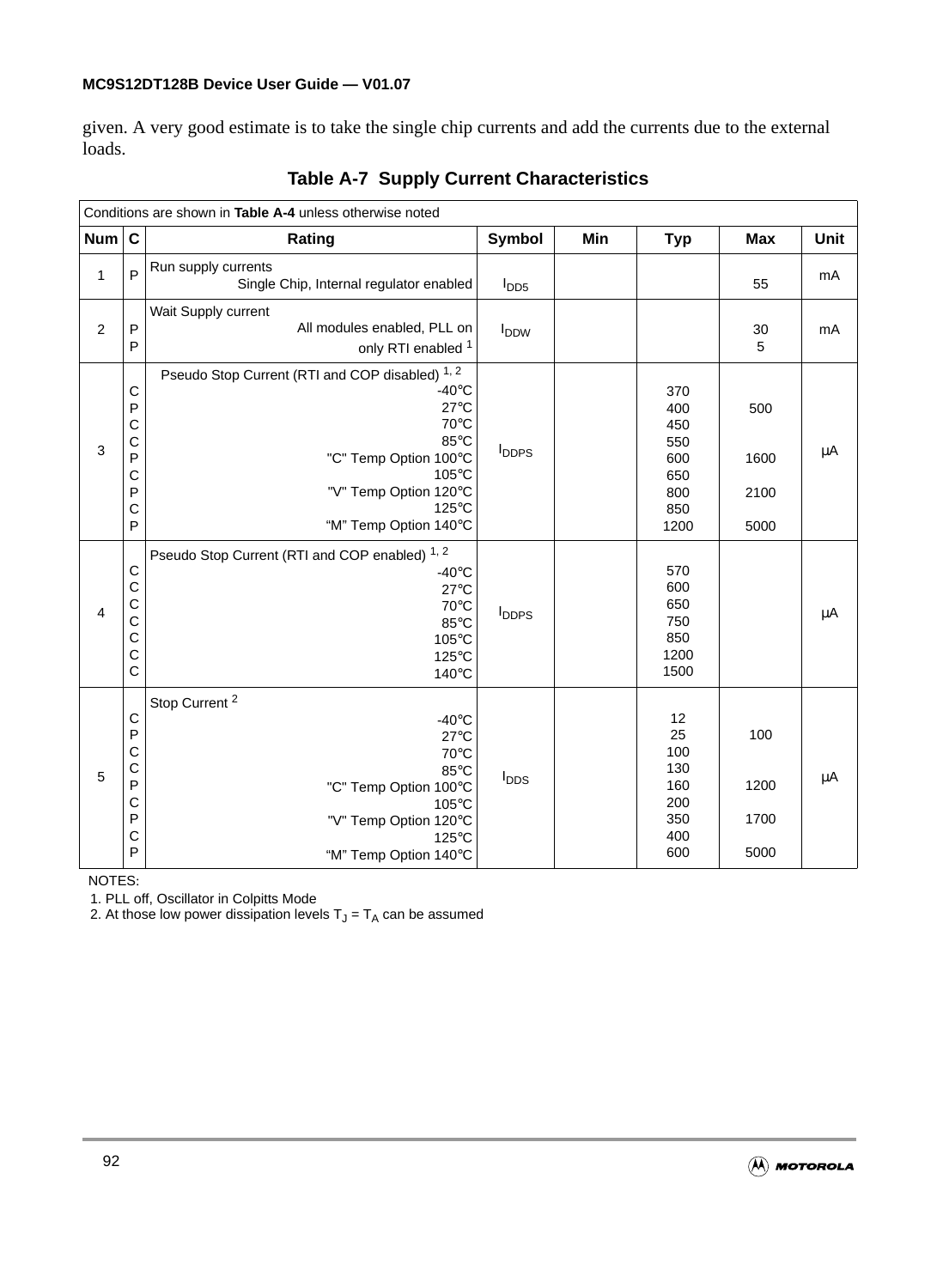## **A.2 ATD Characteristics**

This section describes the characteristics of the analog to digital converter.

### **A.2.1 ATD Operating Characteristics**

The **[Table A-8](#page-92-0)** shows conditions under which the ATD operates.

The following constraints exist to obtain full-scale, full range results:

 $V_{SSA} \leq V_{RL} \leq V_{IN} \leq V_{RH} \leq V_{DDA}$ . This constraint exists since the sample buffer amplifier can not drive beyond the power supply levels that it ties to. If the input level goes outside of this range it will effectively be clipped.

<span id="page-92-0"></span>

|                | Conditions are shown in Table A-4 unless otherwise noted |                                                                                                      |                                            |                                       |            |                                               |              |
|----------------|----------------------------------------------------------|------------------------------------------------------------------------------------------------------|--------------------------------------------|---------------------------------------|------------|-----------------------------------------------|--------------|
| Num            | C                                                        | Rating                                                                                               | Symbol                                     | Min                                   | <b>Typ</b> | Max                                           | Unit         |
| 1              | D                                                        | Reference Potential<br>Low<br>High                                                                   | $V_{RL}$<br>V <sub>RH</sub>                | <b>V<sub>SSA</sub></b><br>$V_{DDA}/2$ |            | V <sub>DDA</sub> /2<br><b>V<sub>DDA</sub></b> | V<br>V       |
| 2              | С                                                        | Differential Reference Voltage <sup>1</sup>                                                          | $VRH-VRL$                                  | 4.50                                  | 5.00       | 5.25                                          | $\vee$       |
| 3              | D                                                        | <b>ATD Clock Frequency</b>                                                                           | <b>TATDCLK</b>                             | 0.5                                   |            | 2.0                                           | <b>MHz</b>   |
| 4              | D                                                        | ATD 10-Bit Conversion Period<br>Clock Cycles <sup>2</sup><br>Conv, Time at 2.0MHz ATD Clock fATDCLK  | N <sub>CONV10</sub><br>T <sub>CONV10</sub> | 14<br>7                               |            | 28<br>14                                      | Cycles<br>μs |
| 5              | D                                                        | ATD 8-Bit Conversion Period<br>Clock Cycles <sup>(2)</sup><br>Conv, Time at 2.0MHz ATD Clock fATDCLK | N <sub>CONV8</sub><br>T <sub>CONV8</sub>   | 12<br>6                               |            | 26<br>13                                      | Cycles<br>μs |
| 6              | D                                                        | Stop Recovery Time ( $V_{\text{DDA}}$ =5.0 Volts)                                                    | $t_{\mathsf{SR}}$                          |                                       |            | 20                                            | μs           |
| $\overline{7}$ | P                                                        | Reference Supply current (Both ATD modules on)                                                       | <b>REF</b>                                 |                                       |            | 0.75                                          | mA           |
| 8              | P                                                        | Reference Supply current (Only one ATD module on)                                                    | <b>REF</b>                                 |                                       |            | 0.375                                         | mA           |

### **Table A-8 ATD Operating Characteristics**

NOTES:

1. Full accuracy is not guaranteed when differential voltage is less than 4.50V

<span id="page-92-1"></span>2. The minimum time assumes a final sample period of 2 ATD clocks cycles while the maximum time assumes a final sample period of 16 ATD clocks.

## **A.2.2 Factors influencing accuracy**

Three factors – source resistance, source capacitance and current injection – have an influence on the accuracy of the ATD.

### **A.2.2.1 Source Resistance:**

Due to the input pin leakage current as specified in **[Table A-6](#page-89-1)** in conjunction with the source resistance there will be a voltage drop from the signal source to the ATD input. The maximum source resistance  $R<sub>S</sub>$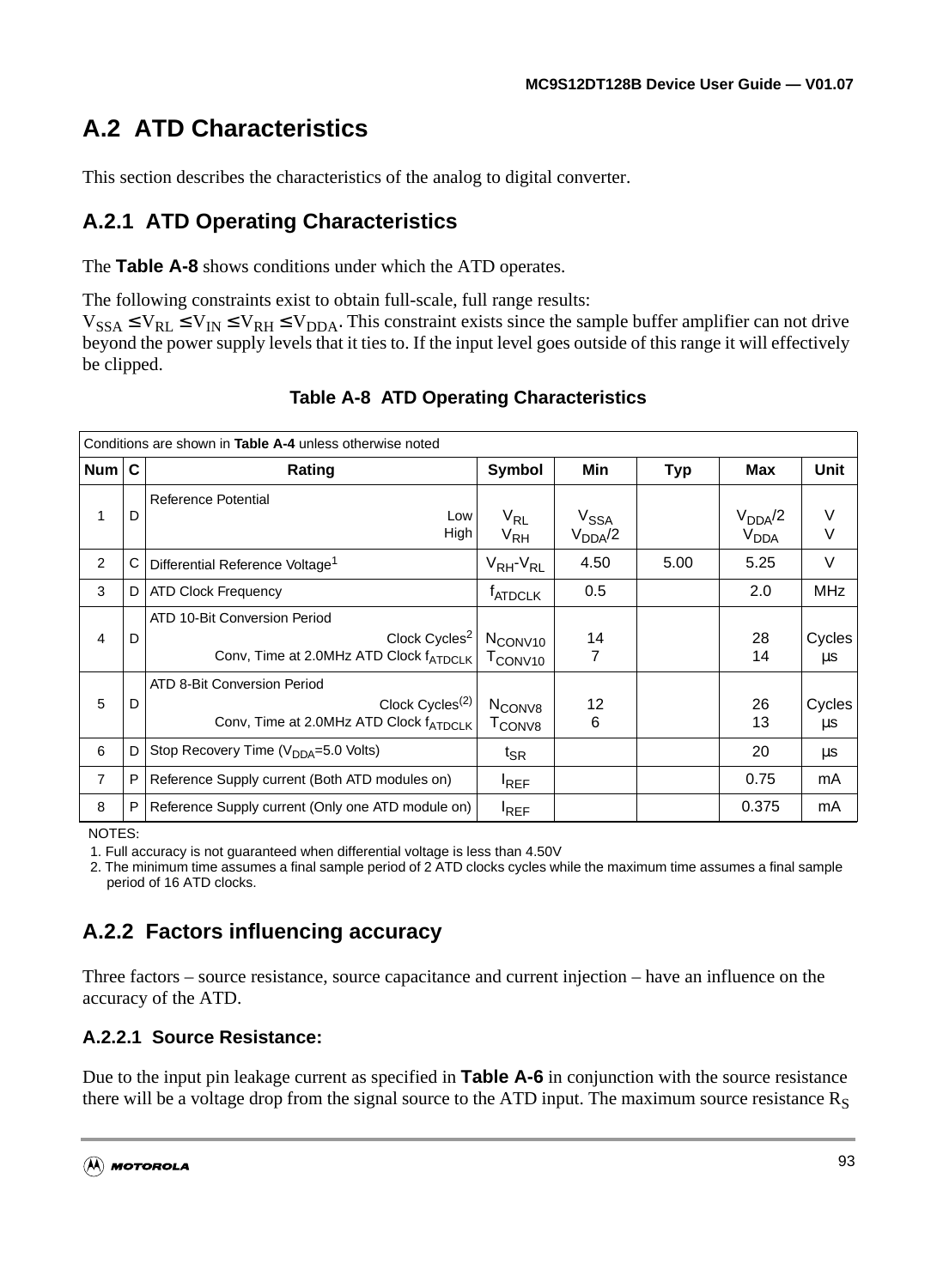specifies results in an error of less than 1/2 LSB (2.5mV) at the maximum leakage current. If device or operating conditions are less than worst case or leakage-induced error is acceptable, larger values of source resistance is allowed.

#### **A.2.2.2 Source capacitance**

When sampling an additional internal capacitor is switched to the input. This can cause a voltage drop due to charge sharing with the external and the pin capacitance. For a maximum sampling error of the input voltage  $\leq$  1LSB, then the external filter capacitor,  $C_f \geq 1024$  \* ( $C_{INS} - C_{INN}$ ).

#### **A.2.2.3 Current injection**

There are two cases to consider.

- 1. A current is injected into the channel being converted. The channel being stressed has conversion values of \$3FF (\$FF in 8-bit mode) for analog inputs greater than  $V_{RH}$  and \$000 for values less than  $V_{RL}$  unless the current is higher than specified as disruptive conditions.
- 2. Current is injected into pins in the neighborhood of the channel being converted. A portion of this current is picked up by the channel (coupling ratio K), This additional current impacts the accuracy of the conversion depending on the source resistance.

The additional input voltage error on the converted channel can be calculated as  $V_{ERR} = K * R_S *$  $I_{INJ}$ , with  $I_{INJ}$  being the sum of the currents injected into the two pins adjacent to the converted channe

|                |    | Conditions are shown in Table A-4 unless otherwise noted   |                                      |        |     |           |           |
|----------------|----|------------------------------------------------------------|--------------------------------------|--------|-----|-----------|-----------|
| <b>Num</b>     | C  | Rating                                                     | Symbol                               | Min    | Тур | Max       | Unit      |
|                | C. | Max input Source Resistance                                | $R_{\rm S}$                          |        |     | 1         | $K\Omega$ |
| $\mathcal{P}$  |    | <b>Total Input Capacitance</b><br>Non Sampling<br>Sampling | C <sub>INN</sub><br>C <sub>INS</sub> |        |     | 10<br>22  | рF        |
| 3              | С  | Disruptive Analog Input Current                            | <sup>I</sup> NA                      | $-2.5$ |     | 2.5       | mA        |
| $\overline{4}$ | C. | Coupling Ratio positive current injection                  | $K_p$                                |        |     | $10^{-4}$ | A/A       |
| 5              | C. | Coupling Ratio negative current injection                  | $K_n$                                |        |     | $10^{-2}$ | A/A       |

#### **Table A-9 ATD Electrical Characteristics**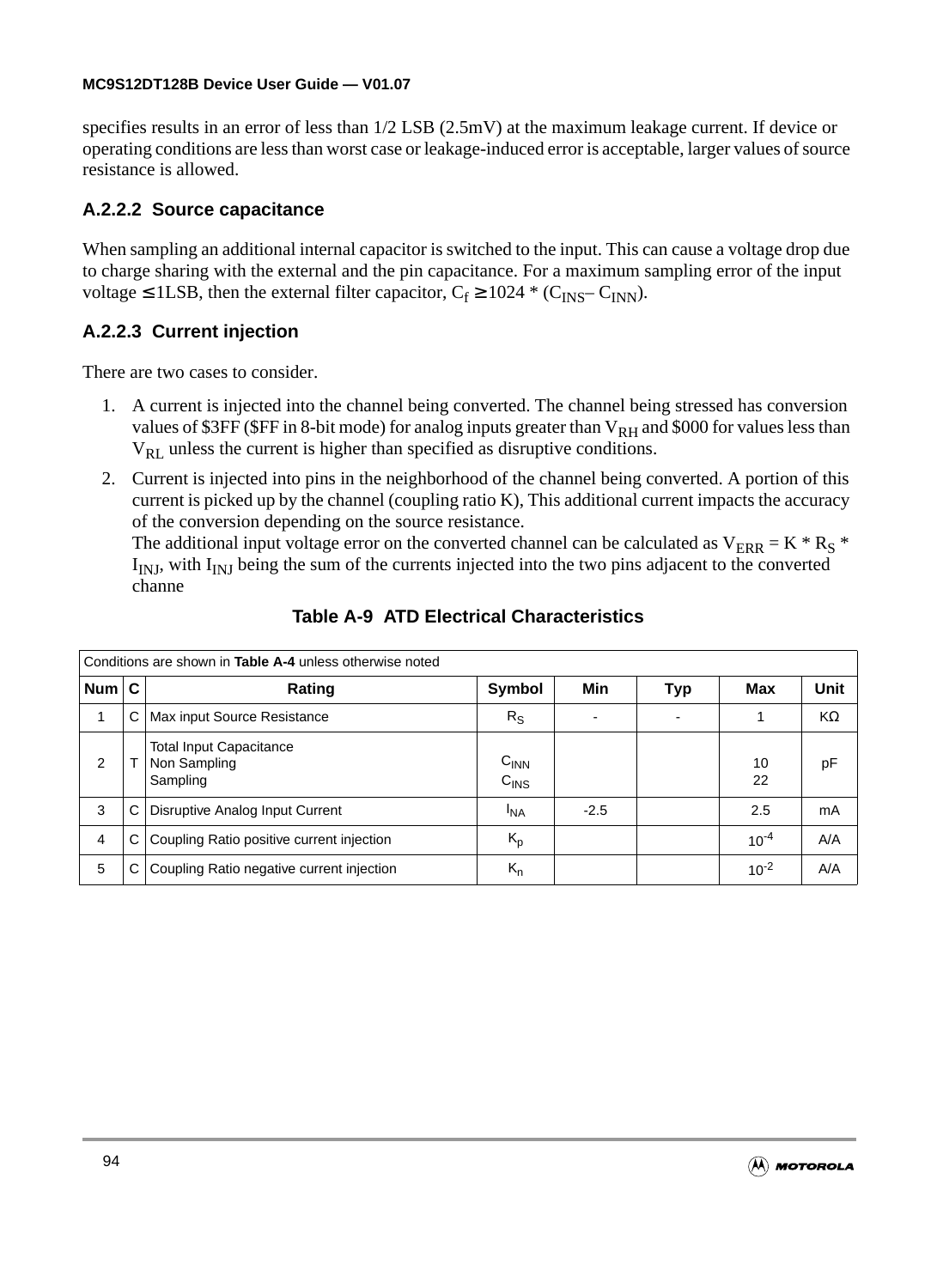## **A.2.3 ATD accuracy**

**[Table A-10](#page-94-0)** specifies the ATD conversion performance excluding any errors due to current injection, input capacitance and source resistance.

<span id="page-94-0"></span>

|                | Conditions are shown in Table A-4 unless otherwise noted<br>$V_{RFF} = V_{RH} - V_{R1} = 5.12V$ . Resulting to one 8 bit count = 20mV and one 10 bit count = 5mV |                                     |            |        |            |            |        |  |  |
|----------------|------------------------------------------------------------------------------------------------------------------------------------------------------------------|-------------------------------------|------------|--------|------------|------------|--------|--|--|
|                |                                                                                                                                                                  | $f_{ATDCLK} = 2.0 MHz$              |            |        |            |            |        |  |  |
| Num            | C                                                                                                                                                                | Rating                              | Symbol     | Min    | <b>Typ</b> | <b>Max</b> | Unit   |  |  |
| 1              | P                                                                                                                                                                | 10-Bit Resolution                   | LSB        |        | 5          |            | mV     |  |  |
| 2              | P                                                                                                                                                                | 10-Bit Differential Nonlinearity    | <b>DNL</b> | $-1$   |            |            | Counts |  |  |
| 3              | Р                                                                                                                                                                | 10-Bit Integral Nonlinearity        | <b>INL</b> | $-2.5$ | ±1.5       | 2.5        | Counts |  |  |
| $\overline{4}$ | P                                                                                                                                                                | 10-Bit Absolute Error <sup>1</sup>  | AE         | -3     | ±2.0       | 3          | Counts |  |  |
| 5              | P                                                                                                                                                                | 8-Bit Resolution                    | <b>LSB</b> |        | 20         |            | mV     |  |  |
| 6              | P                                                                                                                                                                | 8-Bit Differential Nonlinearity     | <b>DNL</b> | $-0.5$ |            | 0.5        | Counts |  |  |
| $\overline{7}$ | P                                                                                                                                                                | 8-Bit Integral Nonlinearity         | <b>INL</b> | $-1.0$ | $\pm 0.5$  | 1.0        | Counts |  |  |
| 8              | P                                                                                                                                                                | 8-Bit Absolute Error <sup>(1)</sup> | AE         | $-1.5$ | ±1.0       | 1.5        | Counts |  |  |

#### **Table A-10 ATD Conversion Performance**

NOTES:

<span id="page-94-1"></span>1. These values include the quantization error which is inherently 1/2 count for any A/D converter.

For the following definitions see also **[Figure A-1](#page-95-0)**.

Differential Non-Linearity (DNL) is defined as the difference between two adjacent switching steps.

$$
DNL(i) = \frac{V_i - V_{i-1}}{1LSB} - 1
$$

The Integral Non-Linearity (INL) is defined as the sum of all DNLs:

$$
INL(n) = \sum_{i=1}^{n} DNL(i) = \frac{V_{n} - V_{0}}{1LSB} - n
$$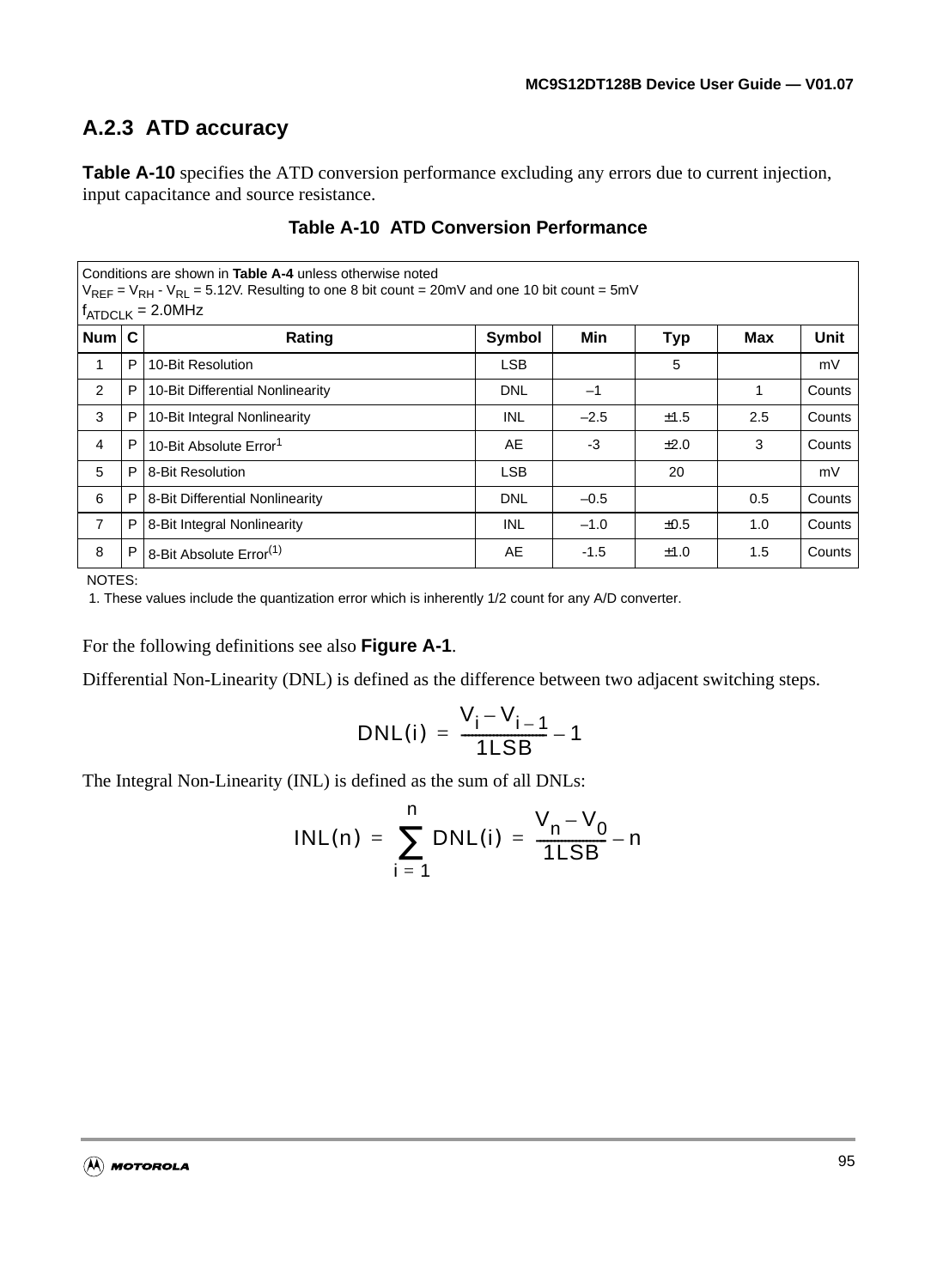

**Figure A-1 ATD Accuracy Definitions**

<span id="page-95-0"></span>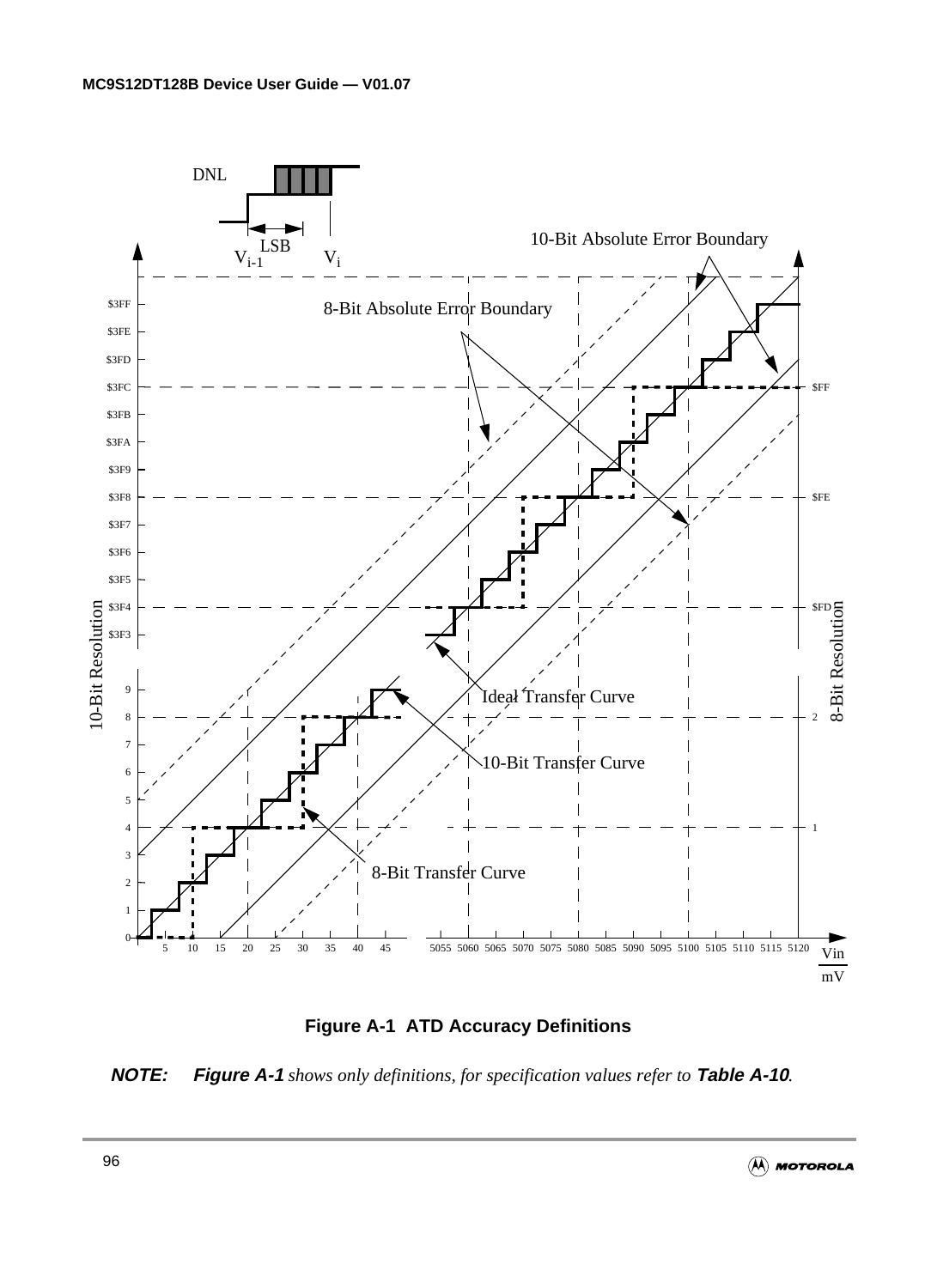## **A.3 NVM, Flash and EEPROM**

**NOTE:** *Unless otherwise noted the abbreviation NVM (Non Volatile Memory) is used for both Flash and EEPROM.*

### **A.3.1 NVM timing**

The time base for all NVM program or erase operations is derived from the oscillator. A minimum oscillator frequency  $f_{\text{NVMOSC}}$  is required for performing program or erase operations. The NVM modules do not have any means to monitor the frequency and will not prevent program or erase operation at frequencies above or below the specified minimum. Attempting to program or erase the NVM modules at a lower frequency a full program or erase transition is not assured.

The Flash and EEPROM program and erase operations are timed using a clock derived from the oscillator using the FCLKDIV and ECLKDIV registers respectively. The frequency of this clock must be set within the limits specified as  $f_{\text{NVMOP}}$ .

The minimum program and erase times shown in **[Table A-11](#page-97-0)** are calculated for maximum  $f_{\text{NVMOP}}$  and maximum  $f_{bus}$ . The maximum times are calculated for minimum  $f_{NVMOP}$  and a  $f_{bus}$  of 2MHz.

#### <span id="page-96-0"></span>**A.3.1.1 Single Word Programming**

The programming time for single word programming is dependant on the bus frequency as a well as on the frequency  $f_{\text{NVMOP}}$  and can be calculated according to the following formula.

$$
t_{\text{swpgm}} = 9 \cdot \frac{1}{f_{\text{NVMOP}}} + 25 \cdot \frac{1}{f_{\text{bus}}}
$$

#### **A.3.1.2 Burst Programming**

This applies only to the Flash where up to 32 words in a row can be programmed consecutively using burst programming by keeping the command pipeline filled. The time to program a consecutive word can be calculated as:

$$
t_{bwpgm} = 4 \cdot \frac{1}{f_{NVMOP}} + 9 \cdot \frac{1}{f_{bus}}
$$

The time to program a whole row is:

$$
t_{brgm} = t_{swpgm} + 31 \cdot t_{bwpgm}
$$

Burst programming is more than 2 times faster than single word programming.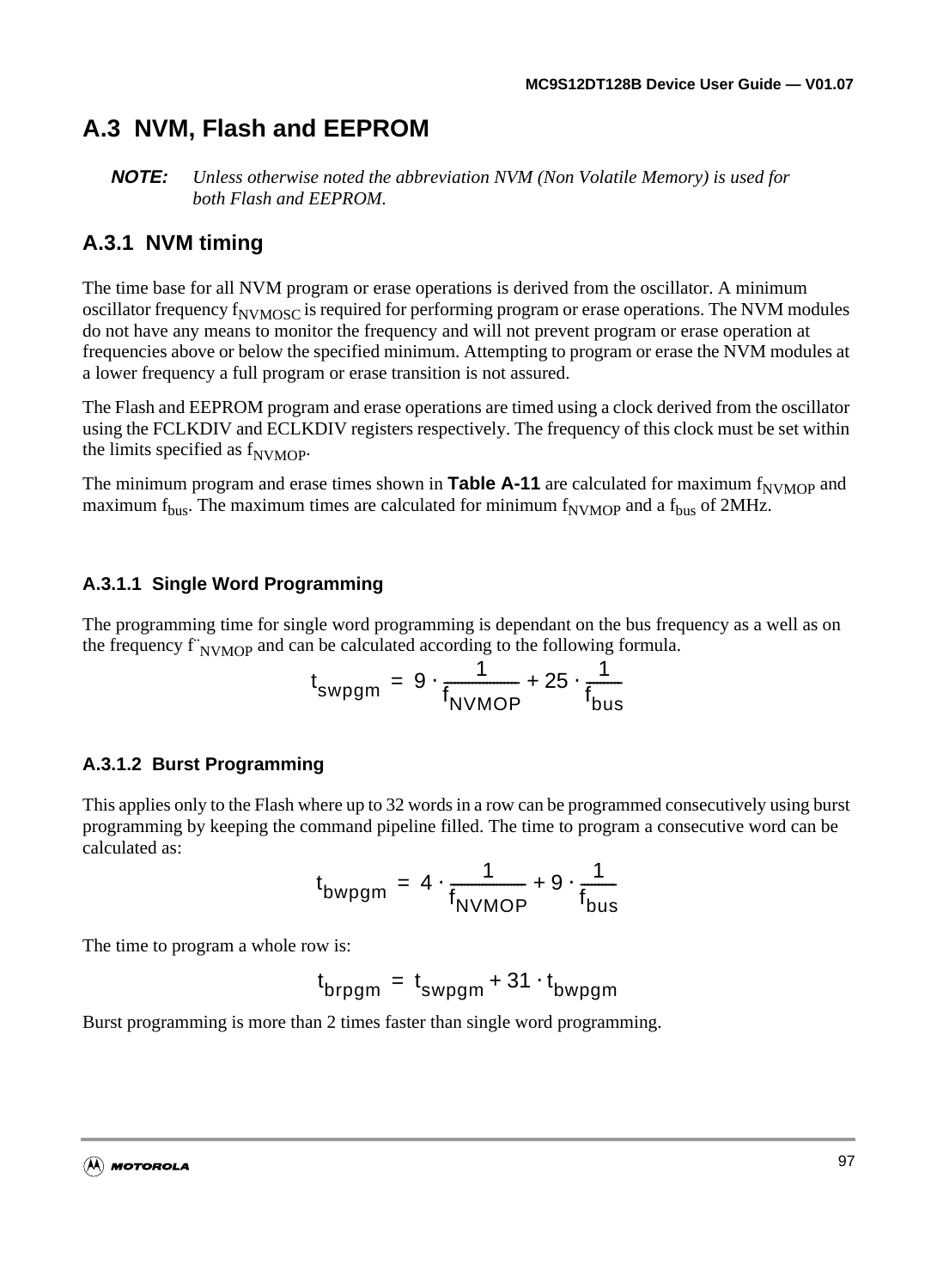#### **A.3.1.3 Sector Erase**

Erasing a 512 byte Flash sector or a 4 byte EEPROM sector takes:

$$
t_{era} \approx 4000 \cdot \frac{1}{f_{\text{NVMOP}}}
$$

The setup times can be ignored for this operation.

#### **A.3.1.4 Mass Erase**

Erasing a NVM block takes:

$$
t_{\text{mass}} \approx 20000 \cdot \frac{1}{f_{\text{NVMOP}}}
$$

The setup times can be ignored for this operation.

#### <span id="page-97-1"></span>**A.3.1.5 Blank Check**

The time it takes to perform a blank check on the Flash or EEPROM is dependant on the location of the first non-blank word starting at relative address zero. It takes one bus cycle per word to verify plus a setup of the command.

$$
t_{\sf check} \approx \text{location} \cdot t_{\sf cyc} + \text{10} \cdot t_{\sf cyc}
$$

<span id="page-97-0"></span>

|                | Conditions are shown in Table A-4 unless otherwise noted |                                                        |                     |                    |            |                   |               |  |  |
|----------------|----------------------------------------------------------|--------------------------------------------------------|---------------------|--------------------|------------|-------------------|---------------|--|--|
| <b>Num</b>     | C                                                        | Rating                                                 | Symbol              | Min                | <b>Typ</b> | Max               | Unit          |  |  |
| 1              | D                                                        | <b>External Oscillator Clock</b>                       | <sup>T</sup> NVMOSC | 0.5                |            | 50 <sup>1</sup>   | <b>MHz</b>    |  |  |
| 2              | D                                                        | Bus frequency for Programming or Erase Operations      | <sup>T</sup> NVMBUS | 1                  |            |                   | <b>MHz</b>    |  |  |
| 3              | D                                                        | <b>Operating Frequency</b>                             | <sup>t</sup> NVMOP  | 150                |            | 200               | kHz           |  |  |
| $\overline{4}$ | P                                                        | Single Word Programming Time                           | <sup>L</sup> swpgm  | 46 <sup>2</sup>    |            | 74.5 <sup>3</sup> | μs            |  |  |
| 5              | D                                                        | Flash Burst Programming consecutive word 4             | t <sub>bwpgm</sub>  | 20.4 <sup>2</sup>  |            | 31 <sup>3</sup>   | μs            |  |  |
| 6              | D                                                        | Flash Burst Programming Time for 32 Words <sup>4</sup> | t <sub>brpgm</sub>  | 678.4 <sup>2</sup> |            | 1035.5 $3$        | μs            |  |  |
| 7              | P                                                        | Sector Erase Time                                      | t <sub>era</sub>    | 20 <sup>5</sup>    |            | 26.7 <sup>3</sup> | ms            |  |  |
| 8              | P                                                        | Mass Erase Time                                        | $t_{\sf mass}$      | $100^{5}$          |            | 133 <sup>3</sup>  | ms            |  |  |
| 9              | D                                                        | Blank Check Time Flash per block                       | t <sub>check</sub>  | $11^{6}$           |            | 327787            | $t_{\rm cyc}$ |  |  |
| 10             | D                                                        | Blank Check Time EEPROM per block                      | <sup>I</sup> check  | $11^{6}$           |            | $2058^7$          | $t_{\rm cyc}$ |  |  |

#### **Table A-11 NVM Timing Characteristics**

NOTES:

1. Restrictions for oscillator in crystal mode apply!

<span id="page-97-2"></span>2. Minimum Programming times are achieved under maximum NVM operating frequency f<sub>NVMOP</sub> and maximum bus frequency f<sub>bus</sub>.

<span id="page-97-3"></span>3. Maximum Erase and Programming times are achieved under particular combinations of f<sub>NVMOP</sub> and bus frequency f<sub>bus</sub>. Refer to formulae in Sections **[A.3.1.1 -](#page-96-0) [A.3.1.5](#page-97-1)** for guidance.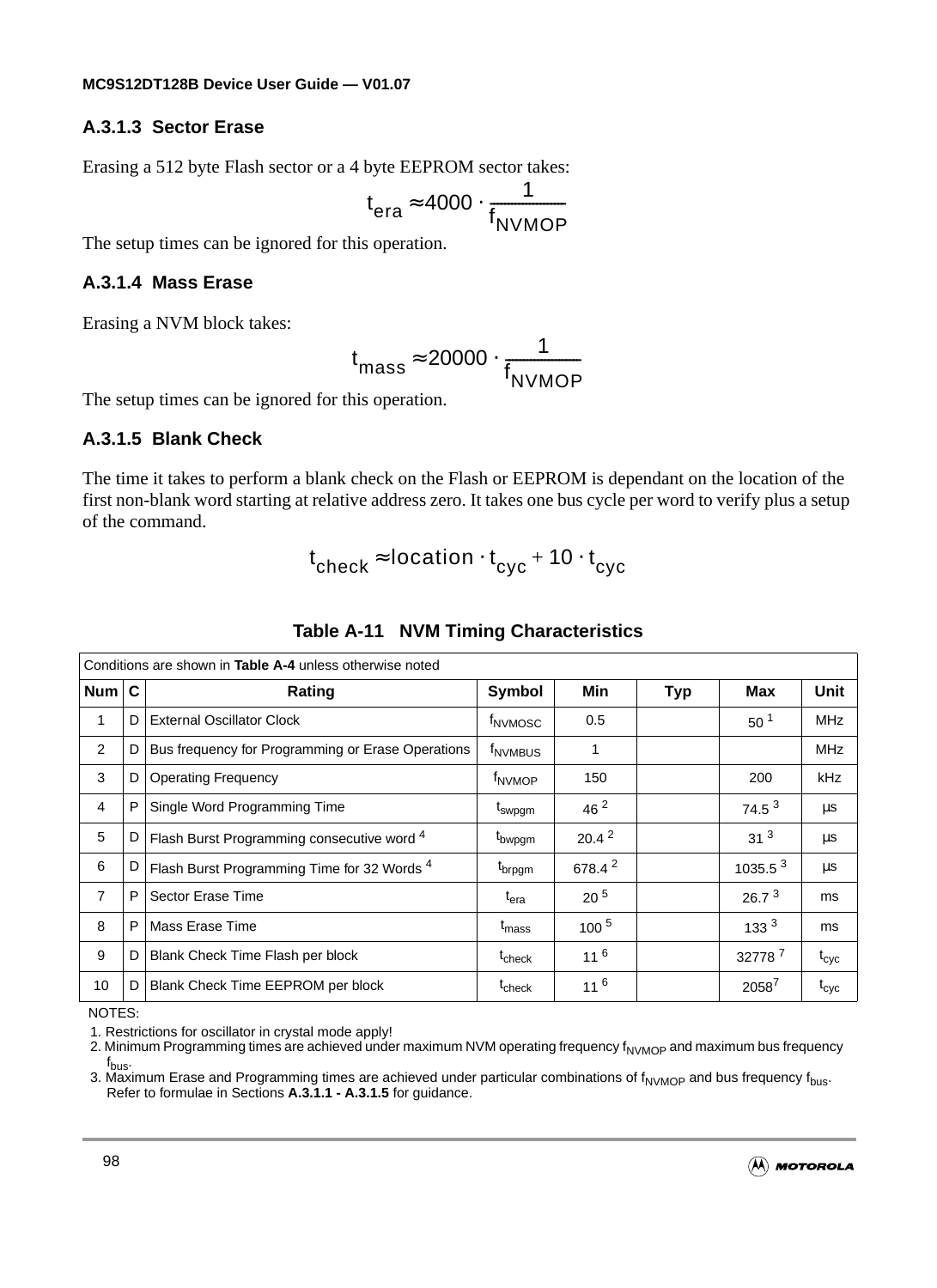<span id="page-98-0"></span>4. Burst Programming operations are not applicable to EEPROM

- <span id="page-98-1"></span>5. Minimum Erase times are achieved under maximum NVM operating frequency fNVMOP.
- <span id="page-98-2"></span>6. Minimum time, if first word in the array is not blank
- <span id="page-98-3"></span>7. Maximum time to complete check on an erased block

## **A.3.2 NVM Reliability**

The reliability of the NVM blocks is guaranteed by stress test during qualification, constant process monitors and burn-in to screen early life failures.

The failure rates for data retention and program/erase cycling are specified at the operating conditions noted.

The program/erase cycle count on the sector is incremented every time a sector or mass erase event is executed.

<span id="page-98-4"></span>**NOTE:** *All values shown in* **[Table](#page-98-4) A-12** *are target values and subject to further extensive characterization*

| Conditions are shown in Table A-4 unless otherwise noted |  |                                                        |               |             |       |  |  |
|----------------------------------------------------------|--|--------------------------------------------------------|---------------|-------------|-------|--|--|
| <b>Num</b>                                               |  | Rating                                                 | <b>Cycles</b> | <b>Unit</b> |       |  |  |
|                                                          |  | C   Flash/EEPROM $(-40^{\circ}$ C to $+125^{\circ}$ C) | 10            | 15          | Years |  |  |
| 2                                                        |  | C   EEPROM $(-40^{\circ}$ C to $+125^{\circ}$ C)       | 10.000        |             | Years |  |  |

**Table A-12 NVM Reliability Characteristics**

- **NOTE:** *Flash cycling performance is 10 cycles at -40˚C to +125˚C. Data retention is specified for 15 years.*
- **NOTE:** *EEPROM cycling performance is 10K cycles at -40˚C to 125˚C. Data retention is specified for 5 years on words after cycling 10K times. However if only 10 cycles are executed on a word the data retention is specified for 15 years.*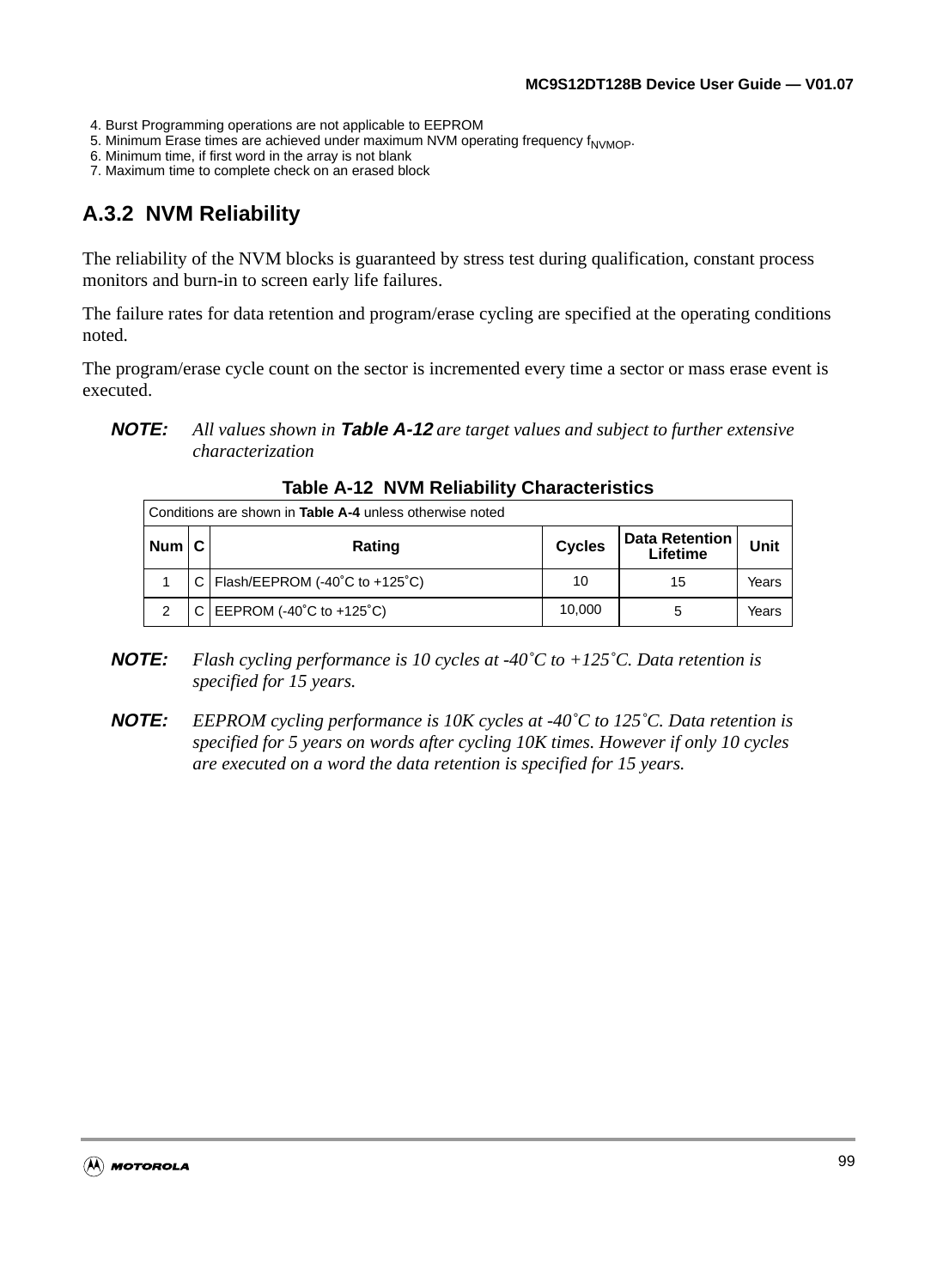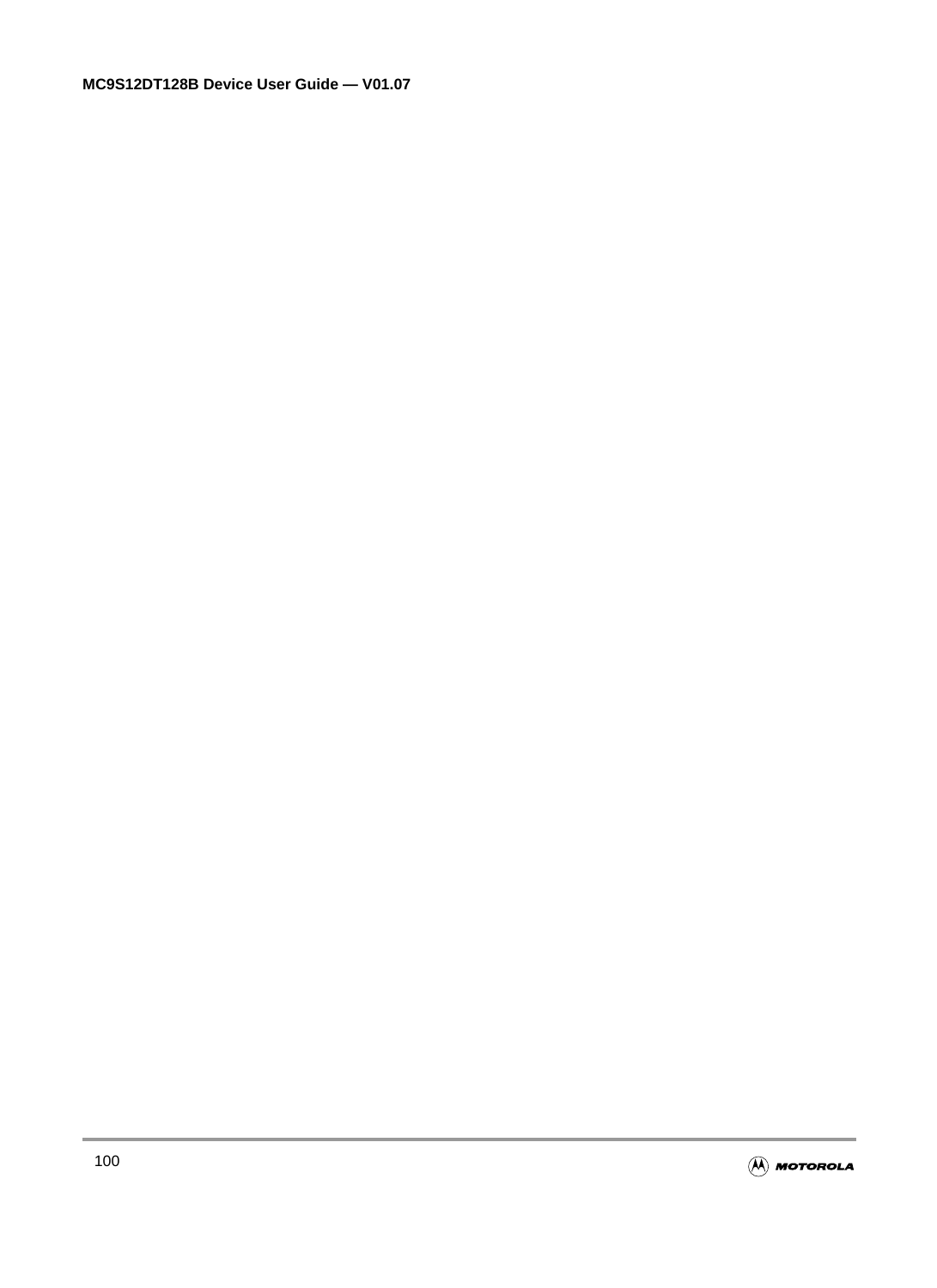## **A.4 Voltage Regulator**

The on-chip voltage regulator is intended to supply the internal logic and oscillator circuits. No external DC load is allowed.

#### **Table A-13 Voltage Regulator Recommended Load Capacitances**

| Rating                      | Symbol            | Min | ⊤ур | Max | Unit |
|-----------------------------|-------------------|-----|-----|-----|------|
| Load Capacitance on VDD1, 2 | $C_{LVDD}$        |     | 220 |     | nF   |
| Load Capacitance on VDDPLL  | <b>ULVDDfcPLL</b> |     | 220 |     | nF   |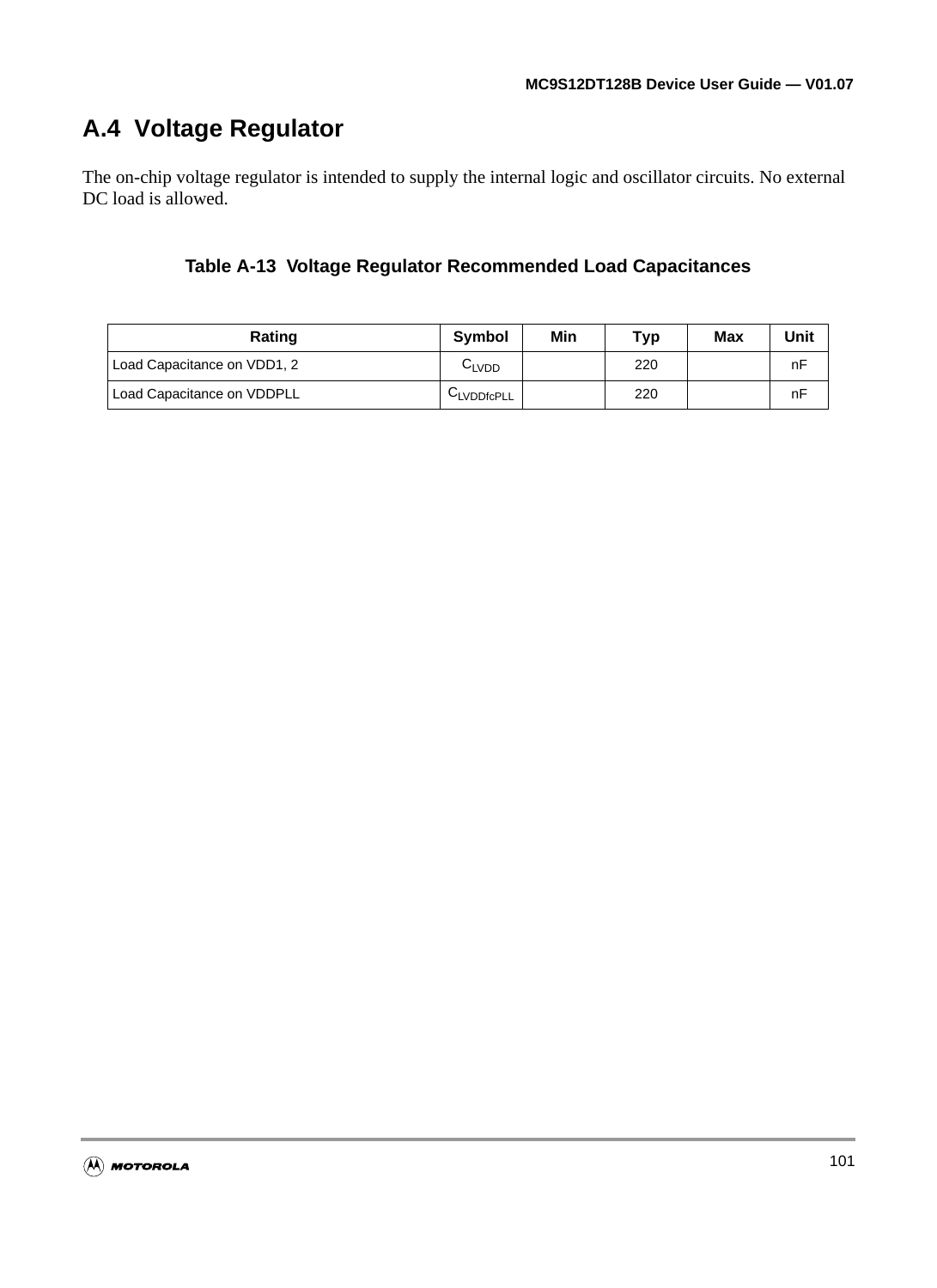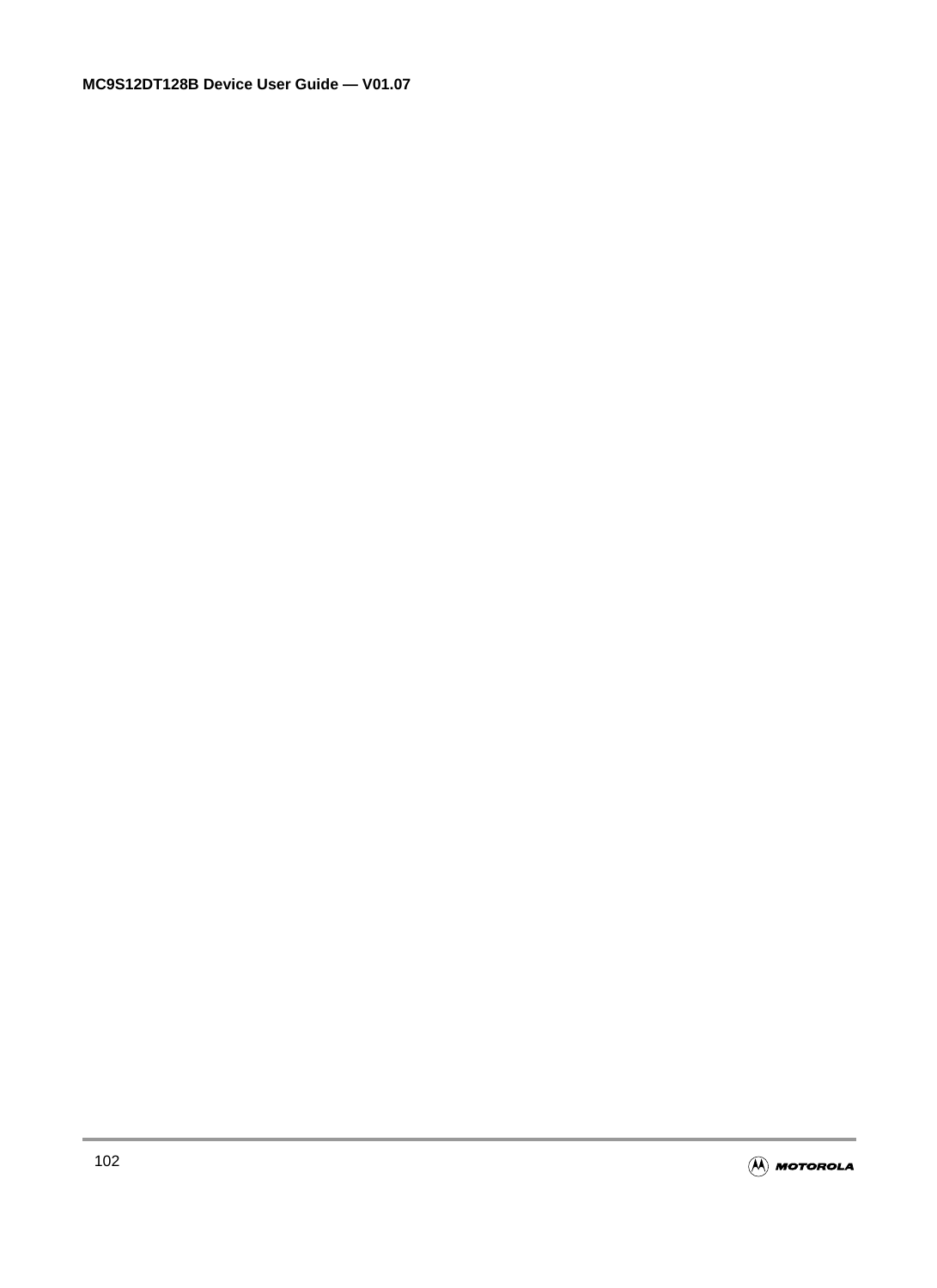## **A.5 Reset, Oscillator and PLL**

This section summarizes the electrical characteristics of the various startup scenarios for Oscillator and Phase-Locked-Loop (PLL).

### **A.5.1 Startup**

**[Table A-14](#page-102-0)** summarizes several startup characteristics explained in this section. Detailed description of the startup behavior can be found in the Clock and Reset Generator (CRG) Block User Guide.

<span id="page-102-0"></span>

|                | Conditions are shown in Table A-4 unless otherwise noted |                                                |                    |      |     |      |                  |  |
|----------------|----------------------------------------------------------|------------------------------------------------|--------------------|------|-----|------|------------------|--|
| <b>Num</b>     | C                                                        | Rating                                         | Symbol             | Min  | Тур | Max  | Unit             |  |
|                |                                                          | POR release level                              | V <sub>PORR</sub>  |      |     | 2.07 |                  |  |
| $\overline{2}$ |                                                          | POR assert level                               | V <sub>PORA</sub>  | 0.97 |     |      |                  |  |
| 3              | D                                                        | Reset input pulse width, minimum input time    | PW <sub>RSTL</sub> | 2    |     |      | <sup>l</sup> osc |  |
| 4              | D                                                        | <b>Startup from Reset</b>                      | $n_{RST}$          | 192  |     | 196  | $n_{\text{osc}}$ |  |
| 5              | D                                                        | Interrupt pulse width, IRQ edge-sensitive mode | $PW_{\text{IRQ}}$  | 20   |     |      | ns               |  |
| 6              | D                                                        | Wait recovery startup time                     | t <sub>WRS</sub>   |      |     | 14   | 'cyc             |  |

**Table A-14 Startup Characteristics**

### **A.5.1.1 POR**

The release level  $V_{PORR}$  and the assert level  $V_{PORA}$  are derived from the  $V_{DD}$  Supply. They are also valid if the device is powered externally. After releasing the POR reset the oscillator and the clock quality check are started. If after a time  $t_{\text{COOUT}}$  no valid oscillation is detected, the MCU will start using the internal self clock. The fastest startup time possible is given by  $n_{\text{uposc}}$ .

### **A.5.1.2 SRAM Data Retention**

Provided an appropriate external reset signal is applied to the MCU, preventing the CPU from executing code when VDD5 is out of specification limits, the SRAM contents integrity is guaranteed if after the reset the PORF bit in the CRG Flags Register has not been set.

### **A.5.1.3 External Reset**

When external reset is asserted for a time greater than  $PW_{RSTL}$  the CRG module generates an internal reset, and the CPU starts fetching the reset vector without doing a clock quality check, if there was an oscillation before reset.

### **A.5.1.4 Stop Recovery**

Out of STOP the controller can be woken up by an external interrupt. A clock quality check as after POR is performed before releasing the clocks to the system.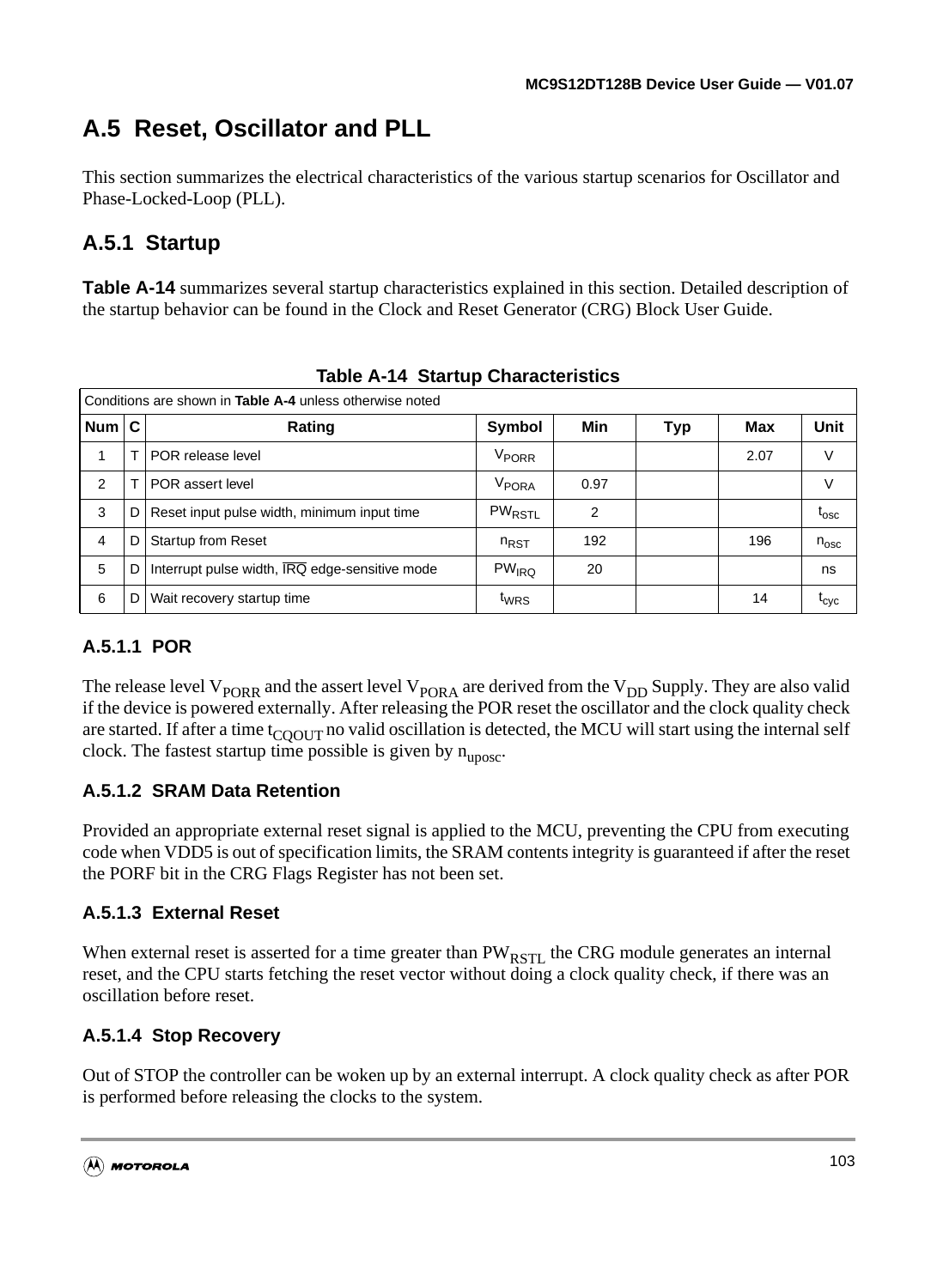### **A.5.1.5 Pseudo Stop and Wait Recovery**

The recovery from Pseudo STOP and Wait are essentially the same since the oscillator was not stopped in both modes. The controller can be woken up by internal or external interrupts. After  $t_{wrs}$  the CPU starts fetching the interrupt vector.

### **A.5.2 Oscillator**

The device features an internal Colpitts and Pierce oscillator. The selection of Colpitts oscillator or Pierce oscillator/external clock depends on the XCLKS signal which is sampled during reset.By asserting the XCLKS input during reset this oscillator can be bypassed allowing the input of a square wave. Before asserting the oscillator to the internal system clocks the quality of the oscillation is checked for each start from either power-on, STOP or oscillator fail.  $t_{\text{COOUT}}$  specifies the maximum time before switching to the internal self clock mode after POR or STOP if a proper oscillation is not detected. The quality check also determines the minimum oscillator start-up time  $t_{UPOSC}$ . The device also features a clock monitor. A Clock Monitor Failure is asserted if the frequency of the incoming clock signal is below the Assert Frequency  $f_{\text{CMFA}}$ 

|                | Conditions are shown in Table A-4 unless otherwise noted |                                                                    |                            |      |                |            |            |  |  |
|----------------|----------------------------------------------------------|--------------------------------------------------------------------|----------------------------|------|----------------|------------|------------|--|--|
| Num            | $\mathbf c$                                              | Rating                                                             | Symbol                     | Min  | <b>Typ</b>     | <b>Max</b> | Unit       |  |  |
| 1a             | C                                                        | Crystal oscillator range (Colpitts)                                | $f_{\rm{OSC}}$             | 0.5  |                | 16         | <b>MHz</b> |  |  |
| 1 <sub>b</sub> | С                                                        | Crystal oscillator range (Pierce) <sup>1</sup>                     | $t_{\text{OSC}}$           | 0.5  |                | 40         | <b>MHz</b> |  |  |
| $\overline{2}$ | P                                                        | <b>Startup Current</b>                                             | <b>losc</b>                | 100  |                |            | μA         |  |  |
| 3              | C                                                        | Oscillator start-up time (Colpitts)                                | t <sub>UPOSC</sub>         |      | 8 <sup>2</sup> | $100^{3}$  | ms         |  |  |
| 4              | D                                                        | Clock Quality check time-out                                       | t <sub>CQOUT</sub>         | 0.45 |                | 2.5        | s          |  |  |
| 5              | P                                                        | Clock Monitor Failure Assert Frequency                             | <sup>f</sup> CMFA          | 50   | 100            | 200        | <b>KHz</b> |  |  |
| 6              | P                                                        | External square wave input frequency 4                             | $f_{EXT}$                  | 0.5  |                | 50         | <b>MHz</b> |  |  |
| $\overline{7}$ | D                                                        | External square wave pulse width low                               | <sup>t</sup> EXTL          | 9.5  |                |            | ns         |  |  |
| 8              | D                                                        | External square wave pulse width high                              | $t_{\text{EXT}H}$          | 9.5  |                |            | ns         |  |  |
| 9              | D                                                        | External square wave rise time                                     | <sup>t</sup> EXTR          |      |                | 1          | ns         |  |  |
| 10             | D                                                        | External square wave fall time                                     | <sup>t</sup> EXTF          |      |                | 1          | ns         |  |  |
| 11             | D                                                        | Input Capacitance (EXTAL, XTAL pins)                               | $C_{IN}$                   |      | $\overline{7}$ |            | pF         |  |  |
| 12             |                                                          | DC Operating Bias in Colpitts Configuration on<br><b>EXTAL Pin</b> | <b>V</b> <sub>DCBIAS</sub> |      | 1.1            |            | $\vee$     |  |  |

**Table A-15 Oscillator Characteristics**

NOTES:

1. Depending on the crystal a damping series resistor might be necessary

2.  $f_{\text{osc}} = 4$ MHz, C = 22pF.

3. Maximum value is for extreme cases using high Q, low frequency crystals

4. XCLKS =0 during reset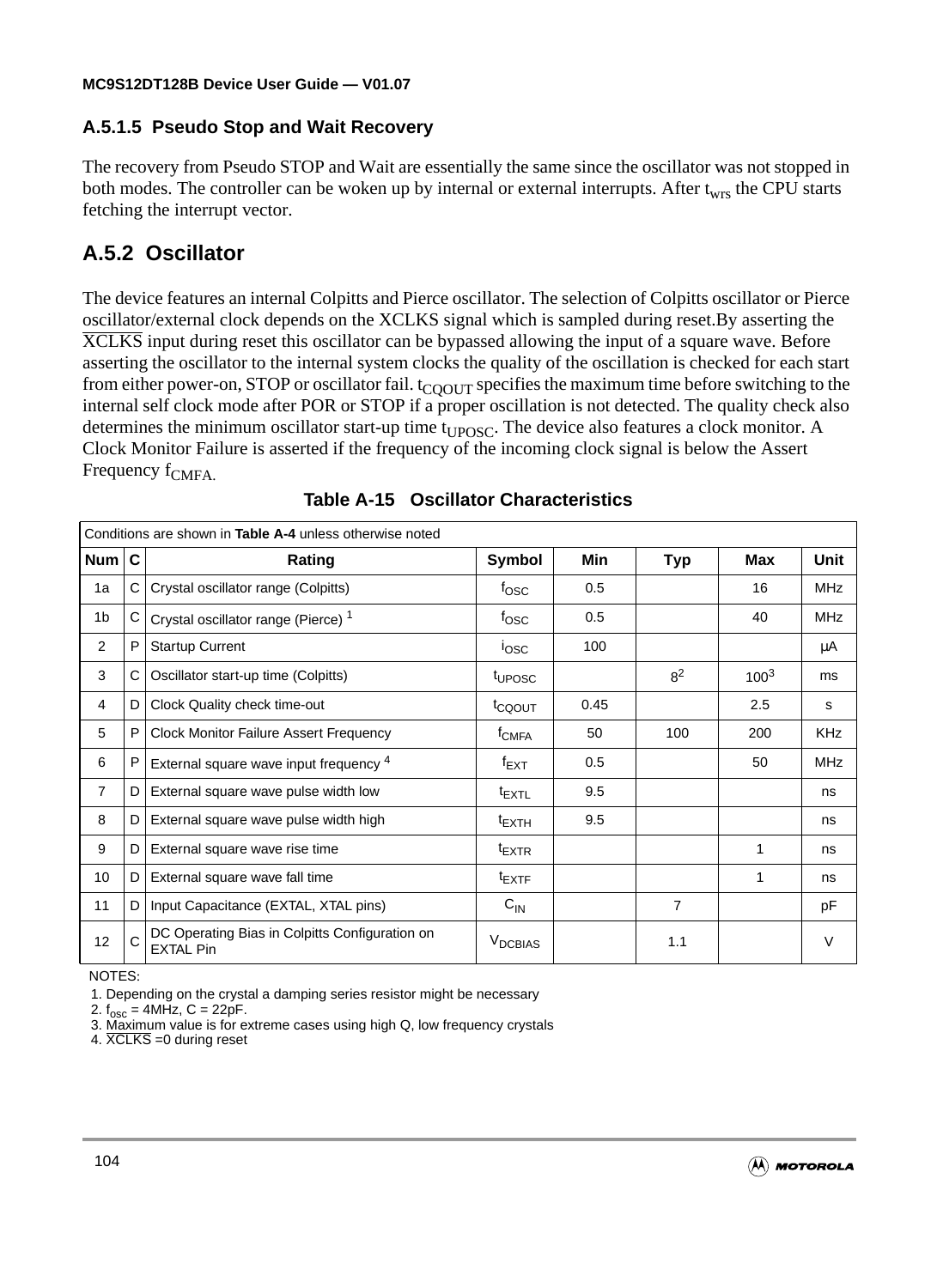### **A.5.3 Phase Locked Loop**

The oscillator provides the reference clock for the PLL. The PLL´s Voltage Controlled Oscillator (VCO) is also the system clock source in self clock mode.

### **A.5.3.1 XFC Component Selection**

This section describes the selection of the XFC components to achieve a good filter characteristics.



**Figure A-2 Basic PLL functional diagram**

<span id="page-104-0"></span>The following procedure can be used to calculate the resistance and capacitance values using typical values for  $K_1$ ,  $f_1$  and  $i_{ch}$  from **[Table A-16](#page-107-0)**.

The grey boxes show the calculation for  $f_{VCO} = 50 MHz$  and  $f_{ref} = 1 MHz$ . E.g., these frequencies are used for  $f_{\rm OSC} = 4$ MHz and a 25MHz bus clock.

The VCO Gain at the desired VCO frequency is approximated by:

$$
K_V = K_1 \cdot e^{\frac{(f_1 - f_{vco})}{K_1 \cdot 1V}} = -120 \cdot e^{\frac{(75 - 50)}{-120}} = -97.43 \text{MHz/V}
$$

The phase detector relationship is given by:

$$
K_{\Phi} = -|i_{\text{ch}}| \cdot K_{V} = 341.0 \text{Hz}/\Omega
$$

 $i_{ch}$  is the current in tracking mode.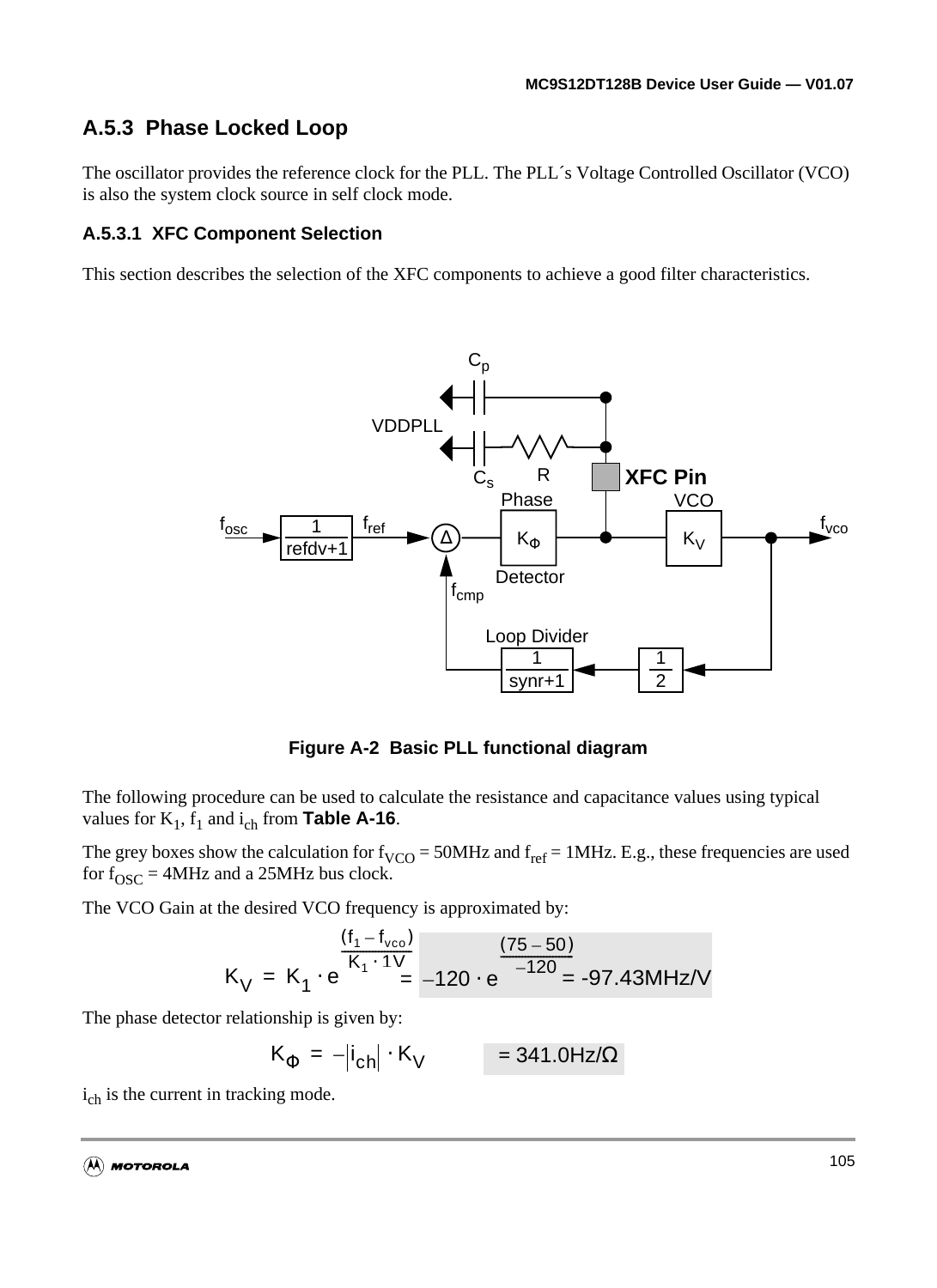The loop bandwidth  $f_C$  should be chosen to fulfill the Gardner's stability criteria by at least a factor of 10, typical values are 50.  $\zeta = 0.9$  ensures a good transient response.

$$
f_C < \frac{2 \cdot \zeta \cdot f_{ref}}{\pi \cdot \left(\zeta + \sqrt{1 + \zeta^2}\right)} \frac{1}{10} \rightarrow f_C < \frac{f_{ref}}{4 \cdot 10}; (\zeta = 0.9)
$$
  

$$
f_C < 25kHz
$$

And finally the frequency relationship is defined as

$$
n = \frac{f_{VCO}}{f_{ref}} = 2 \cdot (synr + 1) = 50
$$

With the above values the resistance can be calculated. The example is shown for a loop bandwidth  $f_C = 11kHz$ :

$$
R = \frac{2 \cdot \pi \cdot n \cdot f_C}{K_{\Phi}} = 2 \cdot \pi \cdot 50 \cdot 11 \, \text{kHz} / (341.0 \, \text{Hz} / \Omega) = 10.1 \, \text{k}\Omega = 10 \, \text{k}\Omega
$$

The capacitance  $C_s$  can now be calculated as:

$$
C_{s} = \frac{2 \cdot \zeta^{2}}{\pi \cdot f_{C} \cdot R} \approx \frac{0.516}{f_{C} \cdot R}; (\zeta = 0.9) = 4.69nF = ~4.7nF
$$

The capacitance  $C_p$  should be chosen in the range of:

$$
C_{s}/20 \leq C_{p} \leq C_{s}/10 \qquad C_{p} = 470pF
$$

#### **A.5.3.2 Jitter Information**

The basic functionality of the PLL is shown in **[Figure A-2](#page-104-0)**. With each transition of the clock  $f_{\text{cmp}}$ , the deviation from the reference clock f<sub>ref</sub> is measured and input voltage to the VCO is adjusted accordingly.The adjustment is done continuously with no abrupt changes in the clock output frequency. Noise, voltage, temperature and other factors cause slight variations in the control loop resulting in a clock jitter. This jitter affects the real minimum and maximum clock periods as illustrated in **[Figure A-3](#page-106-0)**.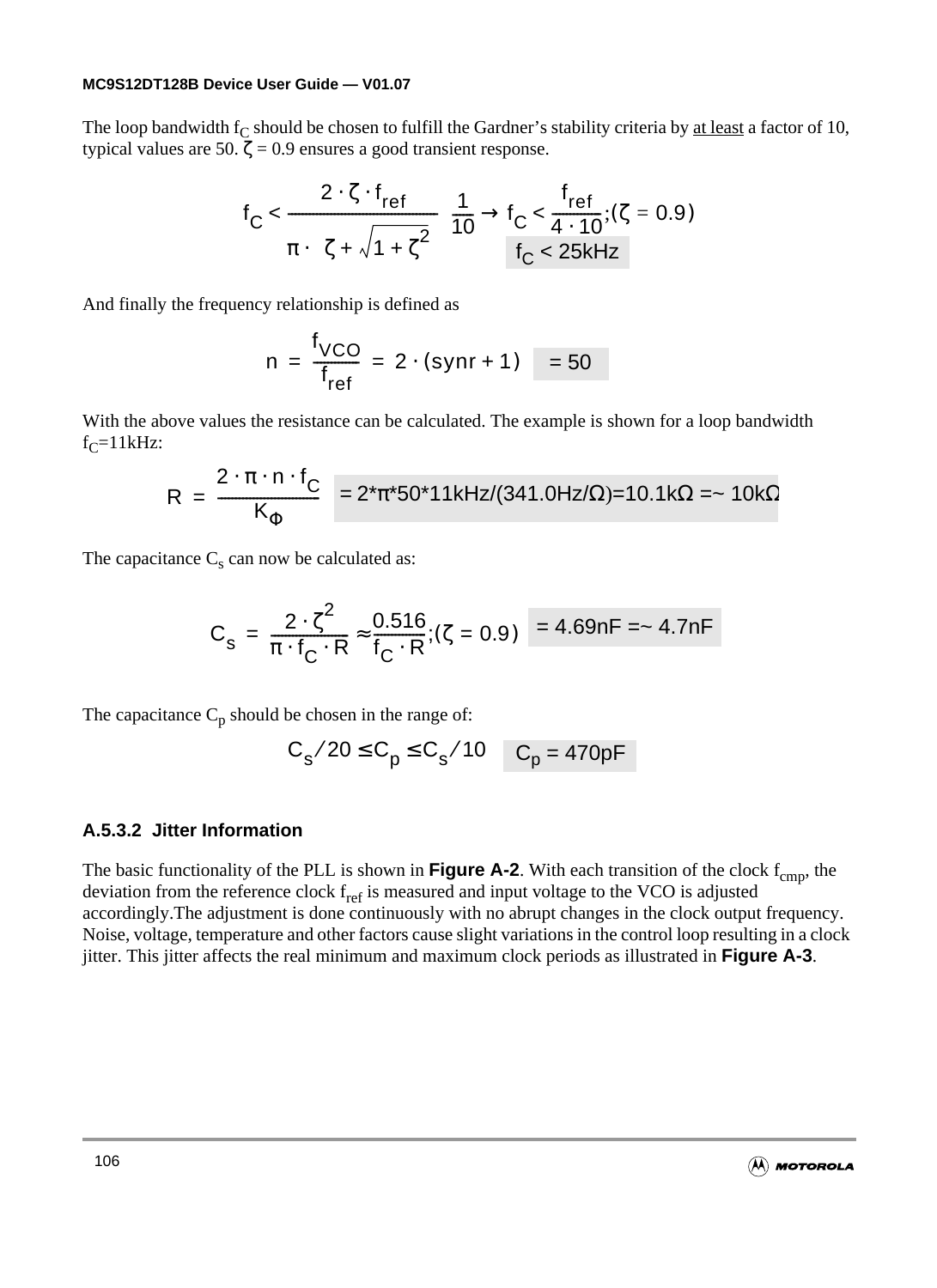

**Figure A-3 Jitter Definitions**

<span id="page-106-0"></span>The relative deviation of t<sub>nom</sub> is at its maximum for one clock period, and decreases towards zero for larger number of clock periods (N).

Defining the jitter as:

$$
J(N) = max \left( \left| 1 - \frac{t_{max}(N)}{N \cdot t_{nom}} \right|, \left| 1 - \frac{t_{min}(N)}{N \cdot t_{nom}} \right| \right)
$$

For  $N < 100$ , the following equation is a good fit for the maximum jitter:

 $J(N)$ 

$$
J(N) = \frac{j_1}{\sqrt{N}} + j_2
$$



**Figure A-4 Maximum bus clock jitter approximation**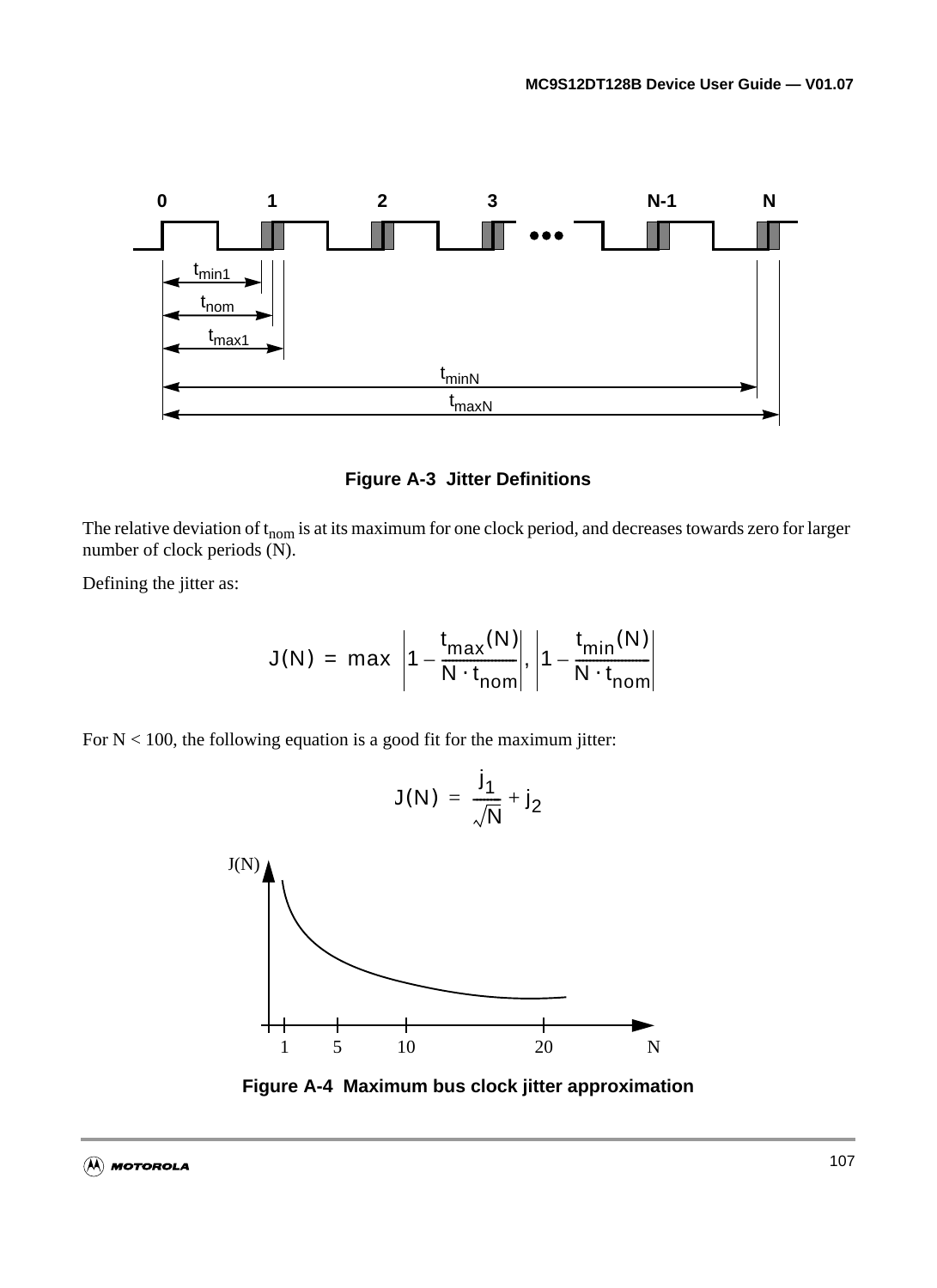This is very important to notice with respect to timers, serial modules where a pre-scaler will eliminate the effect of the jitter to a large extent.

<span id="page-107-0"></span>

|                  | Conditions are shown in Table A-4 unless otherwise noted |                                                               |                         |             |            |            |                            |  |  |
|------------------|----------------------------------------------------------|---------------------------------------------------------------|-------------------------|-------------|------------|------------|----------------------------|--|--|
| <b>Num</b>       | $\mathbf c$                                              | Rating                                                        | Symbol                  | Min         | <b>Typ</b> | <b>Max</b> | Unit                       |  |  |
| 1                | P                                                        | Self Clock Mode frequency                                     | $f_{\sf SCM}$           | 1           |            | 5.5        | <b>MHz</b>                 |  |  |
| 2                | D                                                        | VCO locking range                                             | f <sub>VCO</sub>        | 8           |            | 50         | <b>MHz</b>                 |  |  |
| 3                | D                                                        | Lock Detector transition from Acquisition to Tracking<br>mode | $ \Delta_{\text{trk}} $ | 3           |            | 4          | $\frac{9}{6}$ <sup>1</sup> |  |  |
| 4                | D                                                        | <b>Lock Detection</b>                                         | $ \Delta_{Lock} $       | $\mathbf 0$ |            | 1.5        | 9/6(1)                     |  |  |
| 5                | D                                                        | <b>Un-Lock Detection</b>                                      | $ \Delta_{unl} $        | 0.5         |            | 2.5        | 9/6(1)                     |  |  |
| 6                | D                                                        | Lock Detector transition from Tracking to Acquisition<br>mode | $ \Delta_{unt} $        | 6           |            | 8          | 9/6(1)                     |  |  |
| $\overline{7}$   | С                                                        | PLLON Total Stabilization delay (Auto Mode) <sup>2</sup>      | t <sub>stab</sub>       |             | 0.5        |            | ms                         |  |  |
| 8                | D                                                        | PLLON Acquisition mode stabilization delay (2)                | $t_{\rm acq}$           |             | 0.3        |            | ms                         |  |  |
| $\boldsymbol{9}$ | D                                                        | PLLON Tracking mode stabilization delay (2)                   | $t_{al}$                |             | 0.2        |            | ms                         |  |  |
| 10               | D                                                        | Fitting parameter VCO loop gain                               | $K_1$                   |             | $-120$     |            | MHz/V                      |  |  |
| 11               | D                                                        | Fitting parameter VCO loop frequency                          | $f_1$                   |             | 75         |            | <b>MHz</b>                 |  |  |
| 12               | D                                                        | Charge pump current acquisition mode                          | $ i_{ch} $              |             | 38.5       |            | μA                         |  |  |
| 13               | D                                                        | Charge pump current tracking mode                             | $ i_{ch} $              |             | 3.5        |            | μA                         |  |  |
| 14               | C                                                        | Jitter fit parameter $1^{(2)}$                                | j <sub>1</sub>          |             |            | 1.1        | $\frac{0}{0}$              |  |  |
| 15               | C                                                        | Jitter fit parameter $2^{(2)}$                                | $j_2$                   |             |            | 0.13       | $\%$                       |  |  |

**Table A-16 PLL Characteristics**

NOTES:

<span id="page-107-1"></span>1. % deviation from target frequency

<span id="page-107-2"></span>2. f<sub>REF</sub> = 4MHz, f<sub>BUS</sub> = 25MHz equivalent f<sub>VCO</sub> = 50MHz: REFDV = #\$03, SYNR = #\$018, Cs = 4.7nF, Cp = 470pF, Rs = 10KΩ.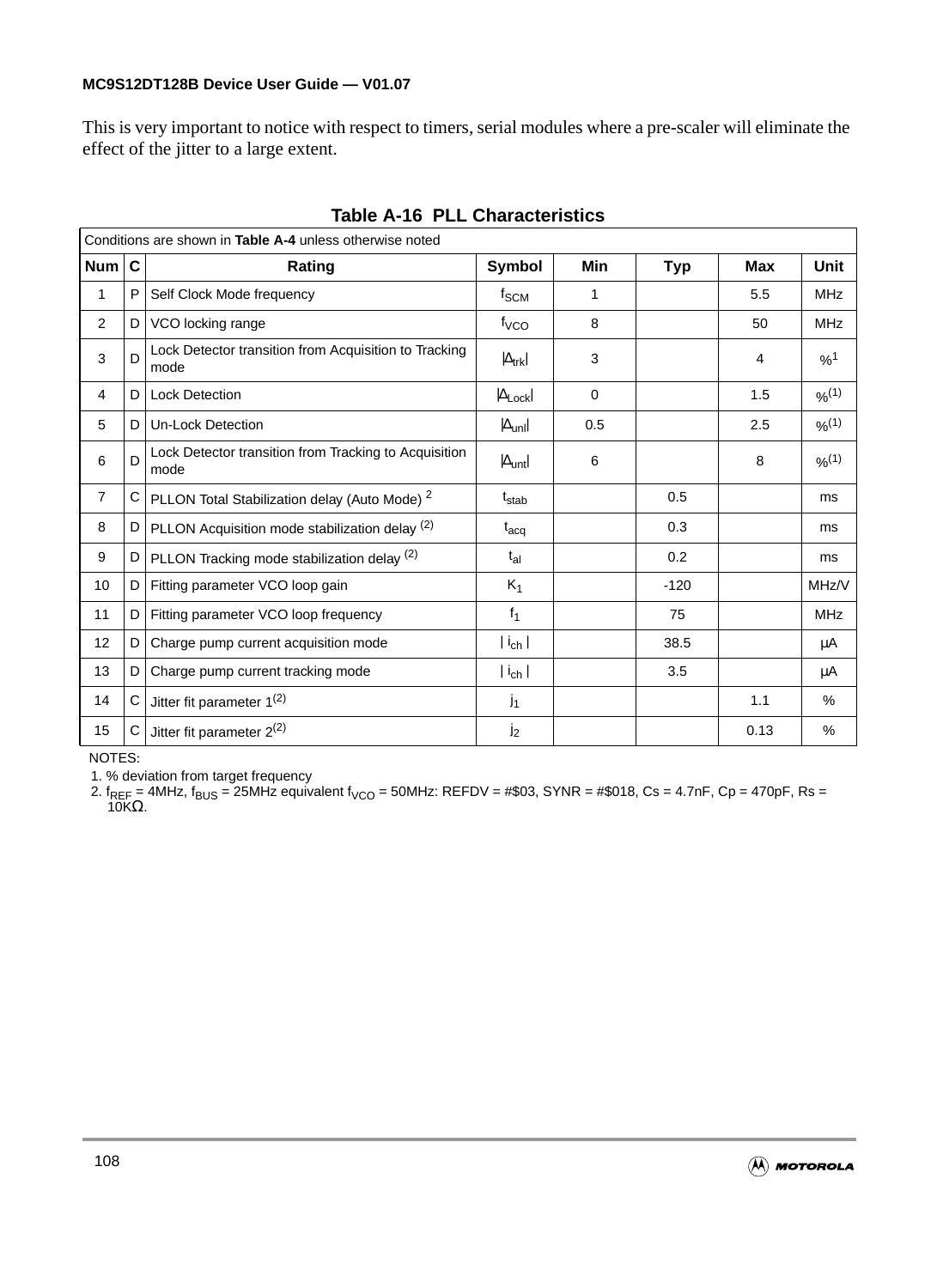## **A.6 MSCAN**

| Conditions are shown in Table A-4 unless otherwise noted |   |                                       |                  |     |     |     |      |
|----------------------------------------------------------|---|---------------------------------------|------------------|-----|-----|-----|------|
| <b>Num</b>                                               |   | Rating                                | <b>Symbol</b>    | Min | Typ | Max | Unit |
|                                                          | P | MSCAN Wake-up dominant pulse filtered | <sup>I</sup> WUP |     |     |     | μs   |
| っ                                                        | D | MSCAN Wake-up dominant pulse pass     | <b>WUP</b>       | 5   |     |     | иs   |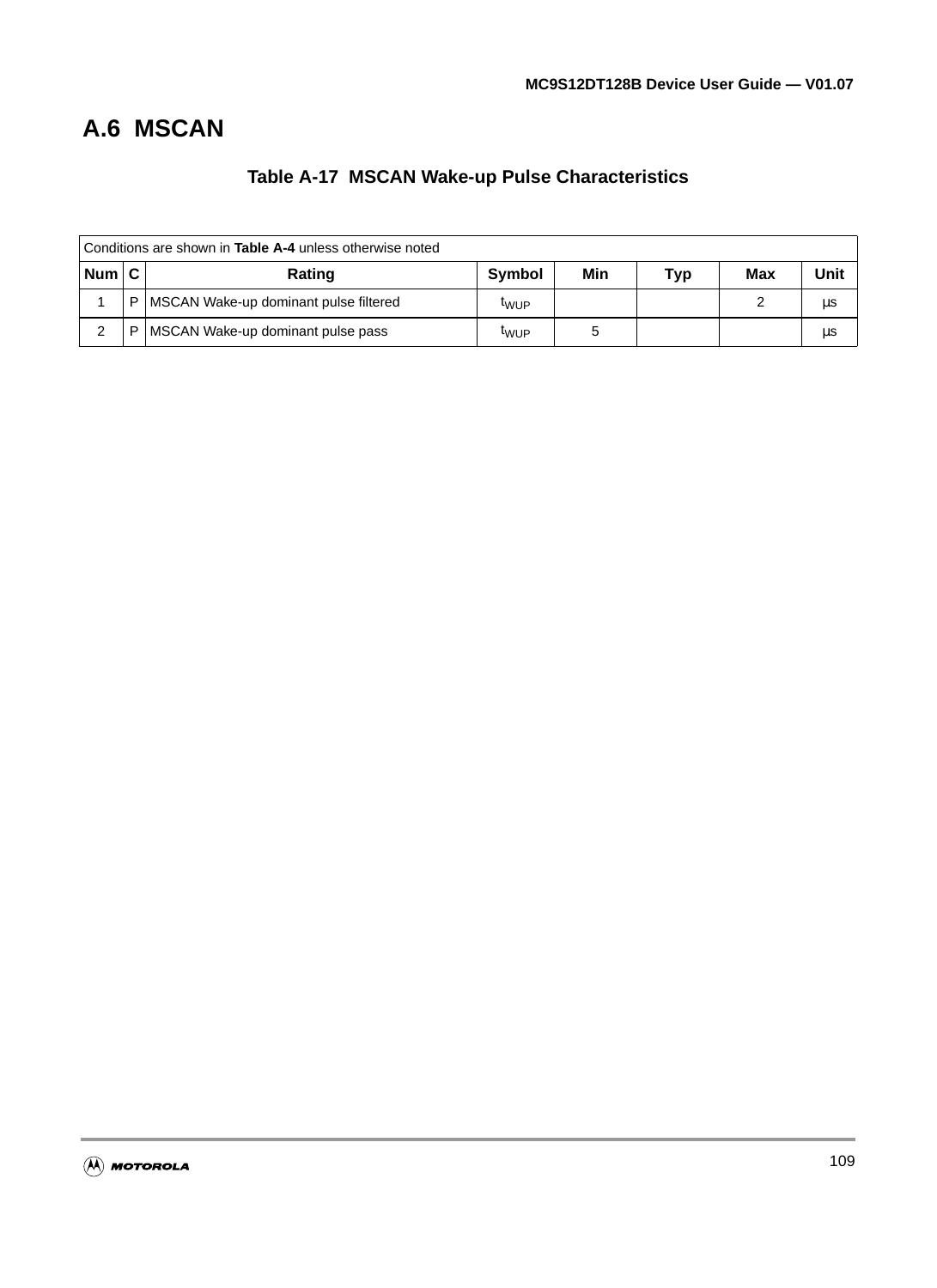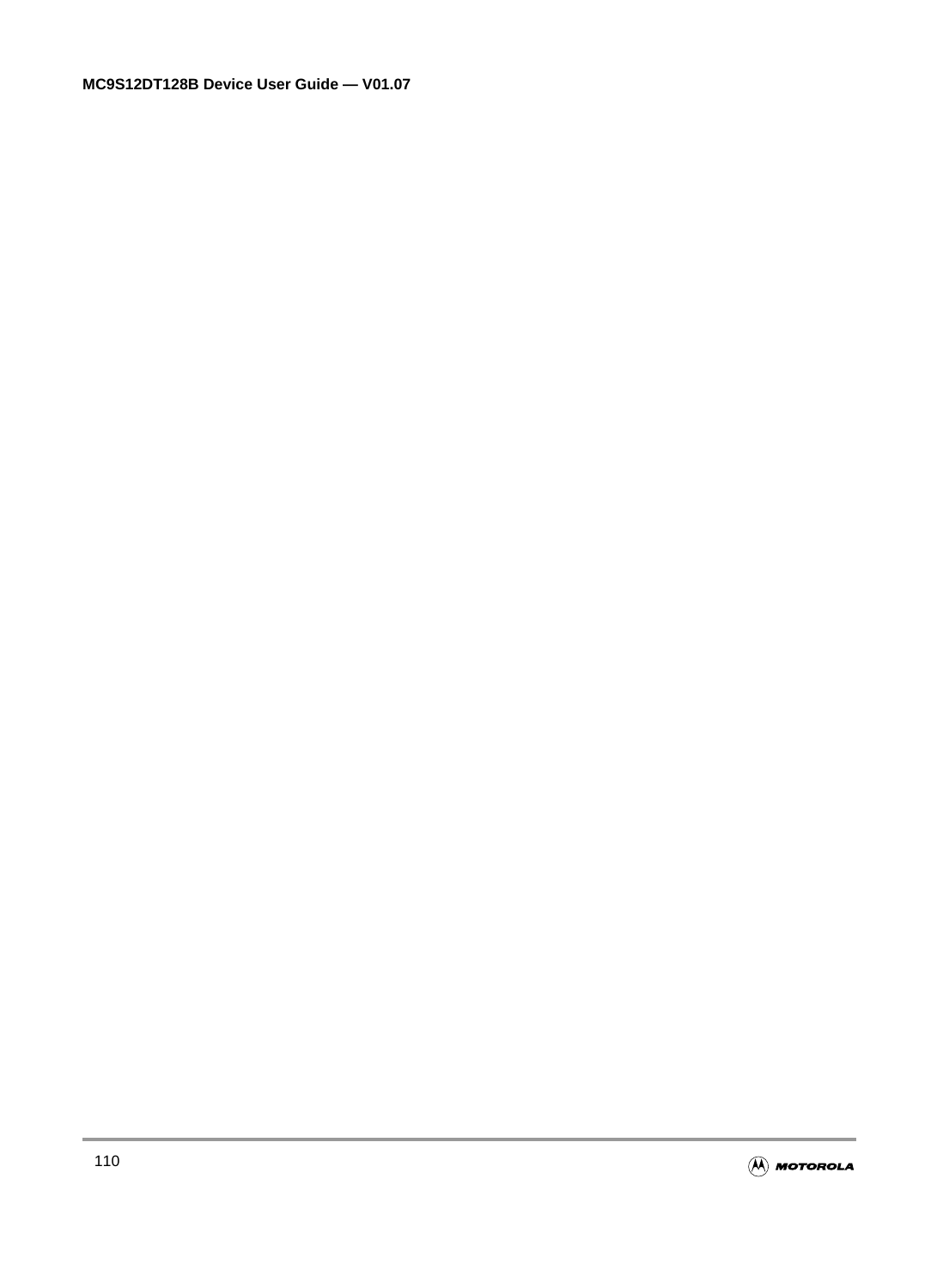### **A.7 SPI**

#### **A.7.1 Master Mode**



**[Figure A-5](#page-110-0)** and **[Figure A-6](#page-111-0)** illustrate the master mode timing. Timing values are shown in **[Table A-18](#page-111-1)**.

<span id="page-110-0"></span>2. LSBF =  $0.$  For LSBF =  $1$ , bit order is LSB, bit  $1, ...,$  bit  $6,$  MSB.

**Figure A-5 SPI Master Timing (CPHA = 0)**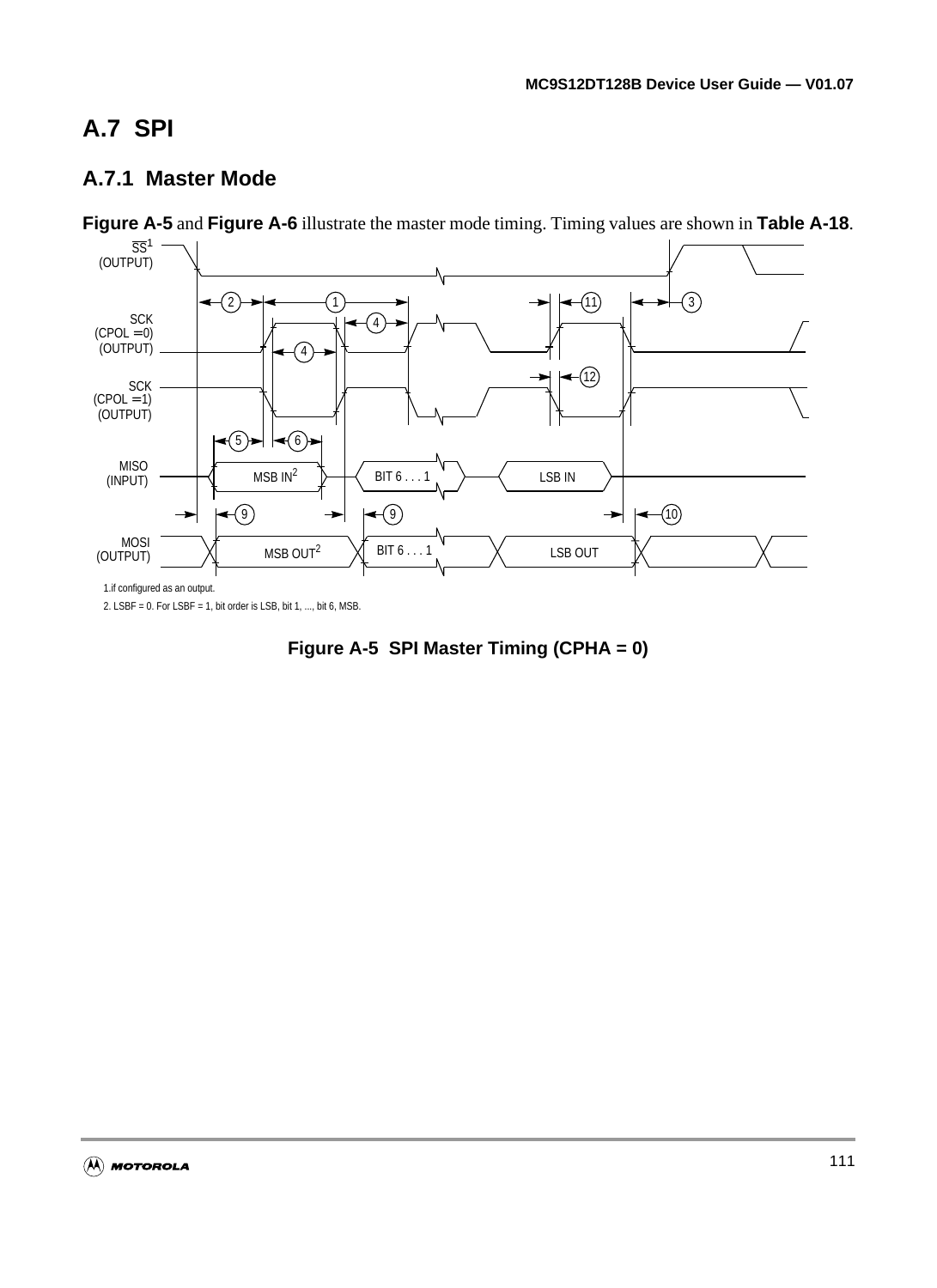

1.If configured as output

<span id="page-111-0"></span>2. LSBF =  $0.$  For LSBF =  $1$ , bit order is LSB, bit  $1, ...,$  bit  $6,$  MSB.

#### **Figure A-6 SPI Master Timing (CPHA =1)**

|  |  | Table A-18 SPI Master Mode Timing Characteristics <sup>1</sup> |  |
|--|--|----------------------------------------------------------------|--|
|  |  |                                                                |  |

<span id="page-111-1"></span>

| Conditions are shown in Table A-4 unless otherwise noted, $C_{\text{LOAD}} = 200pF$ on all outputs |              |                                    |                              |                |            |                       |                  |  |
|----------------------------------------------------------------------------------------------------|--------------|------------------------------------|------------------------------|----------------|------------|-----------------------|------------------|--|
| Num                                                                                                | $\mathbf{C}$ | Rating                             | <b>Symbol</b>                | Min            | <b>Typ</b> | <b>Max</b>            | Unit             |  |
| 1                                                                                                  | P            | <b>Operating Frequency</b>         | $f_{op}$                     | DC             |            | 1/4                   | $f_{bus}$        |  |
| $\mathbf{1}$                                                                                       | P            | SCK Period $t_{sck} = 1. / f_{op}$ | t <sub>sck</sub>             | 4              |            | 2048                  | t <sub>bus</sub> |  |
| 2                                                                                                  | D            | <b>Enable Lead Time</b>            | t <sub>lead</sub>            | 1/2            |            |                       | $t_{\sf sck}$    |  |
| 3                                                                                                  | D            | Enable Lag Time                    | t <sub>lag</sub>             | 1/2            |            |                       | $t_{\sf sck}$    |  |
| 4                                                                                                  | D            | Clock (SCK) High or Low Time       | t <sub>wsck</sub>            | $t_{bus} - 30$ |            | 1024 t <sub>bus</sub> | ns               |  |
| 5                                                                                                  | D            | Data Setup Time (Inputs)           | $\mathfrak{t}_{\textsf{su}}$ | 25             |            |                       | ns               |  |
| 6                                                                                                  | D            | Data Hold Time (Inputs)            | $t_{hi}$                     | 0              |            |                       | ns               |  |
| 9                                                                                                  | D            | Data Valid (after SCK Edge)        | $t_v$                        |                |            | 25                    | ns               |  |
| 10 <sup>1</sup>                                                                                    | D            | Data Hold Time (Outputs)           | $t_{ho}$                     | $\Omega$       |            |                       | ns               |  |
| 11                                                                                                 | D            | Rise Time Inputs and Outputs       | $t_{r}$                      |                |            | 25                    | ns               |  |
| 12 <sub>2</sub>                                                                                    | D            | Fall Time Inputs and Outputs       | $t_f$                        |                |            | 25                    | ns               |  |

NOTES:

1. The numbers 7, 8 in the column labeled "Num" are missing. This has been done on purpose to be consistent between the Master and the Slave timing shown in **[Table A-19](#page-113-0)**.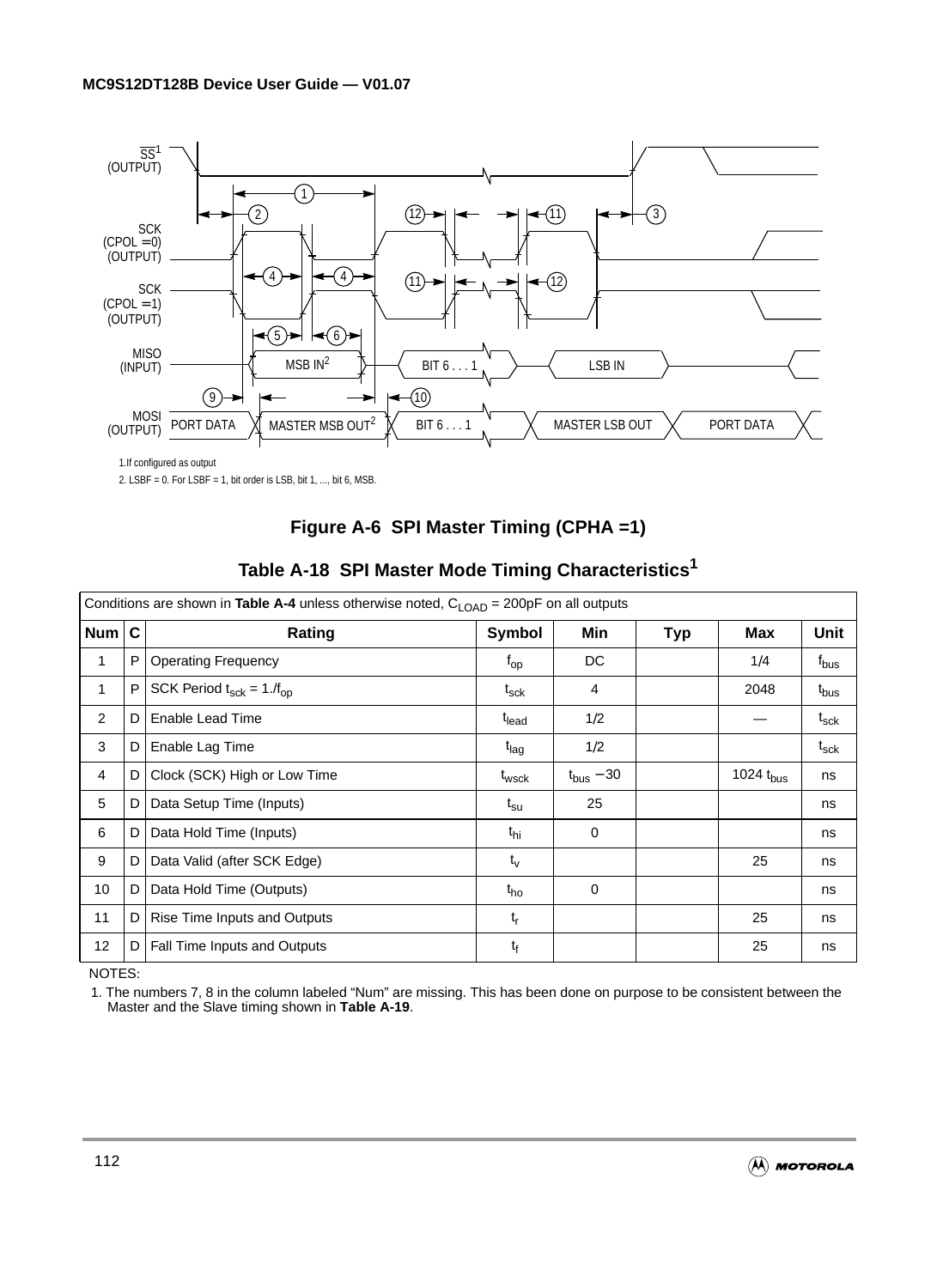#### **A.7.2 Slave Mode**



**[Figure A-7](#page-112-0)** and **[Figure A-8](#page-112-1)** illustrate the slave mode timing. Timing values are shown in **[Table A-19](#page-113-0)**.



<span id="page-112-0"></span>

<span id="page-112-1"></span>**Figure A-8 SPI Slave Timing (CPHA =1)**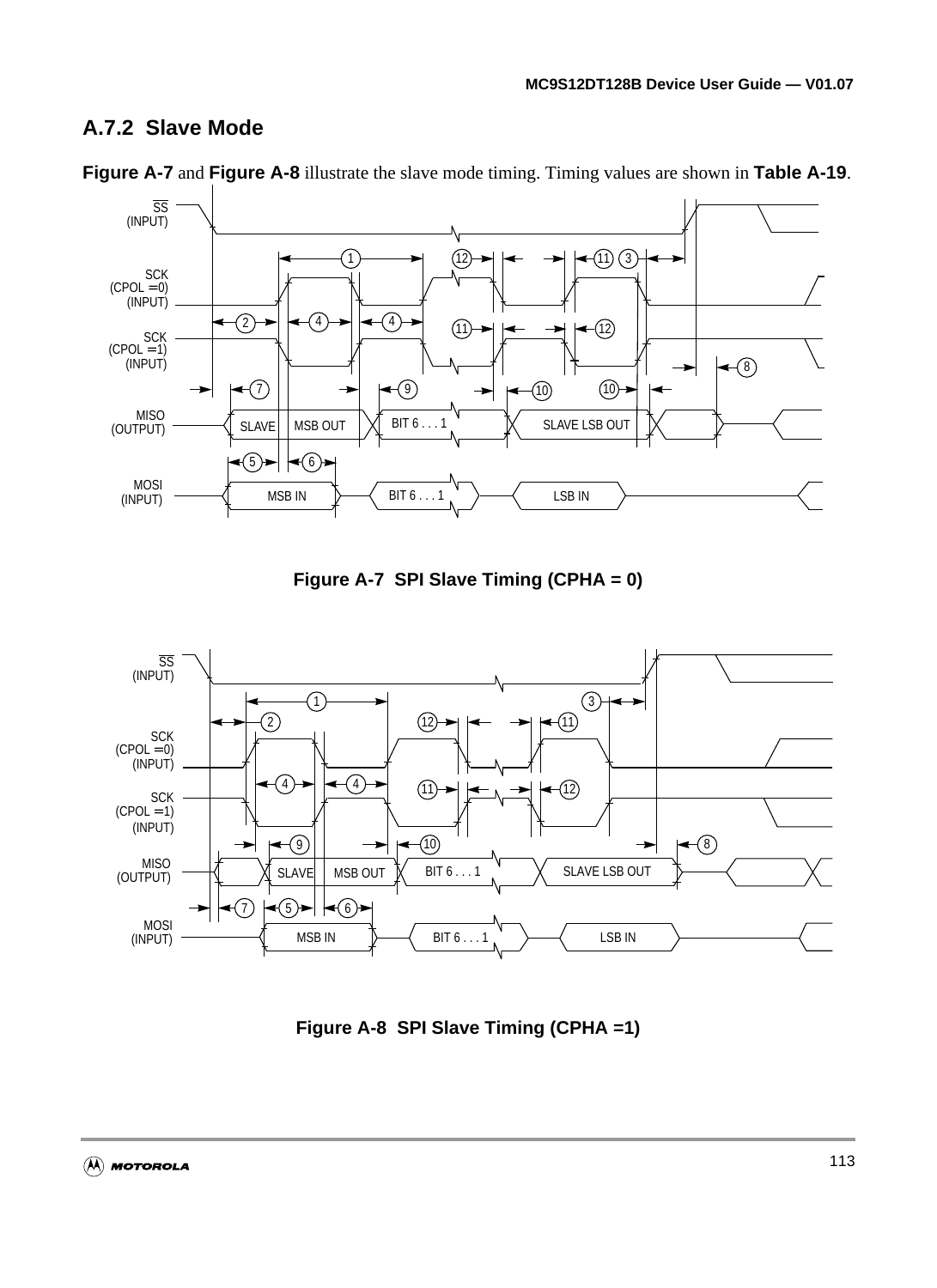<span id="page-113-0"></span>

|                | Conditions are shown in Table A-4 unless otherwise noted, CLOAD = 200pF on all outputs |                                      |                             |                       |            |            |                  |  |  |
|----------------|----------------------------------------------------------------------------------------|--------------------------------------|-----------------------------|-----------------------|------------|------------|------------------|--|--|
| <b>Num</b>     | $\mathbf c$                                                                            | Rating                               | Symbol                      | Min                   | <b>Typ</b> | <b>Max</b> | Unit             |  |  |
| 1              | P                                                                                      | <b>Operating Frequency</b>           | $f_{op}$                    | DC                    |            | 1/4        | $f_{bus}$        |  |  |
| 1              | P                                                                                      | SCK Period $t_{sck} = 1$ ./ $t_{op}$ | t <sub>sck</sub>            | 4                     |            | 2048       | t <sub>bus</sub> |  |  |
| 2              | D                                                                                      | Enable Lead Time                     | t <sub>lead</sub>           | 1                     |            |            | $t_{\rm cyc}$    |  |  |
| 3              | D                                                                                      | Enable Lag Time                      | t <sub>lag</sub>            | 1                     |            |            | $t_{\rm cyc}$    |  |  |
| 4              | D                                                                                      | Clock (SCK) High or Low Time         | $t_{\sf wsck}$              | $t_{\text{cyc}} - 30$ |            |            | ns               |  |  |
| 5              | D                                                                                      | Data Setup Time (Inputs)             | $t_{\sf su}$                | 25                    |            |            | ns               |  |  |
| 6              | D                                                                                      | Data Hold Time (Inputs)              | $t_{hi}$                    | 25                    |            |            | ns               |  |  |
| $\overline{7}$ | D                                                                                      | <b>Slave Access Time</b>             | $t_{a}$                     |                       |            | 1          | $t_{\rm cyc}$    |  |  |
| 8              | D                                                                                      | Slave MISO Disable Time              | $t_{dis}$                   |                       |            | 1          | $t_{\rm cyc}$    |  |  |
| 9              | D                                                                                      | Data Valid (after SCK Edge)          | $t_v$                       |                       |            | 25         | ns               |  |  |
| 10             | D                                                                                      | Data Hold Time (Outputs)             | $t_{ho}$                    | 0                     |            |            | ns               |  |  |
| 11             | D                                                                                      | Rise Time Inputs and Outputs         | $\mathfrak{t}_{\mathsf{r}}$ |                       |            | 25         | ns               |  |  |
| 12             | D                                                                                      | Fall Time Inputs and Outputs         | $t_{\rm f}$                 |                       |            | 25         | ns               |  |  |

**Table A-19 SPI Slave Mode Timing Characteristics**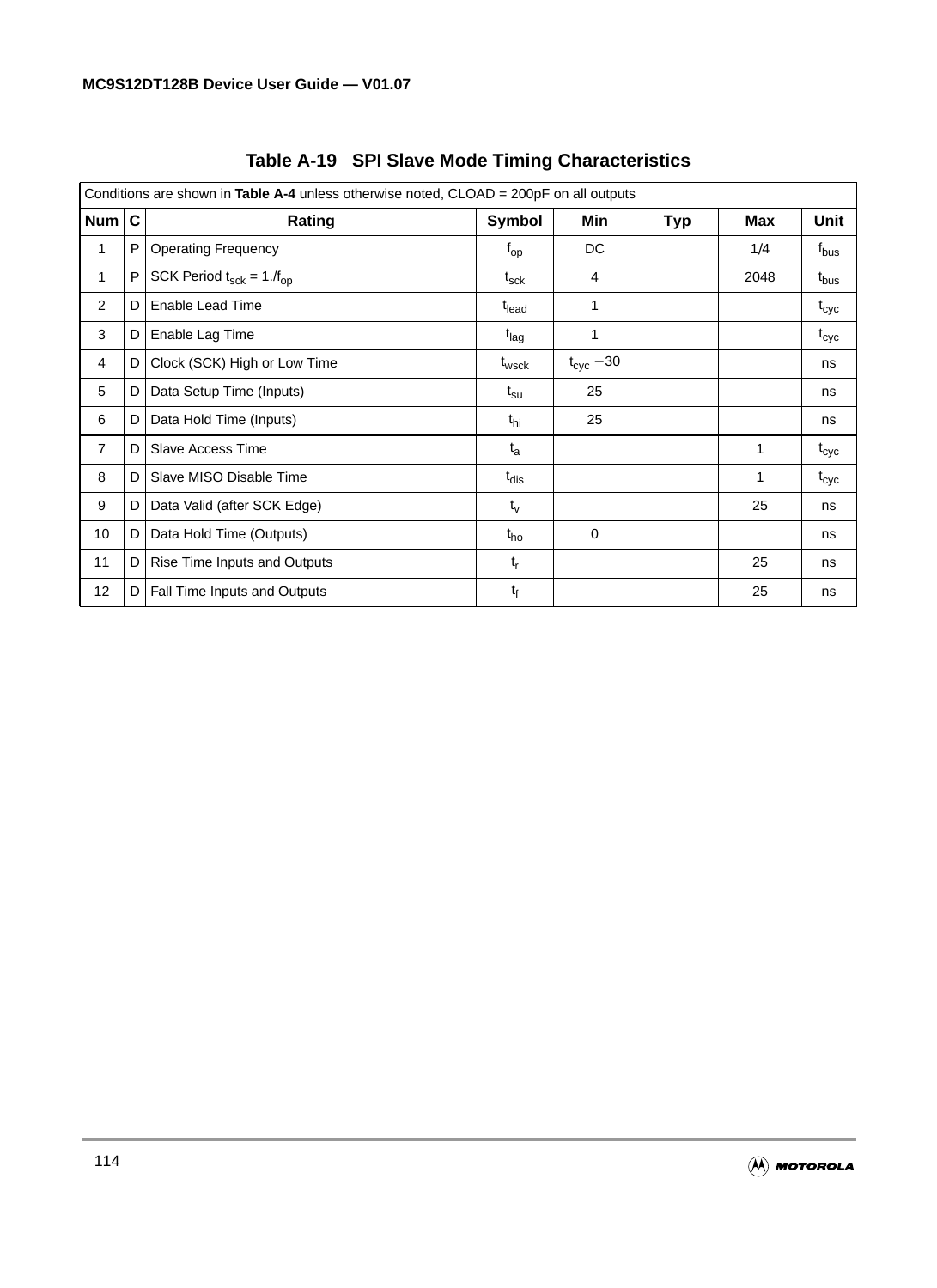## **A.8 External Bus Timing**

A timing diagram of the external multiplexed-bus is illustrated in **[Figure A-9](#page-115-0)** with the actual timing values shown on table **[Table A-20](#page-116-0)**. All major bus signals are included in the diagram. While both a data write and data read cycle are shown, only one or the other would occur on a particular bus cycle.

#### **A.8.1 General Muxed Bus Timing**

The expanded bus timings are highly dependent on the load conditions. The timing parameters shown assume a balanced load across all outputs.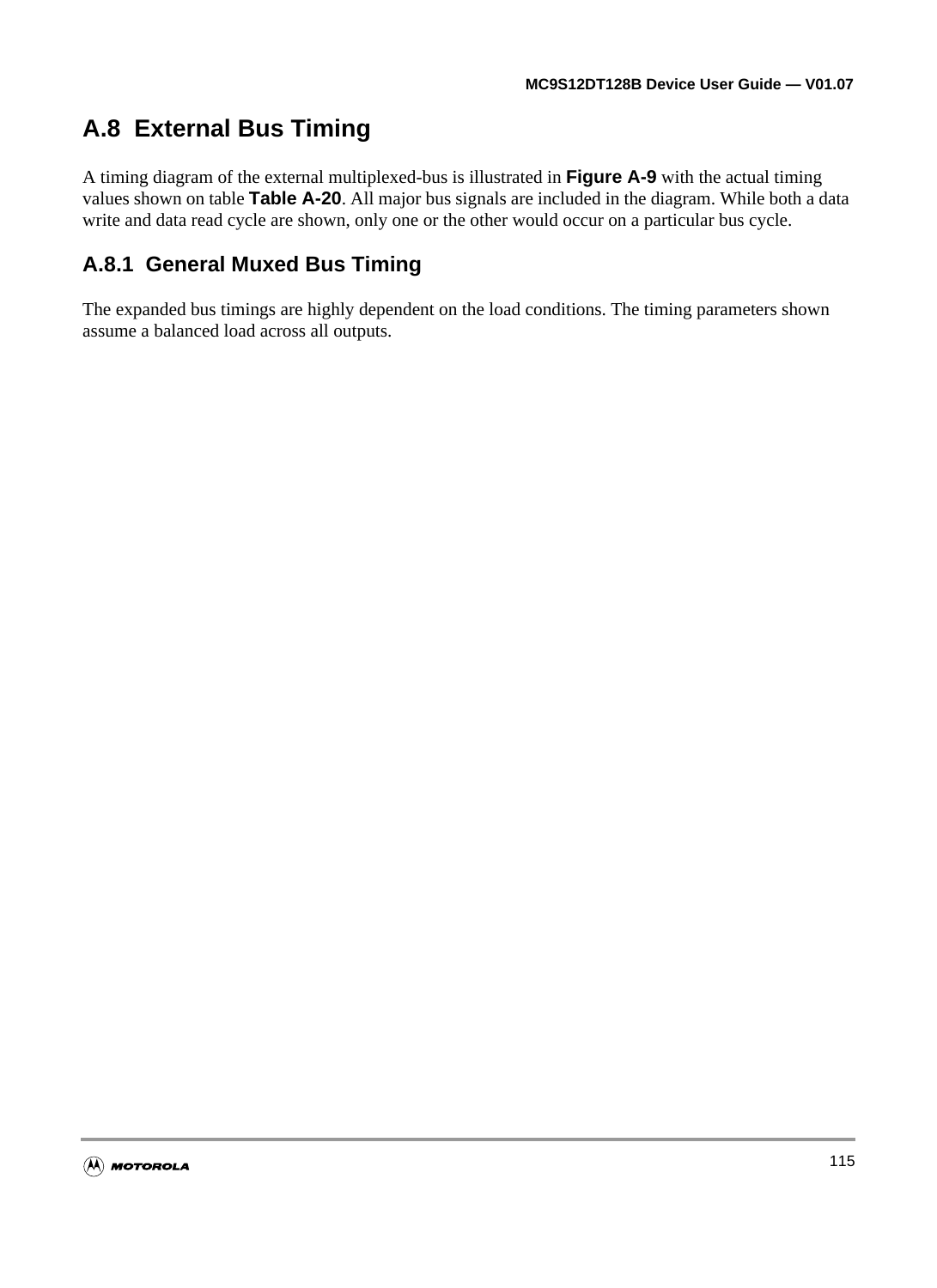

<span id="page-115-0"></span>**Figure A-9 General External Bus Timing**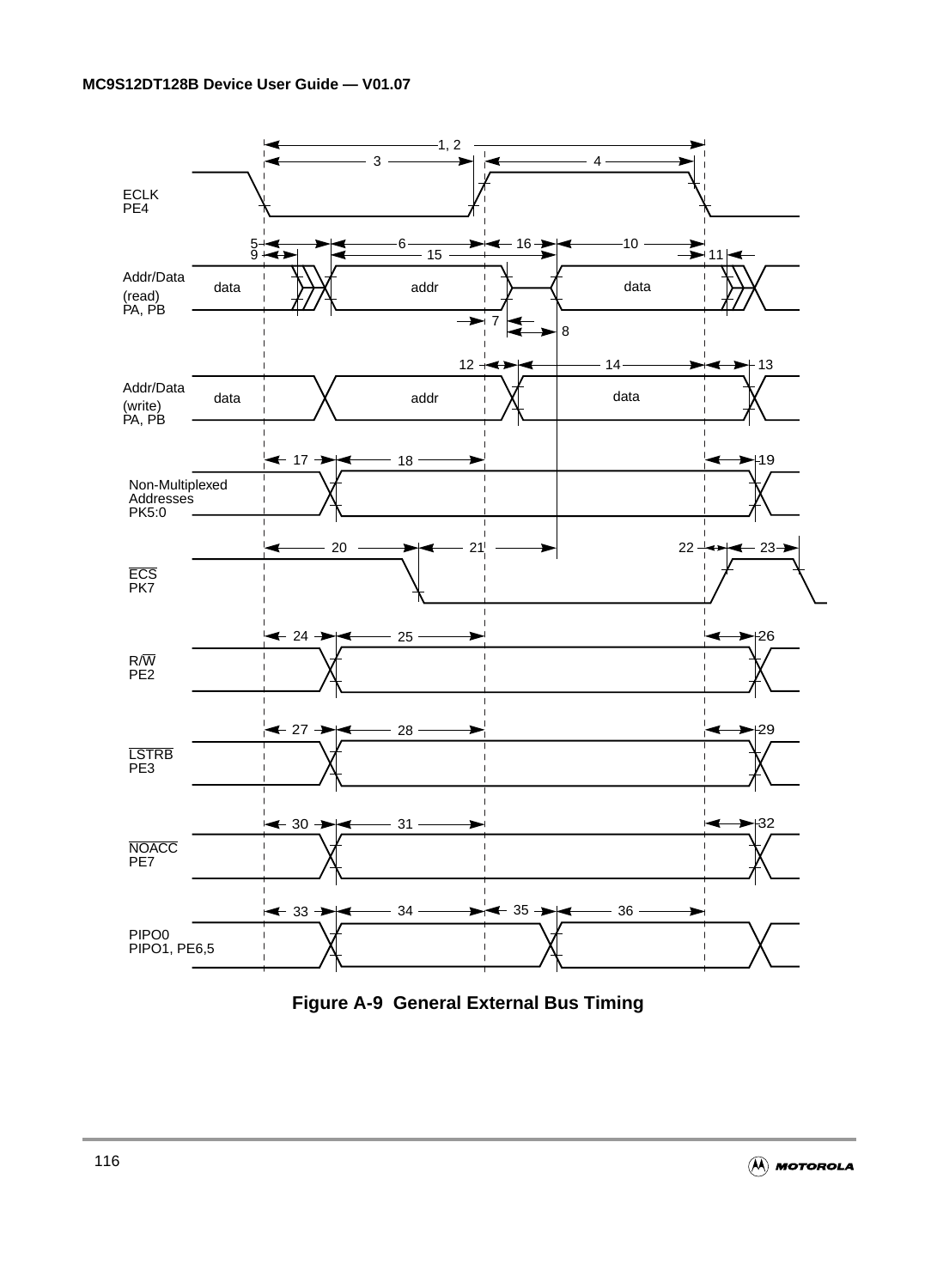<span id="page-116-0"></span>

|                | Conditions are shown in Table A-4 unless otherwise noted, C <sub>LOAD</sub> = 50pF |                                                                                         |                    |                |            |                |            |  |  |
|----------------|------------------------------------------------------------------------------------|-----------------------------------------------------------------------------------------|--------------------|----------------|------------|----------------|------------|--|--|
| <b>Num</b>     | $\mathbf c$                                                                        | Rating                                                                                  | <b>Symbol</b>      | Min            | <b>Typ</b> | <b>Max</b>     | Unit       |  |  |
| 1              | P                                                                                  | Frequency of operation (E-clock)                                                        | $f_{o}$            | $\mathbf 0$    |            | 25.0           | <b>MHz</b> |  |  |
| $\overline{2}$ | $\mathsf{P}$                                                                       | Cycle time                                                                              | $t_{\rm cyc}$      | 40             |            |                | ns         |  |  |
| 3              | D                                                                                  | Pulse width, E low                                                                      | $PW_{EL}$          | 19             |            |                | ns         |  |  |
| 4              | D                                                                                  | Pulse width, E high <sup>1</sup>                                                        | PW <sub>EH</sub>   | 19             |            |                | ns         |  |  |
| 5              | D                                                                                  | Address delay time                                                                      | $t_{AD}$           |                |            | 8              | ns         |  |  |
| 6              | D                                                                                  | Address valid time to E rise ( $PW_{EL}-t_{AD}$ )                                       | $t_{AV}$           | 11             |            |                | ns         |  |  |
| $\overline{7}$ | D                                                                                  | Muxed address hold time                                                                 | $t_{\mathsf{MAH}}$ | $\overline{c}$ |            |                | ns         |  |  |
| 8              | D                                                                                  | Address hold to data valid                                                              | t <sub>AHDS</sub>  | $\overline{7}$ |            |                | ns         |  |  |
| 9              | D                                                                                  | Data hold to address                                                                    | t <sub>DHA</sub>   | $\overline{c}$ |            |                | ns         |  |  |
| 10             | D                                                                                  | Read data setup time                                                                    | <sup>t</sup> DSR   | 13             |            |                | ns         |  |  |
| 11             | D                                                                                  | Read data hold time                                                                     | t <sub>DHR</sub>   | 0              |            |                | ns         |  |  |
| 12             | D                                                                                  | Write data delay time                                                                   | t <sub>DDW</sub>   |                |            | $\overline{7}$ | ns         |  |  |
| 13             | D                                                                                  | Write data hold time                                                                    | t <sub>DHW</sub>   | $\overline{c}$ |            |                | ns         |  |  |
| 14             | D                                                                                  | Write data setup time <sup>(1)</sup> (PW <sub>EH</sub> -t <sub>DDW</sub> )              | t <sub>DSW</sub>   | 12             |            |                | ns         |  |  |
| 15             | D                                                                                  | Address access time <sup>(1)</sup> $(t_{\text{cyc}} - t_{\text{AD}} - t_{\text{DSR}})$  | t <sub>ACCA</sub>  | 19             |            |                | ns         |  |  |
| 16             | D                                                                                  | E high access time <sup>(1)</sup> (PW <sub>EH</sub> -t <sub>DSR</sub> )                 | t <sub>ACCE</sub>  | 6              |            |                | ns         |  |  |
| 17             | D                                                                                  | Non-multiplexed address delay time                                                      | t <sub>NAD</sub>   |                |            | 6              | ns         |  |  |
| 18             | D                                                                                  | Non-muxed address valid to E rise (PW <sub>EL</sub> -t <sub>NAD</sub> )                 | t <sub>NAV</sub>   | 15             |            |                | ns         |  |  |
| 19             | D                                                                                  | Non-multiplexed address hold time                                                       | $t_{NAH}$          | $\overline{c}$ |            |                | ns         |  |  |
| 20             | D                                                                                  | Chip select delay time                                                                  | t <sub>CSD</sub>   |                |            | 16             | ns         |  |  |
| 21             | D                                                                                  | Chip select access time <sup>(1)</sup> $(t_{\text{cyc}}-t_{\text{CSD}}-t_{\text{DSR}})$ | t <sub>ACCS</sub>  | 11             |            |                | ns         |  |  |
| 22             | $\mathsf{D}$                                                                       | Chip select hold time                                                                   | $t_{\text{CSH}}$   | $\overline{c}$ |            |                | ns         |  |  |
| 23             | D                                                                                  | Chip select negated time                                                                | $t_{\text{CSN}}$   | 8              |            |                | ns         |  |  |
| 24             | D                                                                                  | Read/write delay time                                                                   | t <sub>RWD</sub>   |                |            | $\overline{7}$ | ns         |  |  |
| 25             | D                                                                                  | Read/write valid time to E rise (PW <sub>EL</sub> -t <sub>RWD</sub> )                   | t <sub>RWV</sub>   | 14             |            |                | ns         |  |  |
| 26             | D                                                                                  | Read/write hold time                                                                    | t <sub>RWH</sub>   | $\overline{2}$ |            |                | ns         |  |  |
| 27             | D                                                                                  | Low strobe delay time                                                                   | $t_{LSD}$          |                |            | $\overline{7}$ | ns         |  |  |
| 28             | D                                                                                  | Low strobe valid time to E rise (PW <sub>FI</sub> -t <sub>I SD</sub> )                  | $t_{LSV}$          | 14             |            |                | ns         |  |  |
| 29             | D                                                                                  | Low strobe hold time                                                                    | $t_{LSH}$          | $\overline{2}$ |            |                | ns         |  |  |
| 30             | D                                                                                  | NOACC strobe delay time                                                                 | t <sub>NOD</sub>   |                |            | $\overline{7}$ | ns         |  |  |
| 31             | D                                                                                  | NOACC valid time to E rise $(PW_{EL}-t_{NOD})$                                          | $t_{\text{NOV}}$   | 14             |            |                | ns         |  |  |

### **Table A-20 Expanded Bus Timing Characteristics**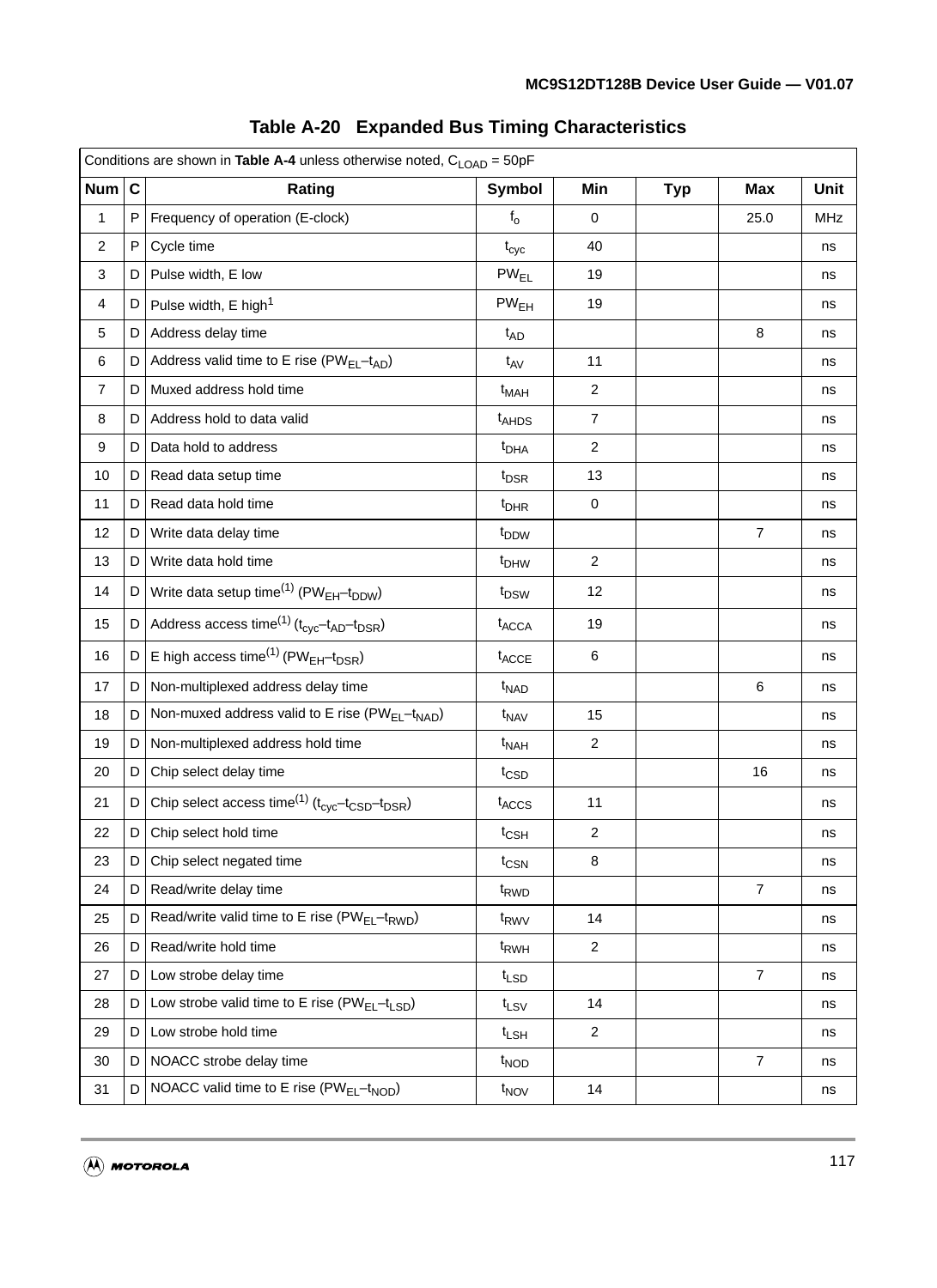| Conditions are shown in Table A-4 unless otherwise noted, $C_{1 \text{ OAD}} = 50pF$ |   |                                                                                      |                  |     |     |     |      |  |
|--------------------------------------------------------------------------------------|---|--------------------------------------------------------------------------------------|------------------|-----|-----|-----|------|--|
| <b>Num</b>                                                                           | C | Rating                                                                               | Symbol           | Min | Typ | Max | Unit |  |
| 32                                                                                   |   | NOACC hold time                                                                      | <sup>t</sup> NOH | 2   |     |     | ns   |  |
| 33                                                                                   |   | IPIPO[1:0] delay time                                                                | t <sub>P0D</sub> | 2   |     |     | ns   |  |
| 34                                                                                   | D | IPIPO[1:0] valid time to E rise (PW <sub>EL</sub> -t <sub>P0D</sub> )                | $t_{POV}$        | 11  |     |     | ns   |  |
| 35                                                                                   | D | $\vert$   IPIPO[1:0] delay time <sup>(1)</sup> (PW <sub>FH</sub> -t <sub>P1V</sub> ) | $t_{P1D}$        | 2   |     | 25  | ns   |  |
| 36                                                                                   |   | IPIPO[1:0] valid time to E fall                                                      | $t_{P1V}$        | 11  |     |     | ns   |  |

#### **Table A-20 Expanded Bus Timing Characteristics**

NOTES:

<span id="page-117-0"></span>1. Affected by clock stretch: add N x  $t_{\text{cyc}}$  where N=0,1,2 or 3, depending on the number of clock stretches.

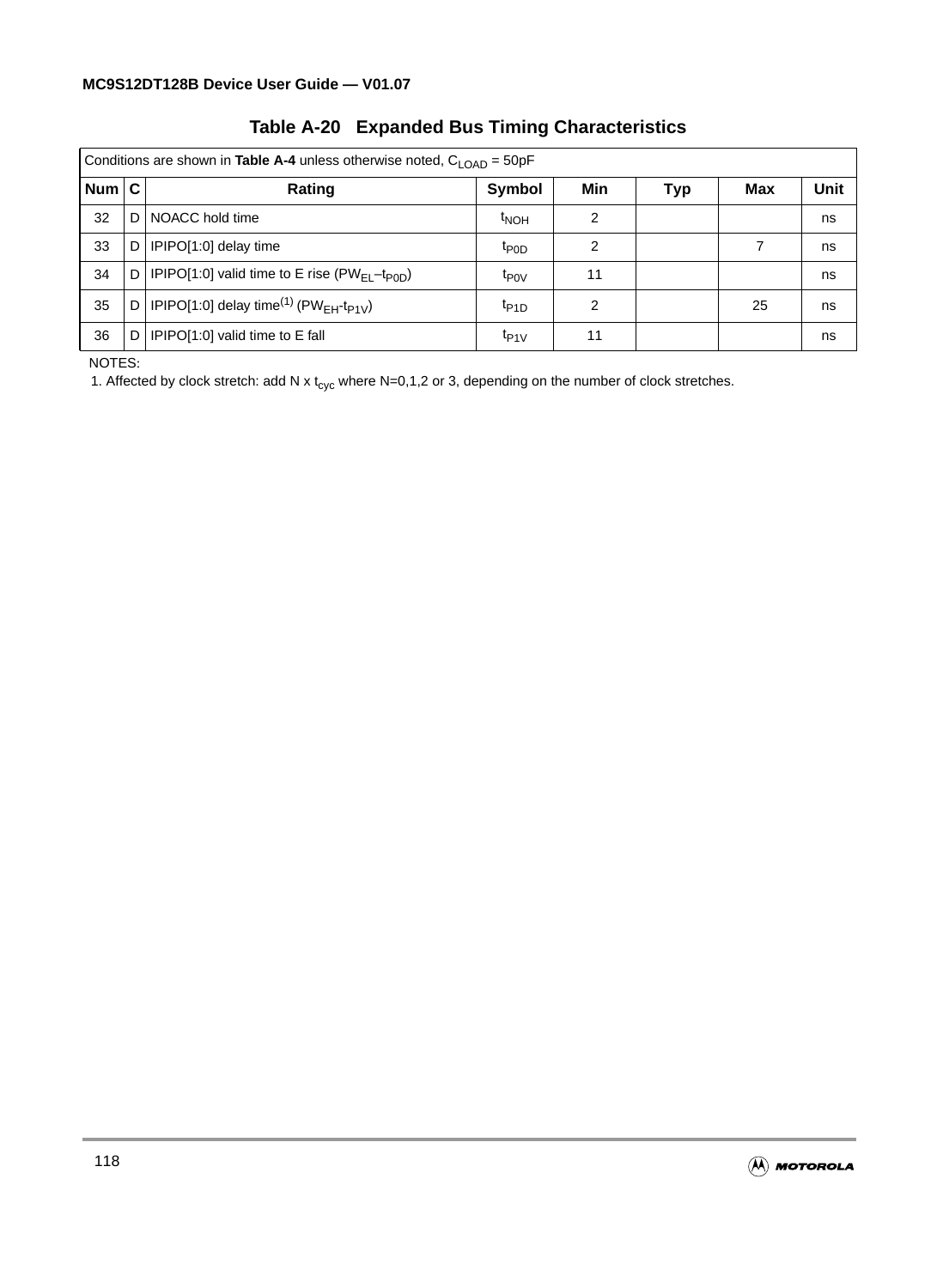# **Appendix B Package Information**

### **B.1 General**

This section provides the physical dimensions of the MC9S12DT128B packages.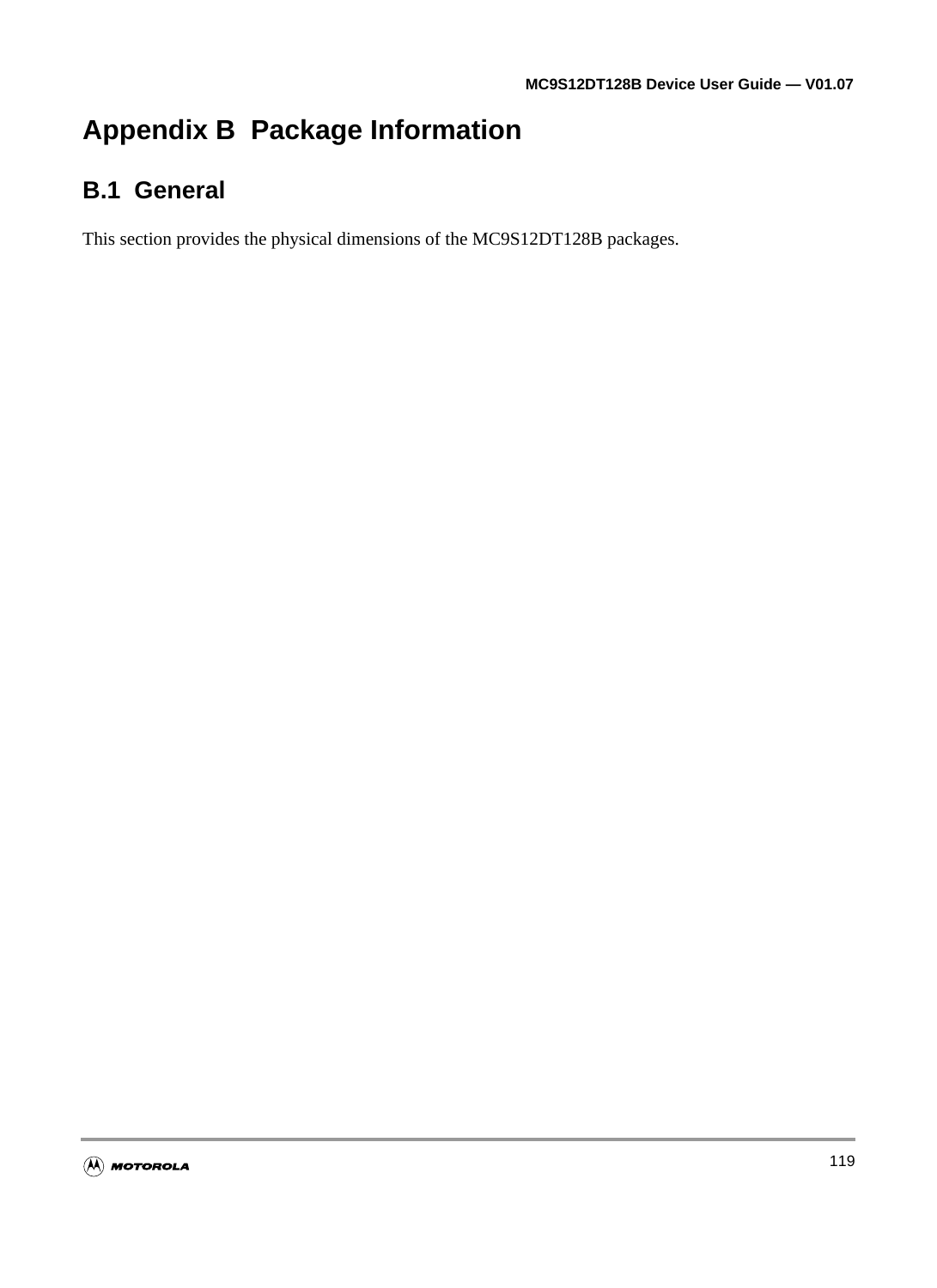### **B.2 112-pin LQFP package**



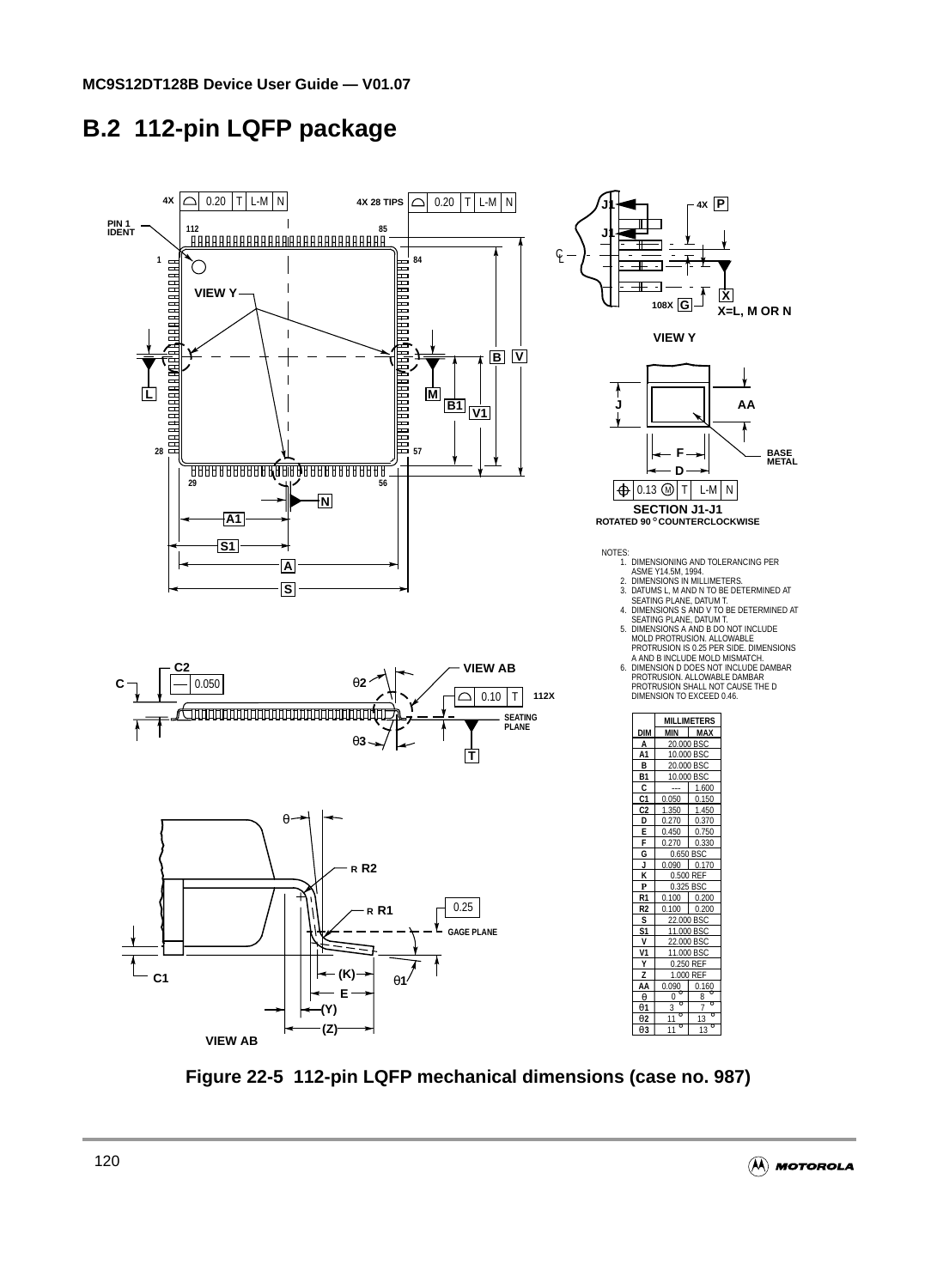



**Figure 1 80-pin QFP Mechanical Dimensions (case no. 841B)**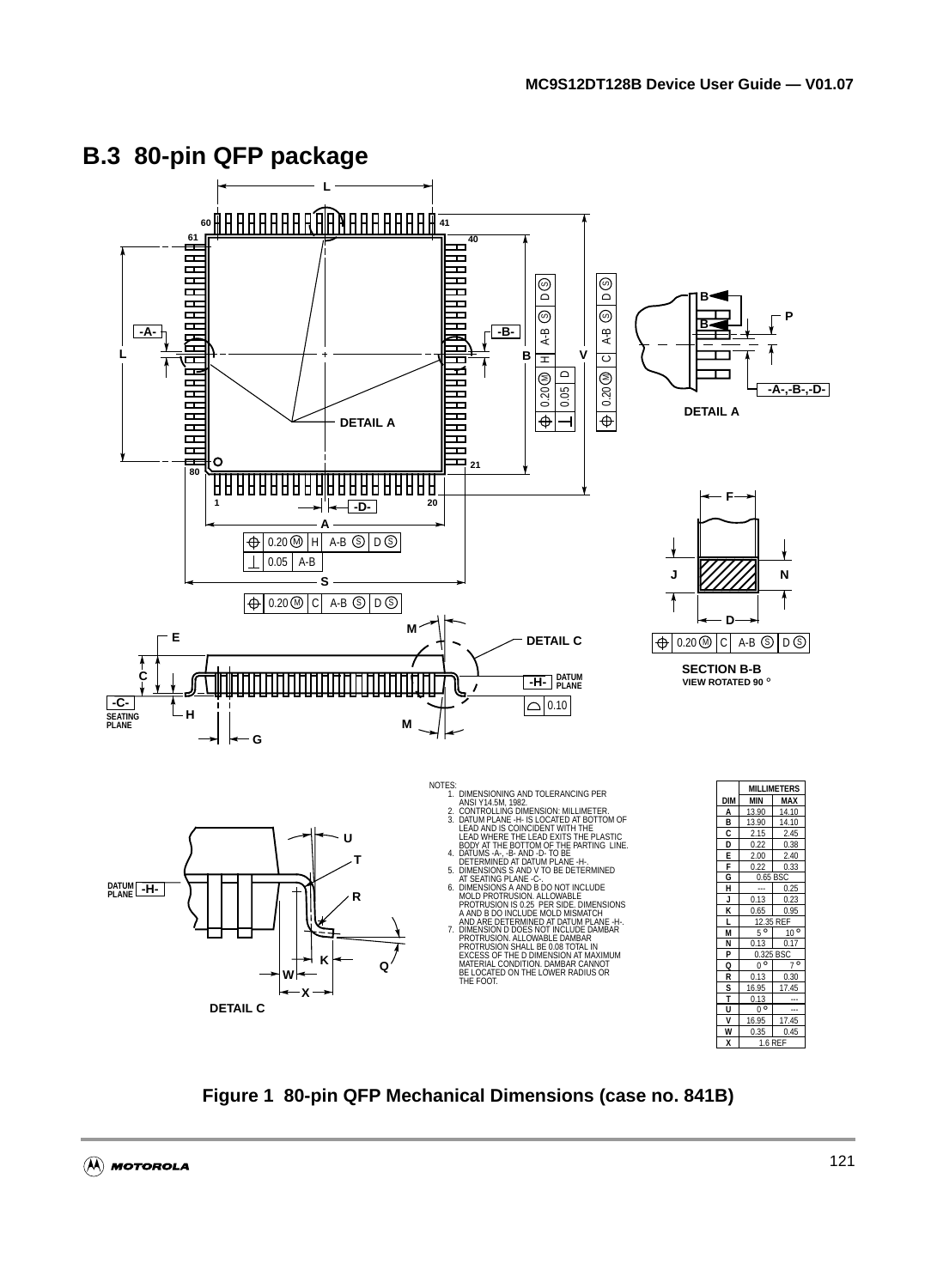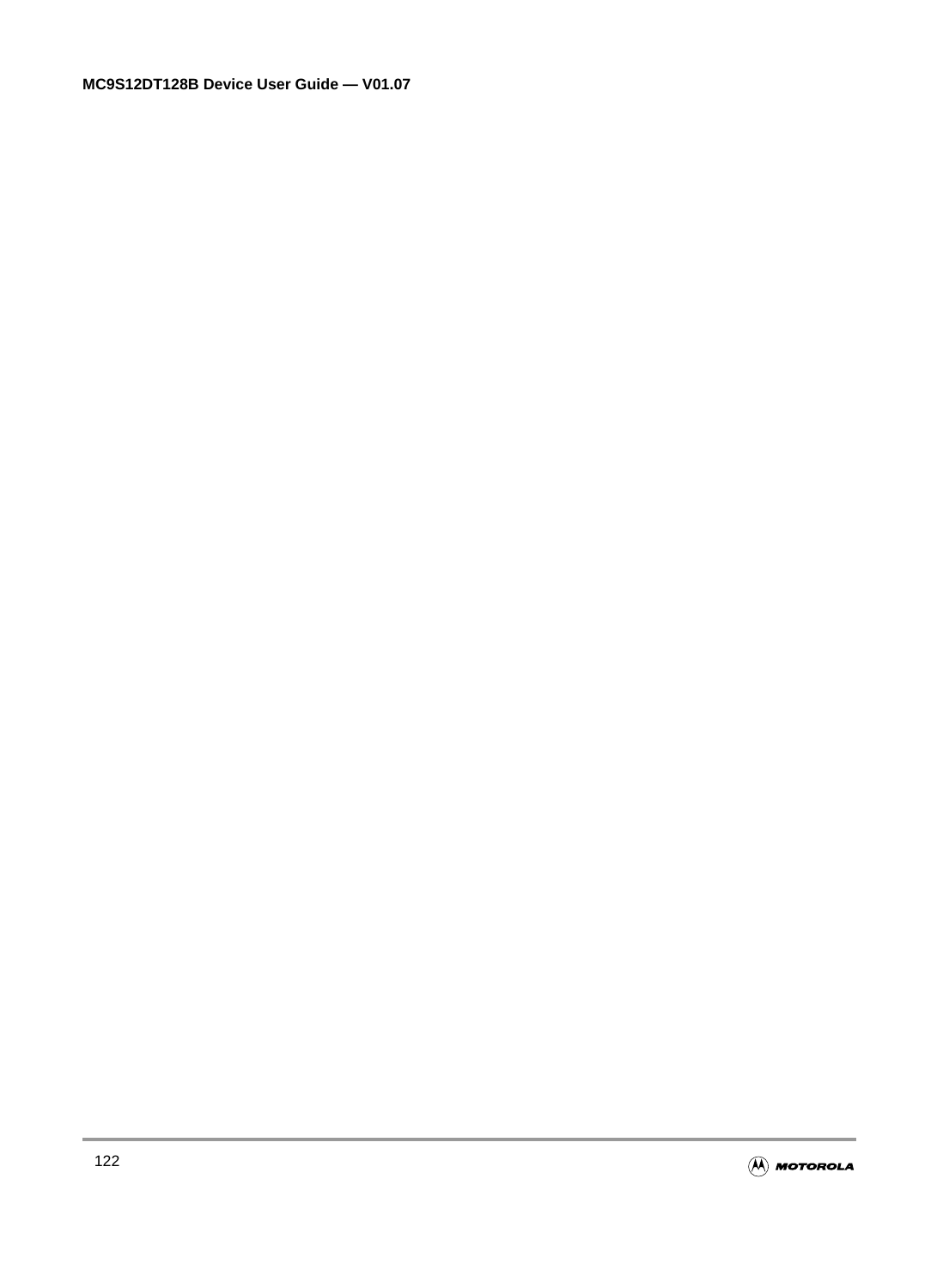# **User Guide End Sheet**